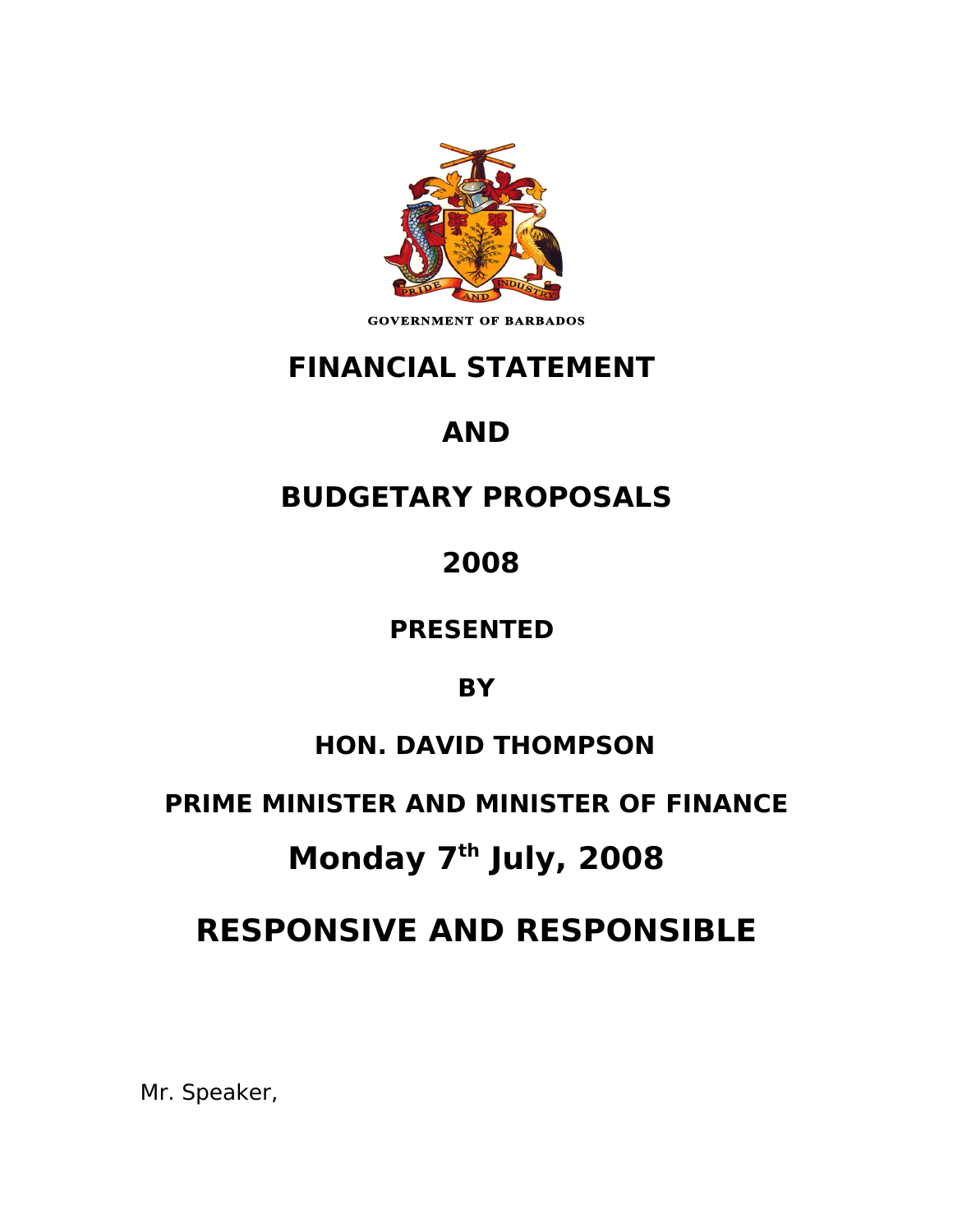The honour is mine and the privilege is humbling to present this first budget of the new Democratic Labour Party administration in this House.

I start by thanking Almighty God for all the blessings He has showered on us as a nation, and our people for the special wisdom and the courage to exercise their democratic rights from time to time and to seek change when necessary. I thank all of those who pray for those who lead them every day.

I come to this point grateful to the people for entrusting the management of the nation's affairs to my Cabinet at this crucial juncture in the history of our beloved country. There are those who think that 2008 is the worst time for a political party to come to office bearing in mind the multifaceted challenges that confront us. But ours is not a labour for reward. It is a labour of love of country and for which our feet have been held to the hottest of fires and we have endured the cruelest of winters.

I am strengthened by the comforting by the words from the Book of Joshua, "Be strong and of good courage; be not afraid, neither be thou dismayed for the Lord thy God is with thee withersoever thou goest."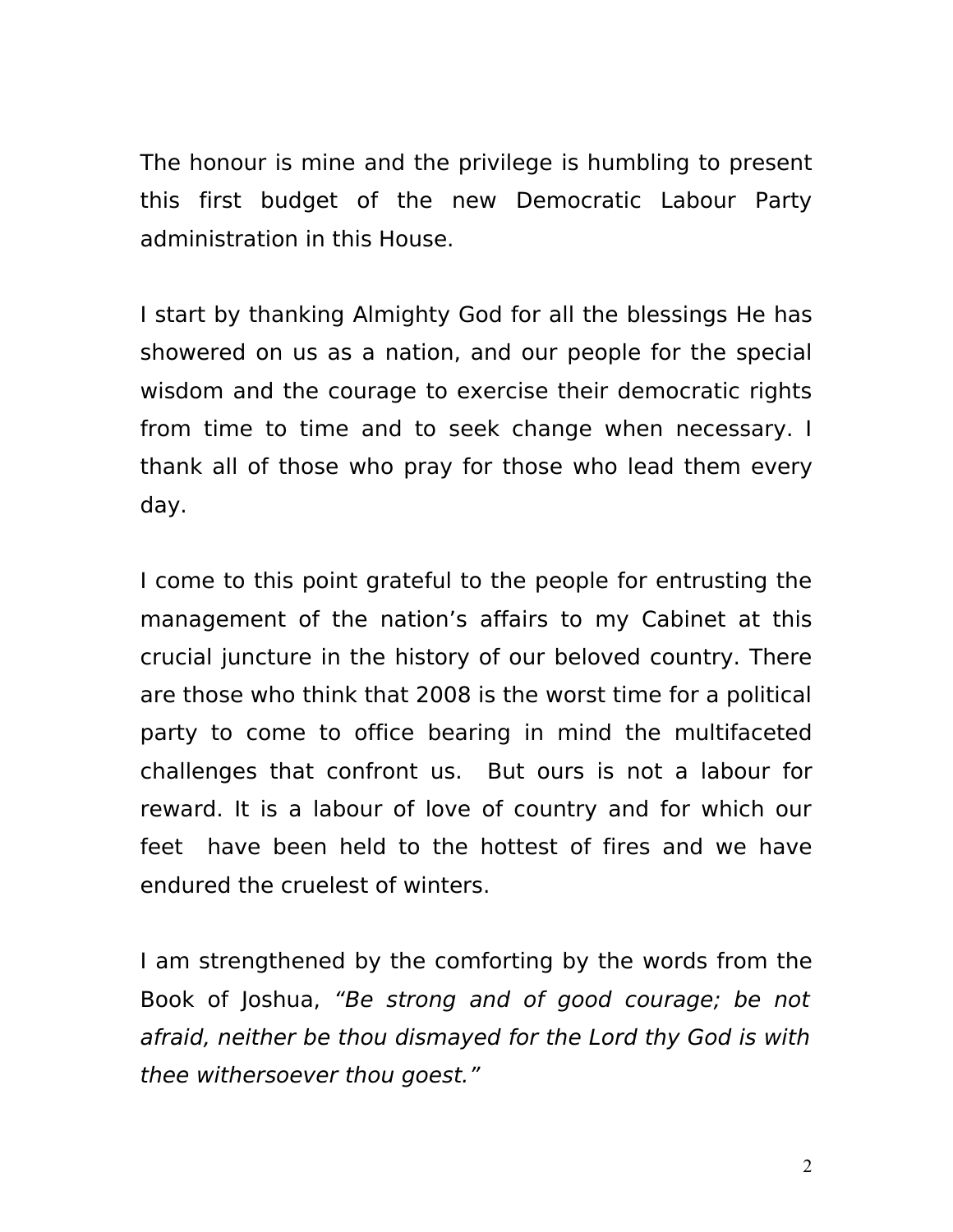The people of Barbados have turned to us at crucial watersheds in our development in the past. We did not disappoint you then and we shall not disappoint you now. We have taken tough decisions before that have led our country on to greatness regionally and internationally.

I am therefore acutely aware of the enormous responsibility that has been placed on the shoulders of this new Government. But we will not shirk from our task, nor rest our sinews until we have achieved those goals we set out in the Pathways to Progress.

Today Barbados stands tall in the international arena as one of the highest ranking developing countries in the world – not because the statistics were adapted to suit us, not because we have friends who rank us, not because we like to show off – but because our ambitions are not limited, our prudence and thrift are legendary, our management is careful and creative and our history is our guide. This means, in my view, that we are capable of achieving the status of a developed country within our lifetimes. And to this we are committed.

We are also committed to maintaining that momentum that will take our country to a higher level of development. One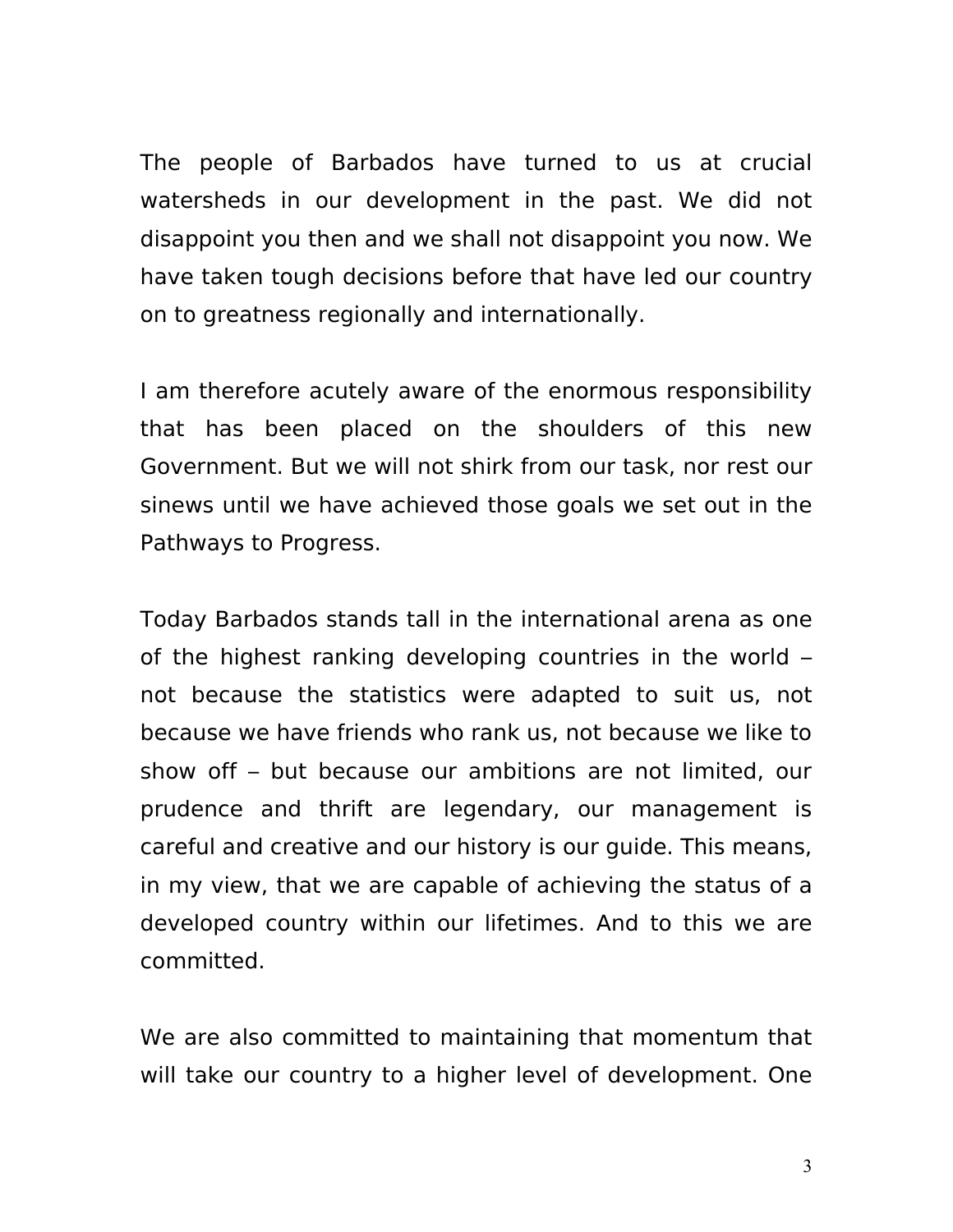in which every Barbadian has access to a decent standard of living and an improved quality of life.

We cannot do this without taking into consideration the context within which we come to this task. We are a small island that is highly susceptible to socio-economic forces that link us inextricably to developments taking place in the global environment.

Today, there are two powerful forces operating in the marketplace that are having a devastating effect on nations at all stages of development.

The first is the inexorable rise in the price of oil with a dramatic knock-on impact on the cost of living.

The other is the corresponding and very much related rise in the price of the most basic necessity for human survival – food.

Barbadians know that when demand increases and supply remains the same, or decreases, or increases at a slower rate than demand, prices will rise.

Barbadians also know that these developments have led to several forms of protests in highly developed countries like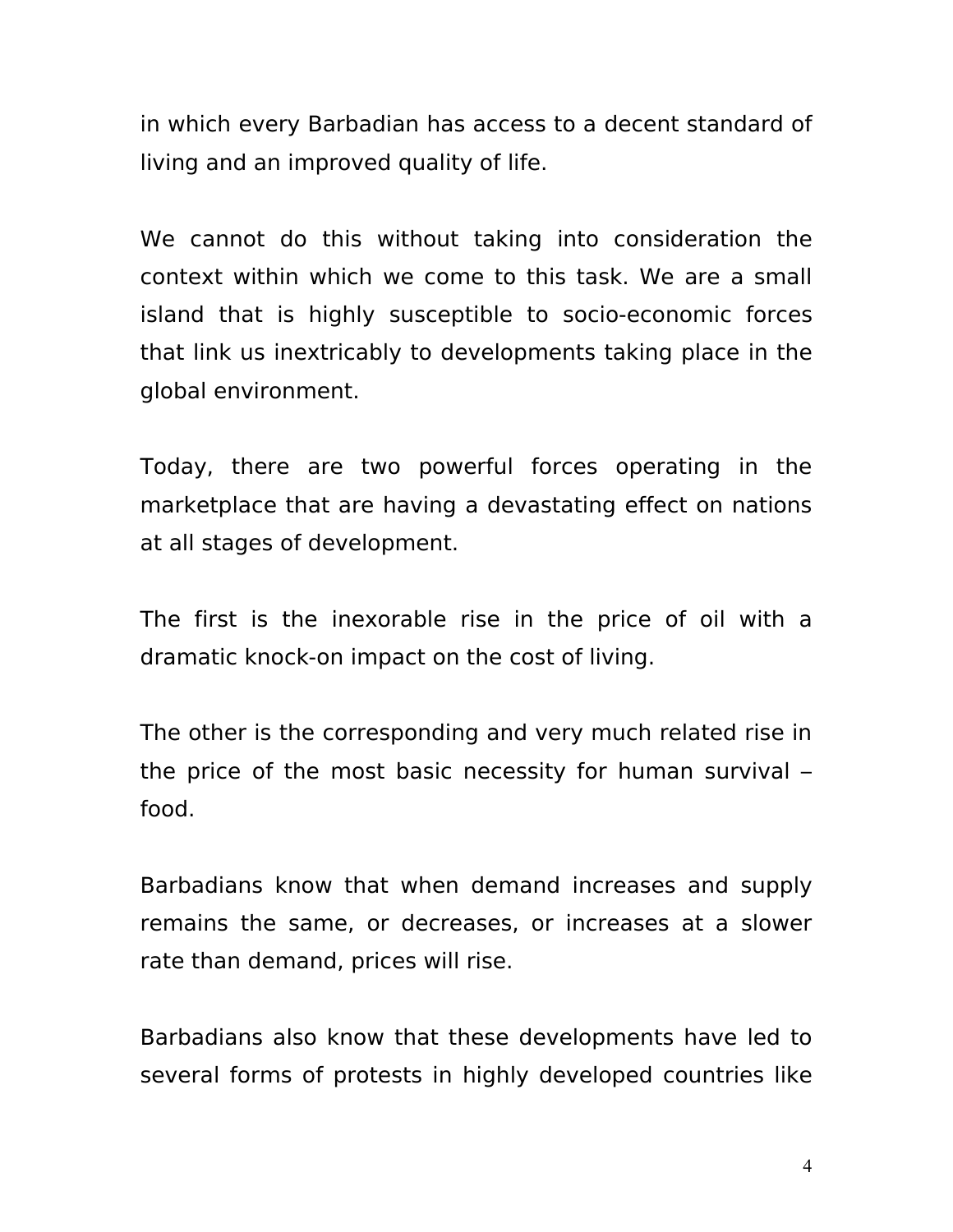the United Kingdom, France and Spain and have caused riots and more serious demonstrations of anger in poor countries like Haiti, Somalia and North Korea.

We have, since coming to office, wrestled with these forces and have tried to ameliorate their impact on the most vulnerable members of this society.

It is therefore a measure of the political maturity of this nation and the trust it has placed in this Government that Barbadians have been exploring alternative ways of saving scarce resources, have become more enterprising and have waited patiently for this Budget, knowing full well that this Government will leave no stone unturned in its search for measures to bring relief to the citizens of this country.

Compounding the situation is the state of financial affairs, which this Government inherited and the commitments which we are obliged to honour. There are those, who, for their own reasons, would like us to say nothing about the past and "get on with running the government."

Regrettably, this cannot be the case when we are being ruled from the political grave of the last administration.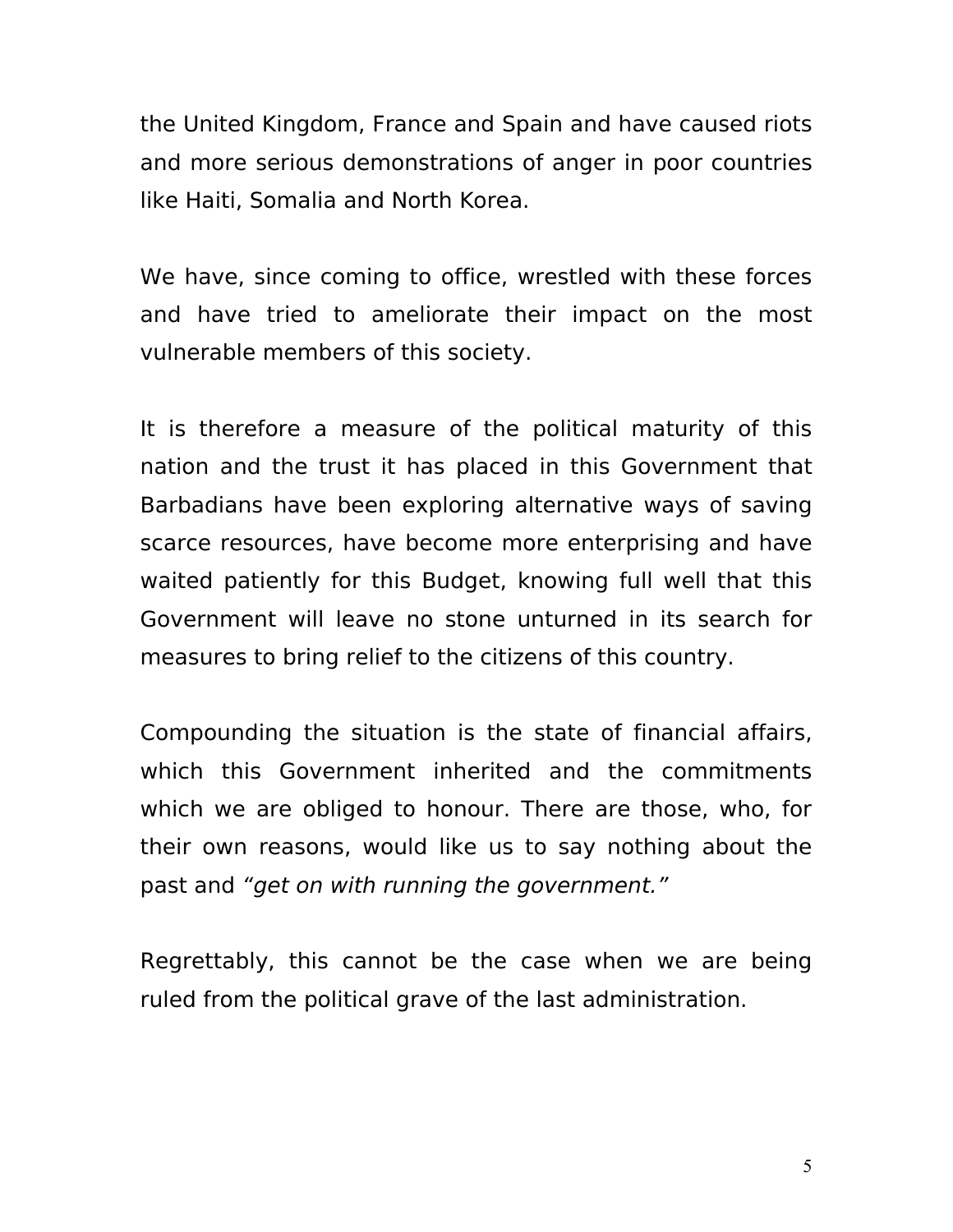Poets might want to express it as being passed a "poisoned chalice"; and our military leaders might understand "leaving a minefield behind".

### **Fiscal Irresponsibility**

But it is my duty to tell you in simple terms that my Government is still discovering cases of excessive spending and fiscal irresponsibility that can only be explained in terms of a regime that assumed that it would rule forever and that no one outside their Government would ever discover the mess they were creating.

Certainly, I would like to get on with the job of governing if only I could have ignored the following instances of such irresponsibility that put in jeopardy not only our national economic strategy but our standing internationally.

Let me itemize some of the things this government had to do in its first six months and add to that the long list of commitments made by the former administration which we have had and will have to finance.

Barbadians are already aware of the scandalous and sordid financial messes with the Greenland Landfill, the Gems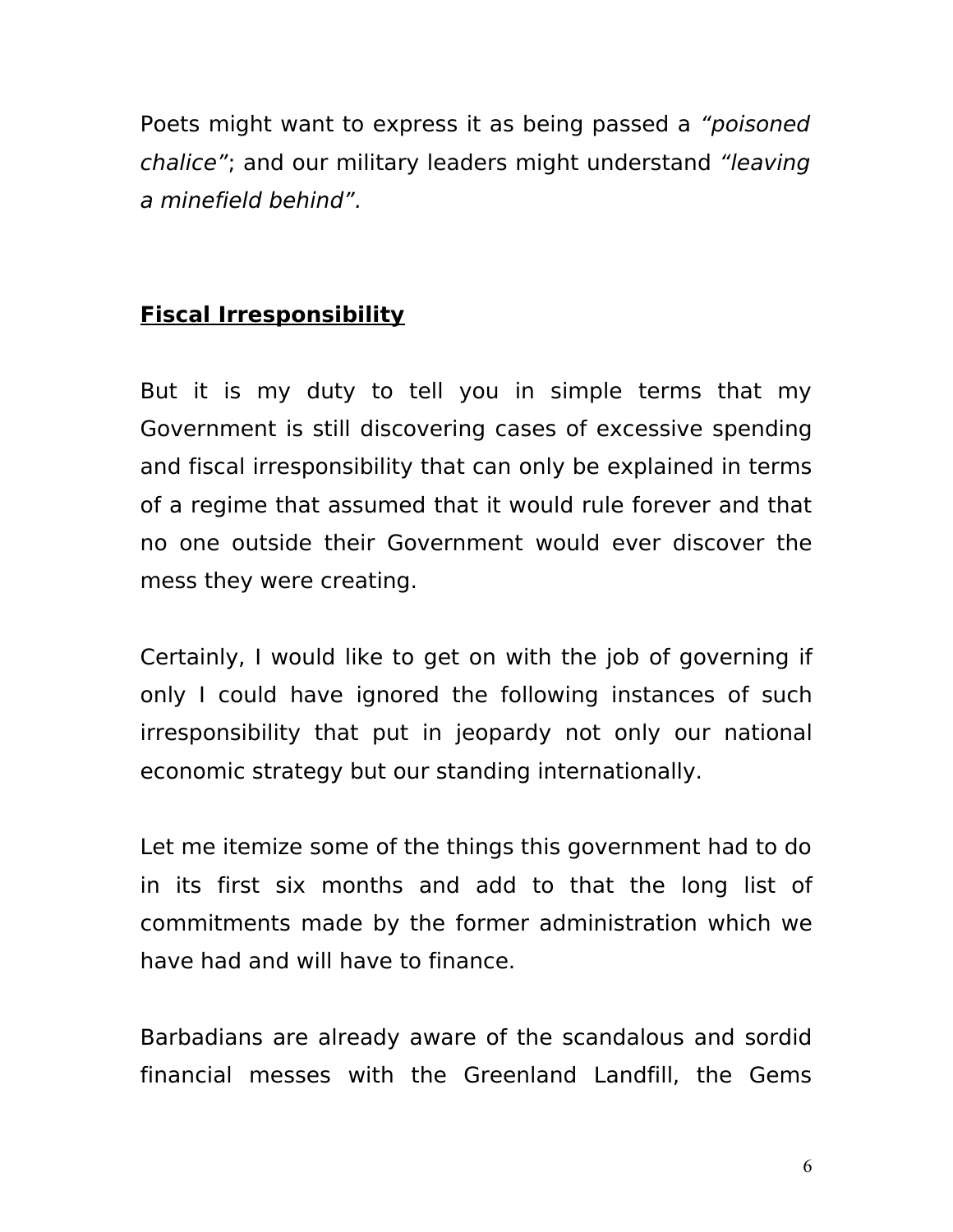Project, the National Housing Corporation Building at Warrens, Kensington Oval, the new "Barbados-to-US currency" Prison, the bathroom facilities at Silver Sands and the wastage and sqaundermania at the Urban Development Commission among others.

I have not even begun to deal with the ABC highway project or the \$35 million in roads in St. Philip for which financial provision had not then been made.

We also had to find \$26.5 million for the Barbados Defence Force pensions, and other new Barbados Coast Guard expenditure, the Hardwood Housing scam and the latest sordid case of the Mobil Refinery clean-up, the full facts of which will come to light shortly.

We also had to find \$33 million to clear the National Housing Corporation's overdraft, \$27.8 million for the Transport Board, \$5 million for Enterprise Growth Fund, \$8.1 million for the Queen Elizabeth Hospital.

When we came to office, the subsidy to Barbados National Oil Company, which stood at about \$50 million, had to be dealt with.

### **ABC Highway**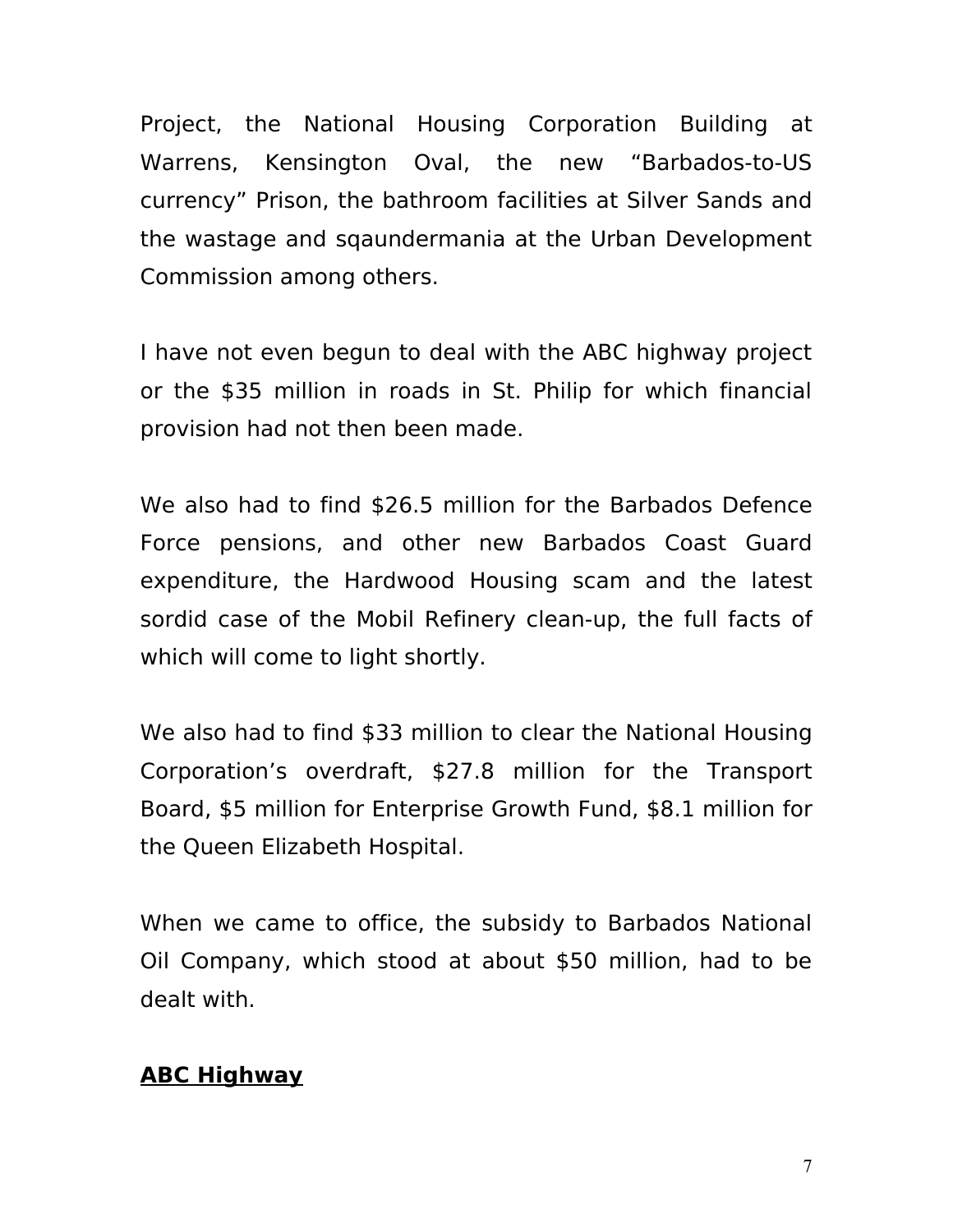I want to deal specifically with the ABC highway as this is an example of the most reckless and wanton disregard for financial prudence and management.

This project, you will recall, was started by a company that no one knew anything about and, apart from information emanating from legal sources in the United Kingdom and Jamaica, we still know little about.

How could a government let a company start a project based on an artist's impression? In July, 2006 Three S started construction "on a rolling basis" of road widening for a projected cost of \$40,232,432.00. Eight Flyovers were to be constructed again on an artist's impression for \$79,517,659.00. This was a total projected cost of \$119, 750,000.00.

Work started and no contract was signed and, despite the decision of the Cabinet of Barbados, Three S has still not signed a contract.

No specifications, no bill of quantities, no working drawings and no contract!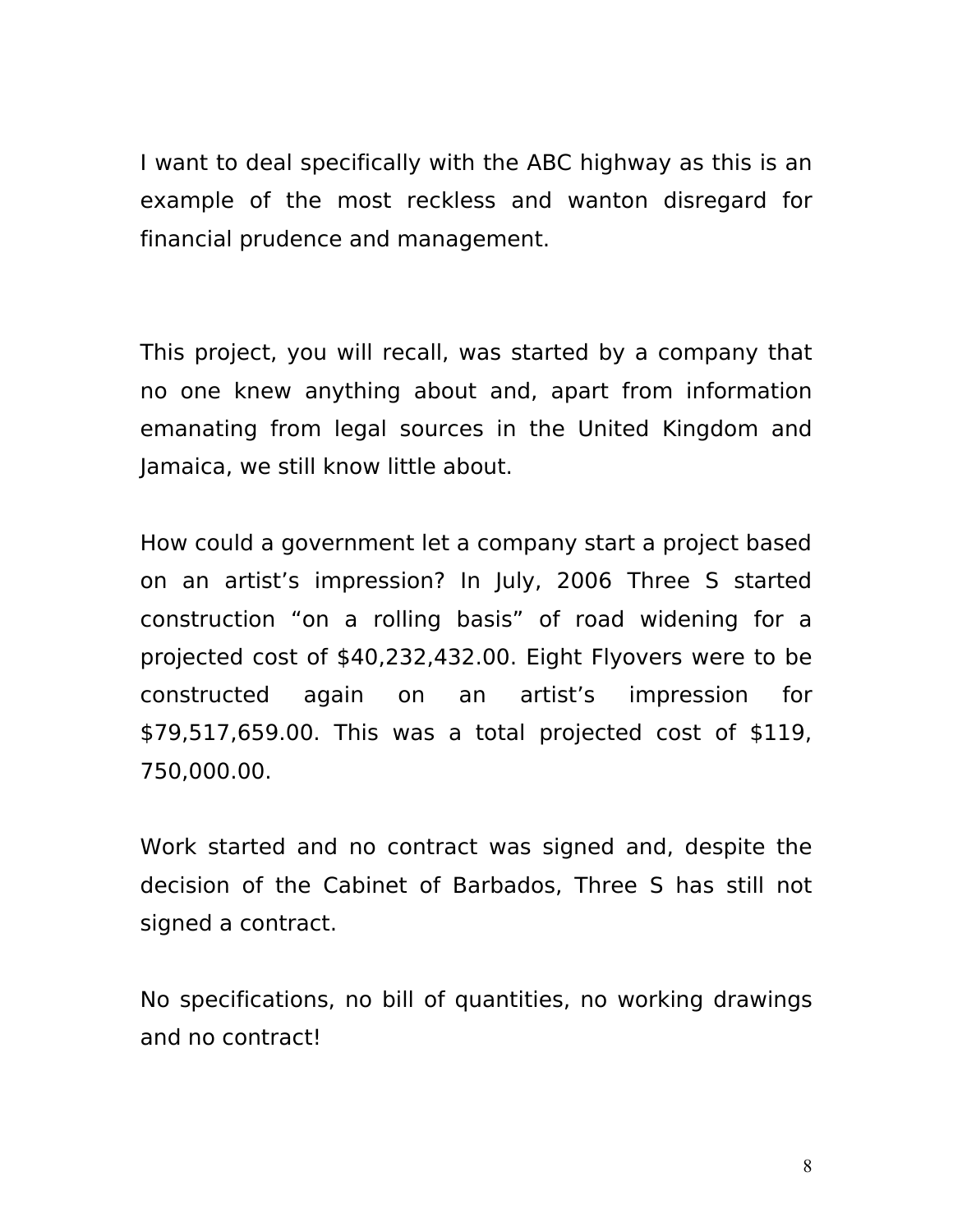From an original projection of \$119 million in November 2005, by May 6, 2006 the projection had reached \$143,614,460.23 in less than six months. By December 17 2007, the figure for road widening only moved from the original figure of \$40 million to a revised figure of \$70, 231,220.00 and then to an amazing \$117 million. Despite the decision of my Cabinet, Three S is now claiming more.

#### Enough is enough!

As Prime Minister and Minister of Finance, I am ordering an immediate termination of the contract with Three S; a full investigation of that sordid mess - the terms of which will be set out shortly; and that the Ministry of Transport, Works and International Transport work with the Barbadian contractors to have the road widening completed.

Furthermore, there will be no flyovers!!

## **The Economic Picture: International Developments in the First Half of 2008**

The volatility in international financial markets first observed in 2007 continued into the first half of 2008. Record-high prices for oil and other commodities and a declining US dollar exacerbated the effects of this financial turmoil,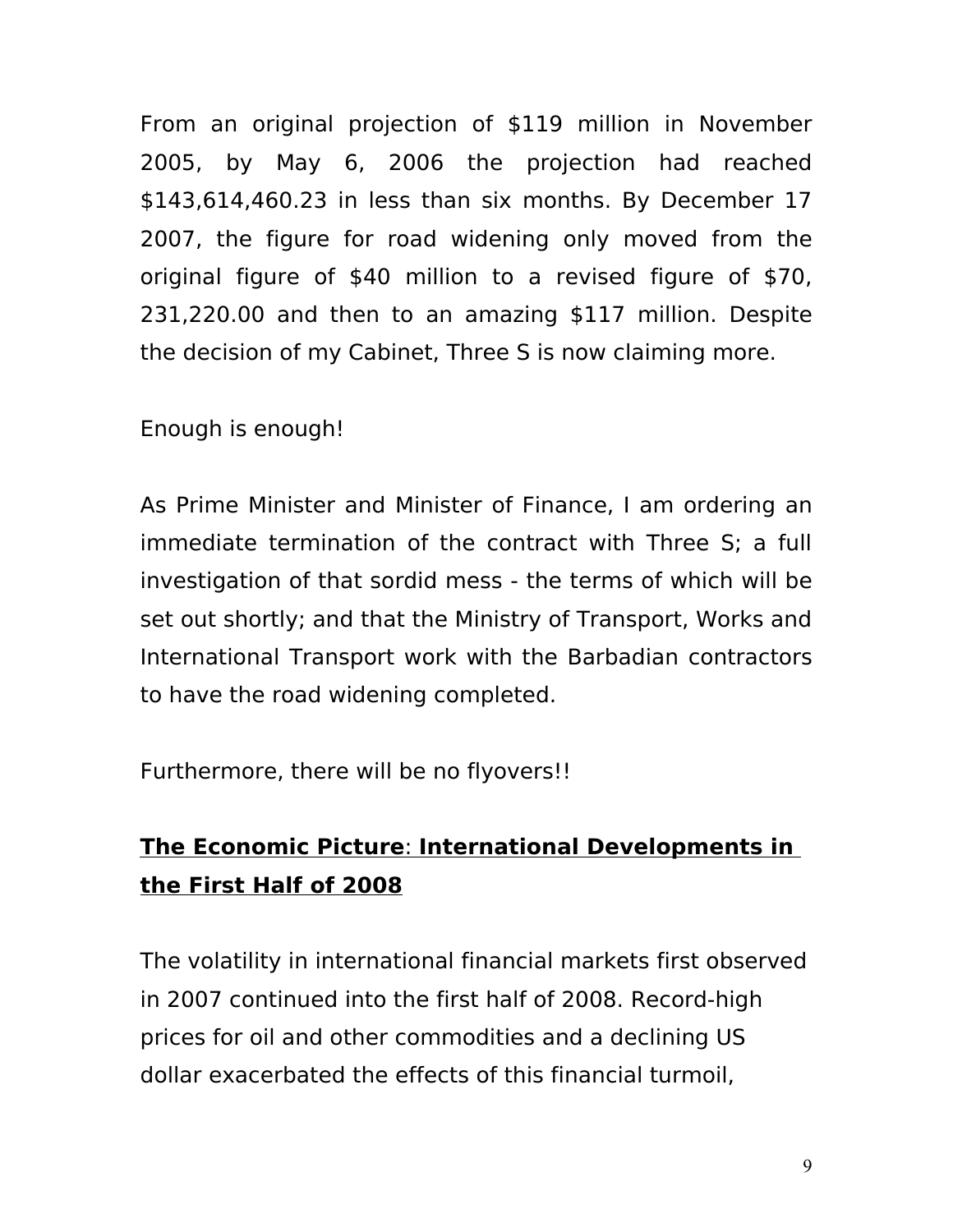dampening global growth, while simultaneously driving up inflation.

These developments influenced the performance of the Barbadian economy significantly during the review period, inasmuch as they affected mainly advanced economies, among them Barbados' major trading partners — the US, Canada and Europe.

In the US, the credit squeeze that began with the sub-prime mortgage crisis continued its cascade through a number of domestic industries, including construction, business services and retail trade, placing sustained downward pressure on real output growth. In response, the government implemented a multi-billion dollar economic stimulus package, while the US Federal Reserve (Fed) instituted a series of interest rate cuts, which reduced the target Fed Funds rate to the current low of 2.0%.

At the same time, a weakening dollar made US exports more attractive and imports less so, leading to a narrowing of the current account deficit and providing some impetus for growth.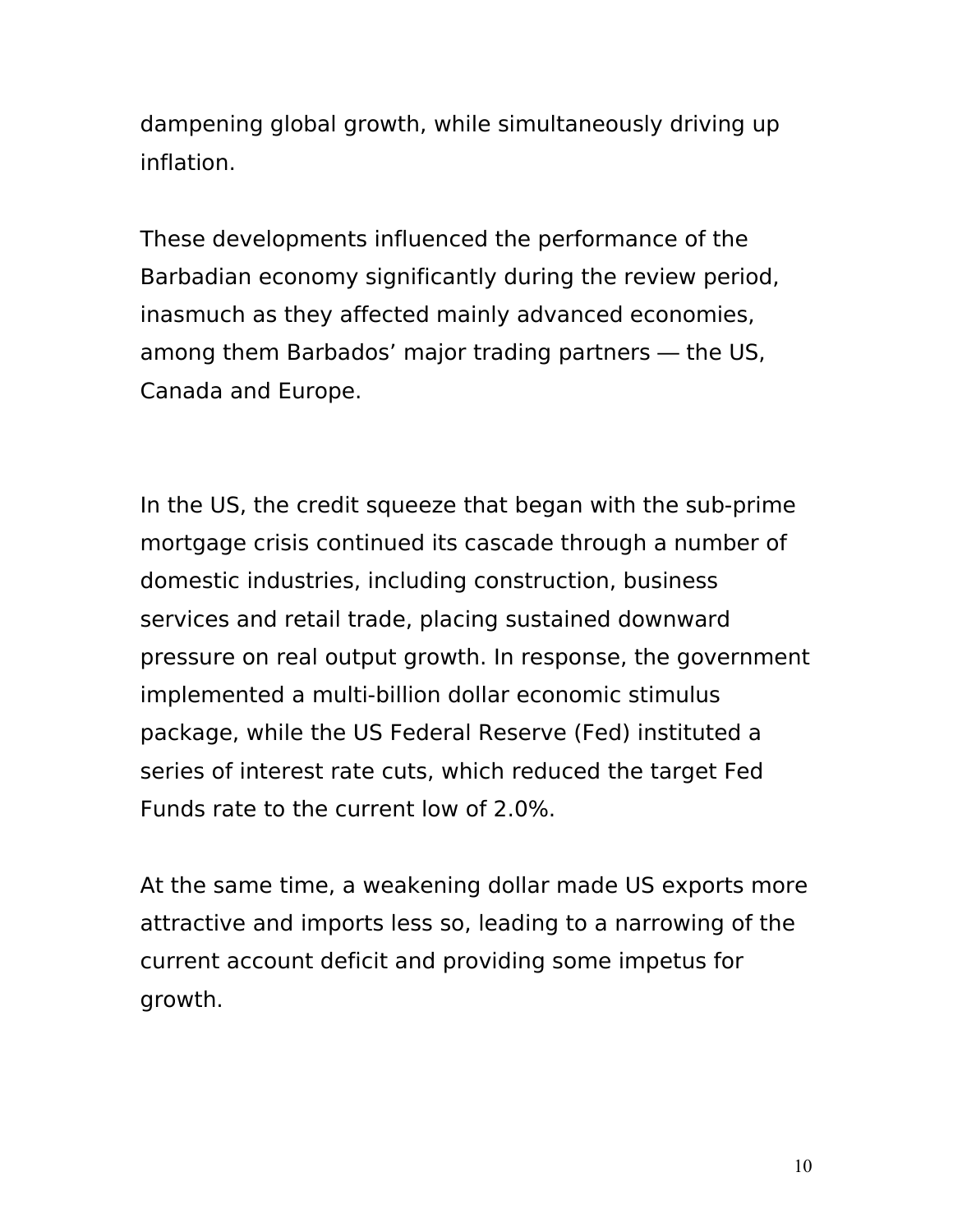In line with the expansionary measures, as well as the boost from trade, the performance of the US economy exceeded earlier expectations, recording growth of 1.0% in the first quarter. However, this was significantly below the average growth of 2.2% in 2007, and estimates for the second quarter indicate a further slowing in activity.

The lower growth estimates are supported by recent economic releases, including jobs reports, which show continued job losses through May.

Meanwhile, the depreciating dollar and rising commodity prices contributed to higher import costs. This, combined with the monetary and fiscal stimulus, placed upward pressure on prices, leading to a jump in headline inflation to 4.2% in May, from 2.7% a year earlier.

At the same time, some of Barbados' other major trading partners also grappled with sluggish growth and rising prices during the period. In Canada, where the US is the country's main trading partner, real GDP decreased by 0.3% in the first quarter. In the UK, year-on-year GDP growth slowed moderately to 2.5%, down from 3.1% in the first quarter of 2007, while in the Euro zone, year-on-year growth of 2.3% was recorded, down from the 3.2% recorded a year earlier. In a bid to shore-up growth, Canada continued its rate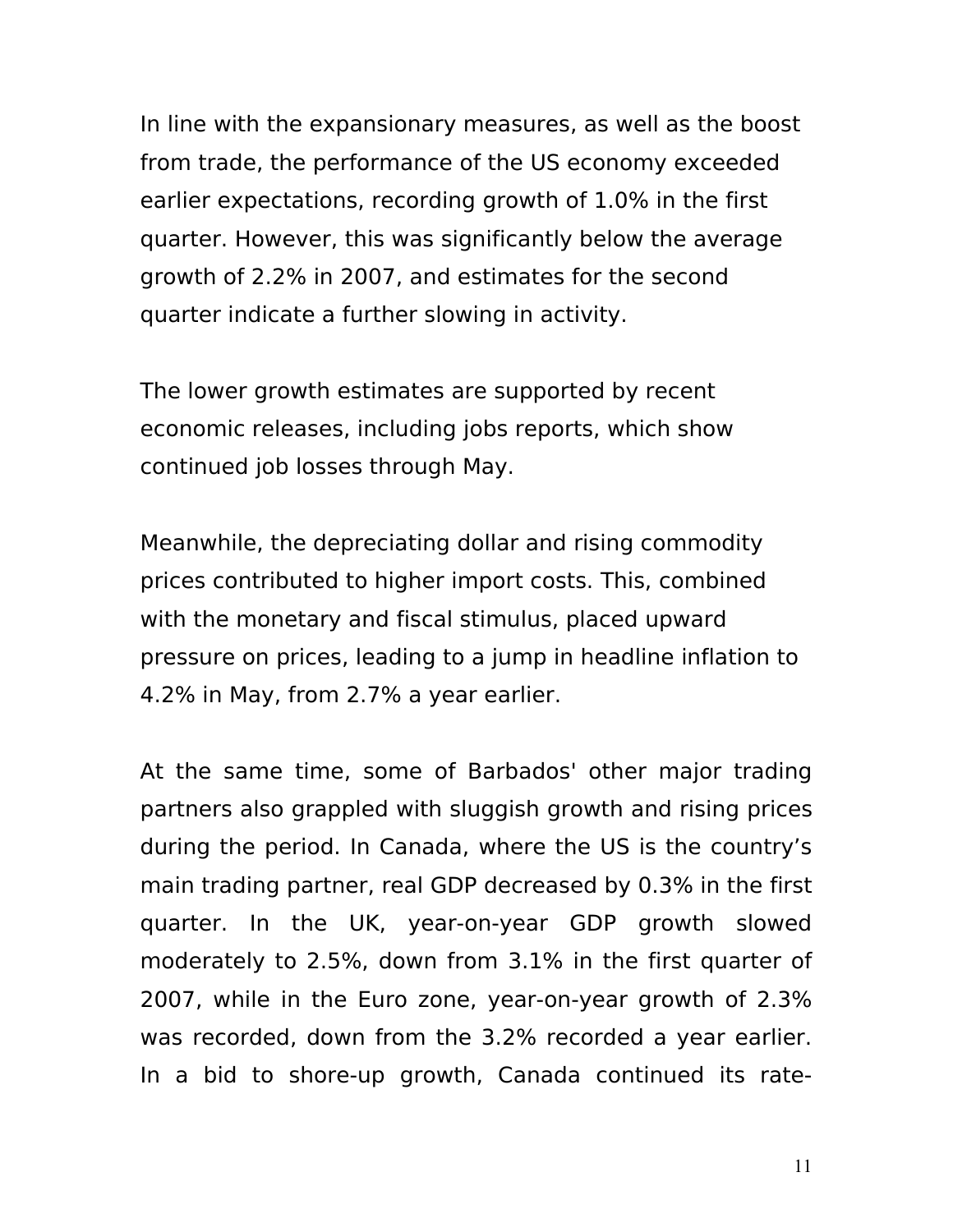cutting cycle which began with a quarter-point cut in December 2007, lowering its target overnight rate by a further  $1\frac{1}{4}$  points during the review period, as inflation remained within the target range of  $1 - 3$  percent.

Slower growth notwithstanding, the European Central Bank (ECB) and the Bank of England (BoE) were more reluctant to cut rates in the face of significant inflation pressures. The ECB therefore maintained its neutral policy stance adopted since June 2007, while the BoE, after a quarter-point cut in February, kept its rate on hold in April. Nevertheless, May inflation reached 3.7% and 3.3%, respectively, in the Euro zone and UK, significantly above the 2.0% level targeted by both central banks.

Despite the deceleration in the US and other advanced economies, moderate growth was maintained at the global level, driven by emerging markets, where the effects of the financial crisis were less pronounced due to their reduced exposure. The impact of the global slowdown was further mitigated in these economies as increasing regional demand for exports partially offset declining receipts from exports to the advanced economies.

Against this background, China's economy continued its double-digit growth, expanding by an estimated 10.6% year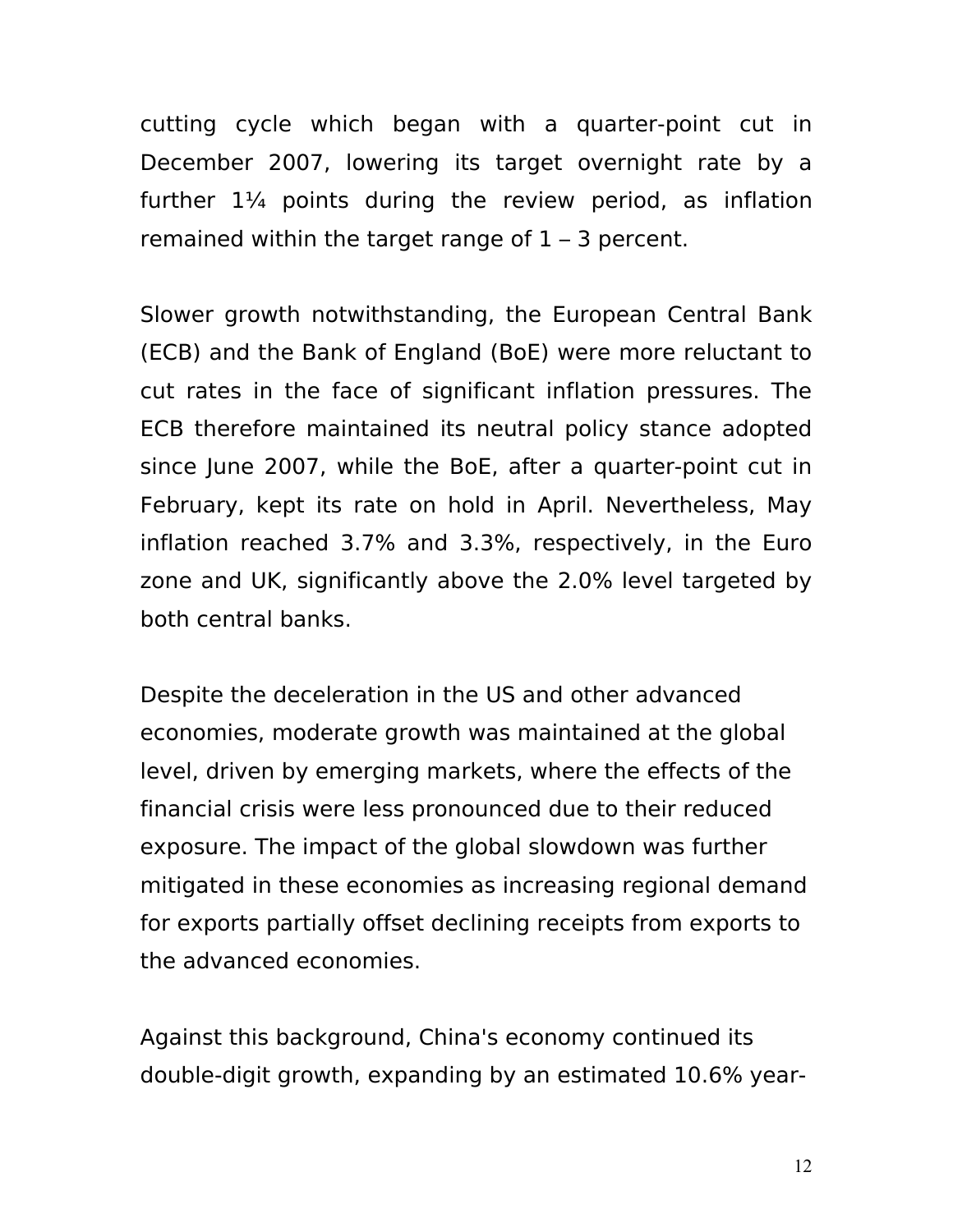on-year in the first quarter, just 0.5 percentage points lower than the growth experienced one year earlier. Similarly, India recorded real GDP growth of 8.8% over the period, while Russia, too, experienced a relatively high year-on-year growth rate in excess of 6%. In Latin America, growth rates were also less depressed than in the advanced economies.

However, while these economies were able to avoid some of the effects of the international slowdown, they were unable to shield themselves from the inflationary pressures also facing the advanced economies.

In fact, inflation was a major concern for these economies, particularly since food prices, which constitute a larger percentage of their consumption than in advanced economies, continued their upward trend through 2008.

In general, global commodity prices continued to climb through the first quarter, especially oil and food prices including the cost of staple foods such as rice, wheat and corn, a situation that was made worse by increased freighting costs and low supply stemming from bad weather conditions.

#### **International Outlook Through the First Half of 2009**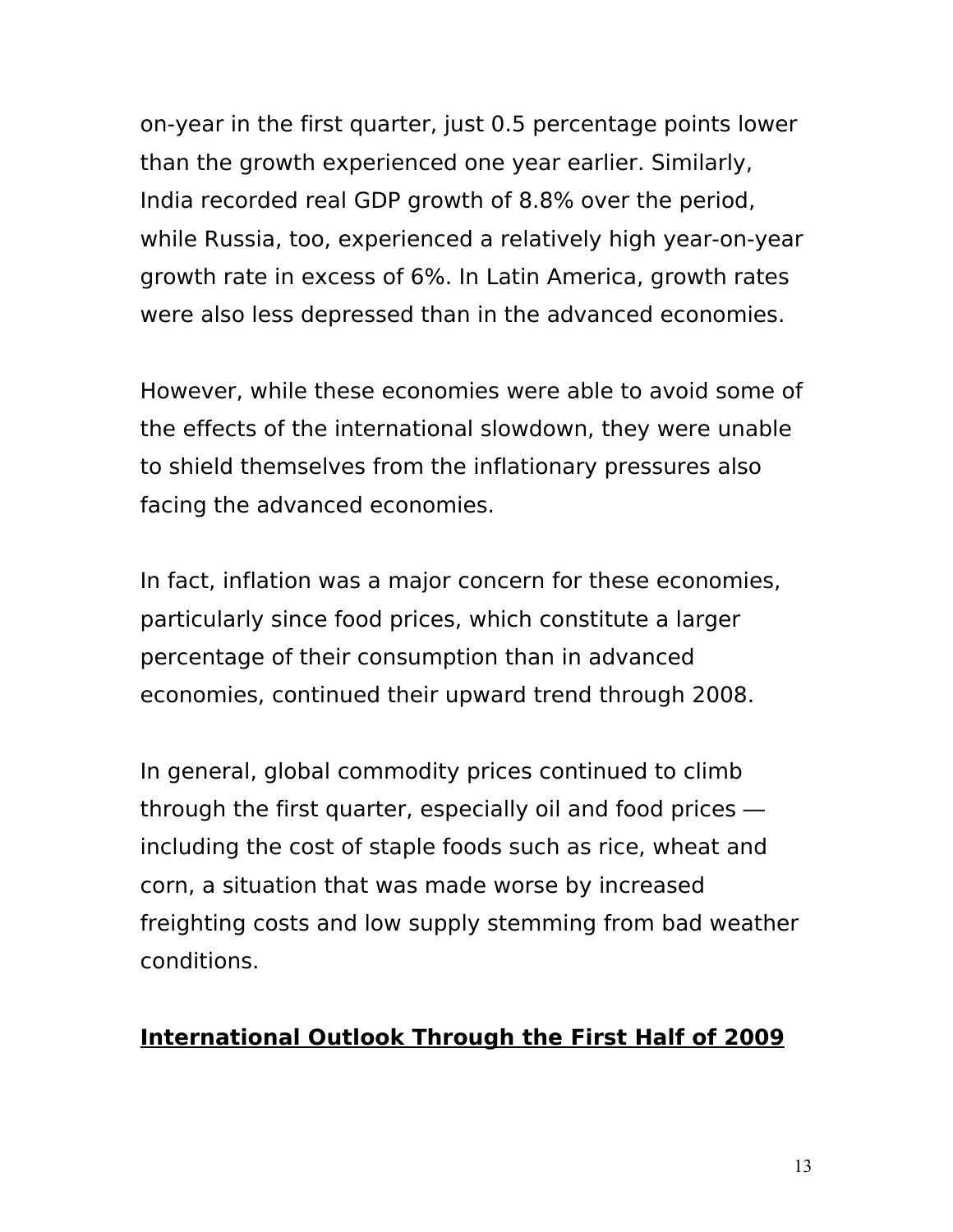The outlook for the world economy for the remainder of 2008, going into 2009, is largely predicated on a few key factors: the extent to which the current global financial crisis is likely to persist, the anticipated US slowdown or recession and associated spillover effects on other major economies, as well as the future trajectory of oil and other commodity prices.

According to the International Monetary Fund, global growth is expected to slow to around 3.7 percent in 2008 and to continue at about the same pace in 2009.

The predicted slowdown is based largely on a scenario where continued financial market weakness in the US would tip the economy into a short and mild recession in 2008, with the ensuing trade and financial spillovers causing other advanced economies to slow further.

Emerging and developing economies are also expected to decelerate somewhat, reflecting efforts to combat inflation in some countries, as well as spillovers from the advanced economies and some moderation in commodity prices.

Analysts speculate that the price per barrel could reach as high as US\$200 by year-end and do not expect the price to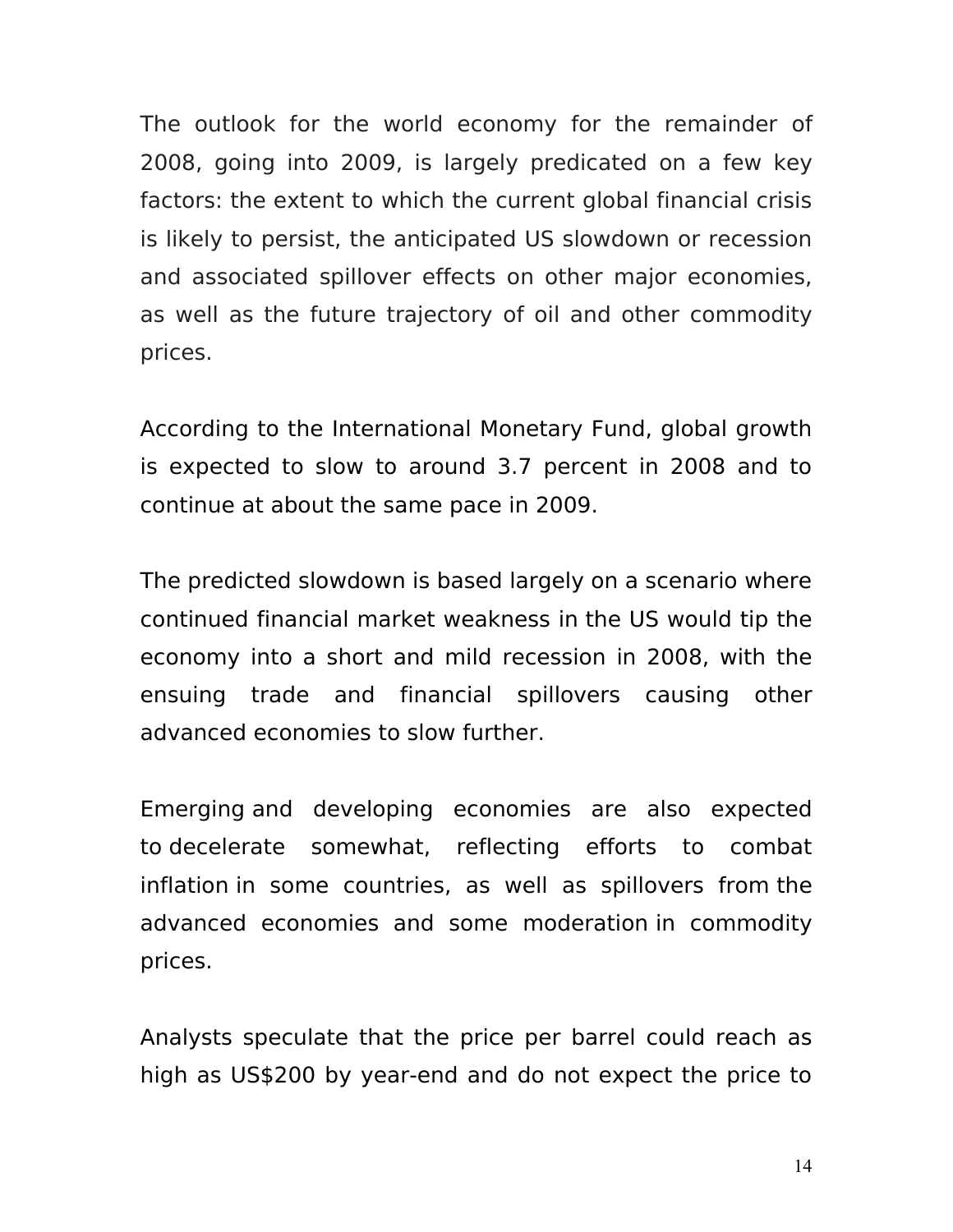fall significantly, if at all, in 2009. In addition, the IMF is projecting higher food prices, as demand for food in emerging and developing country markets is set to continue growing. The prospect of still-higher commodity prices over the forecast horizon is therefore likely to feed into higher inflation forecasts.

#### **Domestic Economic Review for the First Half of 2008**

Mirroring the global slowdown, growth in the Barbadian economy slowed to an estimated 1.8% during the first six months of 2008, in comparison to the 4.2% average rate of expansion registered in the corresponding periods between 2004 and 2007.

Lower rates of growth in both the traded and non-traded sectors contributed to this outturn.

Average output in the non-traded sectors, the main engine of growth from 2005, grew by approximately 2.0%, substantially below the average first-half expansion of 5.1% recorded between 2005 and 2007.

Activity in the construction sector, the driving force behind non-traded growth during this peak period, fell by an estimated 6.7%, with the completion of projects relating to Cricket World Cup (CWC) 2007, along with a reduction in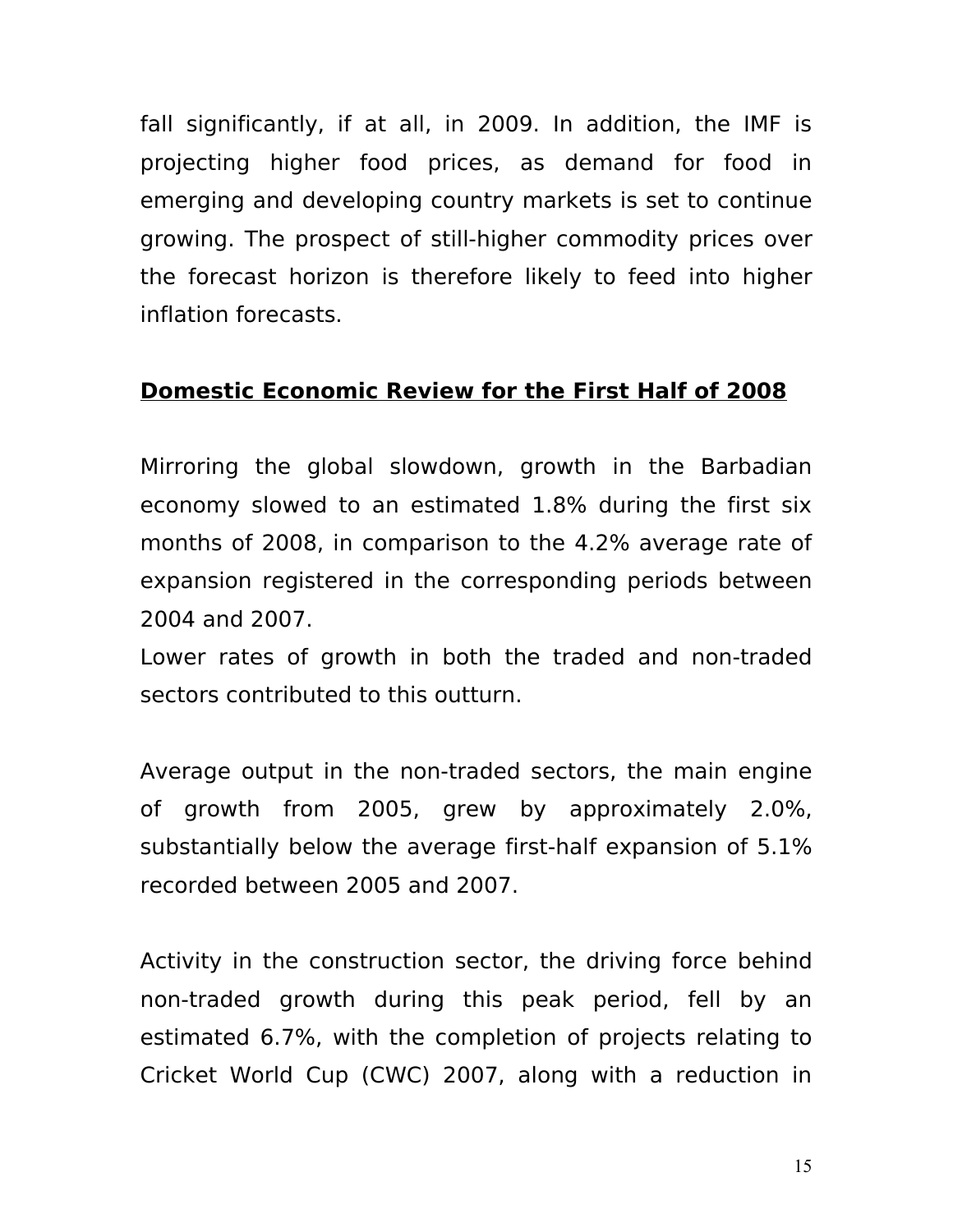residential and commercial real estate activity in the private sector.

Real output in the traded sectors expanded by an estimated 1.1%, compared with the 2.4% increase one year earlier, reflecting declines in manufacturing output and sugar production, as well as a moderation in tourism value-added.

The dip in manufacturing came as gains registered by the electronics and beverages and tobacco industries could not compensate for a fall in chemical production, which was related to the destruction of a major chemical plant by fire in 2007. The 2008 sugar harvest yielded approximately 31,600 tonnes of sugar, some 2,300 tonnes less than the 2007 crop year.

The reduction in tourism output growth, from 3.1% in the first half of 2007 to an estimated 2.7% during the review period, came as April tourist arrivals returned to pre-CWC 2007 levels, leading to a sharp decline in the second quarter of 2008. This was partially offset by a double-digit expansion in the first quarter, as arrivals remained strong despite the slowdown in Barbados' major source markets during the period.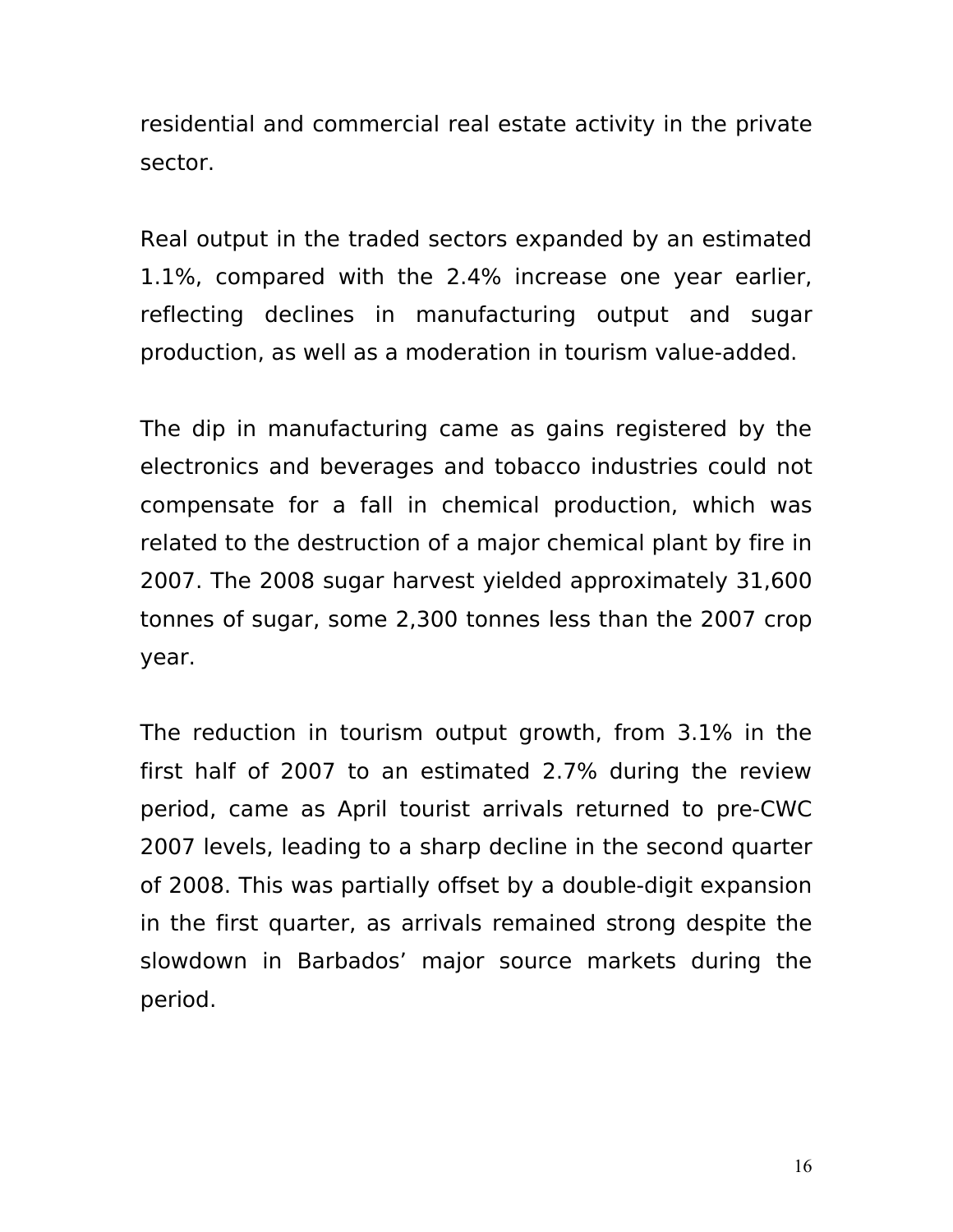While the impact of the global slowdown on domestic output growth was limited, rising international commodity prices and higher inflation in Barbados' major trading partners had a significant effect on domestic inflation.

Consequently, the point-to-point rate of inflation was 5.0% at the end of March, after having fallen to 2.9% in September 2007, essentially moving in line with US inflation. Furthermore, with the removal of subsidies on petroleum products as of April, inflation is expected to have risen substantially in the second quarter.

On the balance of payments, a significant rise in the value of intermediate imports (mainly fuel-related, due to higher international prices) resulted in a widening of the current account deficit, while the surplus on the capital and financial account narrowed in comparison to 2007, when there were substantial capital inflows to finance real estate and tourismrelated activities.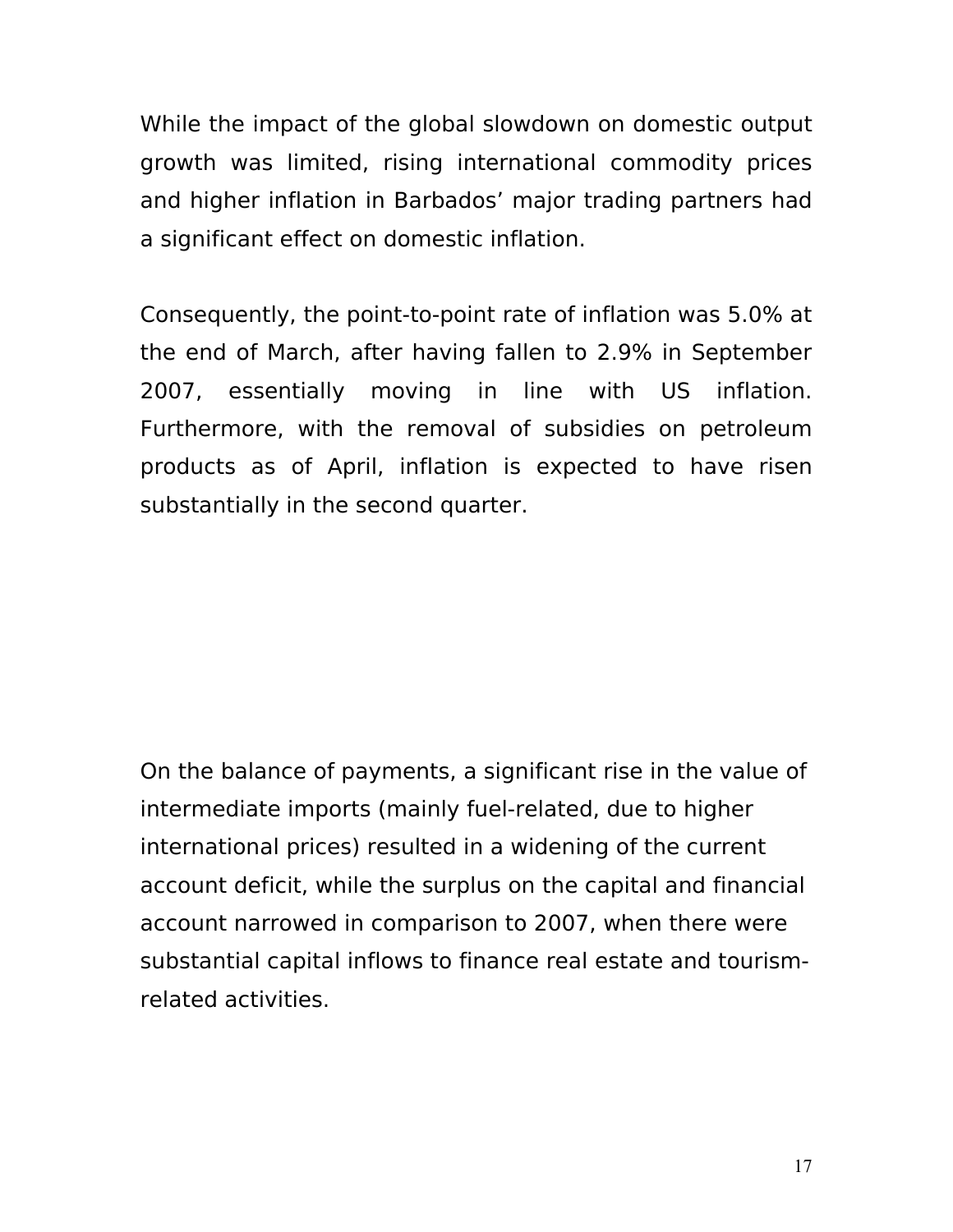Nevertheless, the capital account surplus still offset the current account deficit and therefore the net international reserves (NIR) of the monetary authorities had risen by  $$115.9$  million to  $$1,663.9$  million as at June 25<sup>th</sup>.

During the period under review, growth in credit to the nonfinancial private sector picked up considerably, while domestic deposits continued to expand, albeit at a much slower pace than in 2007.

Notwithstanding this, the rate of domestic deposit accumulation (5.6% as at June  $18<sup>th</sup>$ ) still exceeded the expansion in credit (4.6%), leading to a further build-up of liquidity and a corresponding fall in the 3-month Treasury-bill rate. As a result, Government was able to finance the bulk of its deficit domestically.

In an effort to quell liquidity and further reduce the operating costs of foreign exchange-earning businesses, the Central Bank of Barbados cut the minimum deposit rate by 25 basis points to 4.5% in April, bringing the cumulative rate reduction since November 2007 to 75 basis points.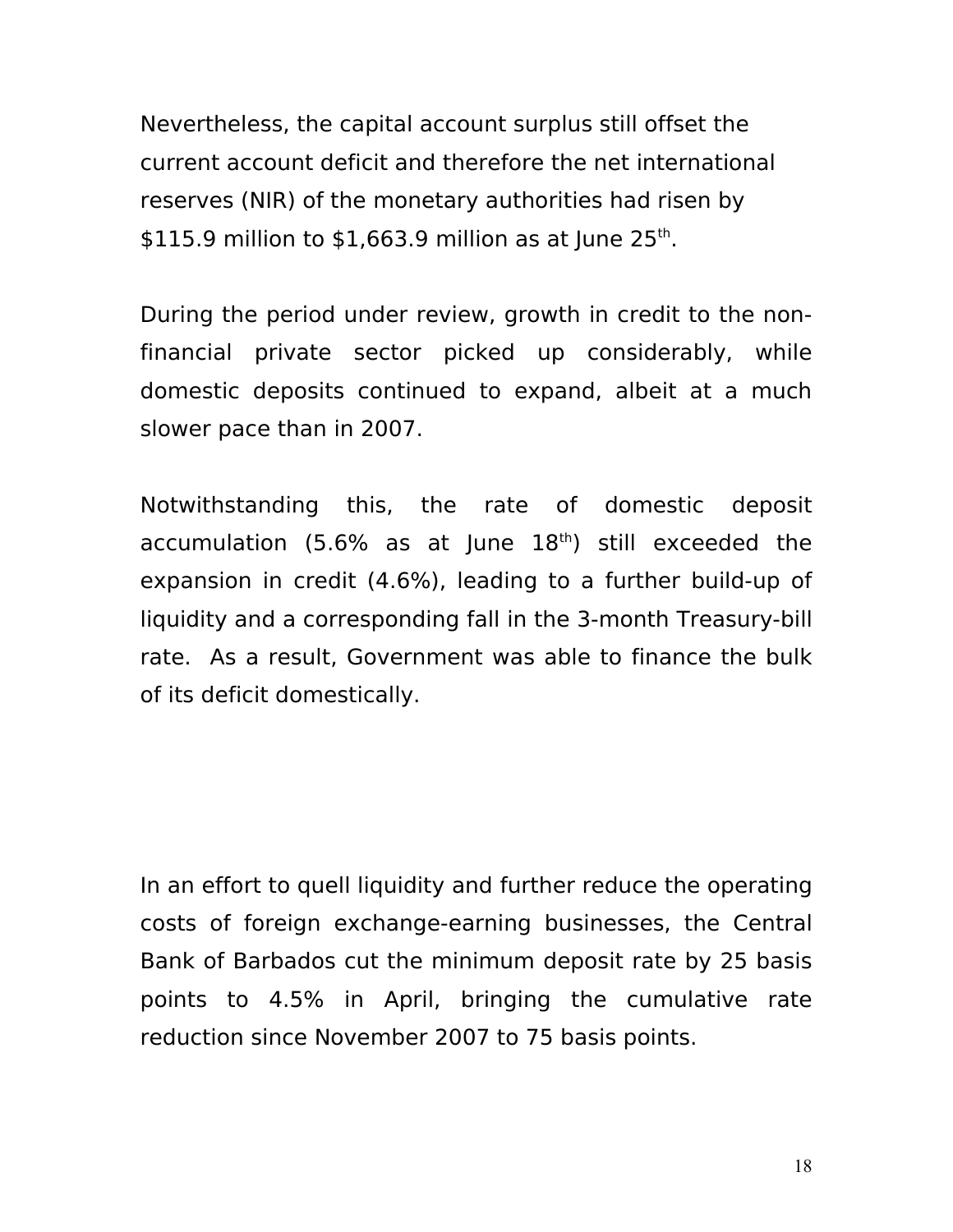The decision to reduce rates was also influenced by international growth and inflation prospects and the potential impact of any weakening in the economies of major trading partners on the local economy. Furthermore, with the Fed's monetary easing depressing interest rates in the US to levels below those in Barbados, the reduction was also aimed at maintaining a positive differential with interest rates abroad, thereby providing some safeguard against the outward movement of capital.

## **Domestic Economic Outlook Through the First Half of 2009**

The performance of the Barbadian economy during the remainder of 2008 and into the first six months of 2009 is largely dependent on the performance of the global economy.

In particular, growth in the major source markets (the UK and the US) will largely determine the outturn for tourism, which is expected to be the main driver of activity.

Accordingly, if the respective WEO 2008 growth forecasts of 0.5% and 0.6% for the US and UK hold, then real growth in the Barbados economy is projected to slow somewhat, to between 2.0% and 2.5%. However, in the event that the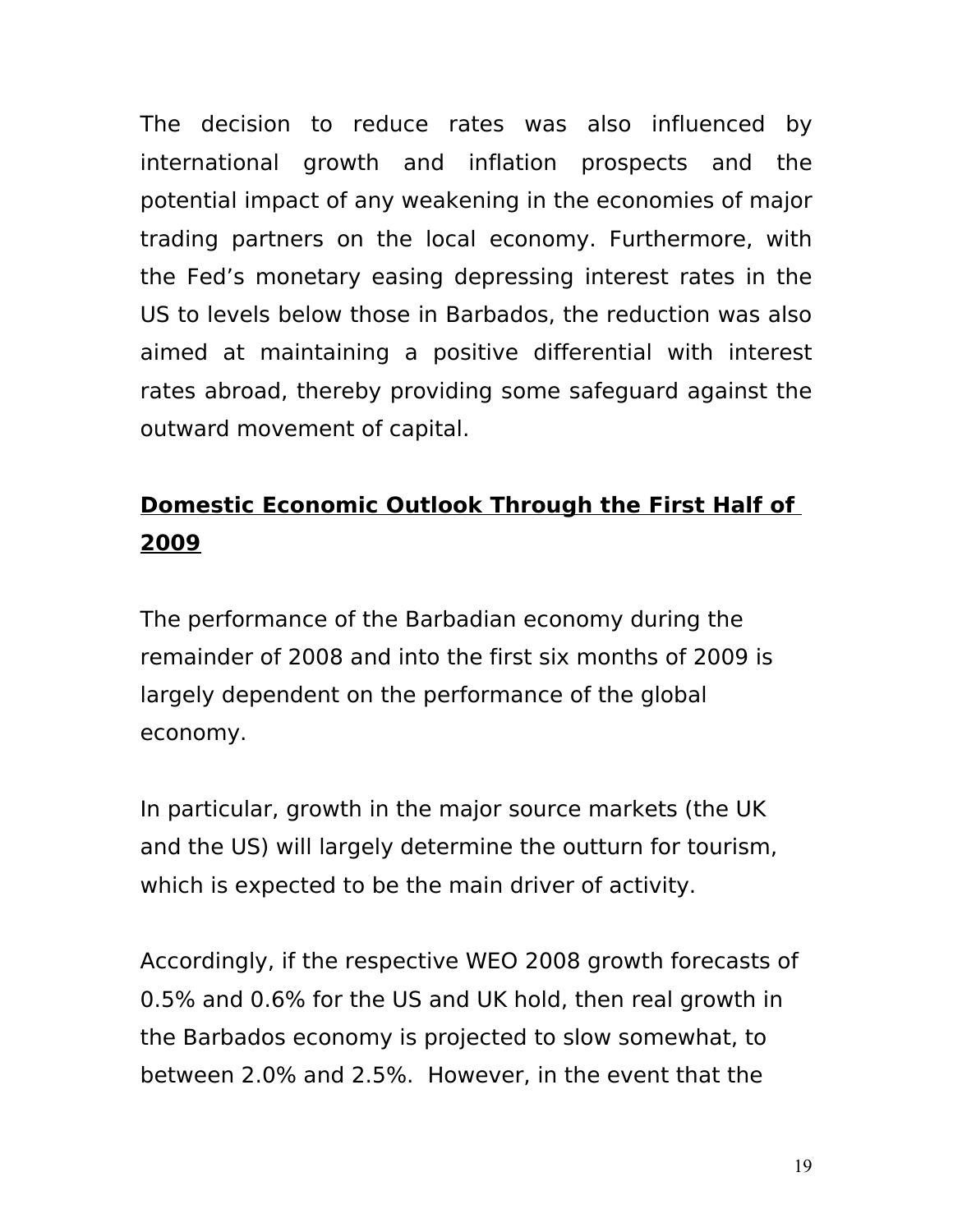monetary and fiscal measures have the impact that the Fed expects on the US economy, these projections could be revised upward.

Beyond 2008, further slowing in the major source markets exacerbated by higher transportation costs and possible reductions in airlift as a result of higher fuel prices — could lead to declines in both long-stay and cruise arrivals, and consequently, a slight moderation in real tourism valueadded.

Nonetheless, the output of the traded sectors should increase moderately, as chemical production is expected to recover once the McBride's plant reopens as scheduled in 2009, boosting manufacturing value-added.

Despite expectations of a continued reduction in construction activity to pre-CWC levels, the output of the non-traded sectors should still rise by the end of 2008. This forecasted expansion is based on continued (albeit lower) increases in the wholesale and retail, transportation, storage and communications and business and other services sectors.

For the first two quarters of 2009, growth in most of the nontraded sectors is projected to slow relative to the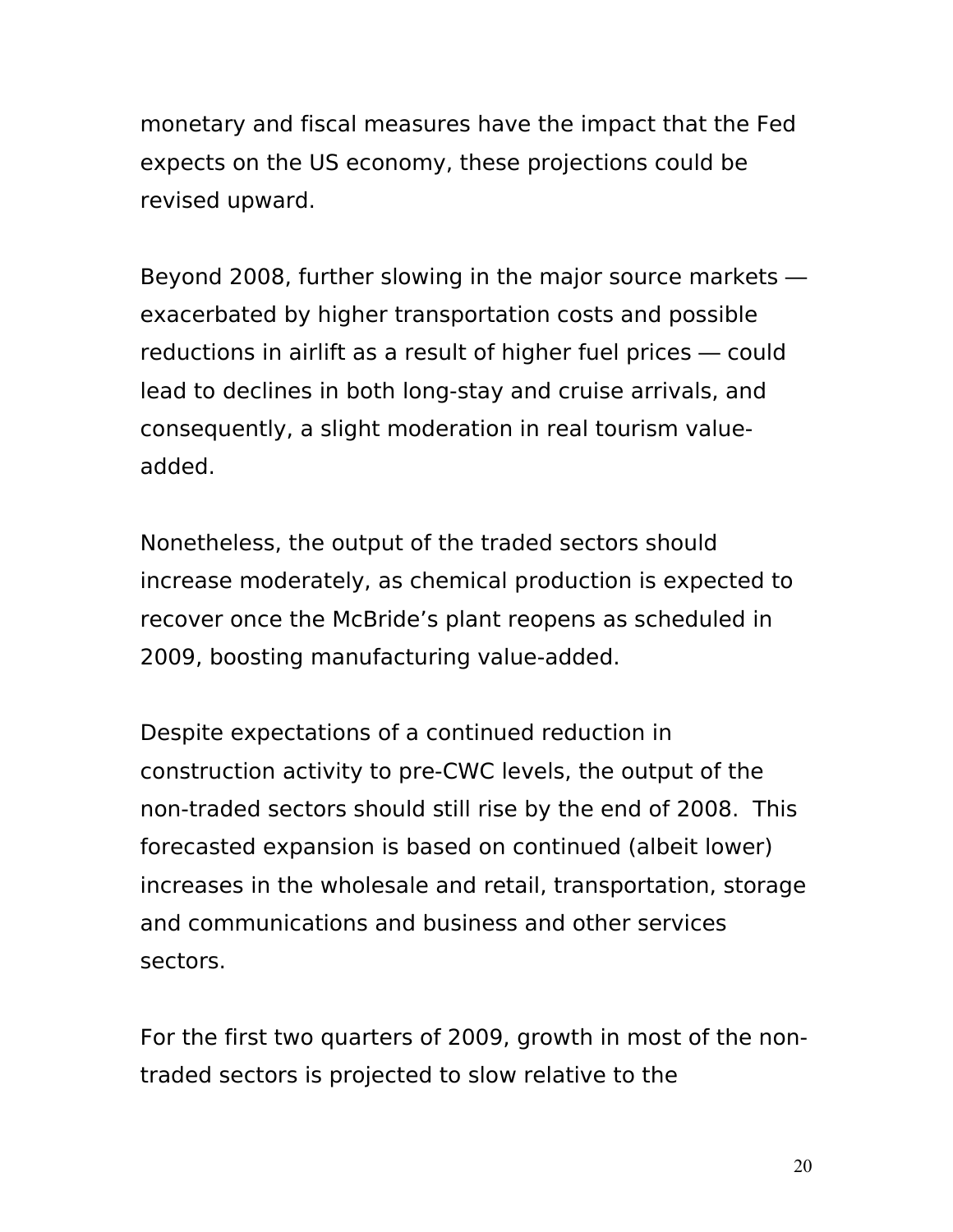corresponding period of 2008. In line with the anticipated dip in tourism, the output of the wholesale and retail, transportation, storage and communications and business and other services sectors should slow. Moreover, the level of construction activity is expected to remain relatively unchanged through 2009.

The moving average rate of inflation is anticipated to be about 7.9% by year-end, dictated by the trends in international oil and other commodity prices, and this relatively high inflation is expected to continue through the first half of 2009. Commensurate with the slowdown in real GDP growth, the average rate of unemployment is likely to increase, but should remain in single digits.

With respect to the balance of payments, the current account deficit could reach around 7.8% of nominal GDP by the end of 2008, approximately 0.8 percentage points above the ratio registered one year ago, as the value of retained imports is projected to increase further, given the rise in food and fuel prices.

In addition, capital goods imports are anticipated to rise due to the construction of the Ash Handling System at Spring Garden and the new Electricity Generation Station at Trents, St. Lucy.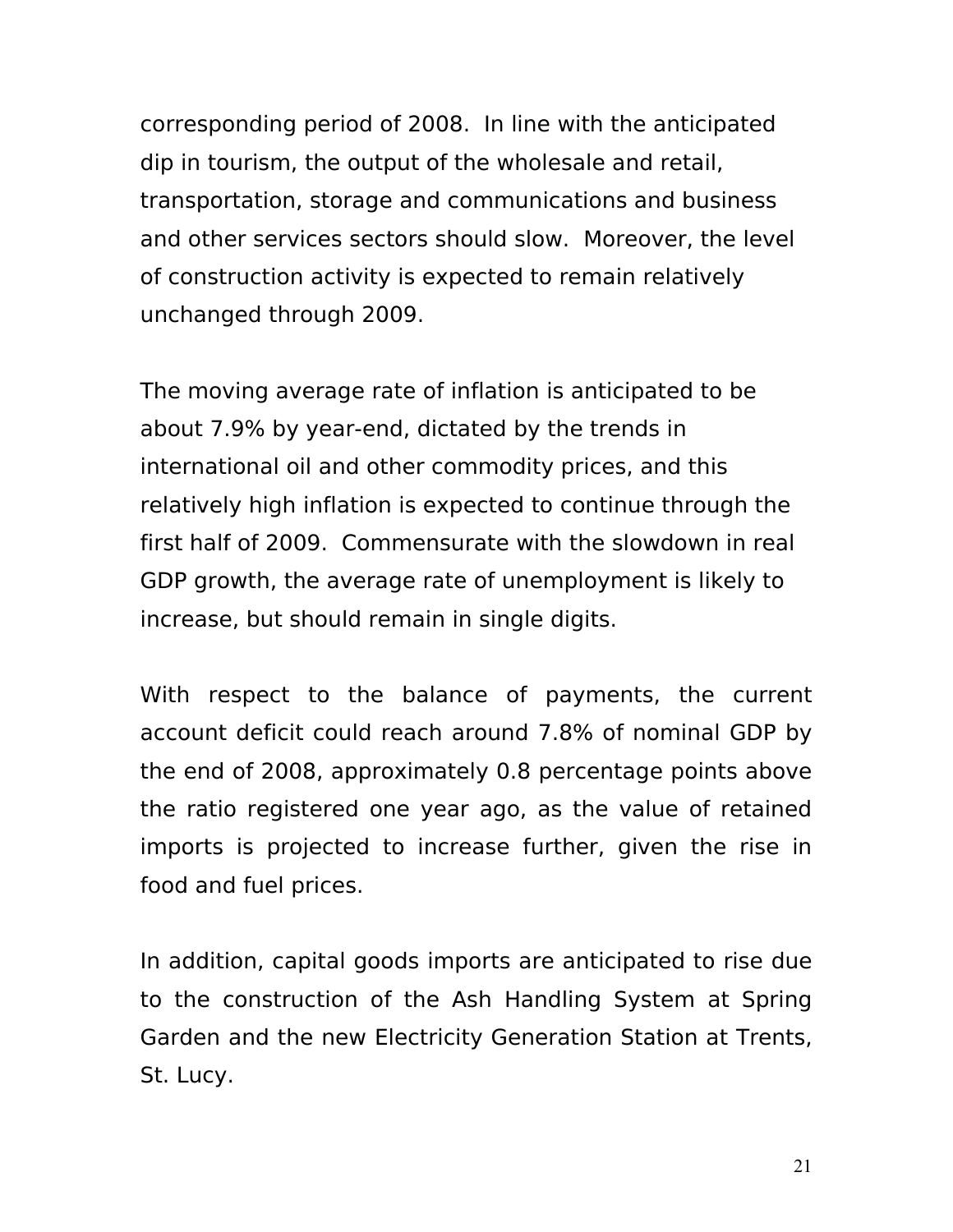The current account gap may continue to widen during the first six months of 2009, on account of higher intermediate imports (mainly fuel) and consumer imports.

Furthermore, with the likely moderation in tourist arrivals, travel credits may stagnate somewhat. However, the capital and financial account surplus – though likely to narrow as inflows to the private sector may be weaker and sizeable long-term private outflows relating to loan payments and real estate are expected – should more than compensate for the current account deficit. As a result, the NIR of the monetary authorities should still increase by year-end 2008 and in to 2009.

Credit is poised to pick up further as the anticipated decline in lending rates should provide an incentive to borrow. At the same time, deposit growth is likely to decelerate given the lower rates of return on deposits and the forecasted weakening of private capital inflows. Notwithstanding this, liquidity in the financial sector should remain high.

On the fiscal accounts, growth in government expenditure is projected to be in line with current trends. However, the removal of petroleum subsidies is likely to lead to a pick-up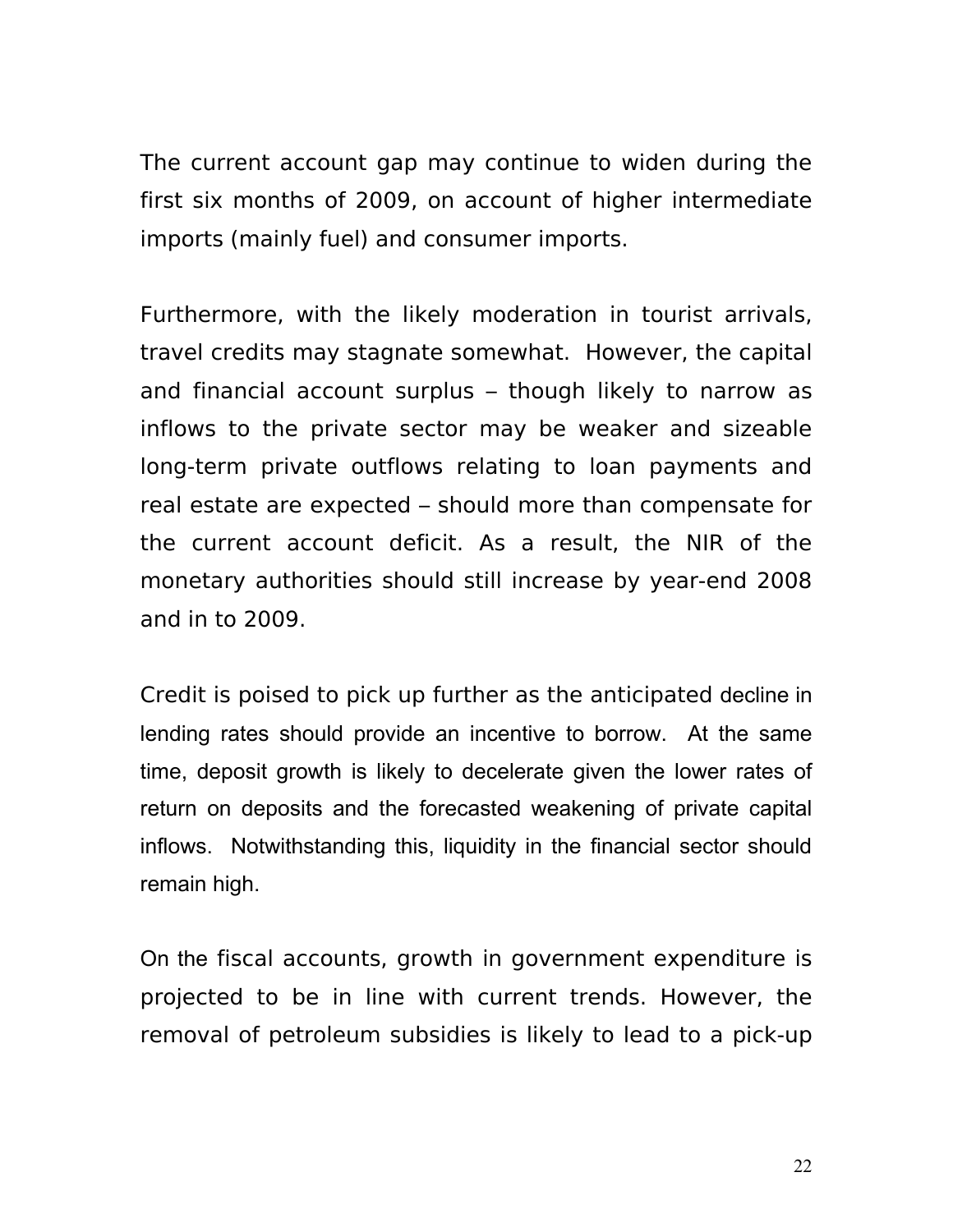in VAT receipts which in turn may aid in containing the fiscal deficit in 2008 and the beginning of 2009.

I see the current major issues as:

- Projected slow rate of growth in tradable sectors, particularly tourism
- Vulnerability in food and energy with resulting pressure on growth of the economy and impact of inflation on the poor
- High national debt and an already high fiscal deficit
- Pent-up unsatisfied demand for housing by lower and lower middle income families

### **National Consultations**

It is against this background that we have had to prepare this Budget as one of necessary restraint rather than the traditional honeymoon Budget most new governments present in their first year of office.

In keeping with our commitment to free, open, transparent and participatory governance, we consulted extensively with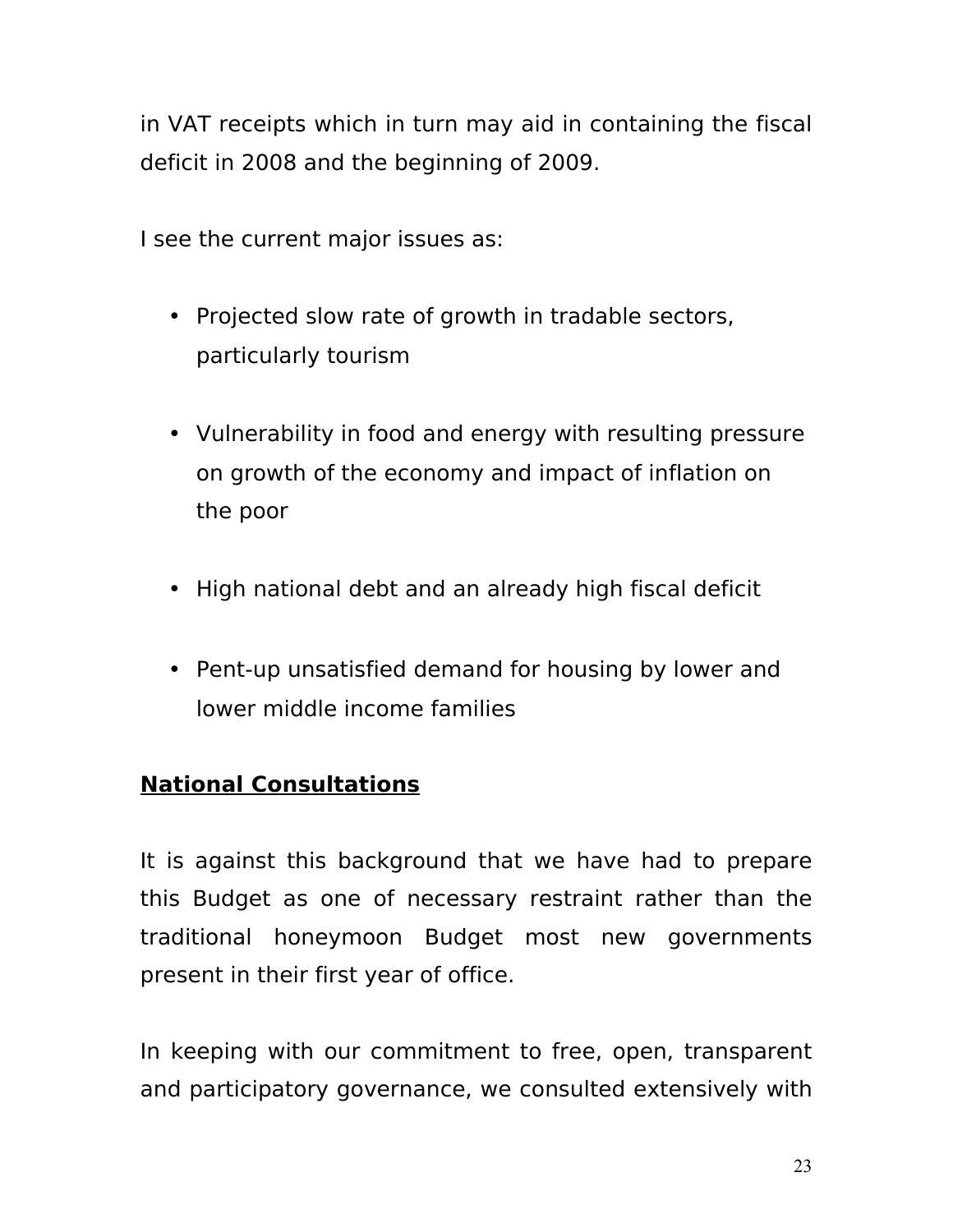the people of Barbados to ascertain not only by how much we should ask them to tighten their belts, but to try to solve some of the little niggling problems they experience in their daily round.

The first form of consultation has been the on-going discussions with ordinary Barbadians in their communities whereby the Democratic Labour Party promised that as a party in government we would continue to interface with members of the public on a regular and consistent basis.

I am pleased to be in a position to say, indeed to boast, that every single member on this side of the House has established a regime whereby he or she has set aside a constituency day to hold constituency clinics or otherwise interact with voters on an upfront and personal basis.

It is in and through such consultations that we have remained connected to the people and also in touch and in tune with the issues that concern and directly impact their lives.

Additionally, during the past two weeks, we have invited representatives of the various stakeholder groups to sit with us and discuss how best to address the issues that confront our nation.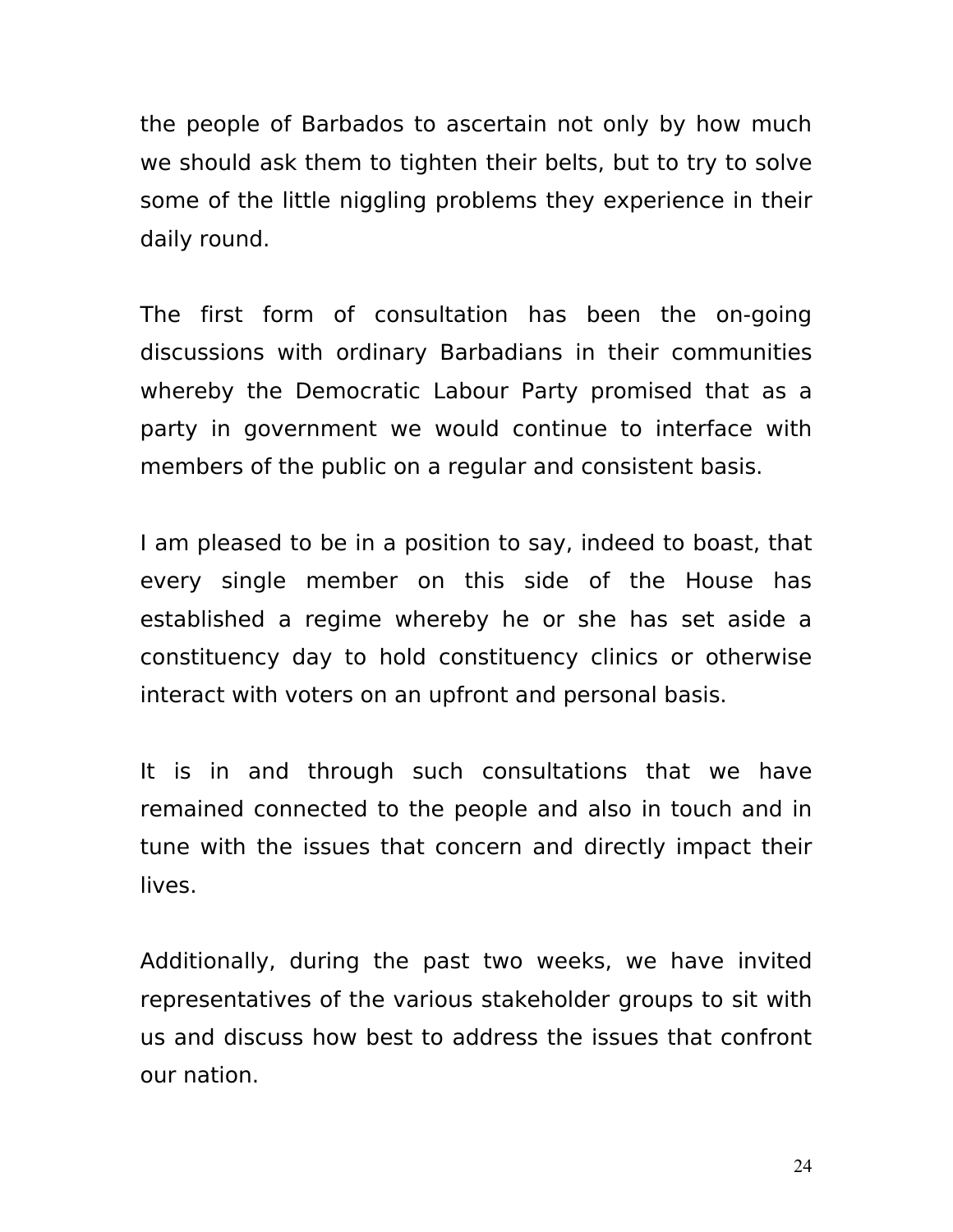We recently held a National Consultation involving the established Social Partners which, incidentally, this year, boasted the largest attendance ever.

This was followed by 40 non-traditional interest groups individually sitting down with me at the official residence of the Prime Minister to explain the measures that they would like to see adopted.

There are those who advised me against holding such discussions on the pretext that we would receive a shopping list of unattainable requests. It is a tribute to the Barbadian prudence of which I earlier spoke that there was not one single outlandish or excessive measure that would be unbearable and unacceptable but some will take time.

There was a consensus that the sober measures recommended were nothing more than the birth pangs of the Better Barbados that is within our reach and that can only be achieved by making short-term sacrifices. Further, many groups made recommendations that had no fiscal implications. They made requests that simply emphasized the disconnect that has developed between the people of this country and those who have governed them.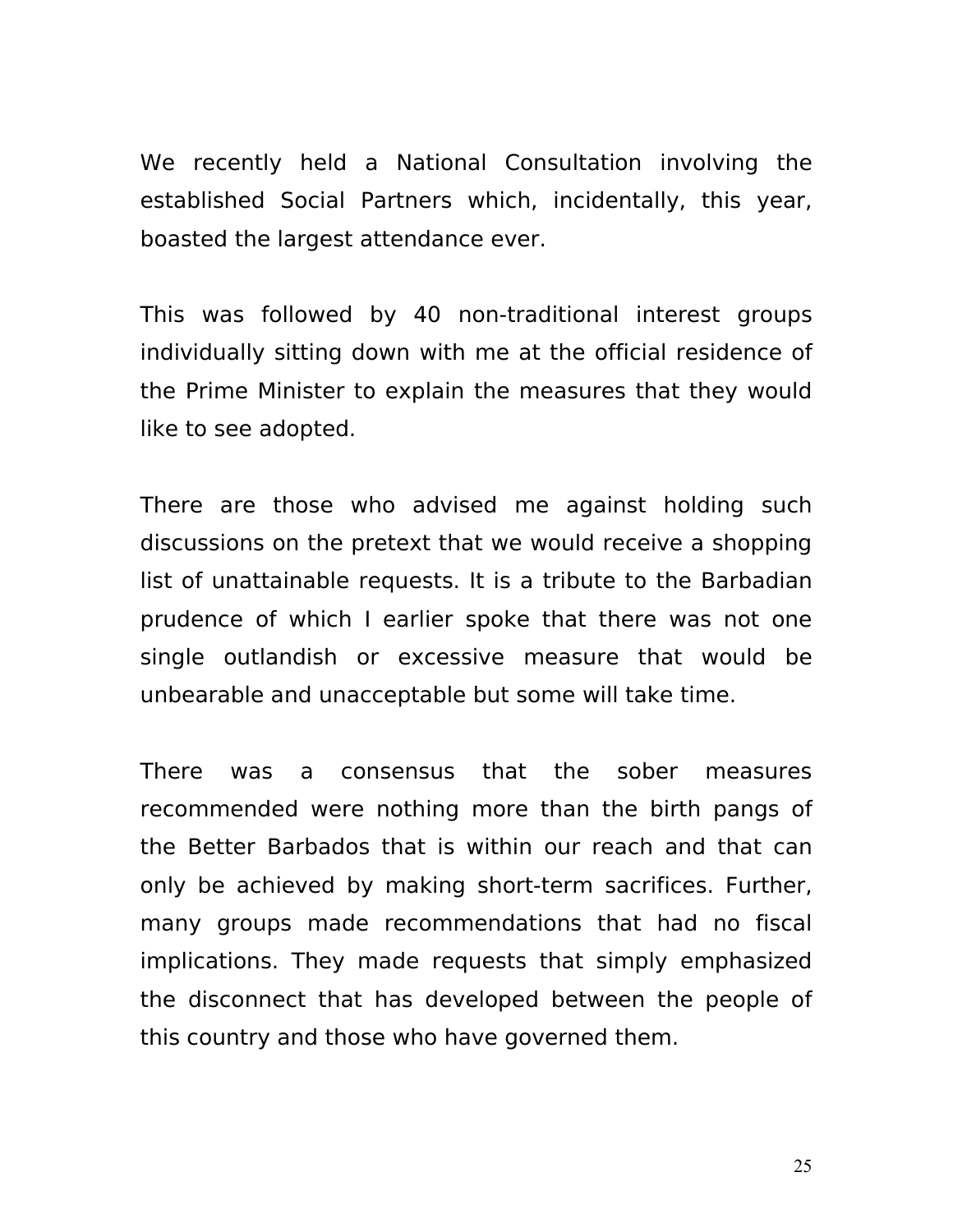It emboldened me to sit frankly with the Cabinet and take some quick action on a few initiatives that require minimal effort but will bring substantial returns. I will outline some of these during the course of this presentation.

It is my intention to make permanent, such annual consultations and, furthermore, to put in place mechanisms for ongoing dialogue among special interest groups, ministers of government and the public service at large.

This is the open, accessible and transparent government that we promised and this is the open, accessible and transparent government that we shall practice!

#### **Governance**

On the matters of openness and transparency, I am pleased to announce that the Governance Advisory Board, under the Chairmanship of Independent Senator Orlando Marville, former Diplomat and with former Central Bank Governor Calvin Springer, University Professor Dr. Eudine Barriteau, Attorney at Law Monique Taitt, the Very Reverend Frank Marshall, Dean of St. Michaels and all Angels and Shantal Munro-Knight a leader and policy-advisor in the NGO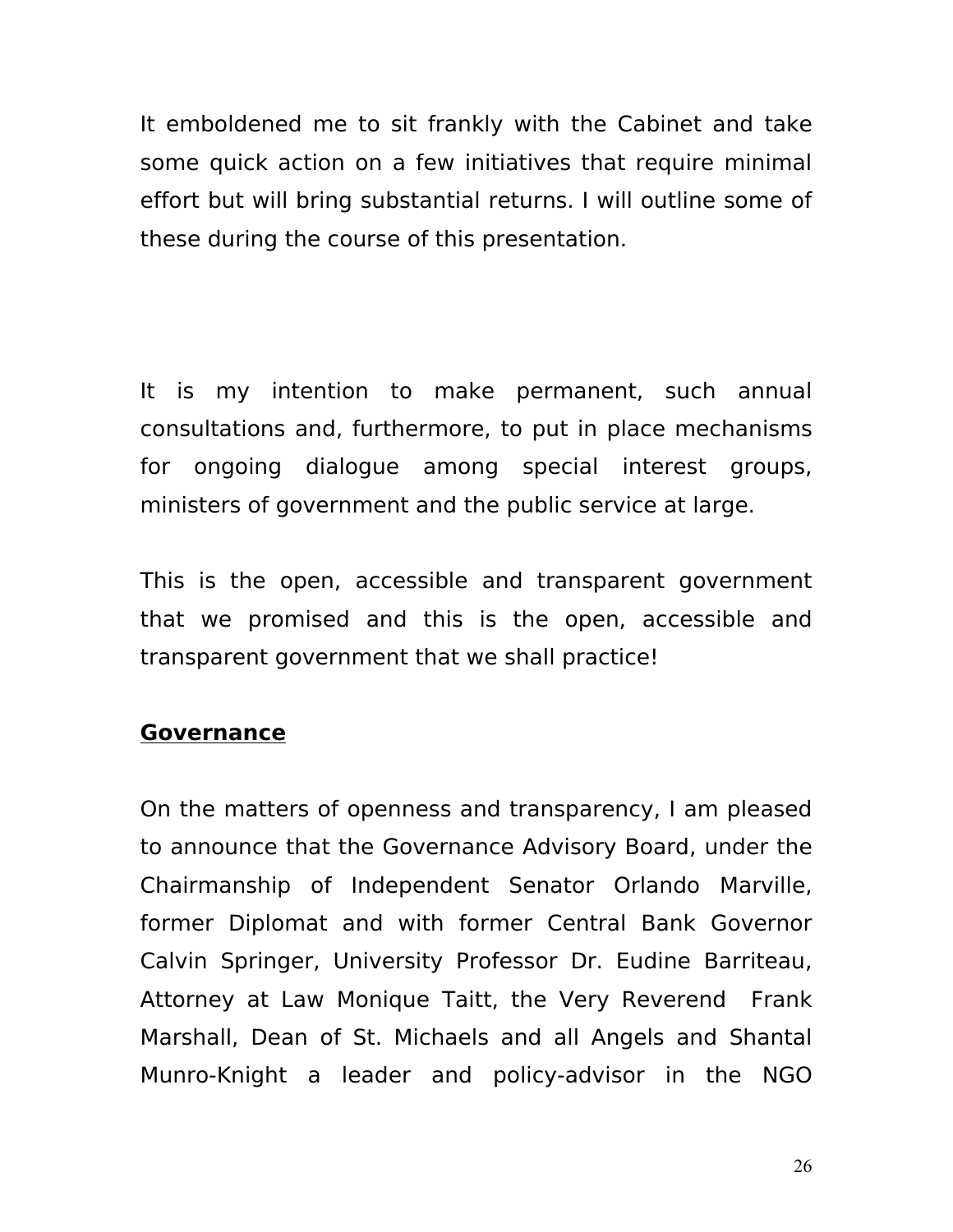movement as members is working assiduously on developing a new regime of governance in Barbados.

The Board has been appointed with a mandate to advise the Minister on matters relating to the establishment of a legislative regime to foster good governance in the public sector, and ultimately the country.

It will, with the assistance of Legal Advisor, Professor Dr. Albert Fiadjoe, former Dean of the Faculty of Law and internationally respected administrative law expert, prepare draft legislation in the following areas:

- Integrity (to include declaration of Assets by public officials, and a Code of Conduct for Ministers
- Defamation
- Freedom of Information
- New Constitutional provisions to rationalize the powers of the Prime Minister.

In addition, it will advise on a comprehensive public education programme on matters of good governance. The Board will also address matters of the Role of the Ombudsman and a Contractor General. It is proposed that draft legislation will be completed by the end of this calendar year.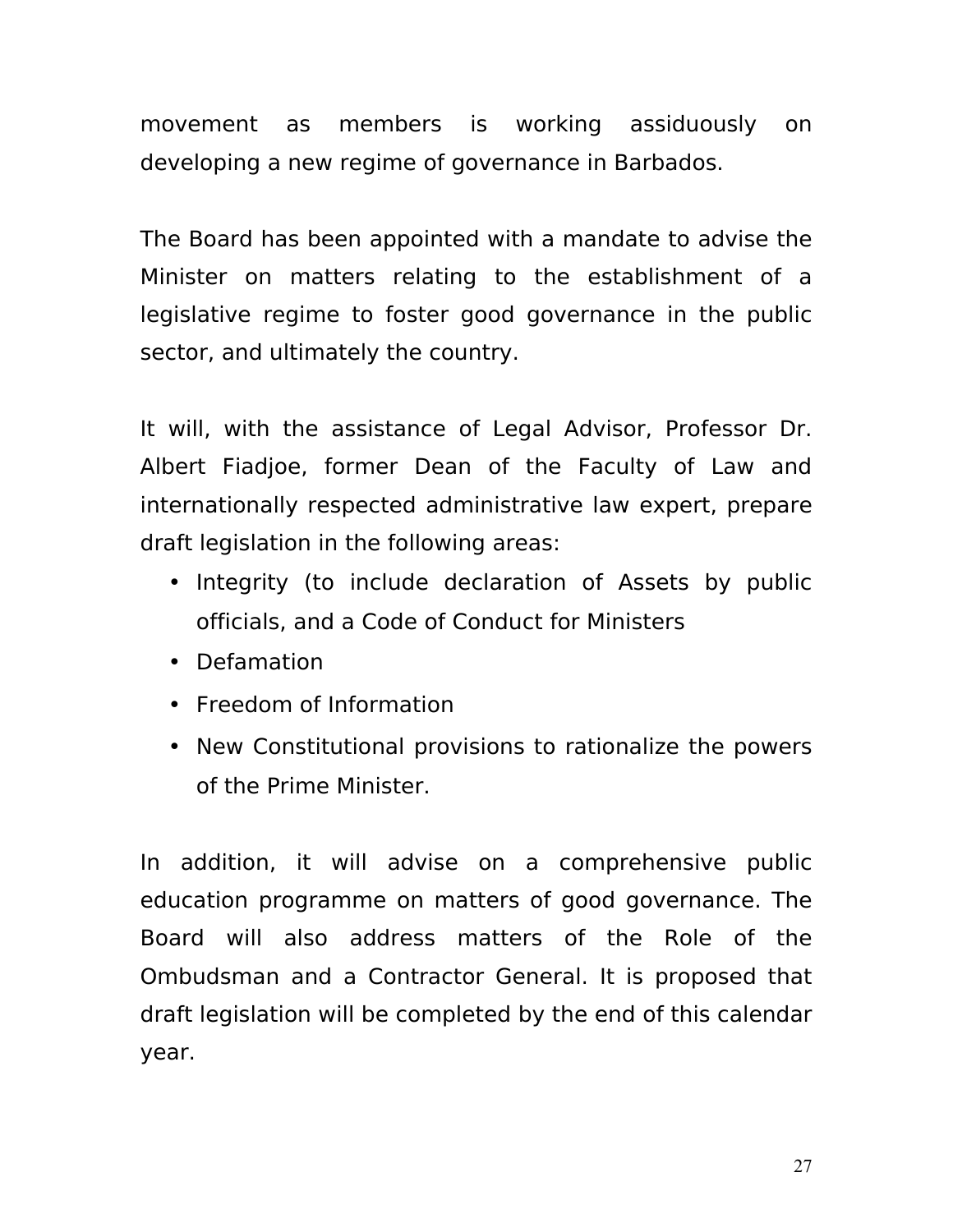In order to improve management in the public sector, particularly Statutory Boards and Companies owned by government, I am summoning all Chairpersons and Deputy Chairpersons to a Governance Consultation on July 20th 2008 to deal with issues relating to corporate governance and accountability as well as human resource issues.

Before I get to the sectoral diagnosis and analysis, there are a few issues on which we must reflect and which strike at the heart of accurate public information.

#### **Accuracy of National Statistics**

It is acknowledged widely that our Unemployment Statistics do not accurately reflect the level of unemployment or under-employment in Barbados. The definition of employment is limited and treats as employed, anyone who has worked for one hour in the week of the survey in the previous two weeks and it consigns a portion of our population to those not seeking work when indeed they are tired of seeking work but find none.

These inadequacies in the definition have been exploited to the fullest by some who have heralded figures, which bear no relevance to reality. This government is keen to get to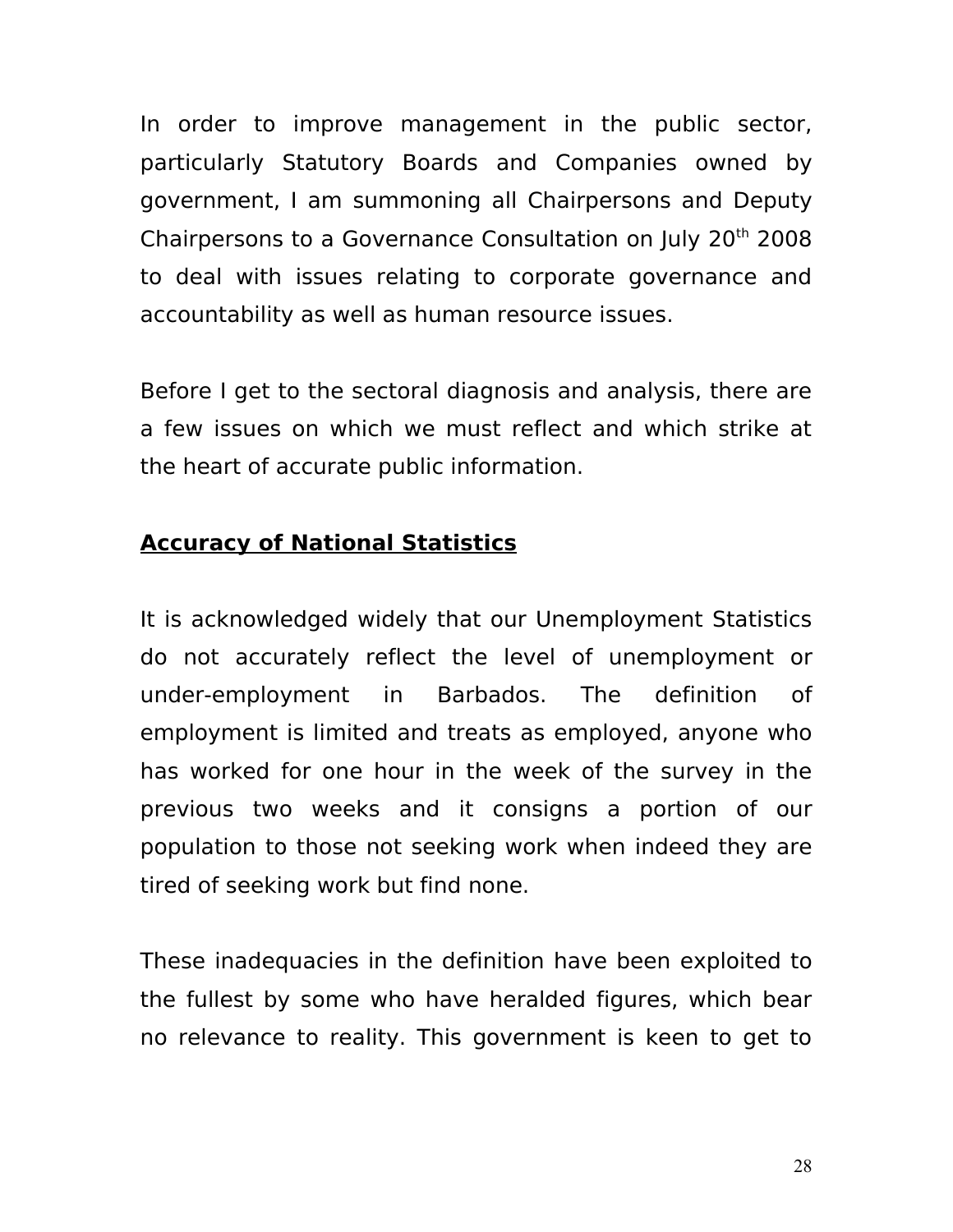the truth and to have a clear picture of where we stand in relation to unemployment.

We have therefore sought technical assistance from the Inter-American Development Bank through the Statistical Modernisation Programme to improve on the methodology and ultimately the accuracy of our unemployment statistics.

Likewise the retail price index which measures movement in prices where the basket of goods is limited: it does not capture enough services and its composition is not changed quickly enough to capture changing consumption patterns. This too will be restructured under the Modernization Programme.

The traditional measure of the Public Debt makes no allowance for the guarantees which the government gives to government-owned corporations, both statutory and those formed under the Companies Act, which have increased significantly in the last 14 years, leading to concealment of the true obligations of government.

These will be addressed in this modernization process.

I could continue to fool myself that unemployment is not a problem in Barbados and take comfort, as did the former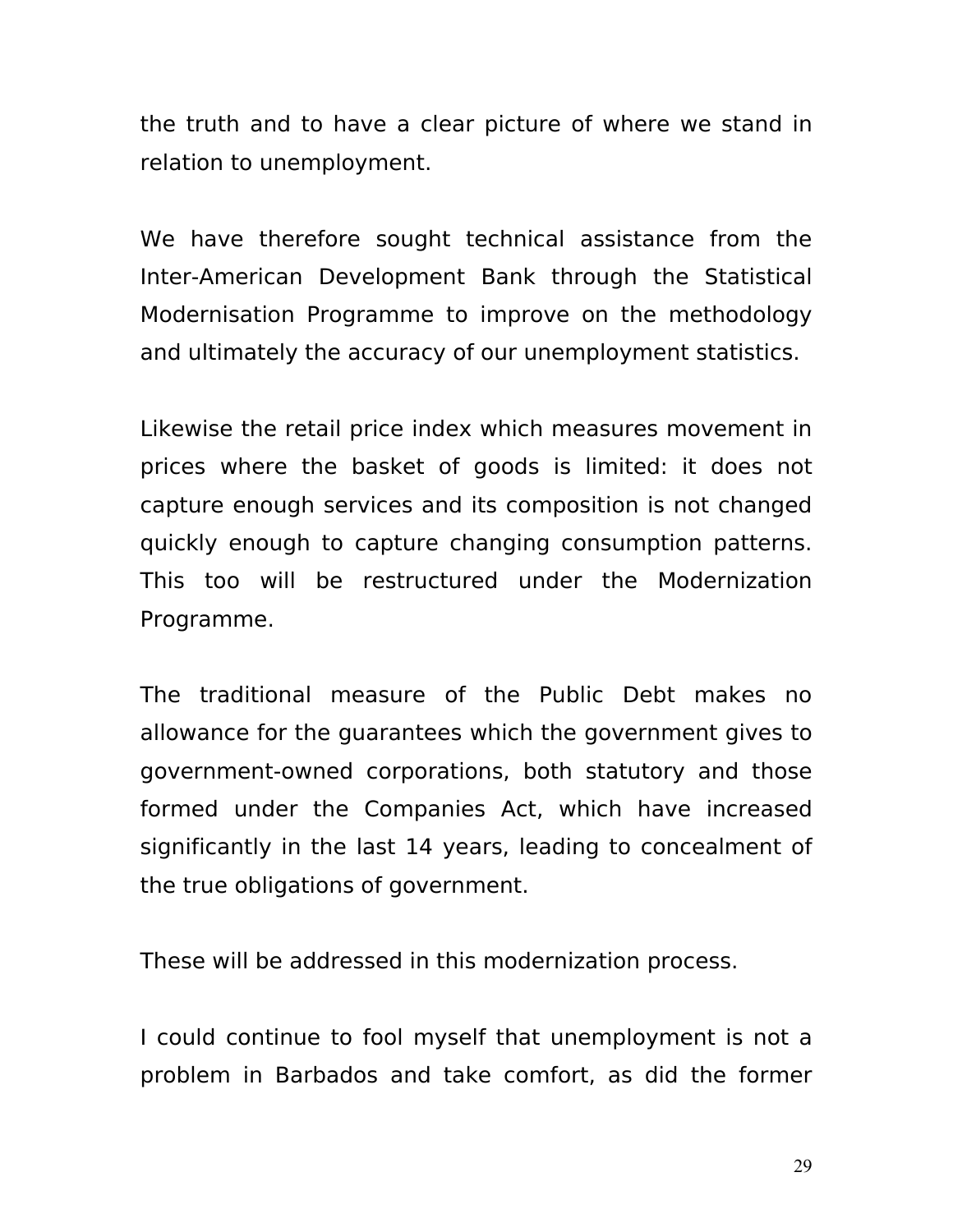government, in the published unemployment and inflation statistics.

But, if I do that, I would be ignoring the objective reality of Barbados today. Consequently, I will not let my government be fooled by statistics that bear no relevance to the daily experience of the people as communicated to Members of Parliament.

### **The Social Sector**

Mr. Speaker, judgements about our social sector can only be made with accurate, relevant and timely statistics. We cannot wait for the reforms in the methods of analysis of unemployment, inflation and so on before we take action on some crucial fronts.

In keeping with the philosophy of our Manifesto, which has been made a document of this Honourable House, we have decided to put people first and to deal with those things that are having a decisive short-term and even long-term impact on their lives.

### **Education**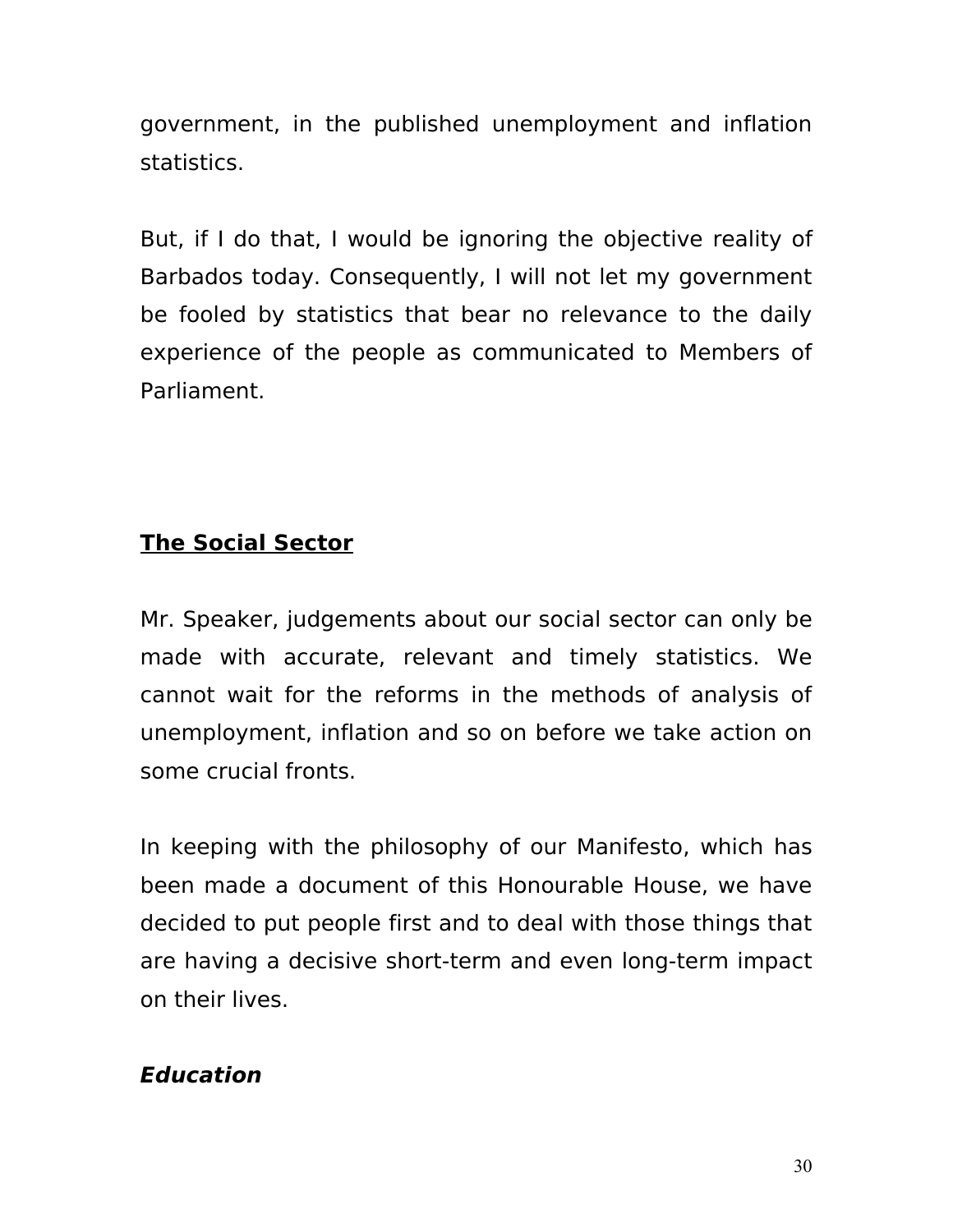We start with education because it has been our most effective tool in developing the only resource we have in abundance – our people.

Our educational sector needs many changes. The physical plant continues to crumble and we are doing as much as we can in light of the limits to our resources to repair and upgrade this plant.

Additionally, we need more special teachers for our slower and our faster learners and we need more facilities for our disabled children.

Even for our students just past their CXC examinations hurdle, we need to double the spaces we now provide. It must be earth-shattering for our youngsters, full of enthusiasm, to find that they are unable to gain entry to our tertiary institutions like the Barbados Community College – or one of the Sixth-Forms - or the Samuel Jackman Prescod Polytechnic.

These youngsters are then forced to try to get into the University of the West Indies before they are academically and emotionally ready and it costs government more to put them through tertiary institutions.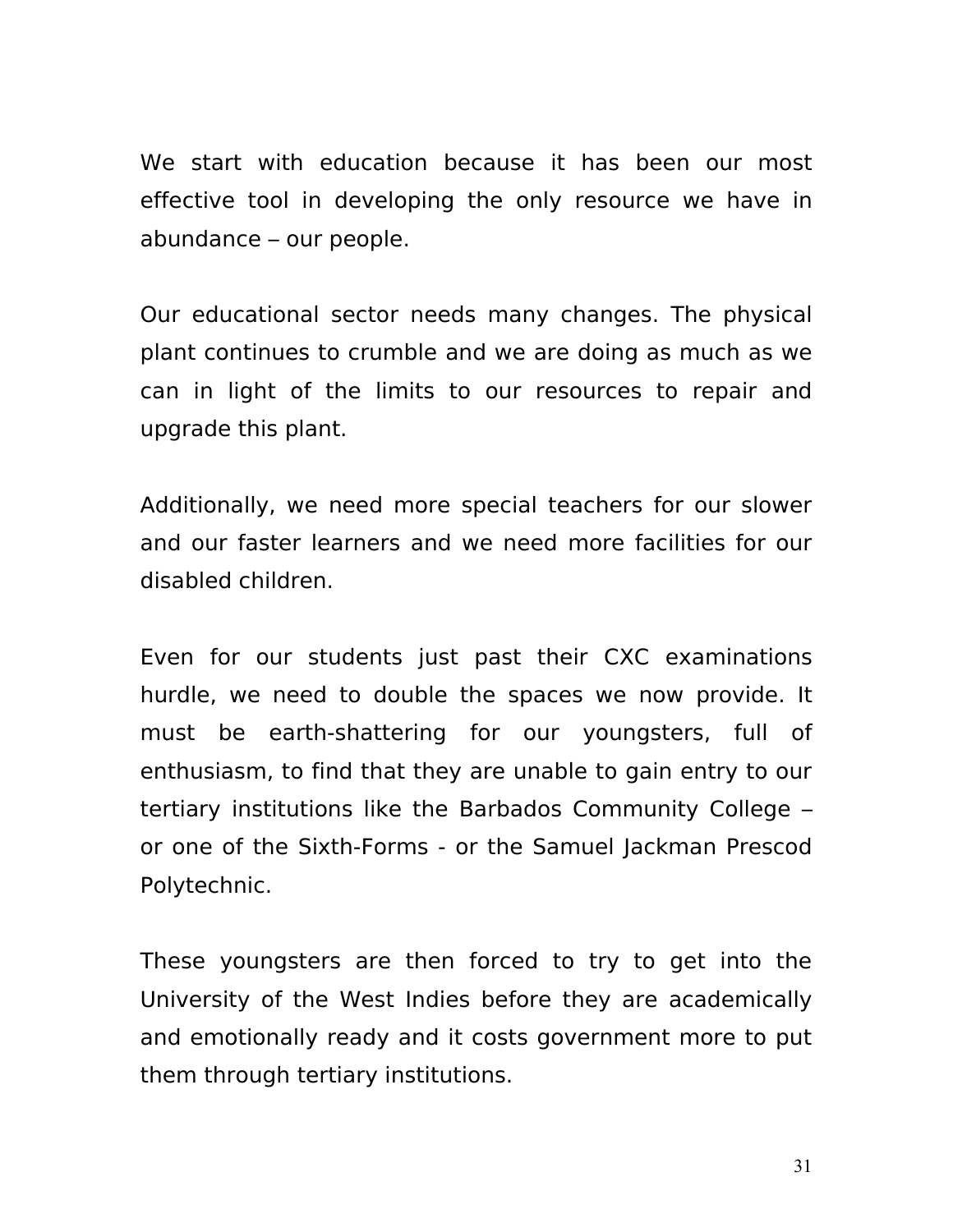When our students need to borrow funds for special courses - especially when they wish to go abroad - they find the borrowing limits of the Student Revolving Loan Fund too low, the interest rate too high, the range of permitted courses too restricted, the repayment period too short and the administrative arrangements for getting a loan too antiquated.

These problems cannot be solved all at once. We have decided to use the Student Revolving Loan Fund by increasing the loan limits and we will, over the next nine months, do more to bring the scheme in line with our thinking for tertiary education.

It is proposed to amend the Student Revolving Loan Fund legislation to permit:

- 1. Annual loans up to BDS\$100,000 over four years;
- 2. Repayment of the loan over 30 years and provision for prepayment of the loan without a prepayment penalty;
- 3. Interest at 1.5% over the savings rate, being in current terms 6% per annum;
- 4. Removal of the need for sureties in the event that a charge on property is taken;
- 5. A grace period on principal and interest for the full time of the student's studies and for two years thereafter.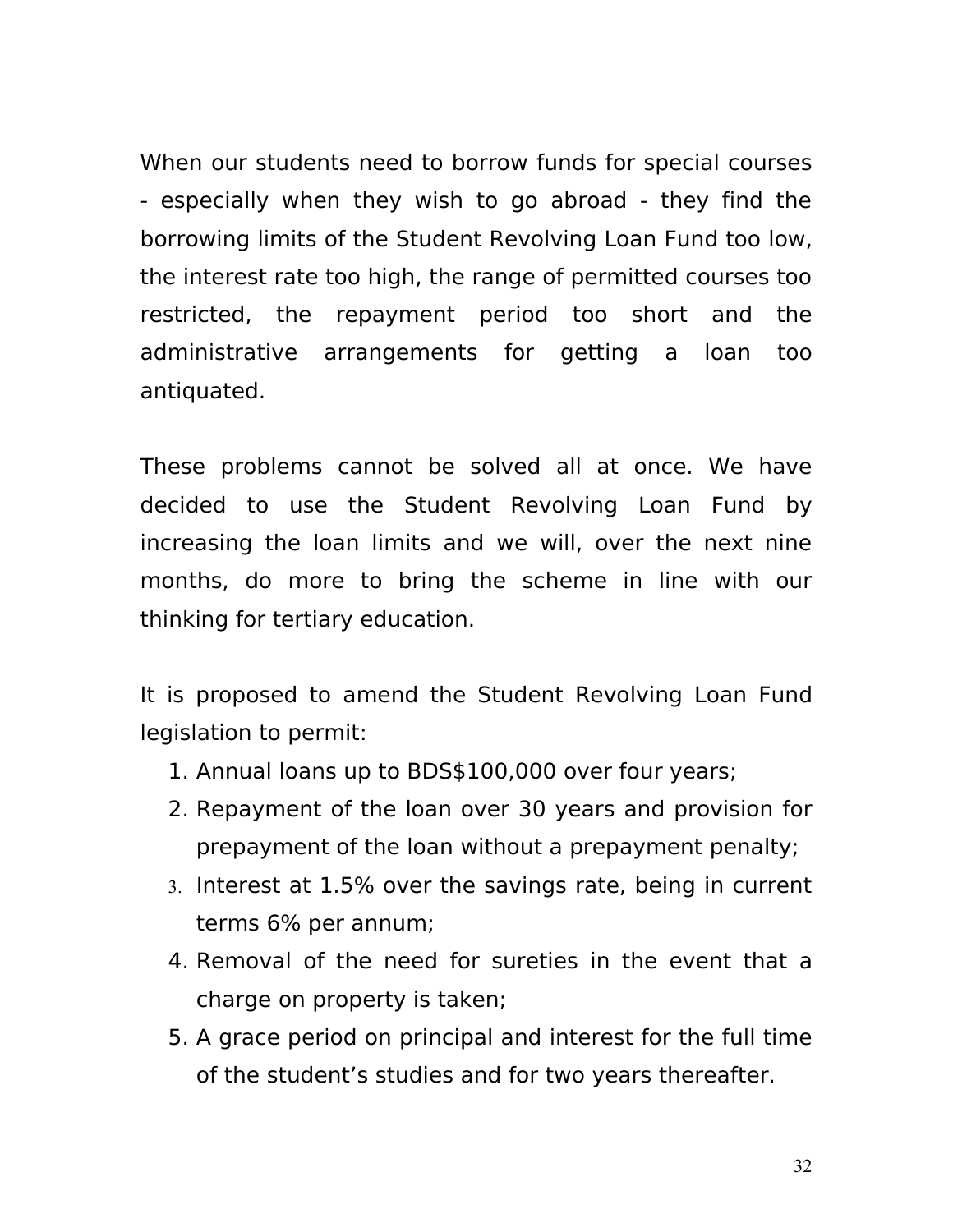On the subject of providing educational opportunities for our young people, we have agreed that UWI, Cave Hill will establish a Medical Faculty here in Barbados from September this year.

This will mean that 25 of our Barbadian youth will be able to pursue their medical studies here in Barbados and this translates into reduced cost to them.

Having myself benefitted from interaction at UWI with other students from the Caribbean and realising that such interaction makes a profound contribution to our regional integration efforts, provision will still be made for 10 of our medical students to attend the Medical Faculties at Mona, Jamaica and Mount Hope, Trinidad and Tobago.

The Ministry of Education will be embarking on the following within this fiscal year:

- Accelerating the training and retraining of teachers so as to meet the needs of a varied student population in our Nursery, Primary and Secondary Schools.
- Increasing the number of children who benefit from Nursery education by the construction of two purposebuilt Nursery Schools;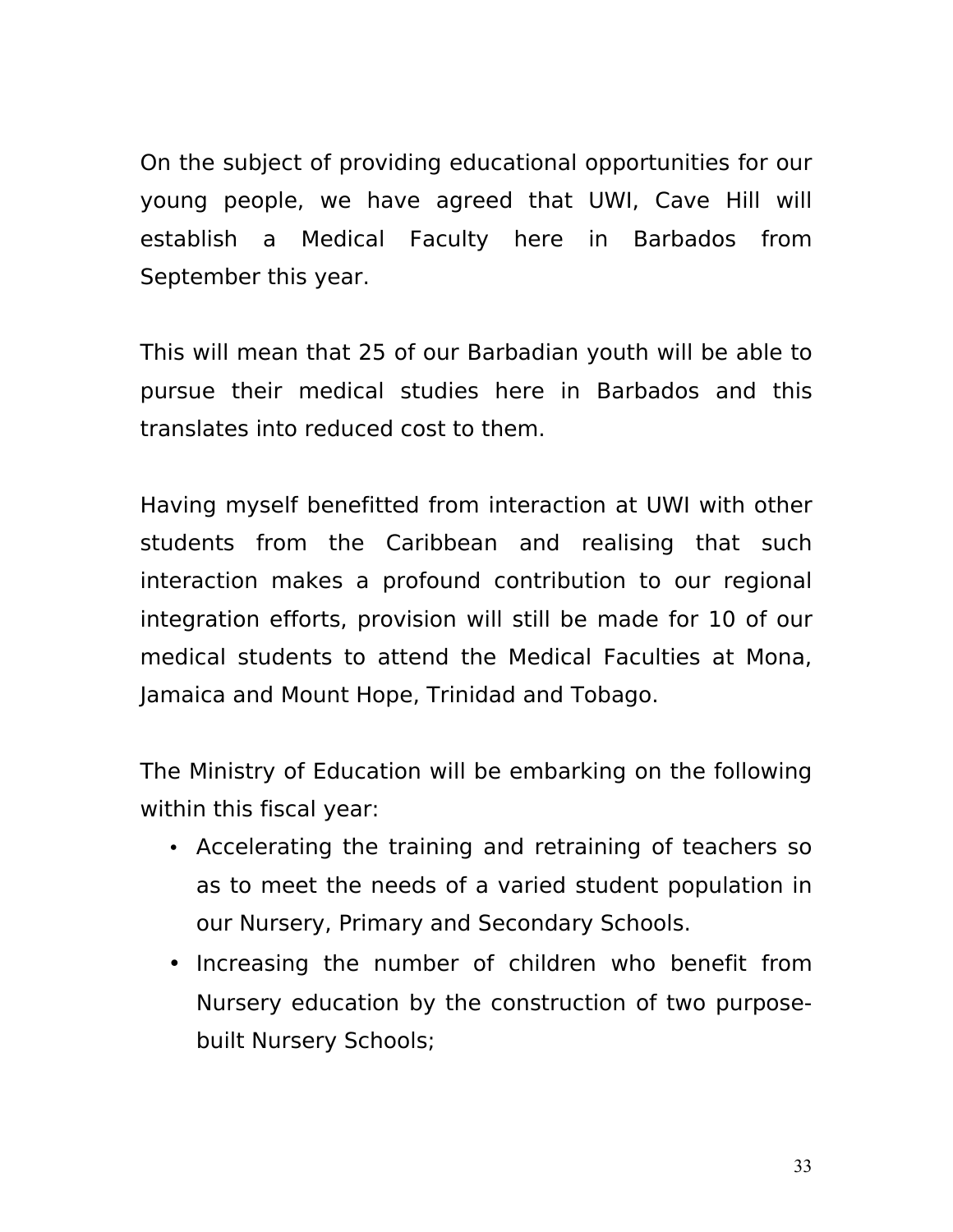- Build one new Primary School to replace an existing school;
- Increase the use of technological apparatus, educational software and other computer applications in schools;
- Expand the role of the Audio Visual Department;
- The completion of the design of a new Secondary School;
- The Lodge School and Harrison's College will undergo major refurbishment;
- Work on the Parkinson Memorial to improve its overall physical condition will start soon.

### **School Bus Service**

Mr. Speaker, we are troubled greatly by the behaviour to which many of our schoolchildren are exposed and which they practice on some types of public service vehicles. This uncontrollable situation must stop.

The "minibus culture" of breaking traffic laws, playing loud unadulterated lewd music and liming by school children in the PSV vehicle stands, has lowered our traditional values and led to lack of concentration in the classroom by our children, exposure to alien forms of uncensored messages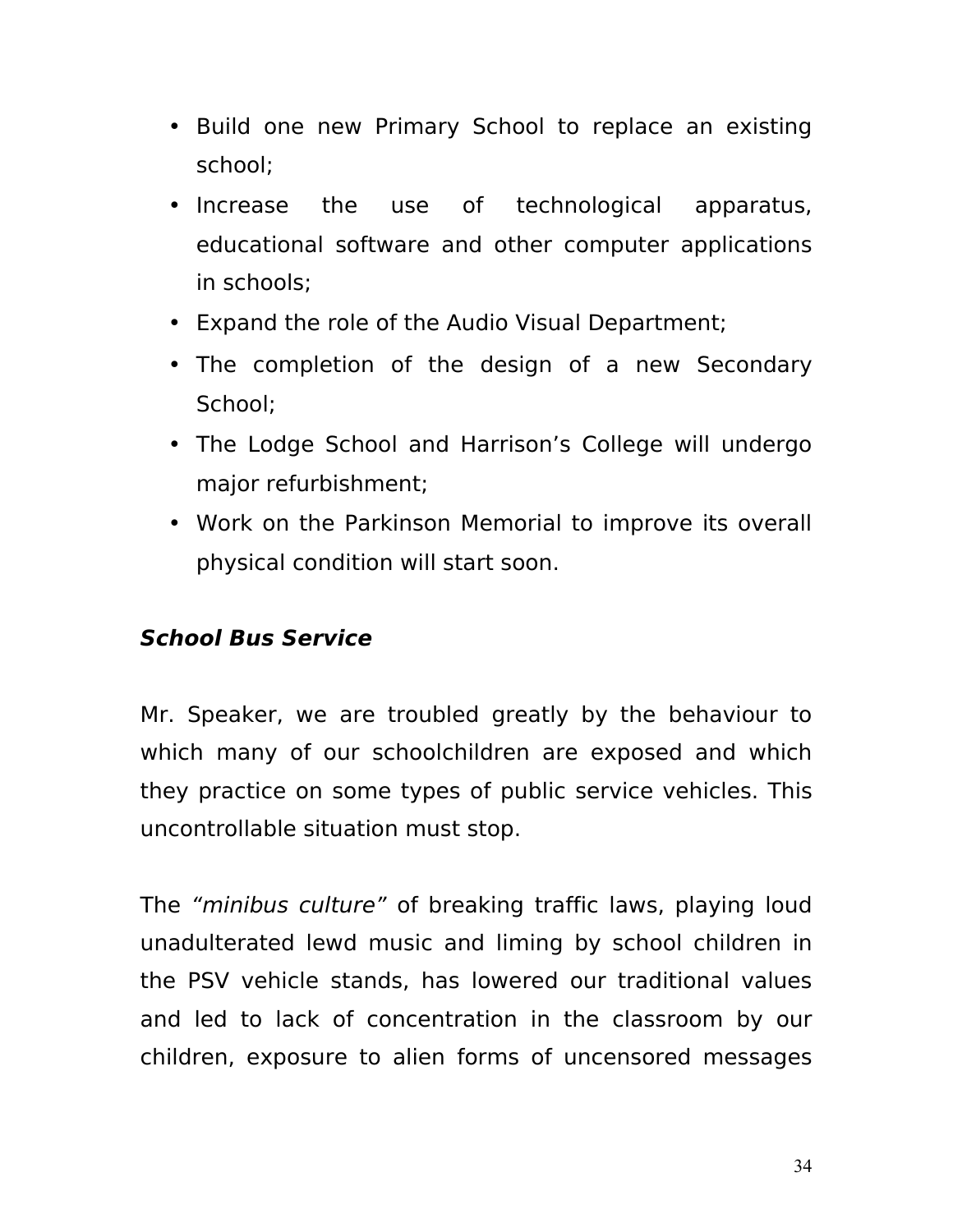about violence, guns, use of drugs and sex and has led to uncouth behaviour on and off those vehicles.

A stop must be put to these developments and, even if we are to become unpopular for it, we will not close our eyes and fold our arms to this insidious destruction of our young people.

Energy prices are rising and the cost of public transport has increased exponentially over the past 14 years. Last year alone, Government provided the Transport Board with \$27.8 million to cover its operating deficit. Under normal circumstances, we should be and indeed there would be justification for our increasing bus fares, even to school children.

However, we have agreed that even more critical than the financial impact is the social impact of a disorderly school bus system that exposes our children to vices best avoided.

Effective the start of the next school year in September 2008 school children in uniform or with student identification cards will be permitted to travel free on Transport Board buses. Thus a school trip that may once have cost 2 dollars because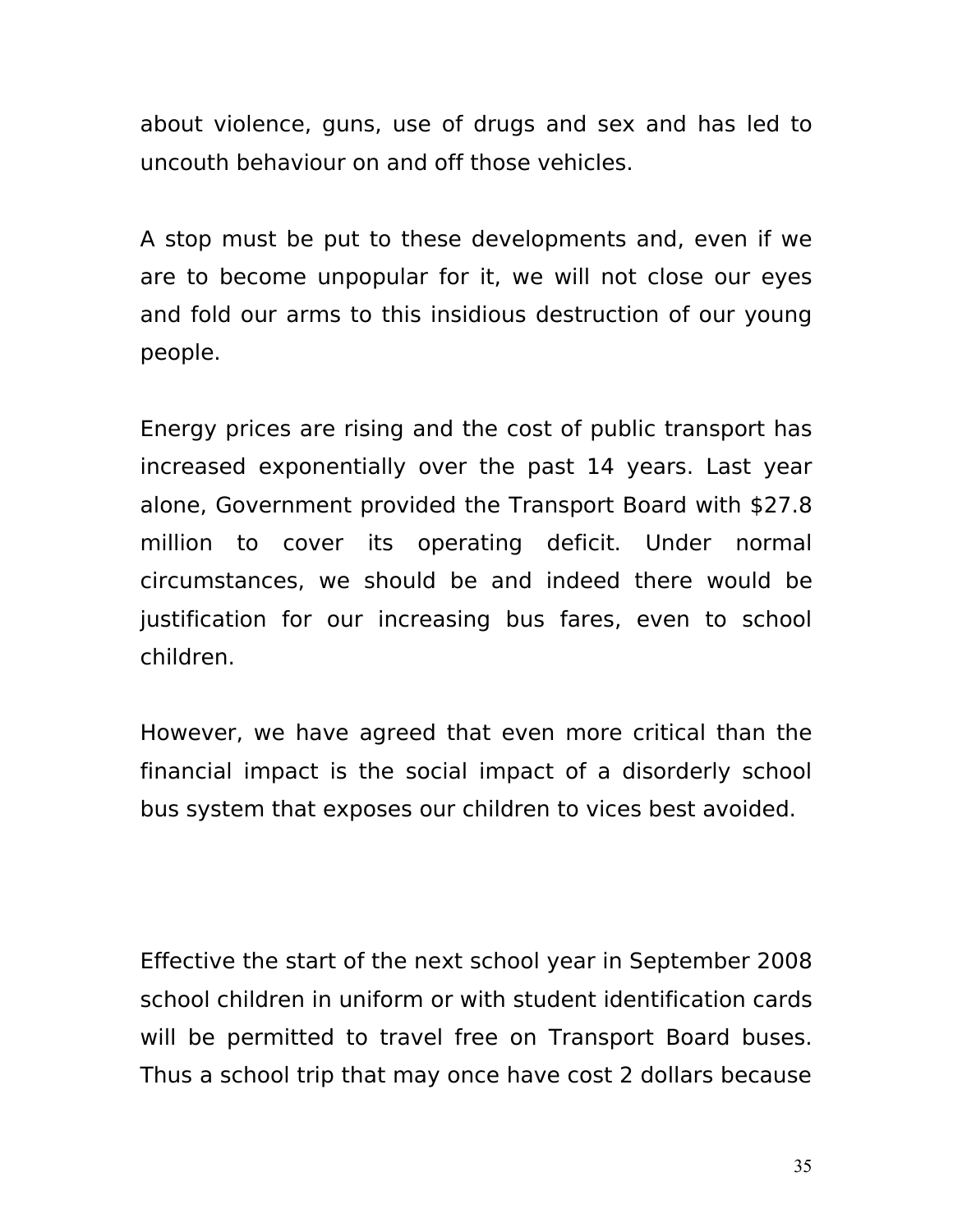it involved taking two different buses to get to school will now be free.

Parents will also have to worry less about the cost of sending their children to school. This facility will provide a \$400.00 per year minimum benefit for a child who has to take only one bus to school and \$750.00 per year minimum for a child who has to take two buses to get to school.

I want to make it clear how this government feels:

If there is no improvement in the compliance by PSV's with the law and traffic regulations during the intervening period, at the point of introducing the new service, we will ban school children from travelling on PSV's by law.

Additionally, Mr. Speaker, I consider this an appropriate point in this presentation to address the issue of bus fares in general. I alluded earlier to a \$27.8 million operating deficit by the Transport Board last year alone. Also, rising fuel prices and other operating costs are impacting negatively on the finances of the Transport Board.

A clear case can be made for an increase in the cost of public transport. But, again, as a gesture towards containment of the Cost of Living in Barbados, I am pleased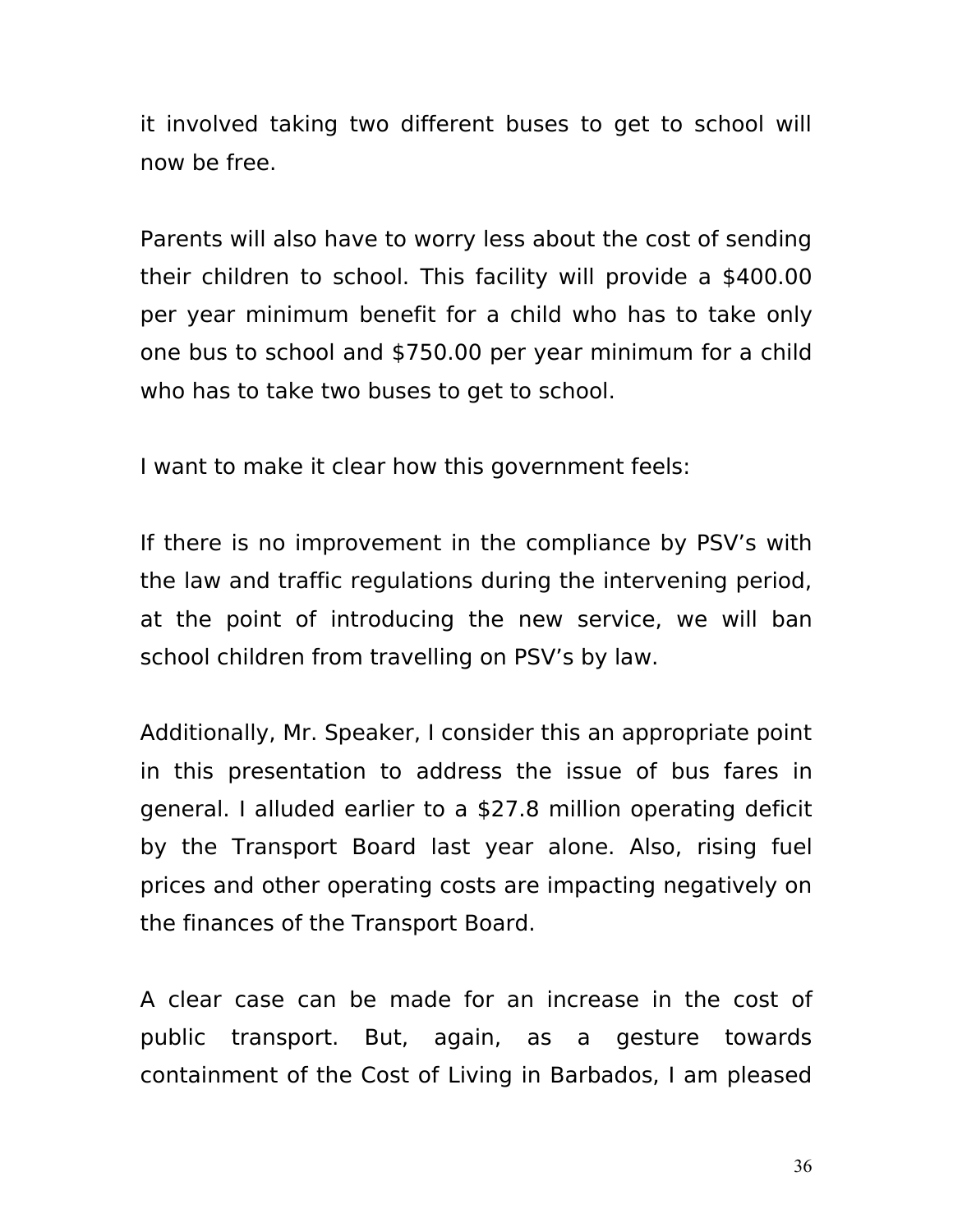to announce that fares on Transport Board buses shall, in this Budget, remain untouched.

### **Family, Youth Affairs, Sport and Environment**

Mr. Speaker, we continue to be concerned about the conditions in which our young children are raised, particularly when their parents have to go off to work and the children are left unsupervised.

Our concern is heightened because the sense of community which existed in days past seems largely to have disappeared and the sense of duty which made us all see each one as the other's keeper has been almost lost.

Our young children are most vulnerable to undesirable attention from others who mean them no good and are more likely to be tempted into trouble during the long periods during school holidays when many of these children are idle.

In order to have our young children supervised in camps during these vacations and to use the occasion of such supervision to rebuild community values we plan to establish a National Summer Camp Programme.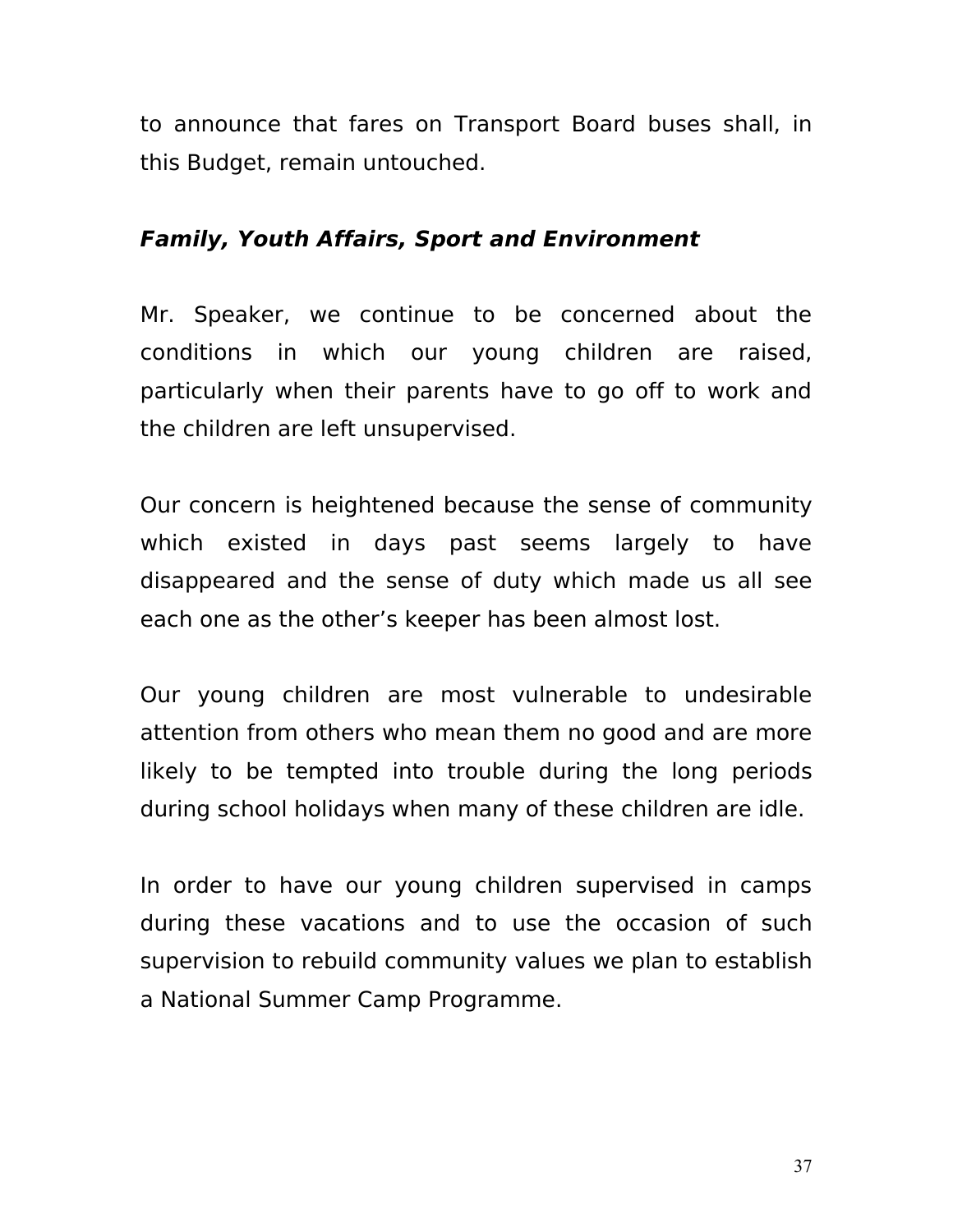This Programme will bring our young children under the good influence of our outstanding retired citizens and will help our teenagers to develop a sense of duty towards their juniors. We also want to create a cadre of community leaders who believe in sacrifice above self and to bridge the generation gap between our teenagers and authority figures.

We feel this programme can help to build respect among our youth for our senior citizens and to provide an opportunity for training teenagers in counseling, activities management and execution while paying them a stipend.

Unfortunately we have not been able to get these camps ready in the numbers we would like for the start of this summer holiday. But we will be expanding the number of camps under the sponsorship of the Sports Council and the Division of Youth Affairs from August this year.

Camps will also be provided for all school children between ages of 5 and 15 years during the Christmas, Easter and summer holidays of next school year and each year thereafter.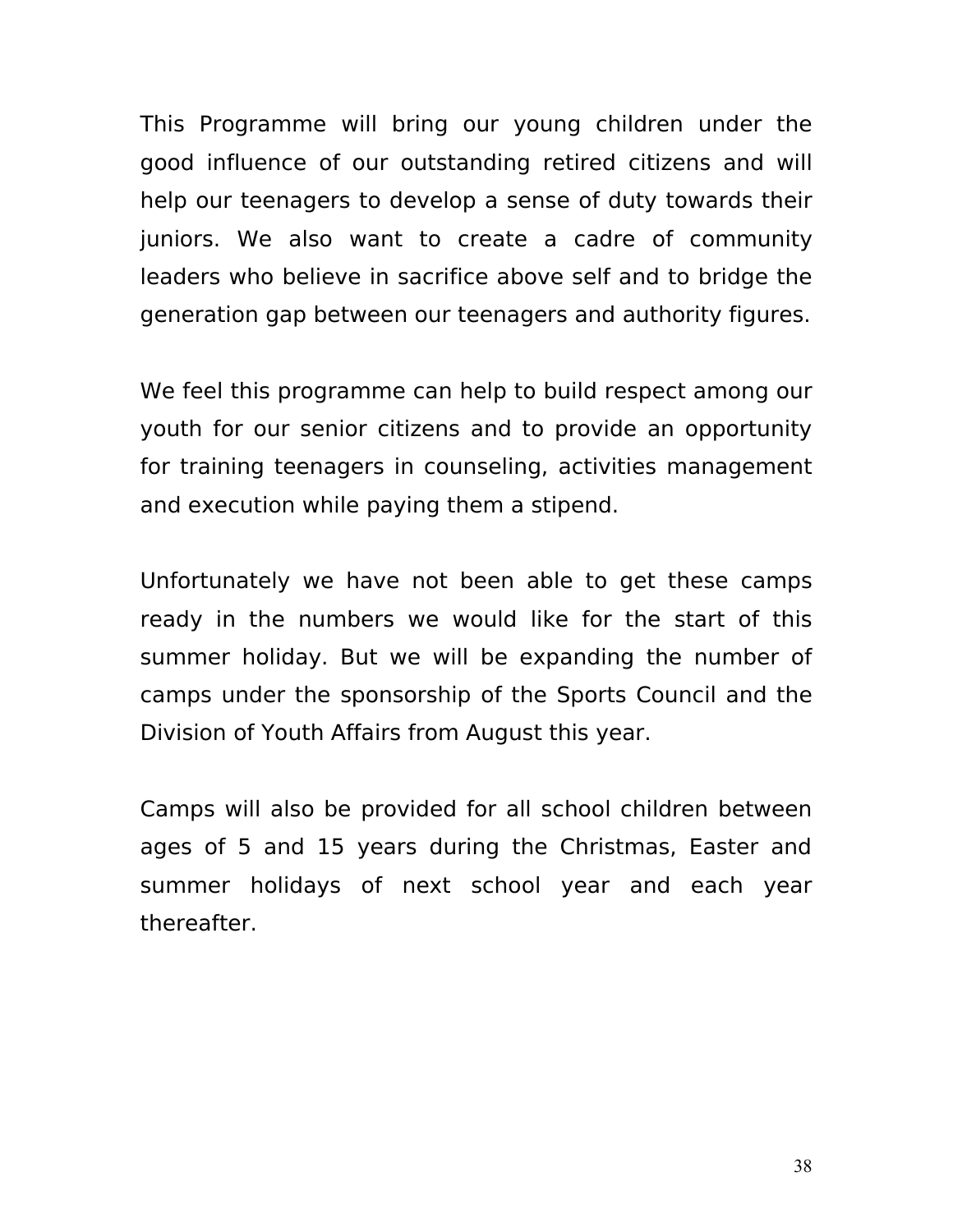These camps will be staffed by Volunteers from the Barbados Association of Retired Persons, other retired persons, church helpers, the various Service Clubs around the island, the Cadets, Scouts, Guides and by the Sixth Formers, students of Barbados Community College, the Samuel Jackman Prescod Polytechnic and the University of the West Indies.

We will provide a fortnightly stipend of \$500.00 will be paid to Volunteers. We will use Schools, Churches and Community Centres for these camps and will aim to have all camps within walking distance of the homes of the children that they are serving.

These camps will be provided free of cost to our children.

# **Social Care and Community Development**

Mr. Speaker, we are mindful of the fact that the complex and fragile family structures of the Caribbean have traditionally been supported by the community.

We intend strengthening the capacity of the community to help raise our children through the Ministry of Social Care, Constituency Empowerment and Urban Development as well as the Ministry of Community Development and Culture.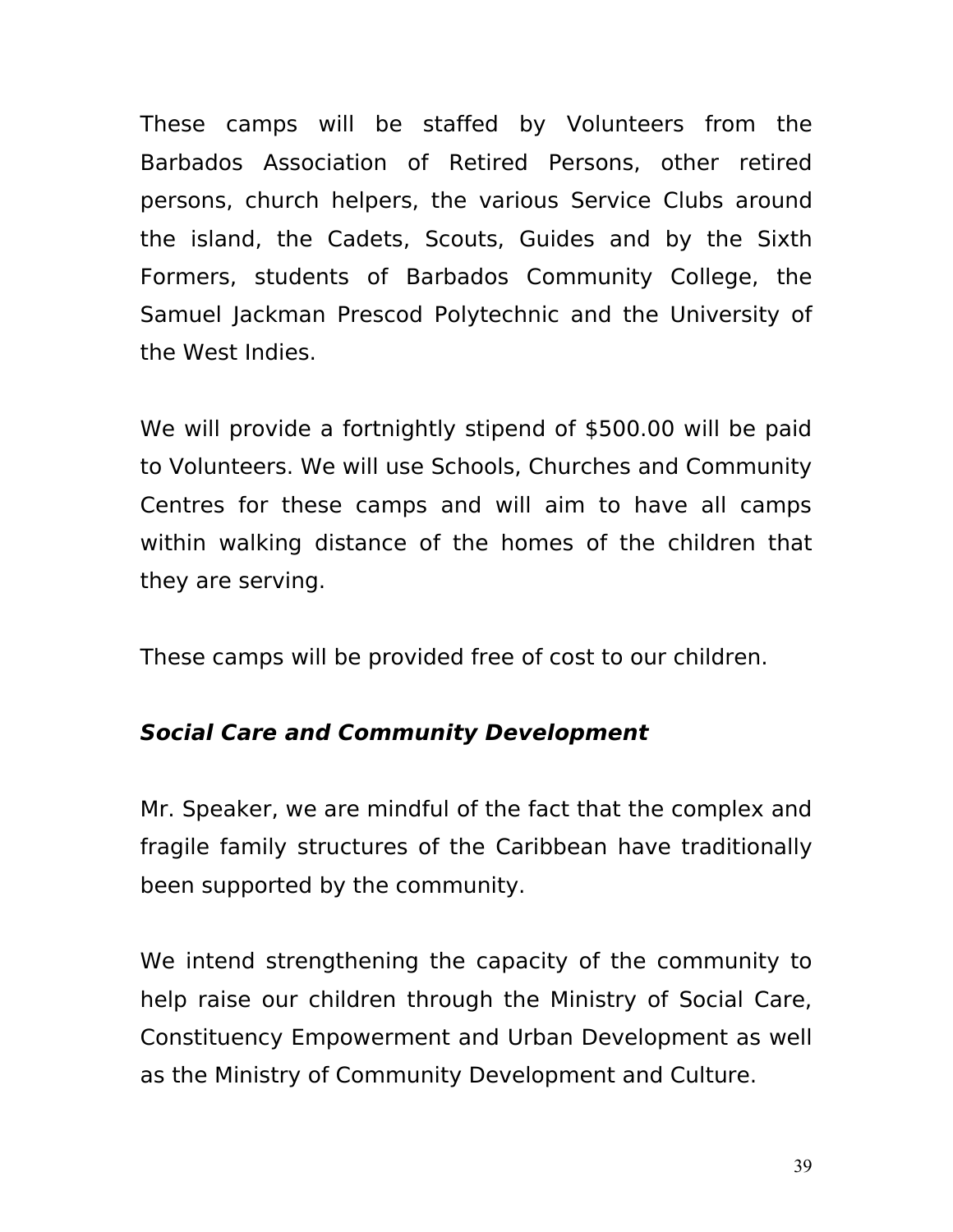Hence we shall devolve greater responsibility and authority to local people by means of Thirty Constituency Councils which will be established to enable ordinary Barbadians in communities, within clearly defined constituencies, to participate in the process of deciding what needs to be done in their constituencies and to link residents in a meaningful way to Parliament and Central Government.

This is one of the most exciting social programmes since the abolition of Local Government.

The mission of the Welfare Department is to provide a range of Social Work Services geared towards the resolution of individual and family problems which include the alleviation of poverty.

Under the National Assistance Act, provision is made to assist a person in cash or kind, who has no resources to maintain himself or his dependants. All categories of monetary assistance given under the National Assistance Act were last revised in 1996.

In 2007 the rate for the severely disabled was increased from \$63.00 to \$96.00. Omitted from consideration for review were the following: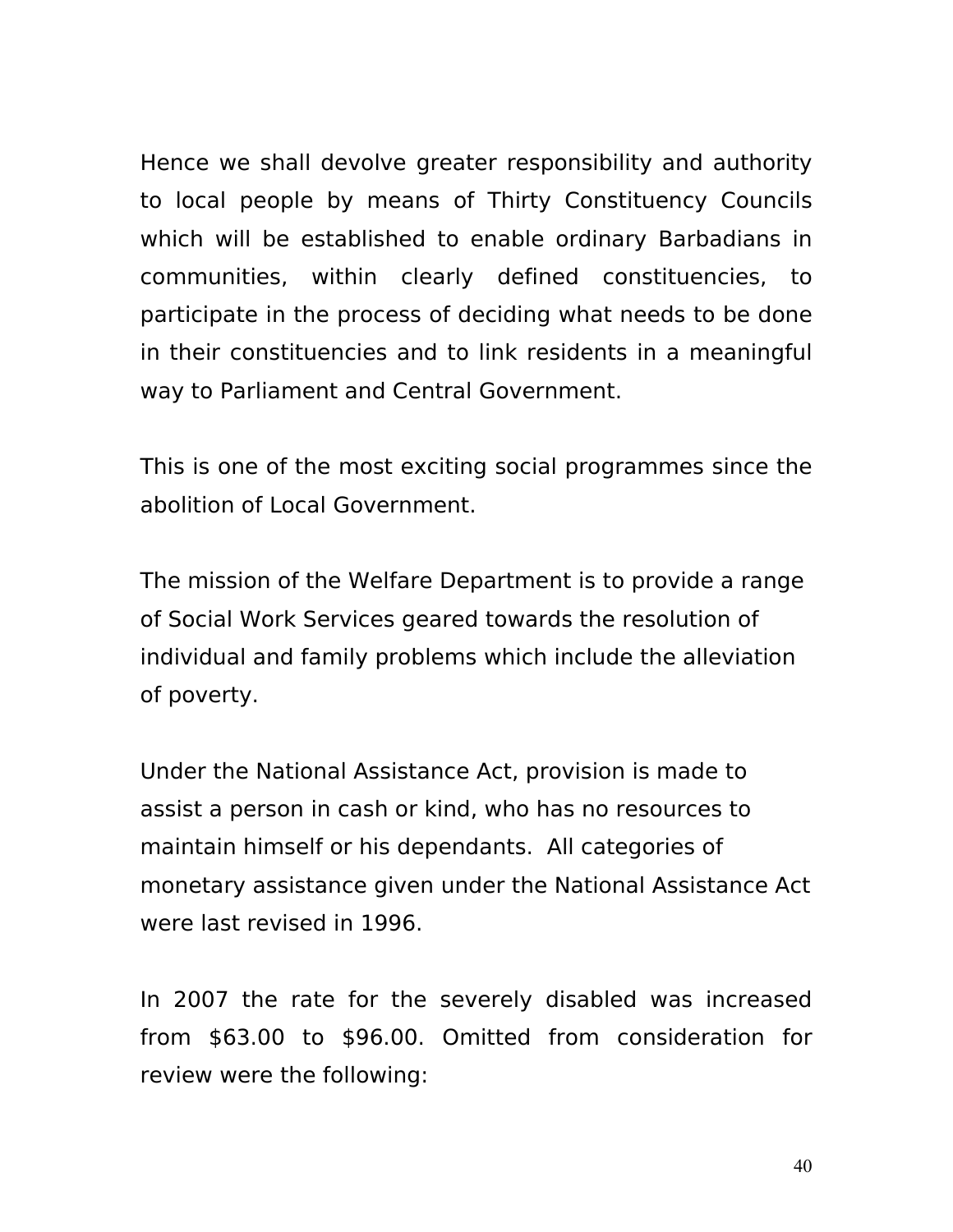| <b>Category</b>          | Rate             |
|--------------------------|------------------|
| Child under 16           | \$25.00 per week |
| Child over 16            | \$28.00 per week |
| Able-bodied adult        | \$28.00 per week |
| Low disabled             | \$29.00 per week |
| Persons 55-65/ Disabled  | \$63.00 per week |
| <b>Severely Disabled</b> | \$96.00 per week |
|                          |                  |

At this time the disposable income of those receiving monetary assistance under the National Assistance Act has been eroded. I therefore wish to make the following proposals for rate increases in the following categories:

Children under 16

At June 2008 there were over 3,000 children receiving grants from the Welfare Department. A realistic rate increase of 40% from \$25.00 to \$35.00 per week will be granted.

#### Children over 16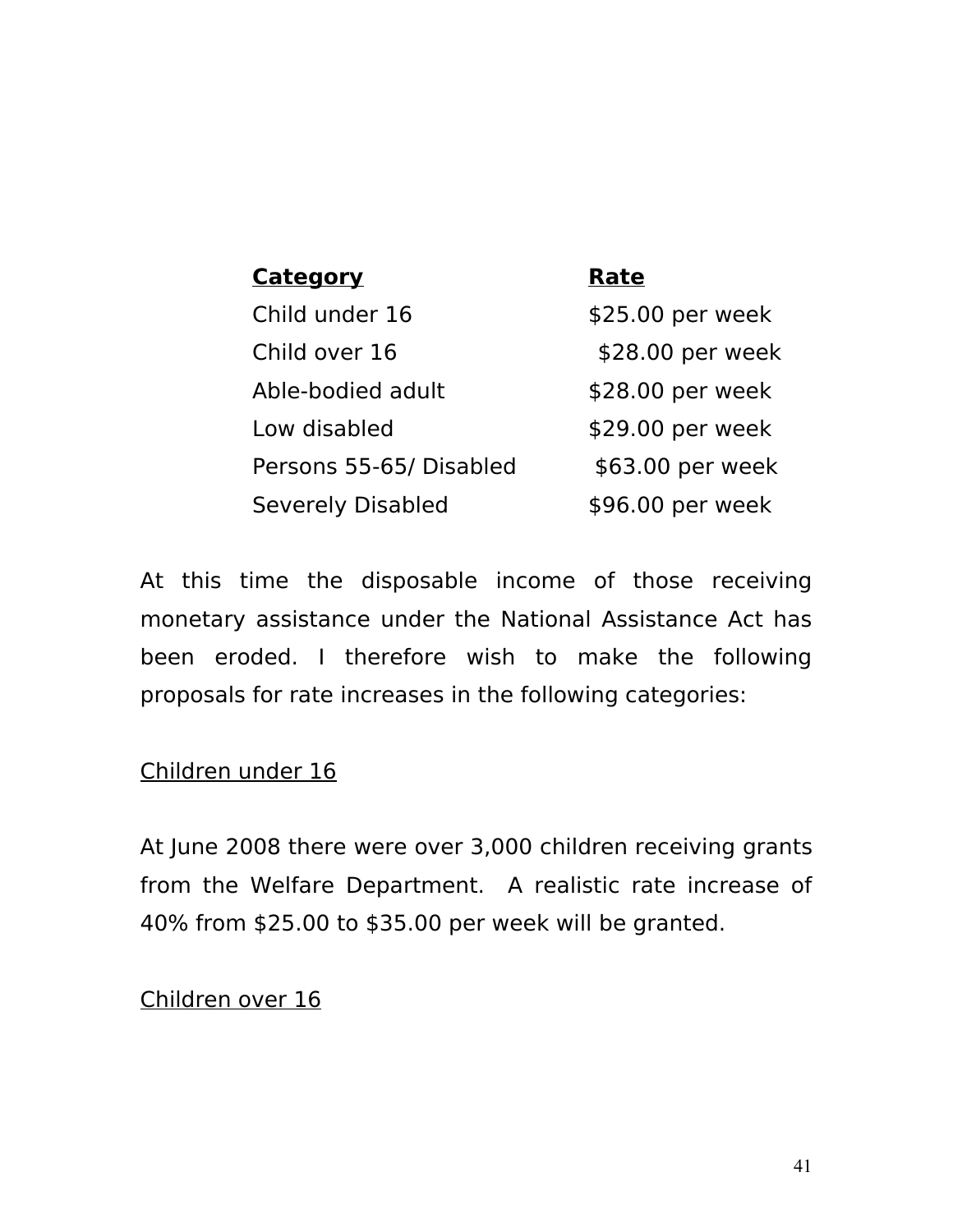At present the monetary grant given to this group is \$28.00 per week and an increase of 25% bringing them to \$35.00 per week will be granted.

### Able Bodied Adults

At June 2008 persons in this category received \$28.00 per week. This rate is deliberately low to discourage dependence so the proposed grant will be increased to \$33.00

#### Minimum Disabled

The rate received by persons in this category is \$29.00 per week which will be increased to \$36.00 per week

### Severely Disabled

I propose that the grant for severely disabled persons be increased with effect from  $1<sup>st</sup>$  September 2008 from \$96.00 to the level of the new non-contributory pension of \$116 per week.

These increases are expected to cost the Treasury approximately \$3 million per year.

#### Pensions generally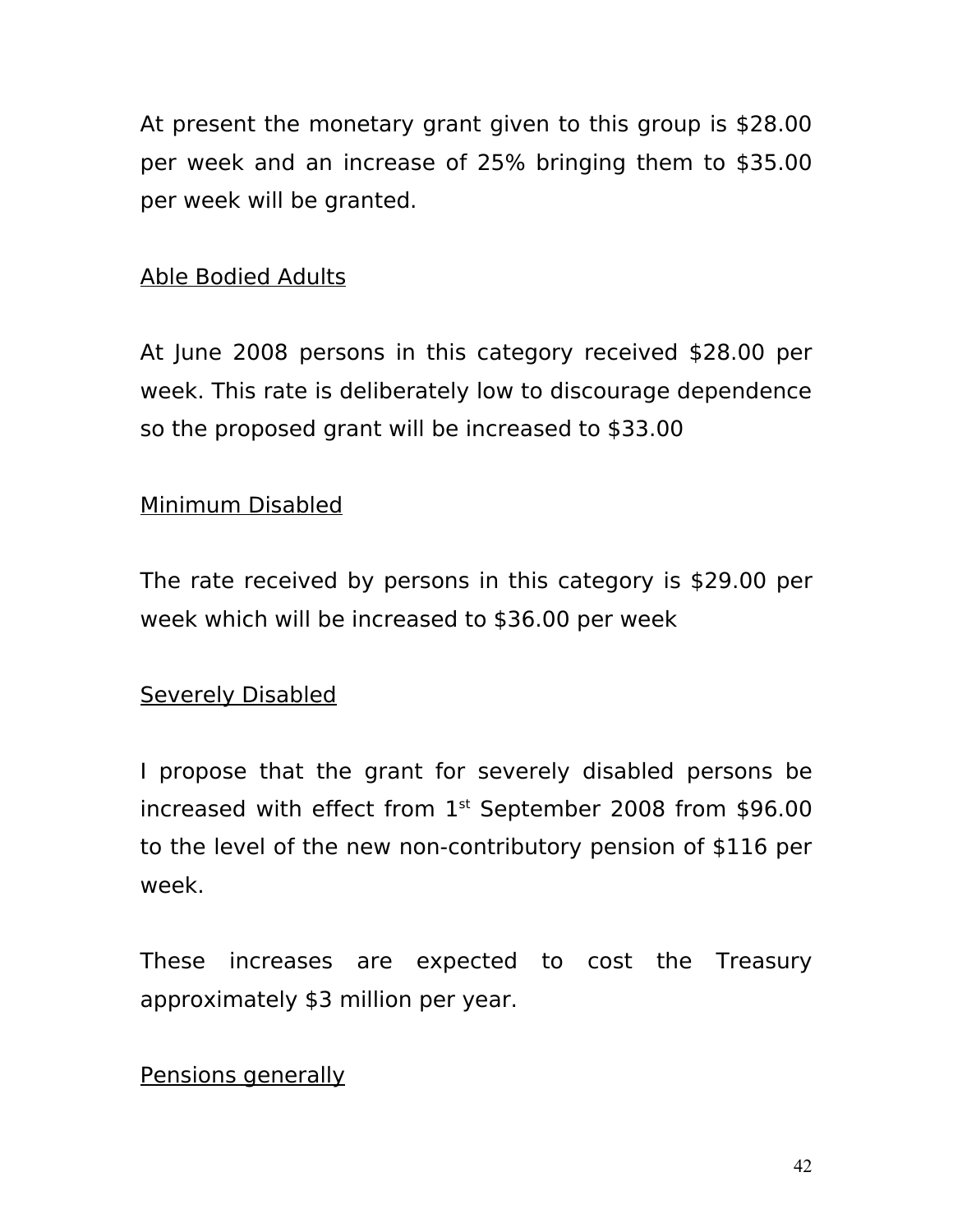As promised in our Manifesto, I also intend to increase the minimum contributory pension from \$119.00 to \$142 per week with effect from  $1<sup>st</sup>$  September, 2008.

This will cost the National Insurance Fund an additional \$13 to \$17 million annually and is intended to allow those pensioners to cope with the increased cost of living.

In addition, non-contributory old-age pensions will be increased from  $1<sup>st</sup>$  September, 2008 to \$116 per week to assist our senior citizens who have no other pension to cope with the cost of living.

This increase will cost the Treasury approximately \$8 million per year.

Additionally, I note that last year the Reverse Tax Credit was proposed to be increased from \$800.00 to \$1100.00 for this Income Year and effective Income Year 2009 it would be further increased to \$1300.00.

However, as a result of the increase in the cost of living, I am going to increase the grant to persons earning below \$16,500.00 per annum immediately to \$1300.00 for **this** year.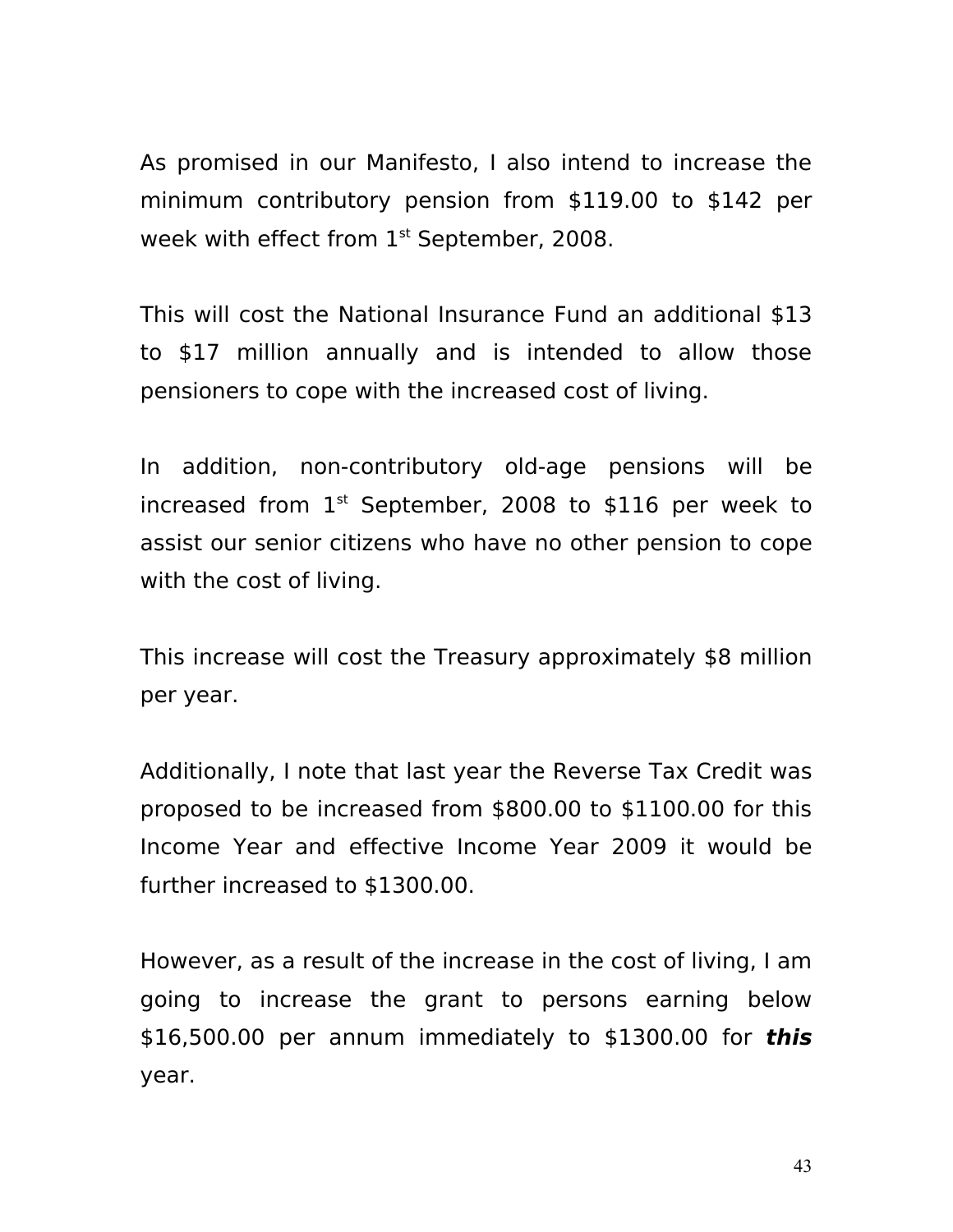This increase will cost \$7.5 million.

# **Housing**

Mr. Speaker, I now turn my attention to the area of housing. I have had to make a judgement in this Budget regarding my vision for Barbados. I will call it the case of the house or the car?

Upon being elected in 1994, the Member for St. Peter said his vision was to see a motor car in front of every house. But if Barbadians don't have their own houses they will merely be parking cars in front of houses owned by others.

My vision therefore is first of all to provide adequate housing solutions for our people. The number of Barbadians standing in line for both public and private housing is conservatively put at 25,000.

But before I get into our programme for the future, I want to remind this house that within one hundred days of coming into office 1725 families were given letters offering to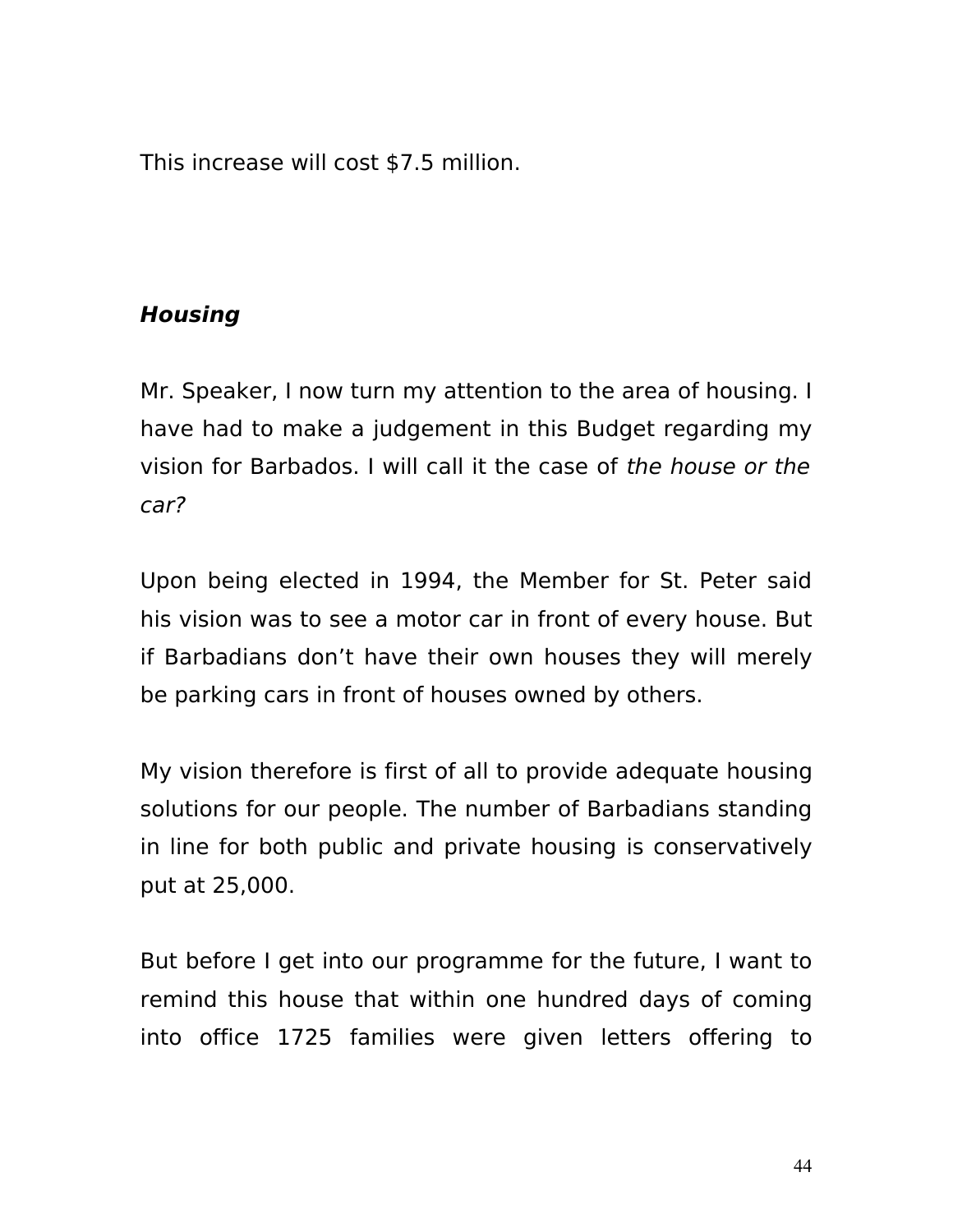transfer their rental units to them. They will become owners of their own houses.

I was particularly moved one morning to receive a letter dated June  $6<sup>th</sup>$  2008 from a lady from Pinelands who had been living with her family in her Unit for over 43 years.

I wanted to let her know how much I appreciated her letter which read, "On behalf of my family and myself I wish to take this opportunity to thank you for giving us the opportunity to purchase my home in which I have been living for 43 years. Sir, we are truly grateful for this opportunity. May God continue to bless you and your government."

Notwithstanding the success of that programme, we are mindful of the thousands of others who want a house.

Government has already identified over 500 lots in existing tenantries, which it will be acquiring for sale to first time home owners at \$5.00 per square foot. The services are already there and the only additional issues are acquisition, surveying and the legal arrangements for conveying the land.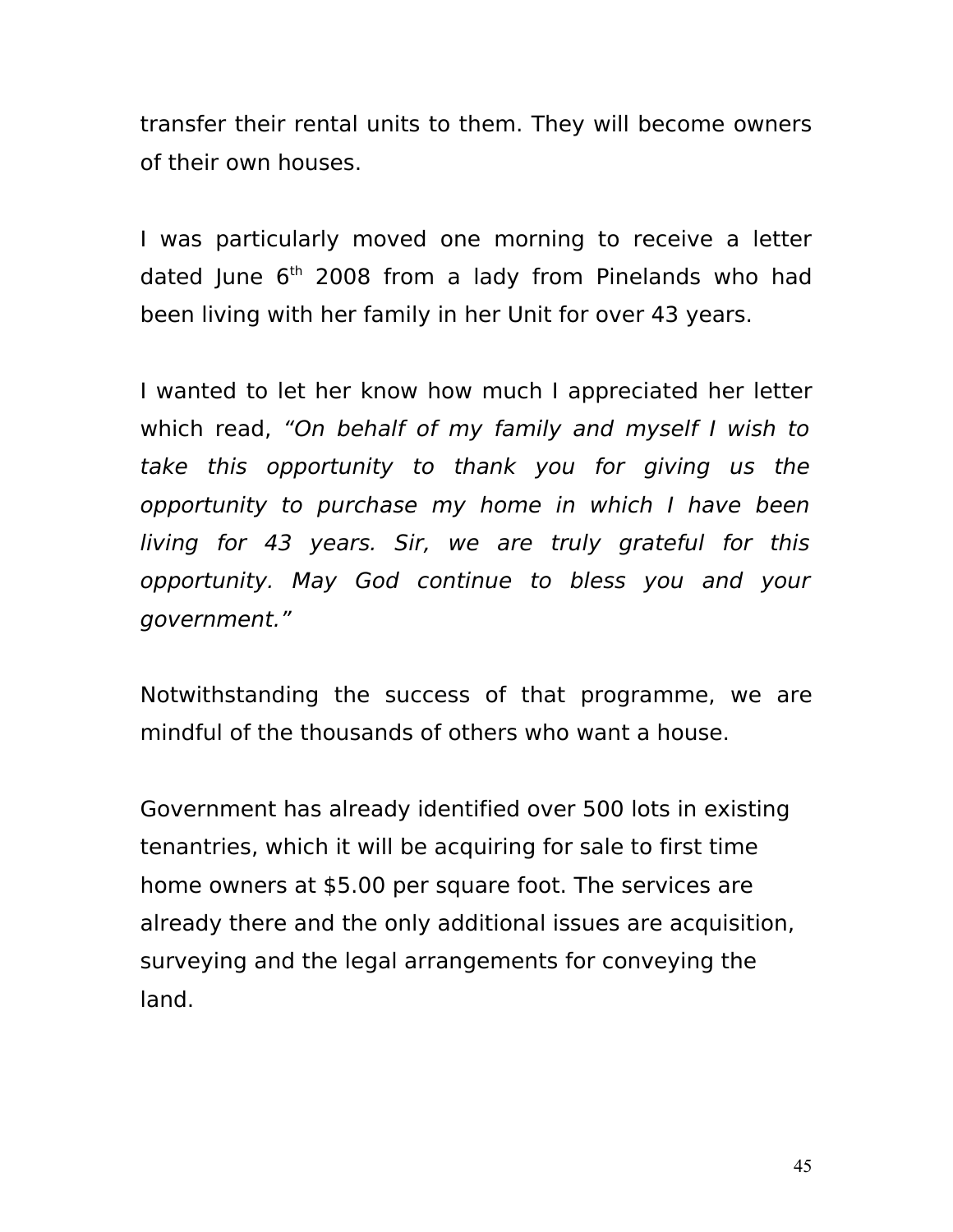However, 185 of those lots already belong to the NHC and tenders for the construction of two and three bedroom, purpose-built houses on these lots would have appeared in yesterday's newspapers. Construction is proposed to start on August  $1<sup>st</sup>$ , 2008 in Marchfield, St. Phillip then on 51 lots at Greens, St. George, 44 lots at Work Hall, St. Philip, 40 lots at Four Hill, St. Peter, 33 at Marchfield, St. Philip and 17 at French Village, St. Peter. The latter are reserved for small contractors under our government procurement programme for small enterprises.

This programme will be administered through the National Housing Corporation and a Special Unit must be set up immediately to achieve this goal.

The National Housing Corporation, you will recall, was established by the Democratic Labour Party as the Housing Authority and we will restore it to its role as the provider of low-income housing solutions in our country. It is this government's intention to ensure that the NHC facilitates 2000 solutions every year and we will give it the financial liquidity to do the job.

Mr. Speaker, the Value Added Tax has negatively impacted on the desire of many Barbadians to own their own home.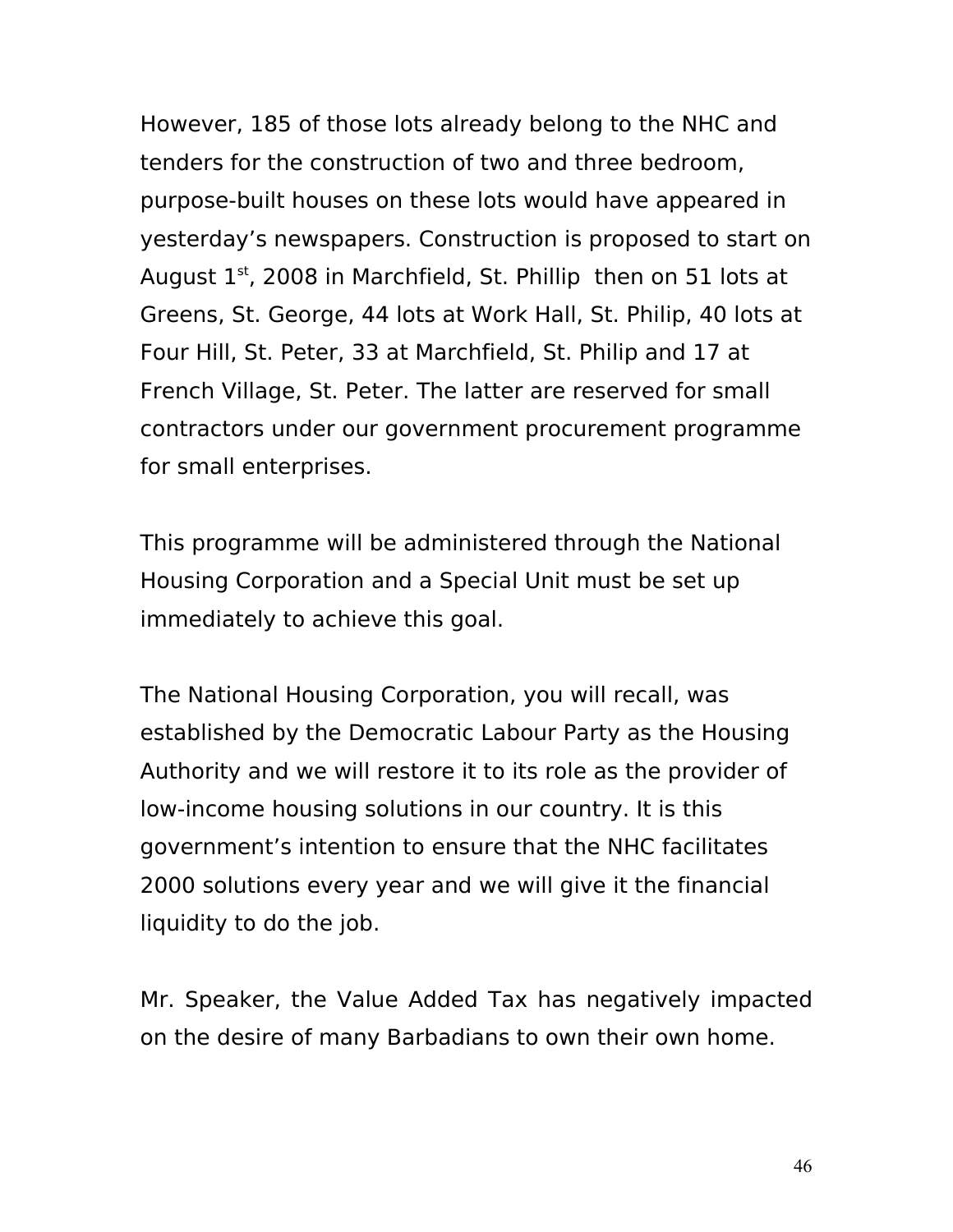Due to the rising cost of land and building materials, the cost of building a home is becoming prohibitive to those earning low incomes. This has engaged the attention of the Government and we have decided that the VAT should be removed from building materials on low-income houses with a value of up to \$150,000.00 for first-time home owners who reside in their homes.

We have been advised that approximately 800 lower income dwelling houses are built in Barbados every year. The removal of VAT from the construction materials on such homes would cost the Government approximately \$7.2 million.

We have considered the many ways in which we could administer this programme in a workable, efficient way. Obviously we want only those for whom the concession is intended to benefit. Since the intention is to bring relief to the home owner, my government proposes to refund the VAT included in the cost of acquisition of owner-ccupied dwelling houses, whether these houses are built by the owners or purchased, for first-time home-owners, on houses up to a value of \$150,000.00. The Value Added Tax Act, Cap. 87 will be amended accordingly.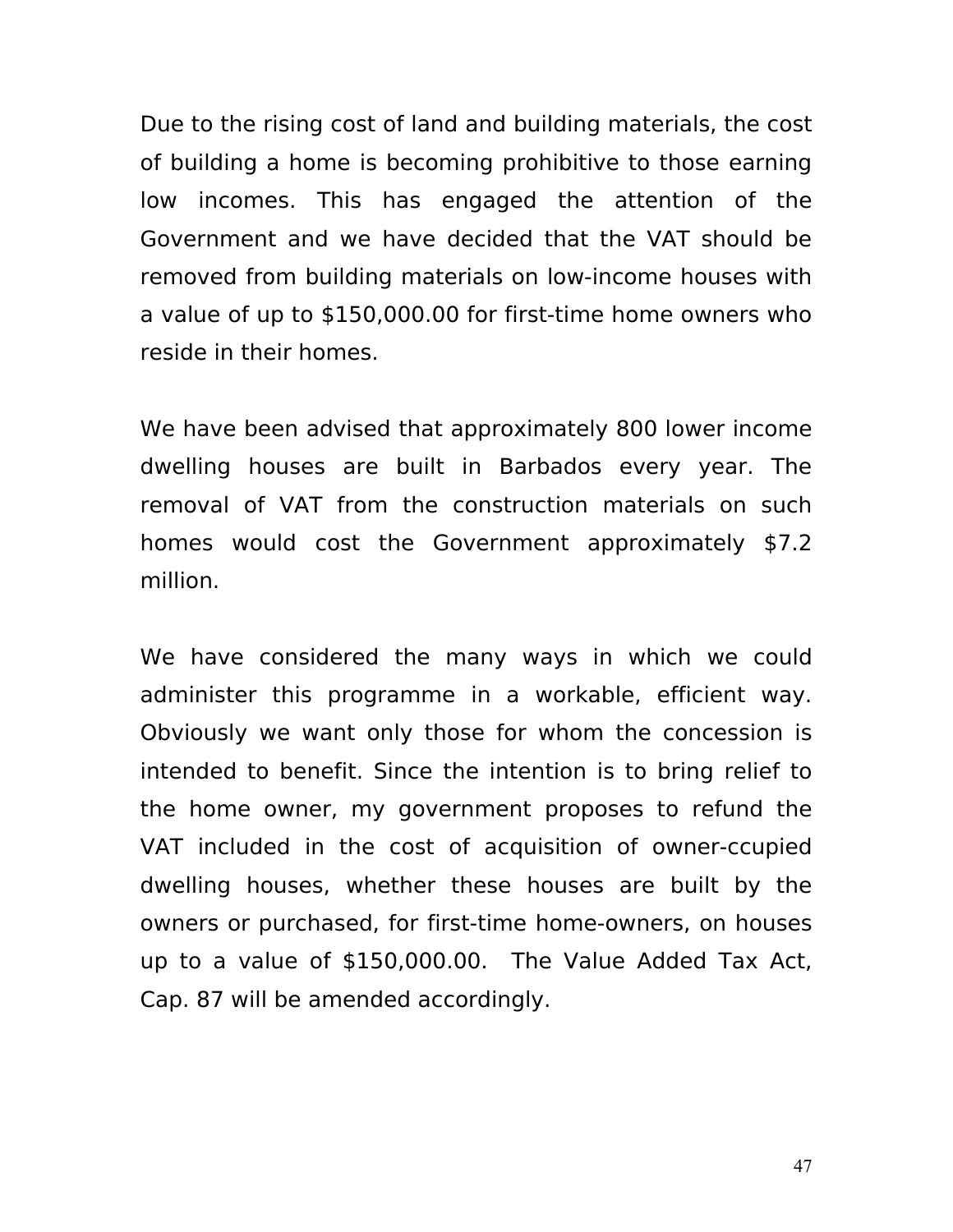Those who will qualify for the benefit must, I stress again, be first-time home owners with gross family income below \$42,000.00 a year whose housing solution has a value of up to \$150,000.00.

Contractors providing such housing will be encouraged to register under the Housing Incentives Act 2007 to get the benefits under that Act. These benefits include a reduced income tax rate. It will shortly be amended to increase the limit on the value of construction of the housing unit so that an incentive for lower middle-income housing may also be provided.

All banks and insurance companies are reminded that they may register under the Mortgage Insurance Act and so provide low-income loans on properties up to \$150,000.00 at the rates set under that Act. In doing so, they will pay the reduced corporate profits tax rate of 12.5% on the profits made from such lending. This will ensure that the rate of interest on the mortgages for these low income properties are priced at no more than 2% over the cost of funds used to fund these loans.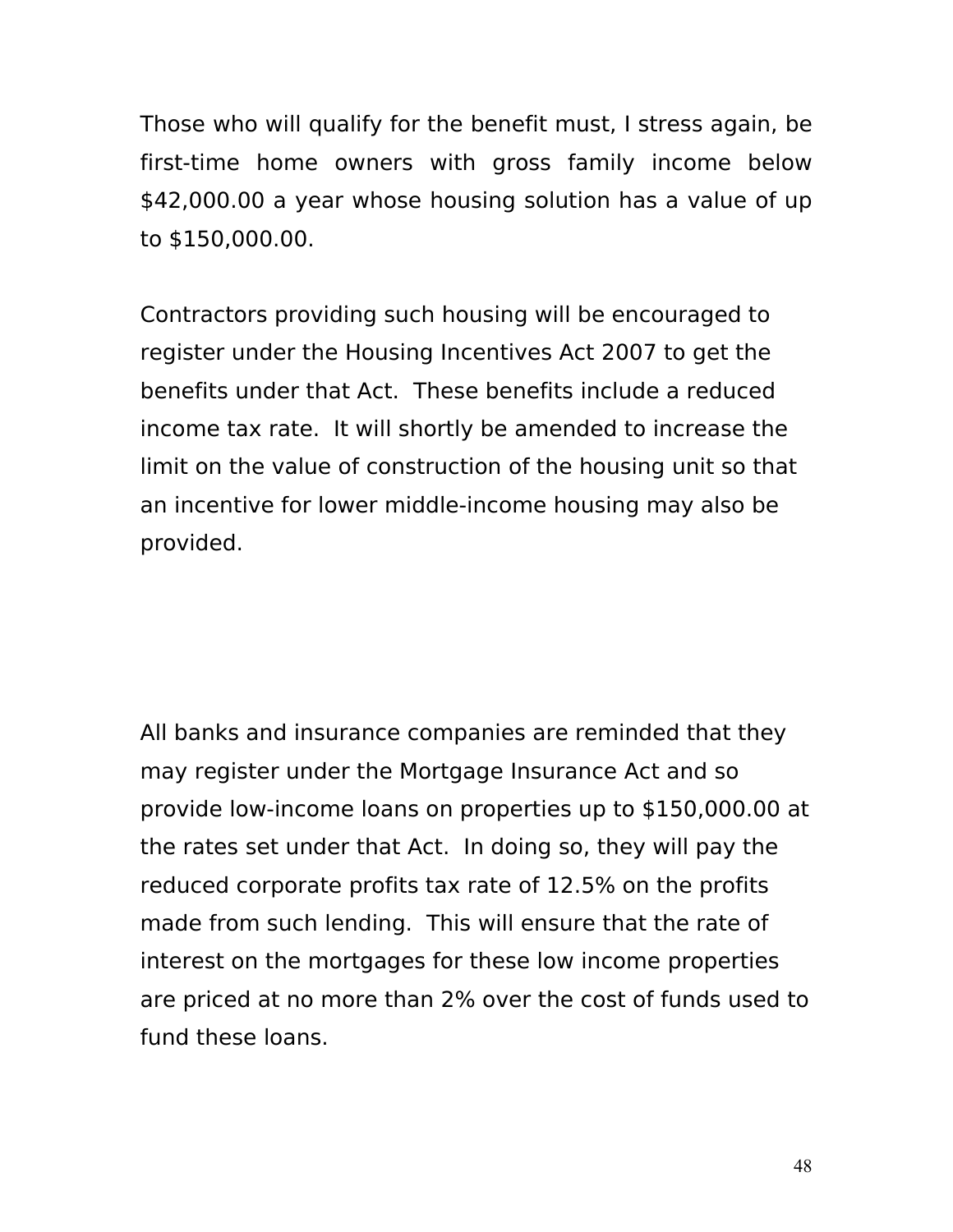#### **Cost of food and personal items**

It is generally accepted that the major issue facing ordinary Barbadians today is the cost of living.

Since assuming office, this issue has been at the centre of Government's concerns leading to my engaging in discussions with various entities in an effort to obtain their views on the best way to deal with this issue.

On February 28, 2008, the Cabinet decided that a Sub-Committee on the Cost of Living should be created to provide recommendations on ways to reduce the rising cost of living.

In that regard, I propose to amend the Environmental Levy Act to encompass a basket of goods which will be exempt from the environmental levy. The exemption will apply from August 1, 2008.

The list of goods proposed is in the schedule to this Statement and covers basic foodstuffs and personal care items.

I wish to sound a note of caution in this regard. Such tax reductions or removal as have been applied in other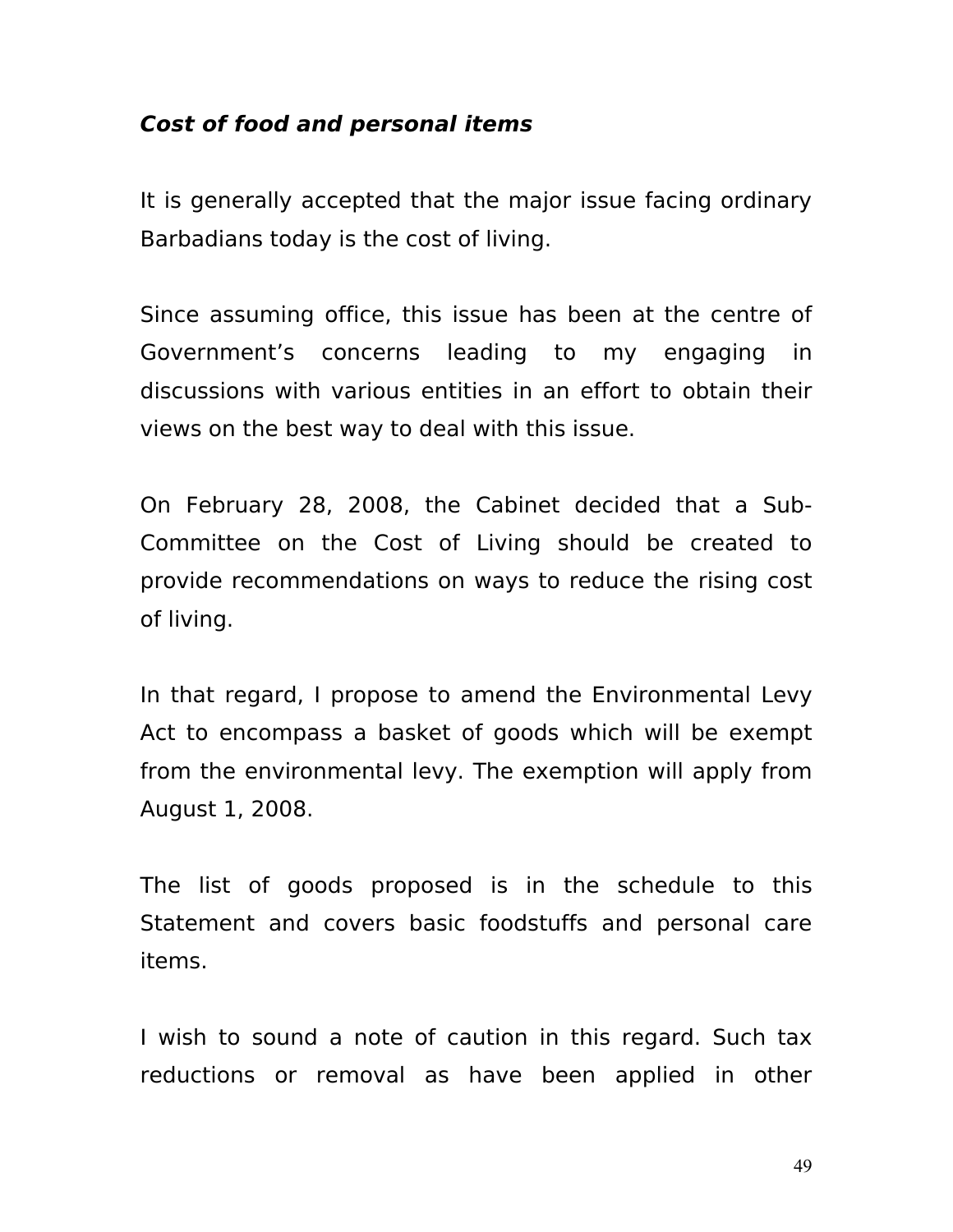jurisdictions in the Caribbean have shown that the benefits were not passed on to the consumer. The Price Control Division will be actively monitoring the prices during this period and any failure to reduce prices will be brought immediately to the attention of the Social Partnership.

Additionally, Mr. Speaker, I have alluded in the past to the fact that the distributive sector is open to international competition and that this government has no problem with new players entering the distributive sector in our country to increase competition and the options available to consumers.

It is expected that the inclusion of new players in the food procurement, distribution and retail sectors will lead to greater competition and ultimately to a reduction in the overall price of commodities to the consumer.

A feature of new enterprises that we would like to see is that they are stand-alone operations and do not become intertwined with existing players to the extent where a cartel like scenarios persist.

There is a need for the streamlining of operations at our Sea Port to minimize the cost of doing business as well as an ongoing review of port charges and other processing fees to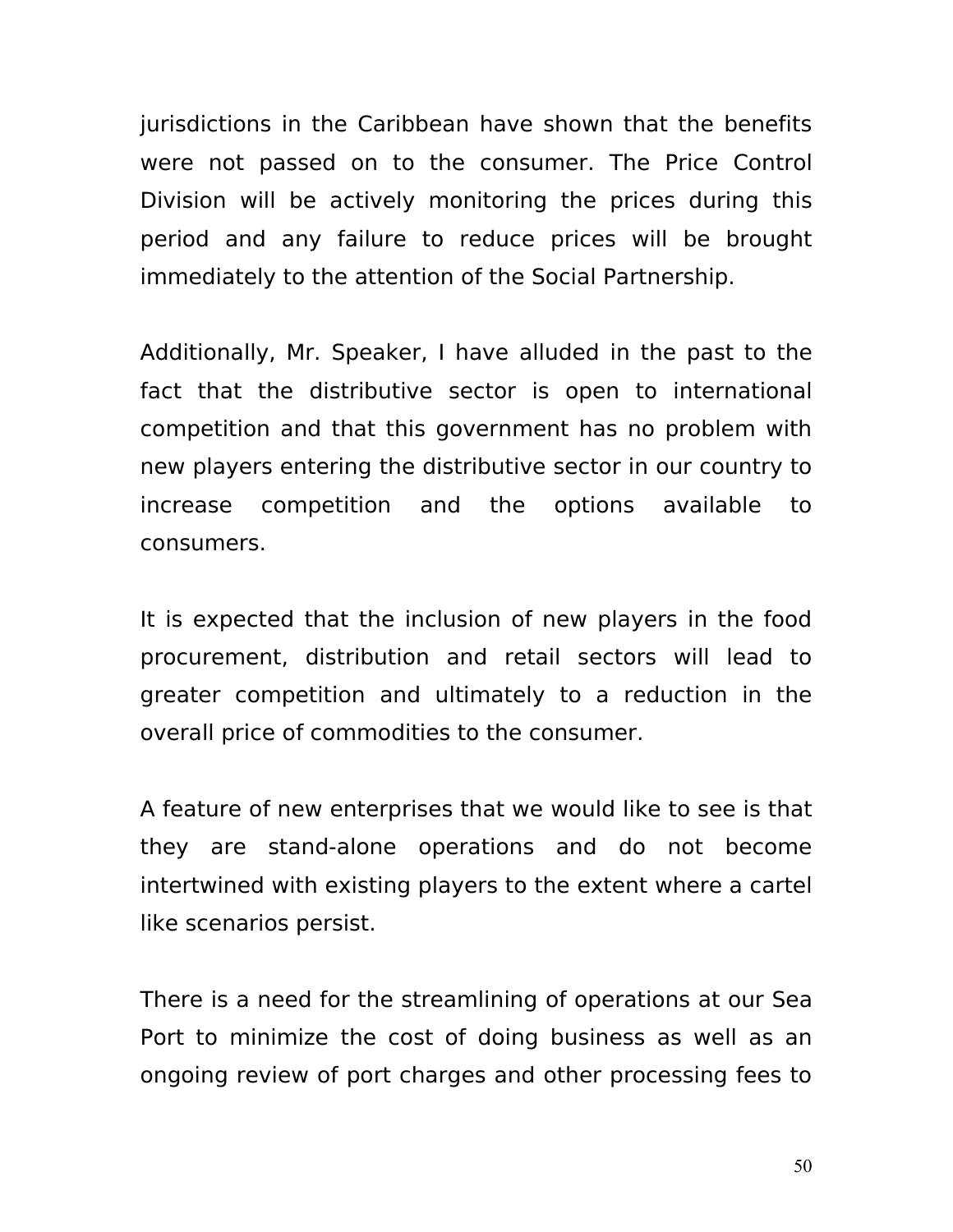assist in bringing down the cost of imports to wholesalers and other distributors.

Such a study is currently being undertaken.

# **Health**

Mr. Speaker, much of the necessary repair and maintenance work at the Queen Elizabeth Hospital has been deferred from year to year for a long time.

It can no longer be postponed if the QEH is to begin to deliver an acceptable level of service. We have no choice but to ask Parliament very soon to approve the guarantee of a bond to be raised by the QEH in tranches totaling \$60 million over the next 18 months to execute this vital repair and maintenance work.

We will also carry out necessary expansion to the Barbados Drug Service to create more locations and improve convenient access of the service to Barbadians. In addition, we will initiate discussions with the Unions to enable all the polyclinics to move to later closing times and to open 24 hours where research indicates that this is needed.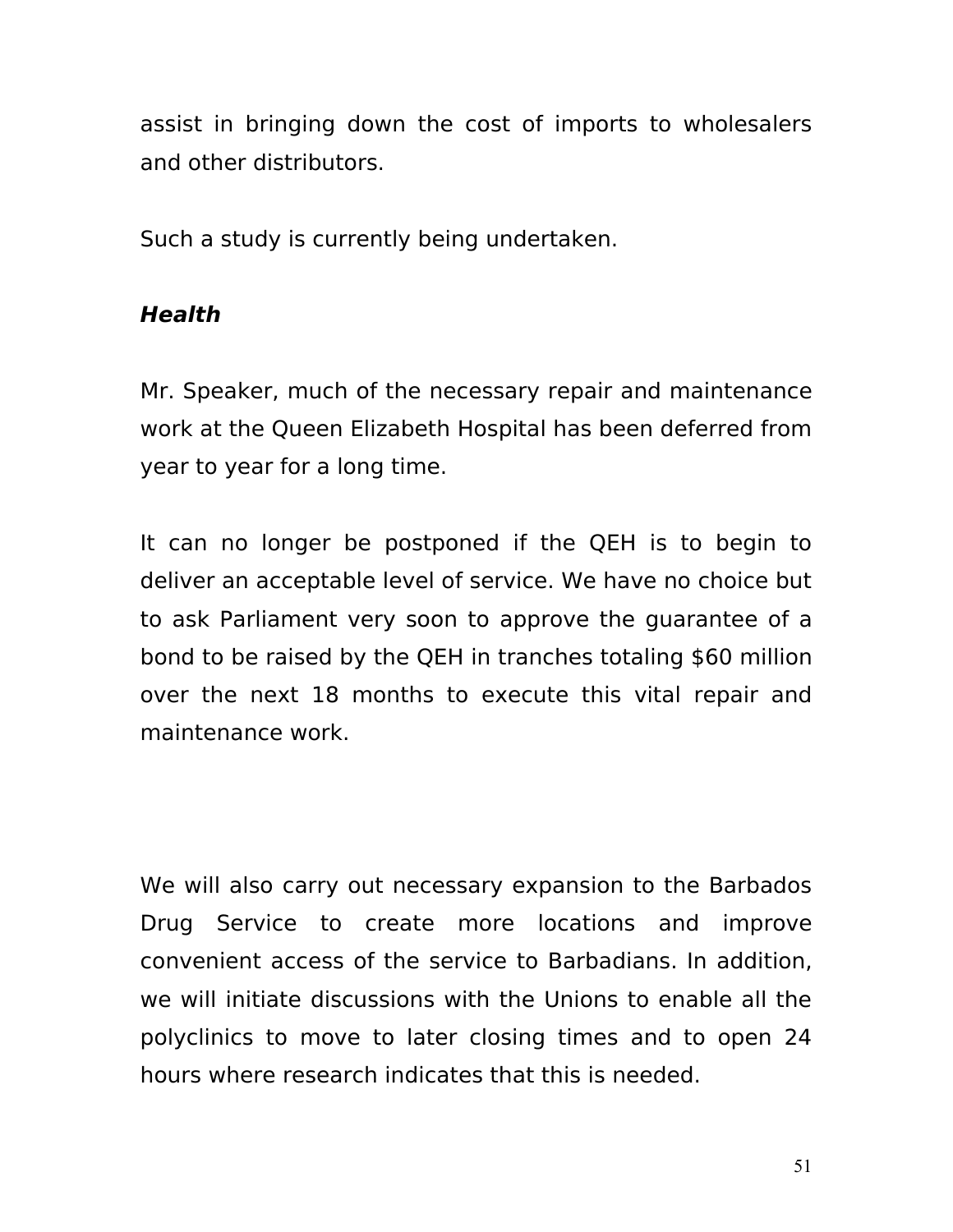In the meantime, Cabinet has agreed to the expansion of the QEH on its present site estimated to cost over \$400 million and we have also begun to identify funding for this upgrade and expansion.

The Barbados Government owns a substantial number of shares in both the Barbados National Bank and the Insurance Corporation of Barbados, but in both companies, the Government is a minority shareholder, and so is in no real position to direct the strategy of either company.

At the same time, Government has been advised that the value of its shareholding in those two companies is approximately \$200 million and that the rate of the cash dividend that Government receives on an annual basis on these shares is less than the rate of interest that Government pays on its borrowing.

Since these shares are no longer useful in determining the strategic direction of either of these companies, Government has taken the decision to offer these shares firstly to Barbadian individuals, the National Insurance Board and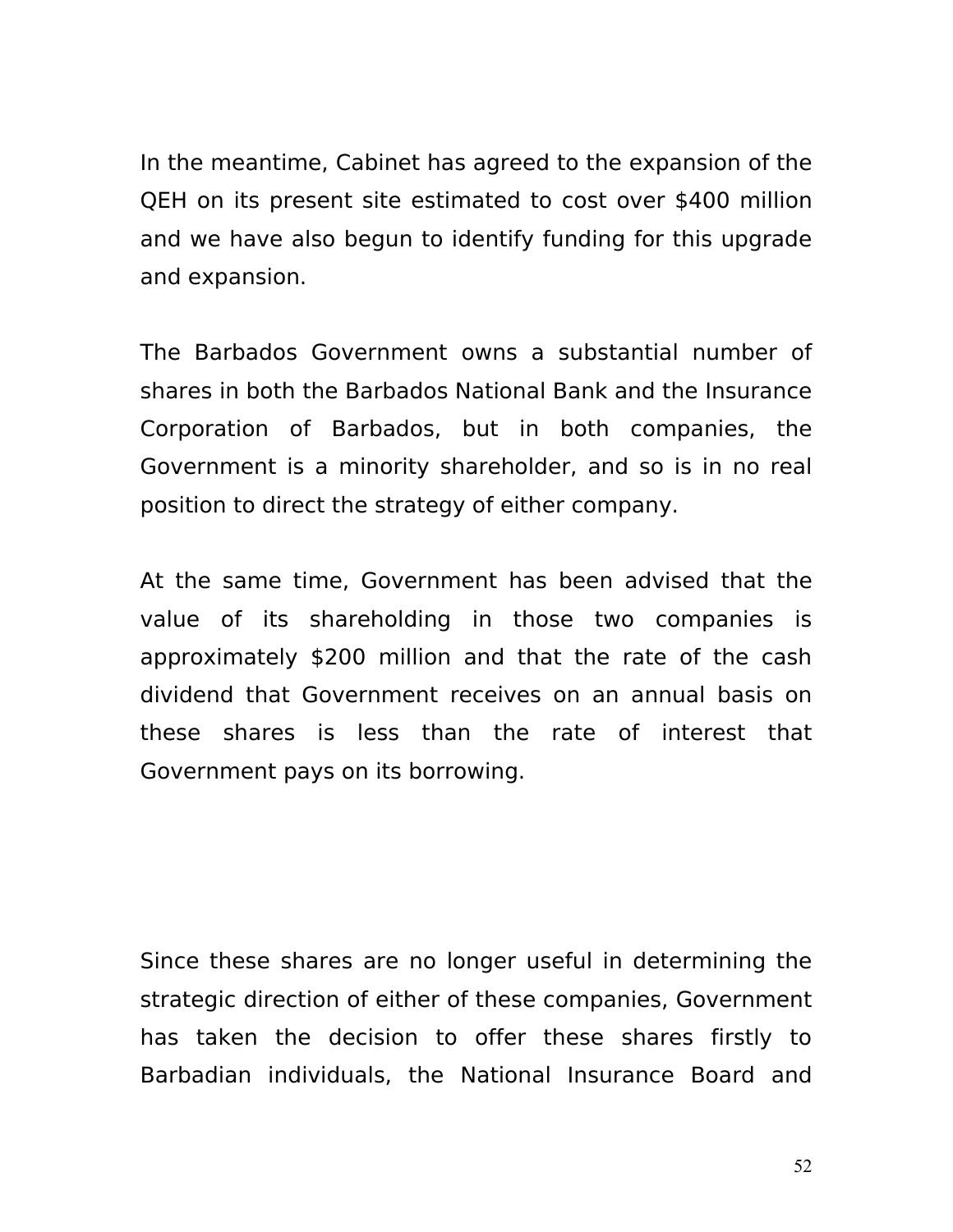local companies and then, if necessary, to the current majority shareholders of the two companies, if Barbadians do not take up all of the shares.

The proceeds of these sales will be used to fund part of the upgrading and expansion of the QEH.

Additionally, a number of bona fide local investors have approached the Government on their own behalf and on behalf of a number of foreign investors with substantial property investments in Barbados and have offered to raise philanthropic capital contributions for this upgrade and expansion of the QEH. More on that later.

# **Barbados Water Authority**

We will also over the next two years prepare the Barbados Water Authority to submit itself to the rigours of accountability under the Fair Trading Commission, so that water and sewerage charges may be determined at levels that are fair to consumers and the Barbados Water Authority alike, and remove the huge burden that Government now carries in subsidizing water and sewerage rates for all persons in the society.

# **Economic Growth Strategy**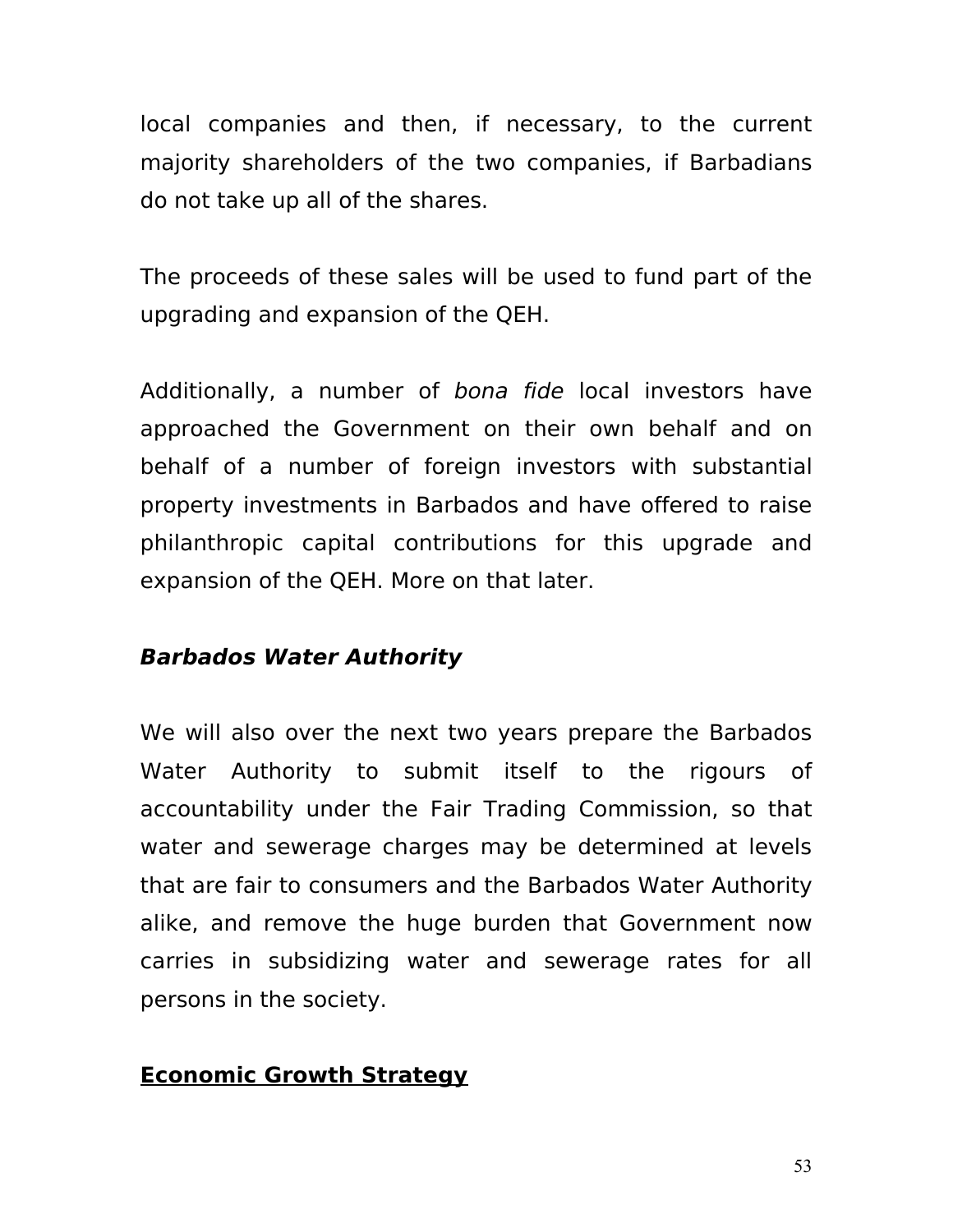My Government knows only too well that we need to keep the economy buoyant if we are to afford the comprehensive package of social services we offer to our people.

Our economic growth strategy therefore encompasses the following initiatives.

### **Tourism**

Tourism is our main economic engine.

But we have to make some major decisions relating to this industry.

I have just returned from a CARICOM Heads of Government meeting at which tourism, regional and international transport were discussed for one full day.

Some important decisions were taken including the commitment to a regional brand, the establishment of a Caribbean Tourism Marketing Fund and discussions are taking place between LIAT and Caribbean Airlines Limited on their future **together**.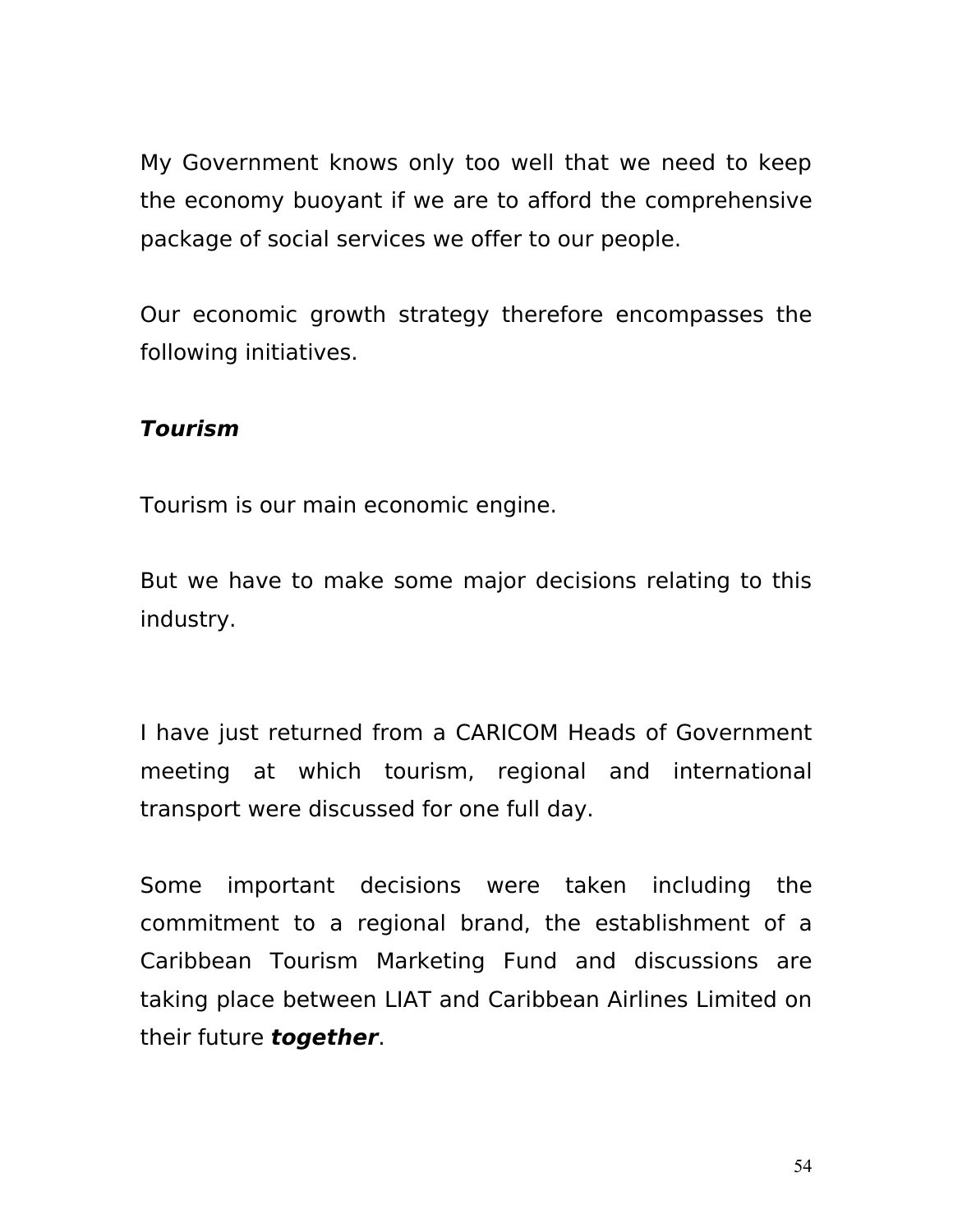There are some critical national concerns and a Tourism Master Plan is currently being designed by a new Unit in the Ministry of Tourism designed to look at our tourism development strategy in a holistic way addressing our product, land use policy, marketing, carrying capacity and linkages to our other sectors and the lives of Barbadians among other matters.

While this is happening, though, tourism is being attacked both by the slowdown in the world economy, the loss of wealth by many financial asset-holders particularly those in the housing market, and the horrendously steep rises in energy prices.

Energy prices are bringing a totally new dimension forcing airlines to cut back their fleets and services and may even force some of them into filing for bankruptcy protection. It seems that with the drastic increases in fares and other charges by airlines, traveling will very soon return to being a privilege for the wealthy or those on business.

The general feeling then is that the increase in the number of tourists visiting other places in the world will slow and Barbados will not be immune from this world situation. We do not intend to be idle.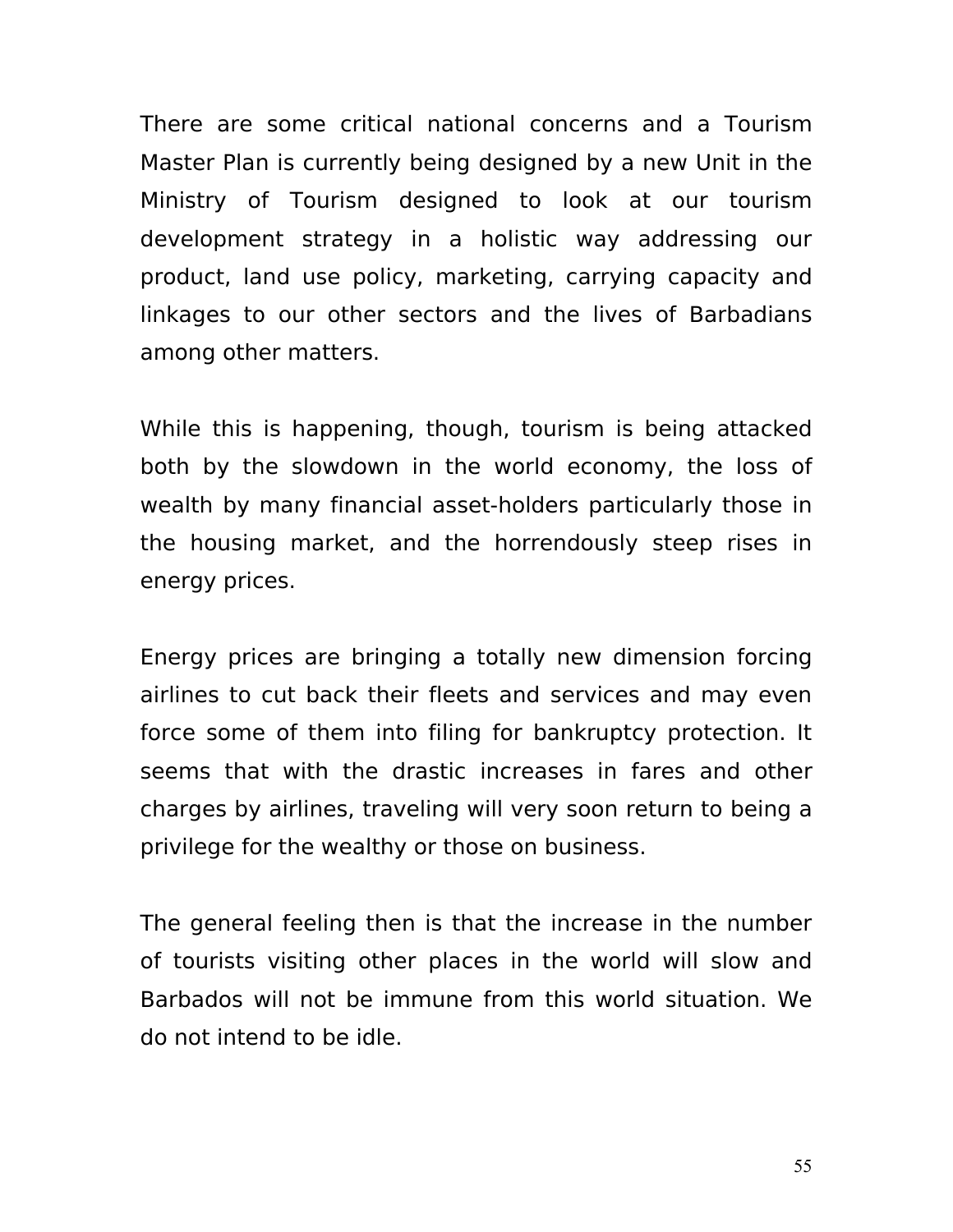Already the Barbados Tourism Authority has restructured its marketing programme to focus more acutely on the markets from which the more price-resilient of our tourists come and on those markets that are critical to us maintaining the airlift we now get from the major airlines. The marketing of the country will be intensified but will also become more focused on the market niches that we consider, on the basis of the statistical evidence available, provide us with the best value for our marketing dollar.

That revised programme will cost us an additional \$10 million.

A supplementary will be sought from Parliament to enable the BTA to do all it can to protect our tourism numbers and even to grow them a little in the current world economic circumstances.

I have specifically asked that we focus more on the Diaspora market in order to attract more friends of Barbadians living overseas as visitors to Barbados. A programme must be developed with appropriate incentives given to encourage Barbadians living overseas to market our country. There will be more on this later.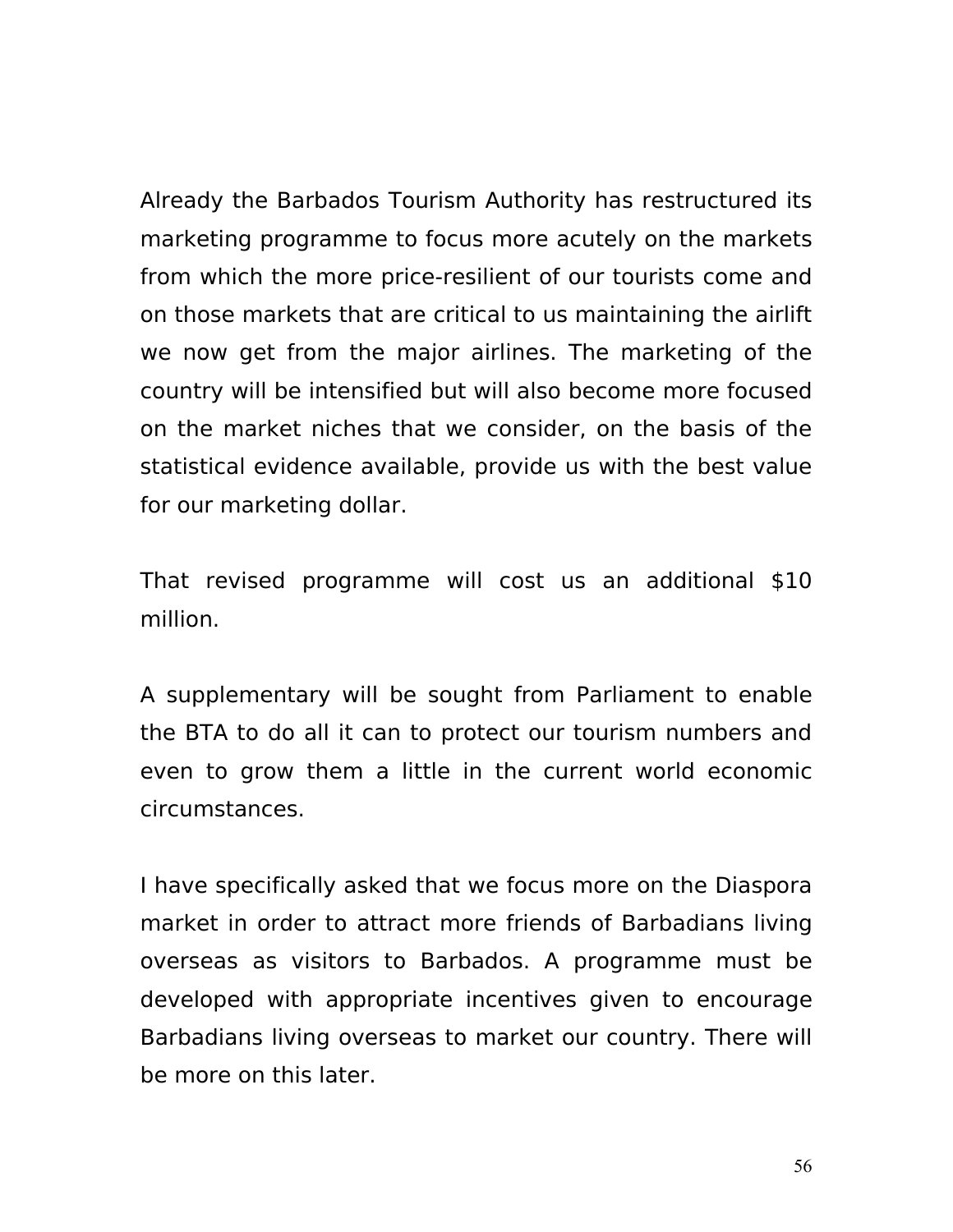I need to pause here though, to point out that our first national strategic long-term priority is to protect our country for our own people and to save the important things that mean so much to those who visit us.

In that regard, we have already announced a policy of protecting our East Coast from Pico Teneriffe to Skeetes Bay as a national park area and from the purchase of land by foreigners.

This is not a xenophobic policy. All small islands have to protect their patrimony. We will protect ours. But we will also continue to develop those areas where tourism development is not in conflict with the aspirations of Barbadians.

The expansion of the luxury tourism market will include the construction and opening every two years of a major internationally-branded luxury hotel and associated branded residences catering to the five-star and ultra luxury tourism market.

The Tourism Development Act will also be amended to provide a gradation of concessions to be granted to tourismrelated investments on the basis of the local value added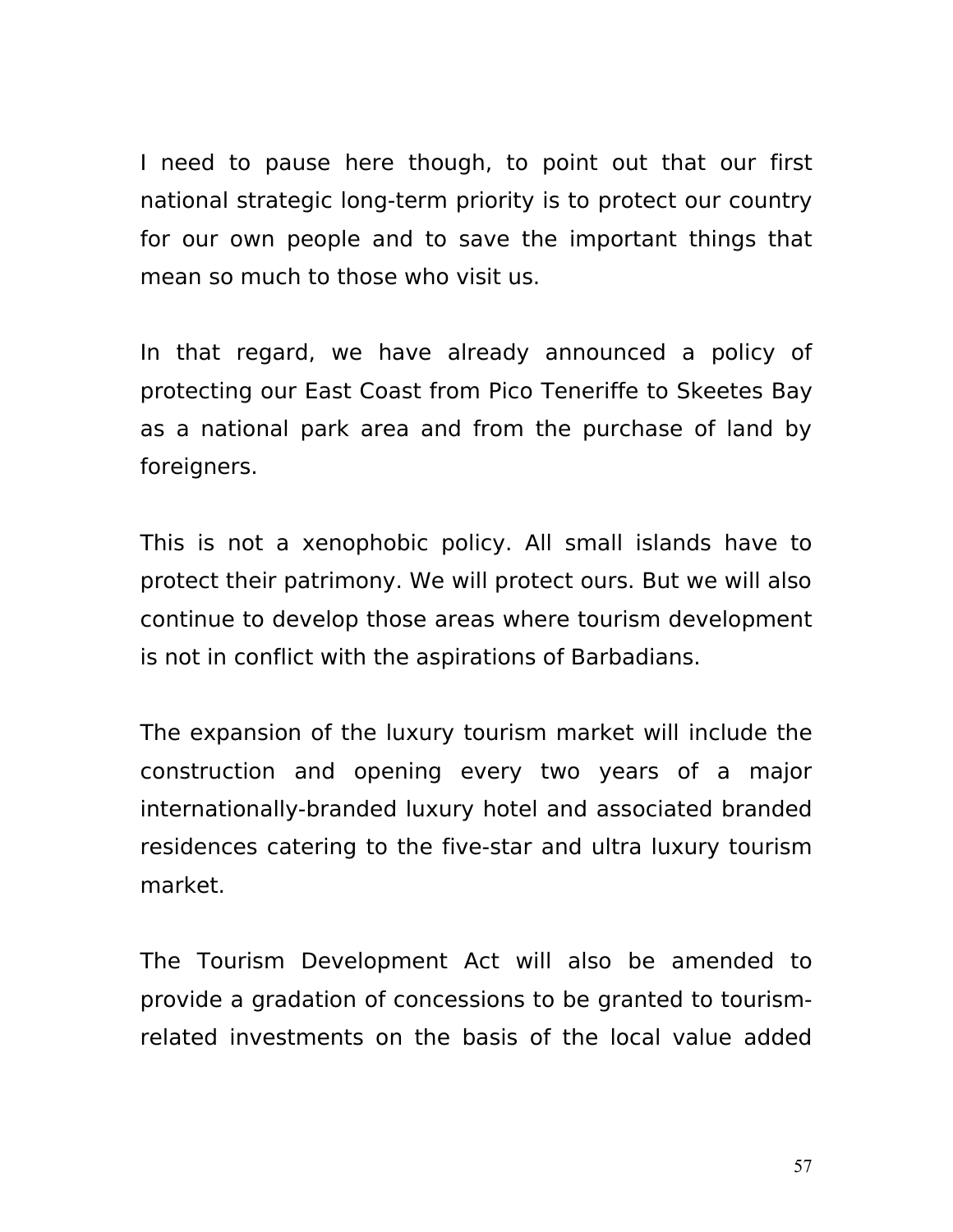that accrues to Barbados from those tourism-related investments.

Along with the internationally branded hotel chains, we will also encourage local luxury hotels to expand, but we have to use the international marketing presence and muscle of the international luxury chains to provide substantial assistance to the national marketing effort in tourism.

The expansion of the luxury room stock will also assist in the establishment of the Health Tourism market in Barbados.

In line with the expansion of the luxury segment of the hotel market, the "budget section" will also be upgraded. The aura around Barbados as an exotic high class vacation destination will increase along with the number of luxury hotel properties and this aura will also attract those who wish to stay in the budget-conscious hotel properties.But these properties will themselves have to go through an upgrade in their quality.

The Small Hotels group will still benefit from the fund administered by the Enterprise Growth Fund Limited. Government will therefore ensure that liquidity continues to be adequately provided for the Fund to meet the demand for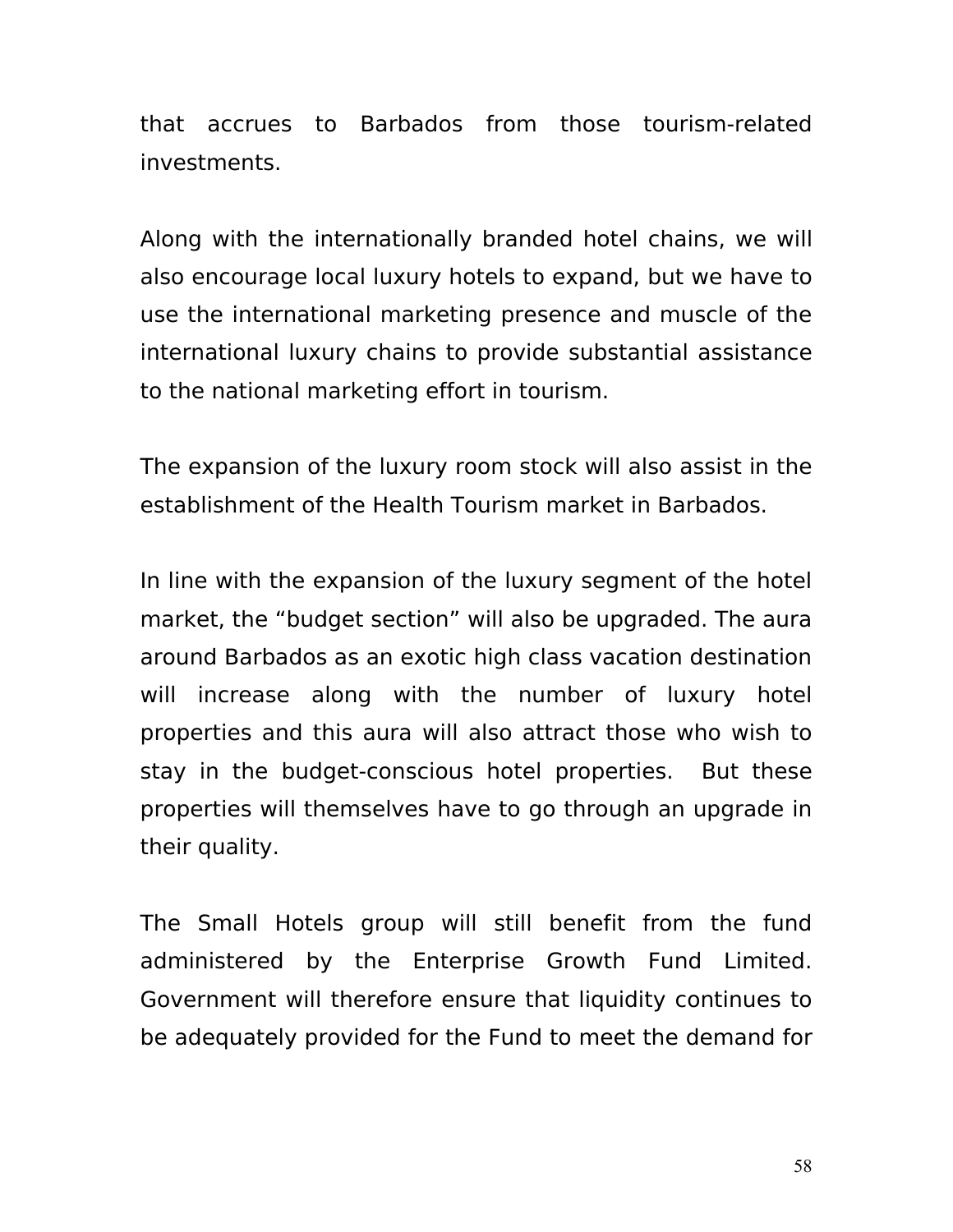loans by this group and will also subsidize the fees charged to these hotels for the administration of the fund.

Additionally, we expect that many of the properties will want to enter into arrangements with the better known international budget chains to expand their international name recognition, without losing their local identity, so as to expand their marketing reach and muscle, improve their operational systems and lower unit costs, and so improve their occupancies and profitability.

Wherever these developments in the tourism product take place, we will ensure that these projects maximize their linkages to the rest of the Barbados economy.

In this regard, the Tourism Development Act will be further amended to increase the length of concessions as the linkages by the tourism entity to the rest of the community are deepened.

Mr. Speaker, presently the Tourism Development Act provides for a package of incentives for the development of tourism facilities. A central tenet of the Tourism Development Act is that properties benefiting from concessions under the legislation must be made available for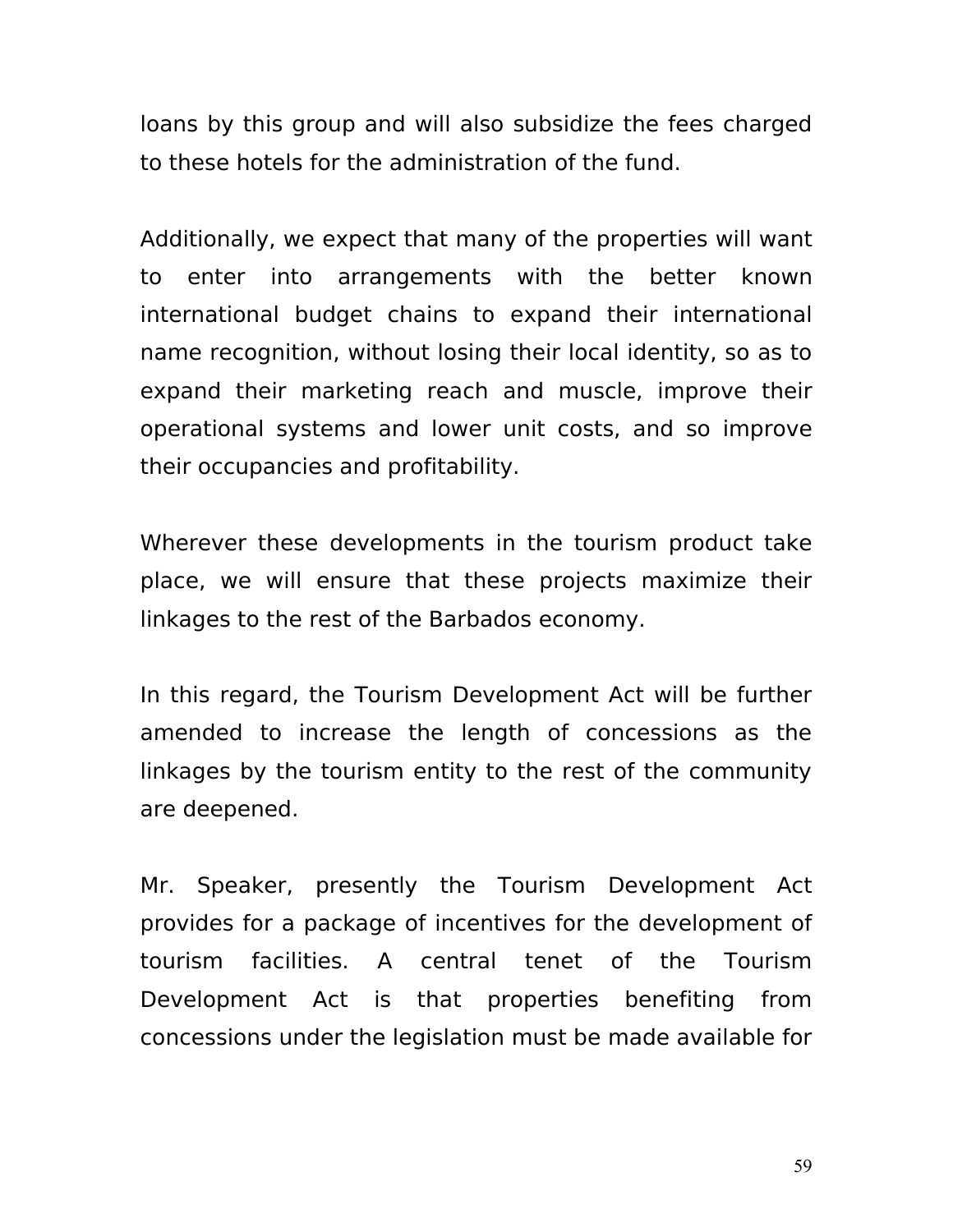rental for at least nine months of the year and be registered with the Barbados Tourism Authority.

Recently however, it has been drawn to the Ministry of Finance's attention that some developers are not willing to place their units in the rental pool, and there is concern that insistence on the rental pool requirement would reduce the project's marketability.

I therefore propose to amend the Act to make the rental pool conditionality optional.

To this end the staff of the Ministry of Finance will be meeting with members of the Ministry of Tourism to design a special package of tax incentives for this category of investor bearing in mind that the concessions to be granted will most definitely not be as extensive as those presently available under the Tourism Development Act.

Government will take the lead through its tourism related properties to ensure that Barbadians of all walks of life have the opportunity to become shareholders or other financial stakeholders in the tourism products of this island.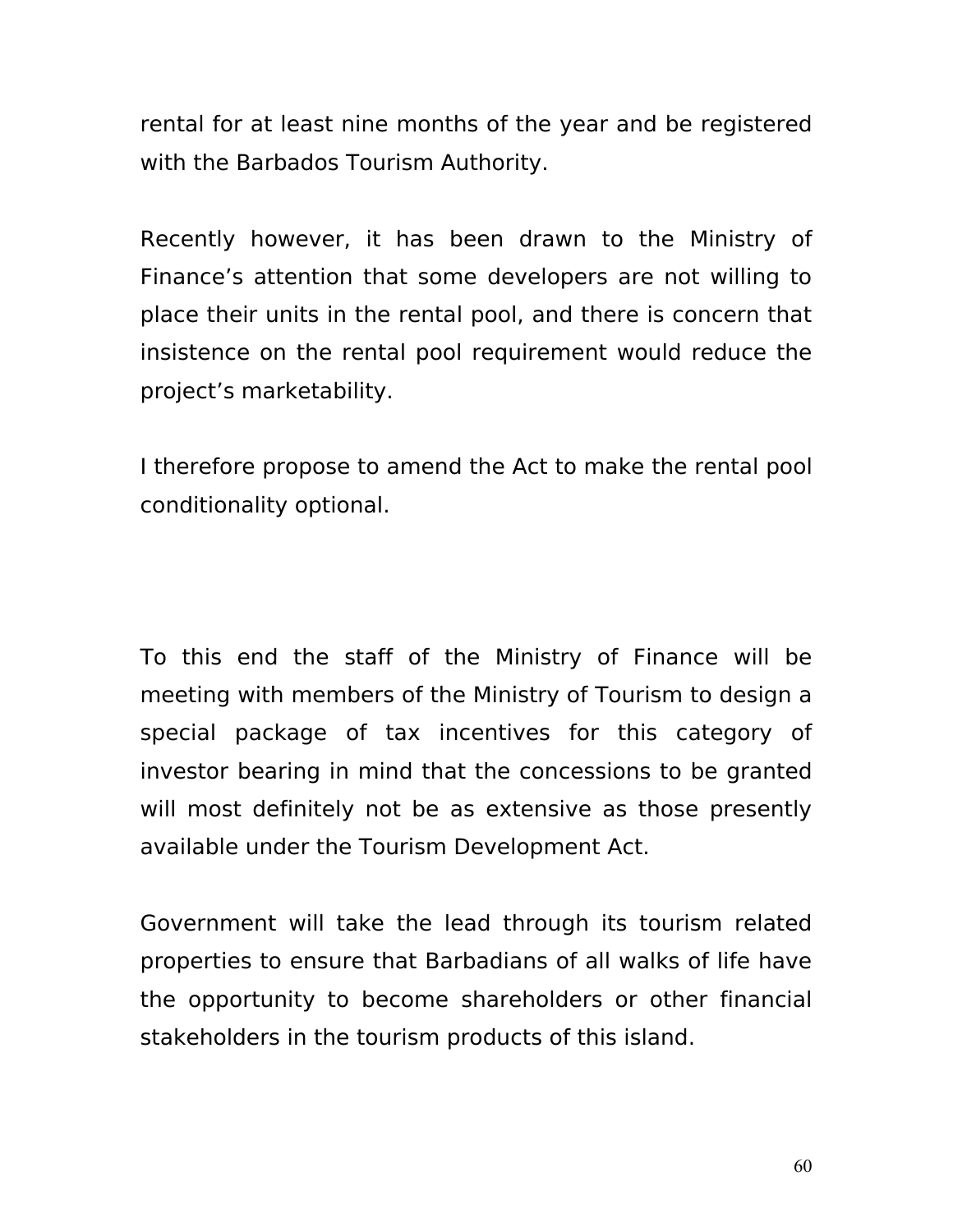Every tourism development involving the Government will from this year provide for Barbadian ownership and every private tourism development making provision from this income year for mass participation by the average Barbadian, will qualify for additional income tax concession of up to 5 years over and above the original and normal concession, if 25% of the investment is owned by Barbadians in blocks of not more than \$100,000 per shareholder.

For a long time now, there has been much discussion about potential major new hotel developments at Needham's Point. Negotiations on these developments have been partially hampered by the need for Government to have the land properly cleaned of hydrocarbons that have infiltrated the sites over time.

The Government, under the previous administration, had entered a contract with Esso, the owner of one of the sites, to clean the site and release Esso from all liability in connection therewith, in exchange for a payment by Esso to Government of approximately US\$7 million.

A contract for such clean-up was signed with a Canadian company, but after 3 years, the contract has had to be stopped after payment of all the money provided by Esso but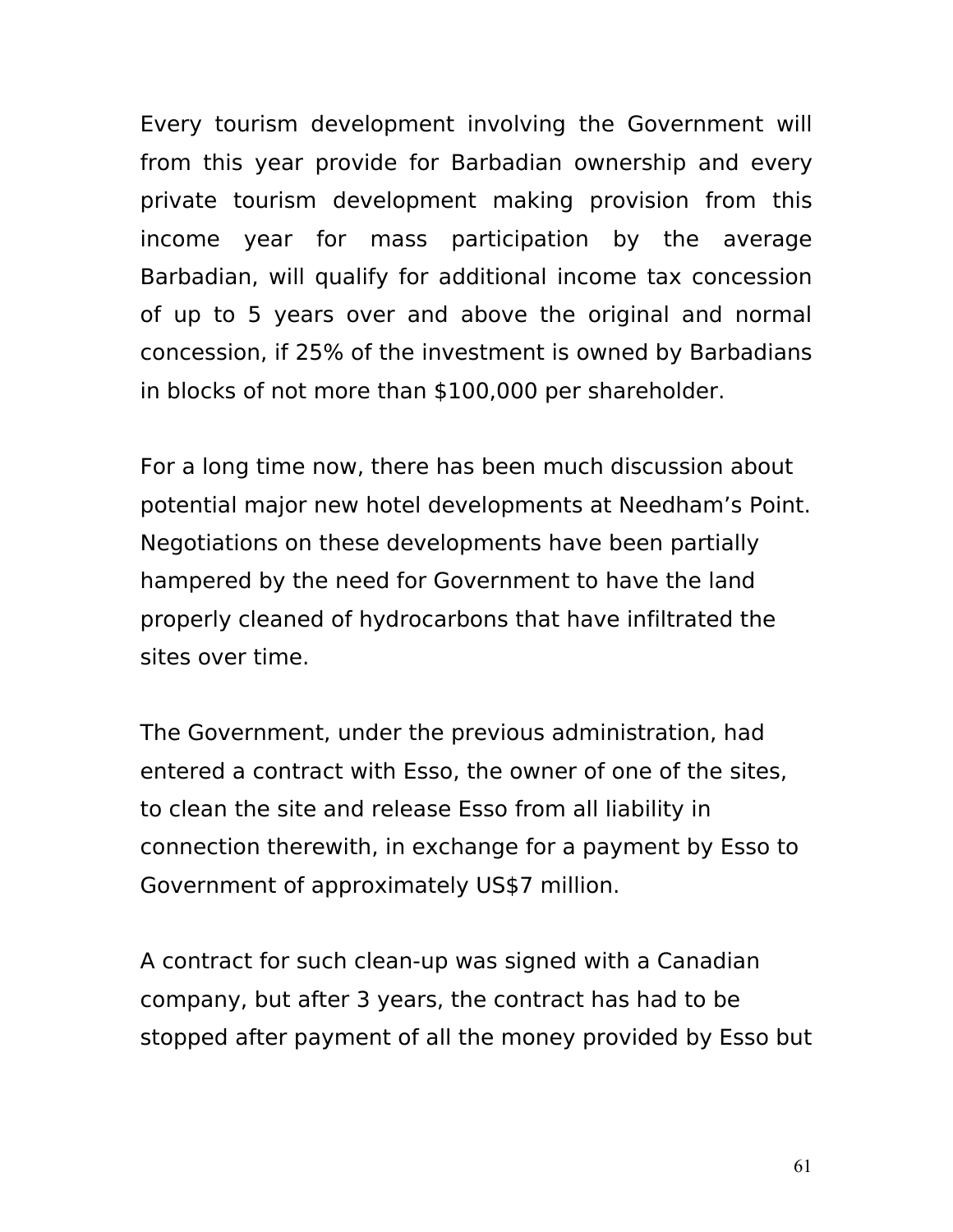with the sites in basically the same condition they were in when the contract started!

This is another one of those examples of questionable expenditure but as the matter is sub judice, I will say no more for now.

My government prefers to be part of a joint venture arrangement with firms or individuals who have hotel management expertise and systems and/or financial resources to bring to the partnership so that a more successful enterprise is assured. This situation does not exist with Government's involvement in Hotel and Resorts Ltd.

Government will therefore move expeditiously to create its preferred arrangement in HRL, but will do so only after the company has obtained planning approvals for expanding its three properties for mixed-use and a full audit of and financial investigation into the operations of HRL is conducted.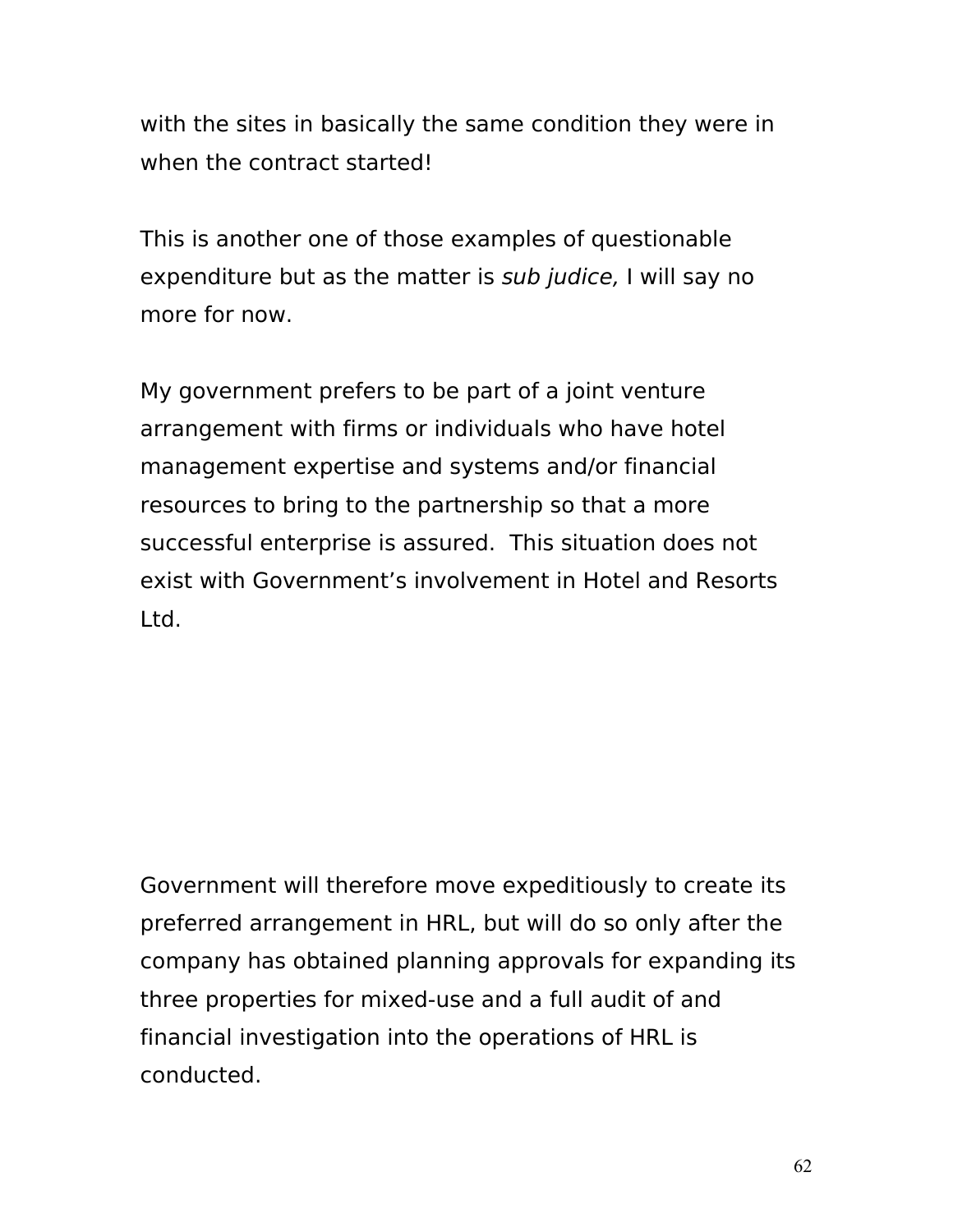This will make the properties more attractive to potential joint venture partners in one or more partnerships for these properties and so enable Government and the people of Barbados to earn more from these joint venture arrangements to assist in recovering Government's investment in this company.

Alongside these developments will be the establishment of a number of marinas to attract yachts, as well as construction of a number of jetties in fishing villages on the east and south coasts with the necessary facilities to encourage the development of the boating industry.

These jetties and unique fishing villages will also become points for light commercial hospitality activities such as locally-owned restaurants, bars and nightclubs catering both to locals and visitors alike. The development of the boating industry will bring with it the creation of skilled jobs for persons who have to service the boats and their equipment, and will also expand the ship chandlery business.

Barbados will also seek aggressively to become a major regional airport hub to the rest of the Caribbean and to Central and South America. This will mean further expansion of the airport and further cooperative marketing with the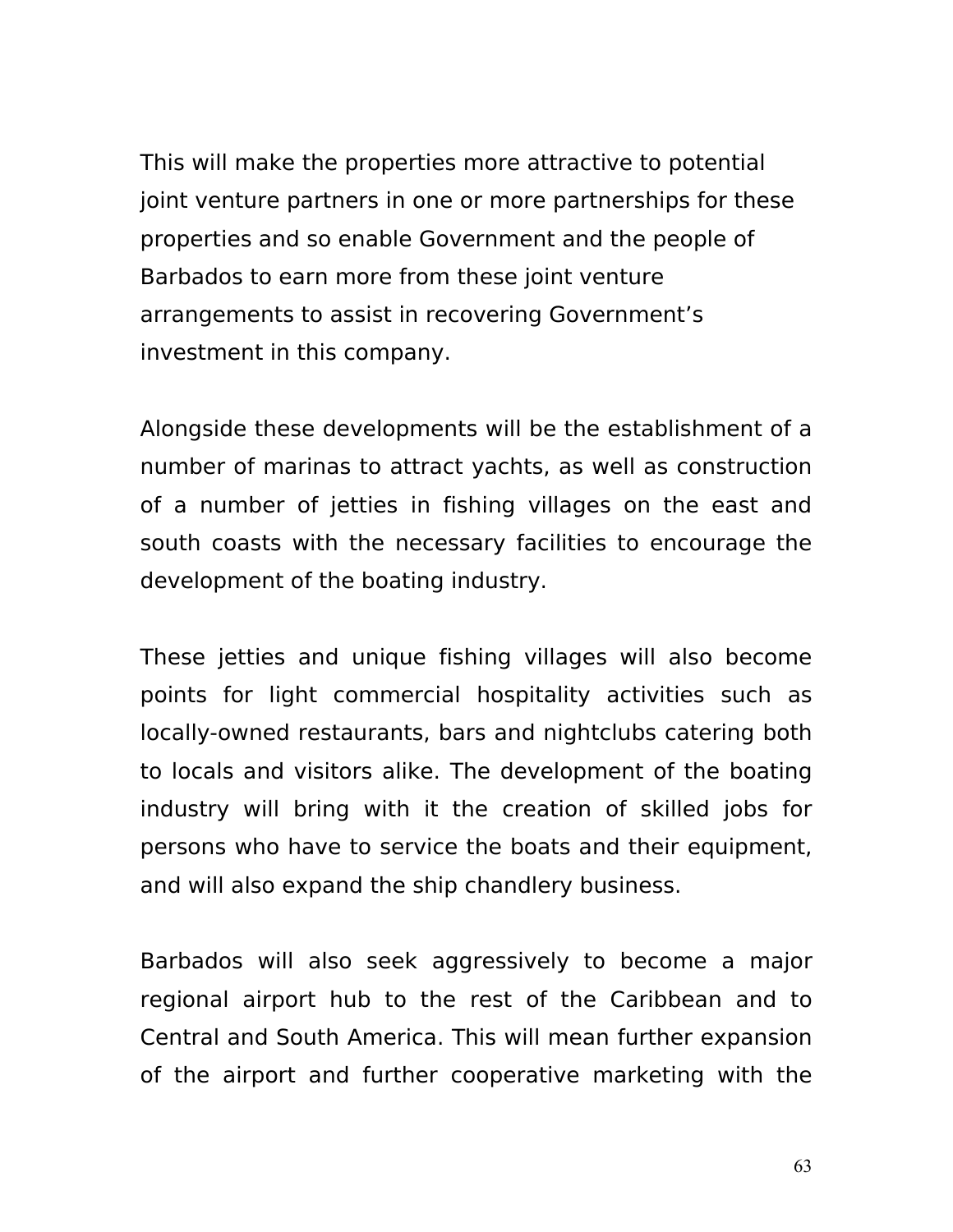airlines that may wish to use Barbados as a hub and that wish to come to Barbados as a destination.

In this way we expect to help airlines increase their load factors as well as decrease their costs to operations so that their airlift into Barbados expands over the next few years. Consistent with this hub development, Barbados will revise and thus expand its duty free selling regime so that its shopping becomes more competitive and a magnet, through its quality, range of brands and pricing, to persons who would normally visit Barbados for reasons other than shopping as well as for those who travel to shop. This focus will serve to attract more regional visitors.

Barbados will pursue, through private developers facilitated by Government, the development of theme park type entertainment to provide attraction for regional visitors to vacation in Barbados as well as for more residents of Barbados to vacation here. Thus, in addition to becoming more of an attraction for foreigners, Barbados' tourism industry will become more attractive to Barbadians as their vacation spot of choice.

The situation which Travel Agents have found themselves in by being at the mercy of airlines with respect to setting commissions is being examined. I cannot give any

64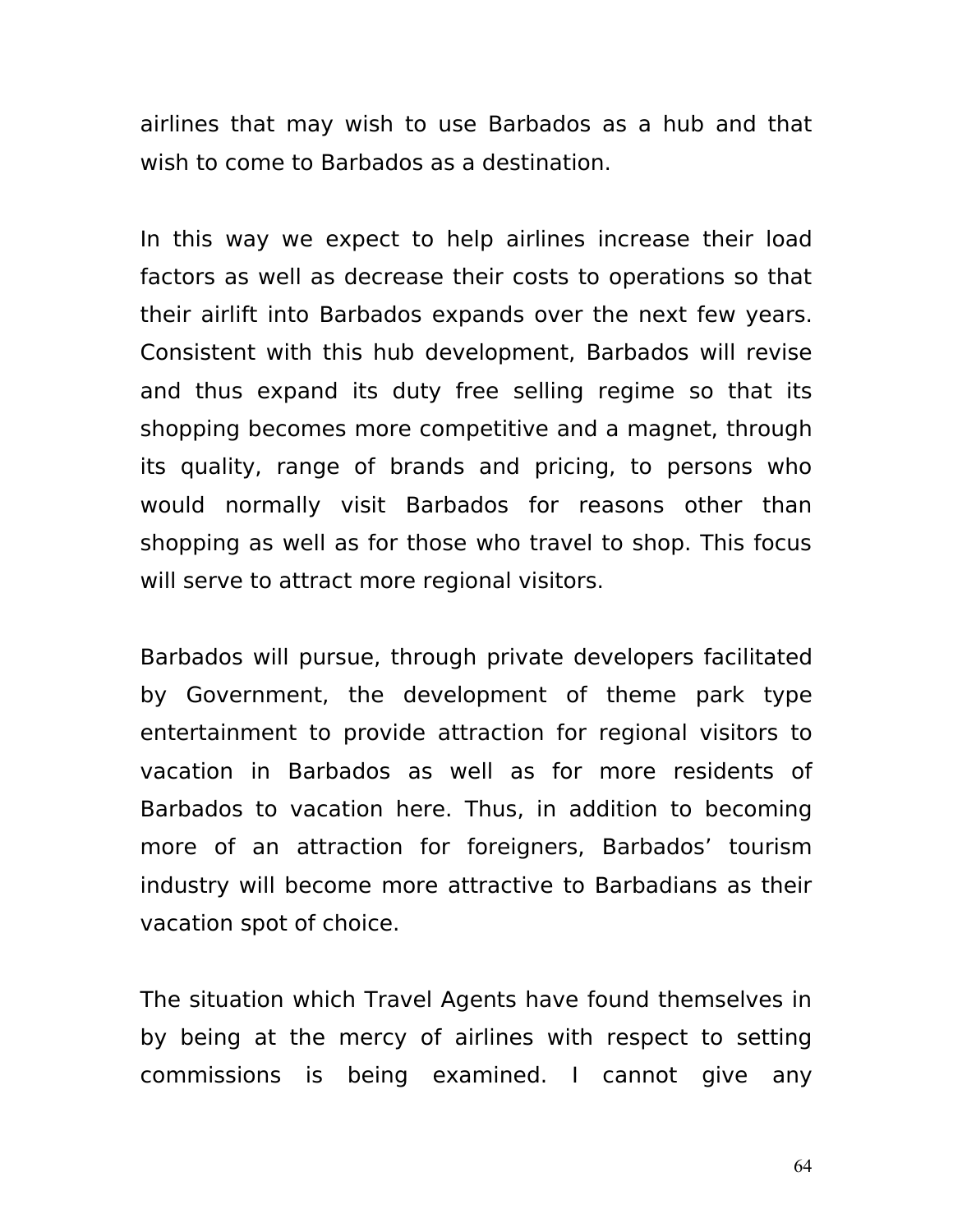assurances as yet to Travel Agents, but I assure them that the government will seek to protect their interests.

# **Taxi Operators**

The matter relating of the duty-free concession offered to taxi operators which is restricted to diesel vehicles has been brought to my attention. This will now apply to either diesel or gasoline immediately. Any equipment purchased by taxi operators to assist the disabled will also attract the concession.

# **International Transport**

I spoke earlier of Barbados' participation in discussions at the level of CARICOM in relation to important regional international transport initiatives.

Specifically, government will pursue:

- 1. The maximization of the potential of our airport as a regional hub;
- 2. The construction of a terminal for private jets in north of island;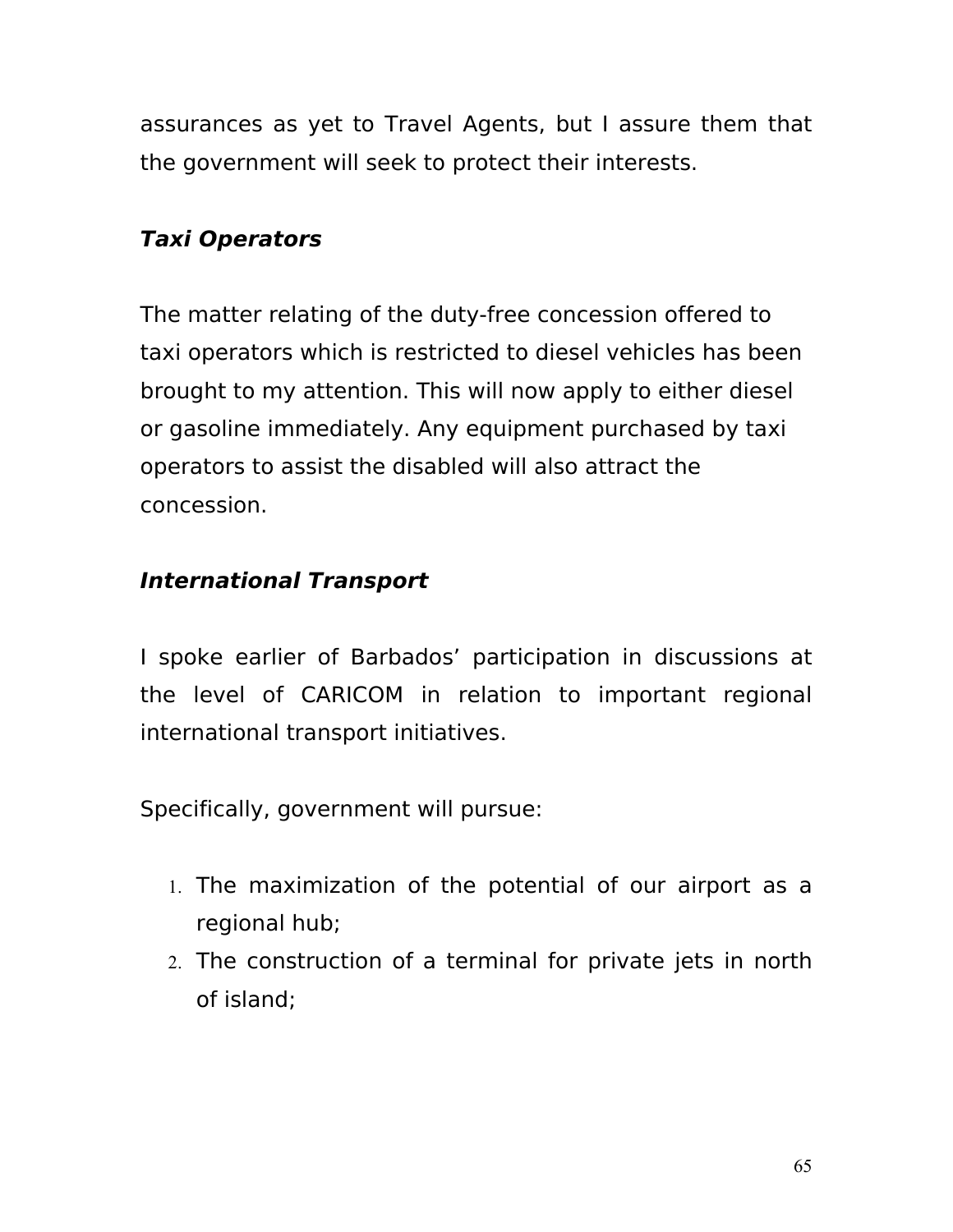- 3. The building of a new cruise ship pier and facility in the north of our island to reduce congestion at Bridgetown Port;
- 4. The investment in a regional ferry service.

# **Duty-free Sector**

I now turn my attention to the Duty-free shopping sector. This Sector is a critical component of our tourism product and Barbados competes with other tourism destinations.

In 1992, at the height of the economic crisis, a revamping of this sector and the construction of the Cruise Ships Terminal in our Sea Port contributed greatly to the resuscitation of our tourism, craft and the distributive sector. Almost 200 Barbadians partnered with the government in this initiative.

Mr. Speaker, there are presently two systems for duty-free shopping in operation in Barbados, the "Drawback scheme" and the "In-bond scheme". The drawback scheme is designed to allow licensed operators, who have been operating for less than a year, to sell duty-paid goods at duty-free prices to bona fide tourists, and apply for a refund of the duties and taxes after the items have been taken out of the island by the passenger.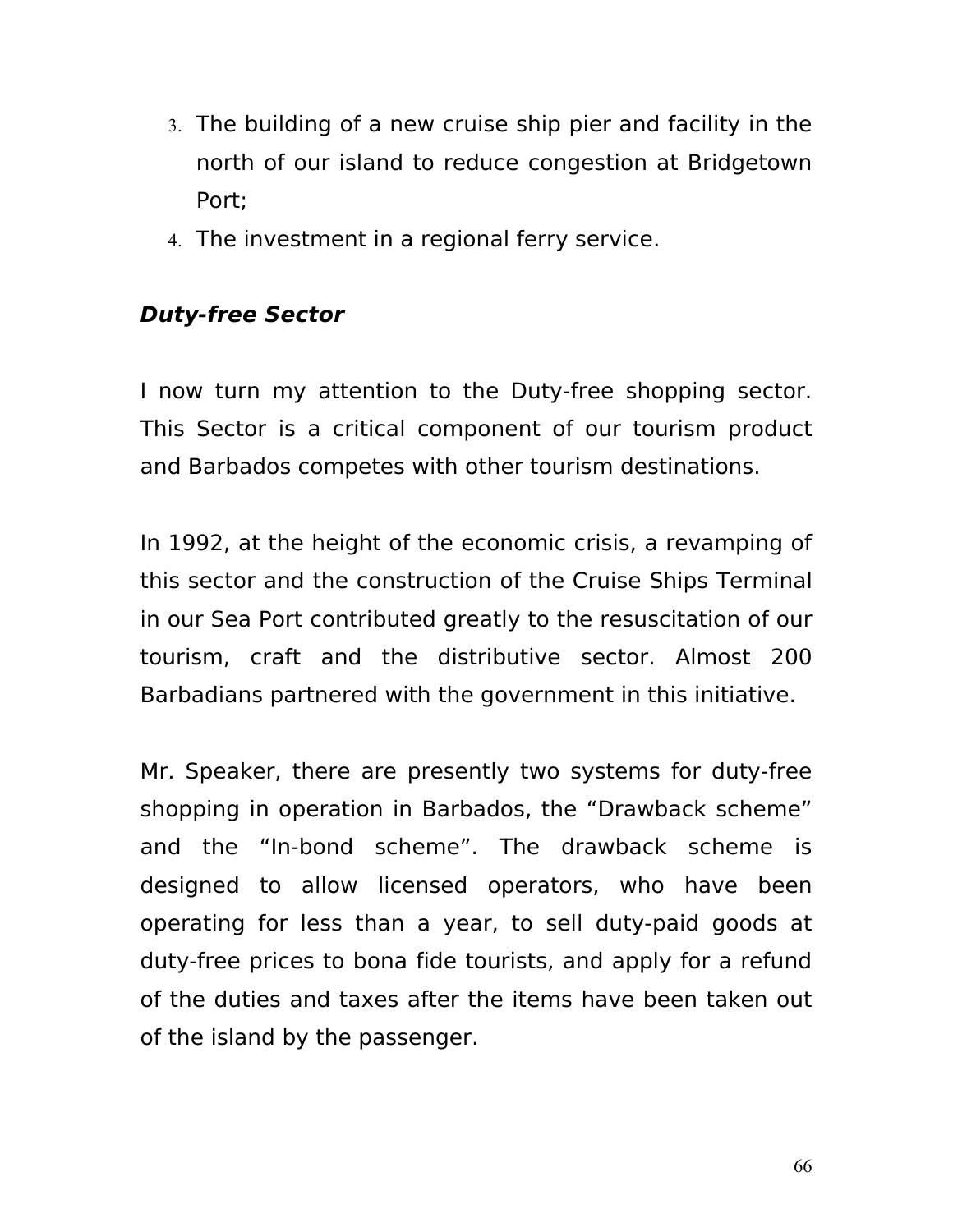On the other hand, the in-bond scheme is a system where licensed operators who have been operating under the drawback scheme for at least one year, are permitted to take delivery of goods, which they will be offering for sale to tourists, without paying the relevant duties and taxes up front.

Over the years since the introduction of the in-bond scheme, operators under the drawback scheme have voiced the concern that their purchasing power is greatly reduced with having to pay the duties upfront and then wait for a refund which only adds to their cash flow problems.

We wish to get visitors to Barbados to spend more in our retail establishments by expanding our duty free shopping scheme.

This expansion will permit any retailer who passes the due diligence checks of the Ministry of Finance to become a retailer of goods free of import duties and excises to visitors with their passport, a second form of identification and their ticket, on the retailer posting a bond for 30% of the estimate of quarterly duty that the retailer and customs agree would most likely be otherwise payable on the goods to be sold free of duty.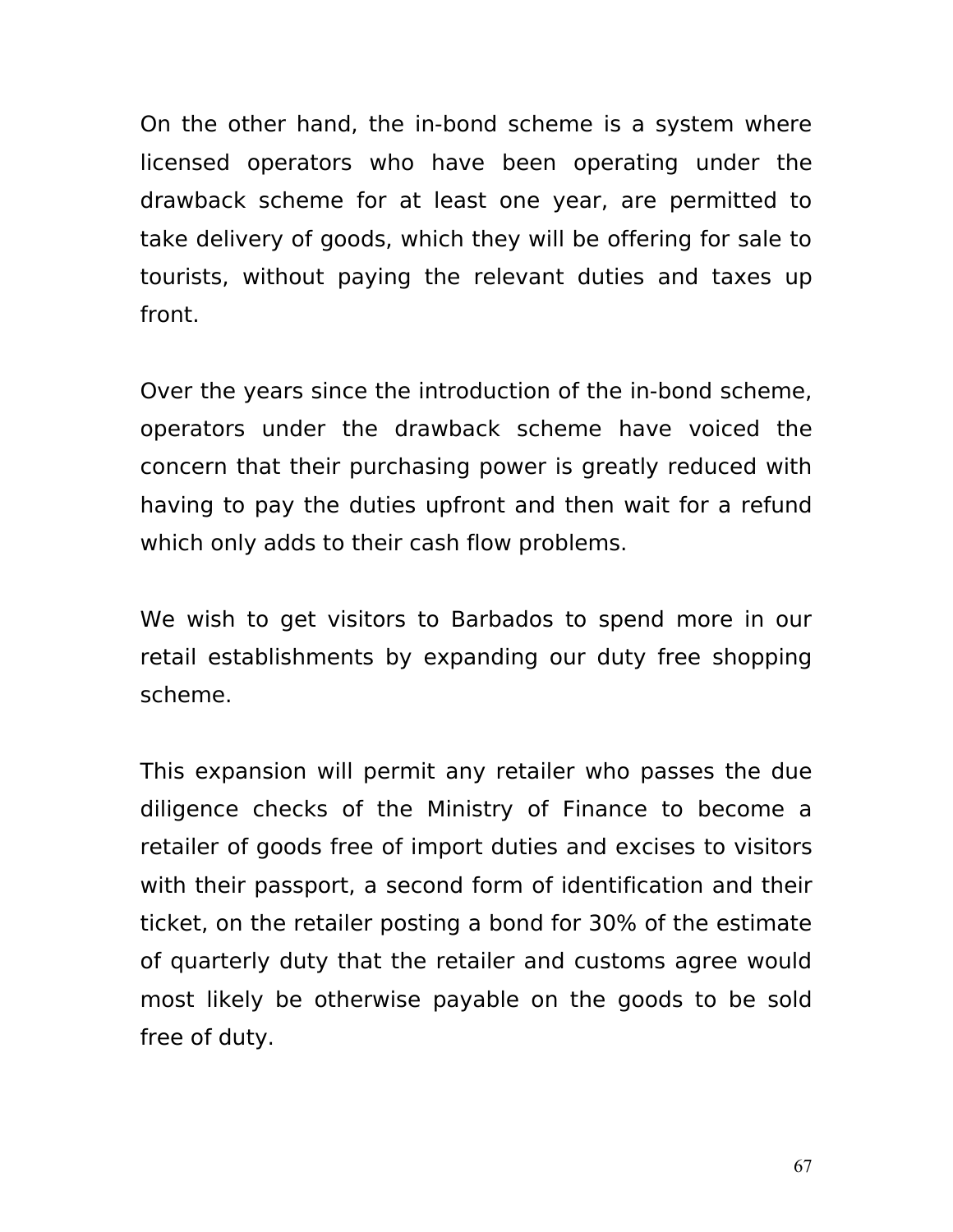This bond would reduce by 5 percentage points per year on satisfactory reporting and reconciling of duty free sales to rest at a bond of 5% of duty that would otherwise be payable.

This change in the duty free arrangements would reduce the cost to existing duty free shops, provide far easier entry to the duty free scheme from new shops especially small businesses, and encourage shops of very high quality and famous brands not now in Barbados to open their establishments here for duty free shopping.

Shops with less known brands would also be encouraged to establish operations since the administrative and financial burdens would be reduced.

Government fully appreciates the importance of this Sector and we are cognizant of the fact that Barbados' competitive edge was enhanced with the introduction of the in-bond scheme. The concerns have been noted and after discussing the matter I have decided that the drawback system will be phased out.

Effective September 1, 2008 new market entrants will, upon application to the Comptroller of Customs and the provision of the appropriate bond coverage, be permitted to take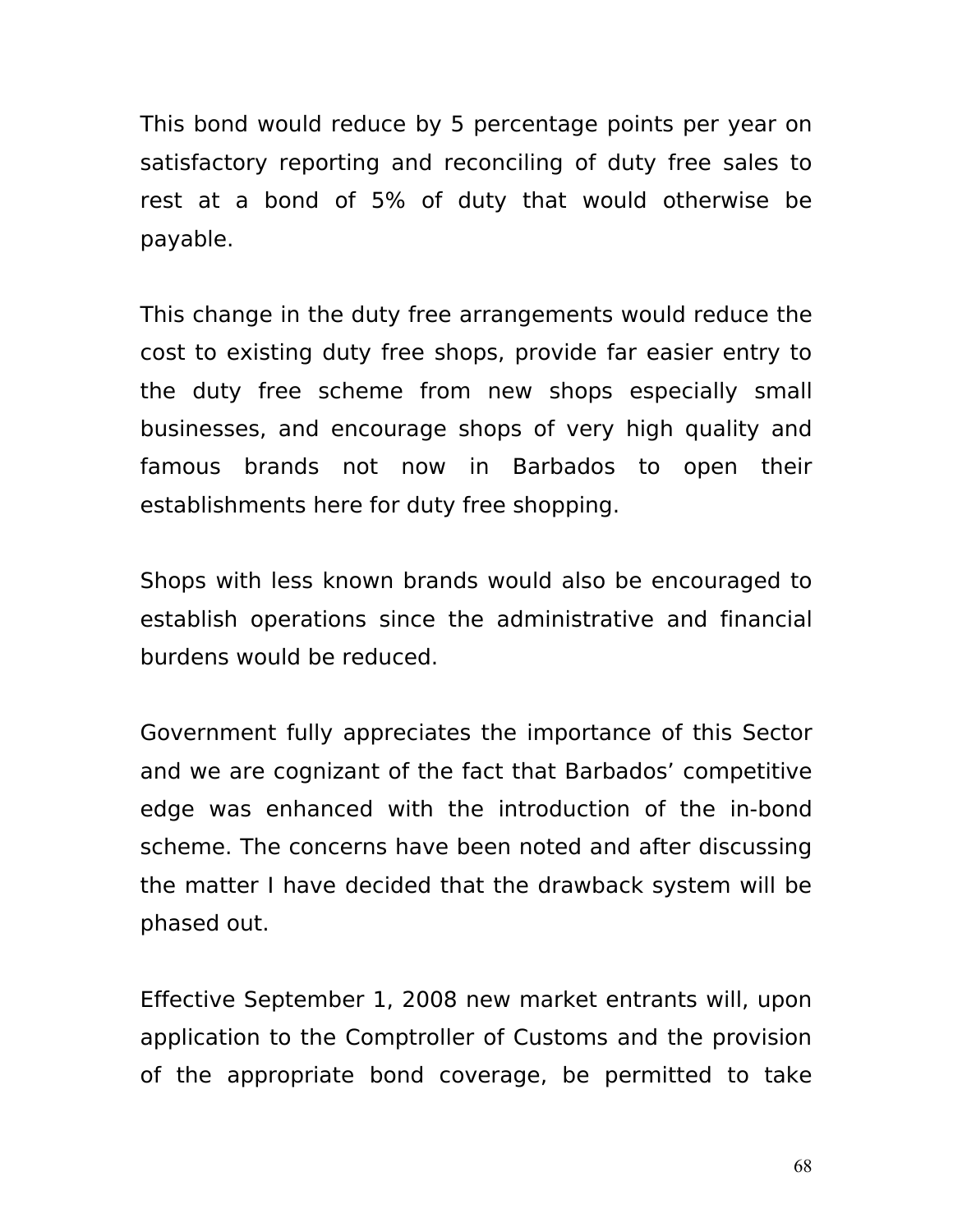delivery of imported goods which they are offering for sale duty-free to tourists, without the payment of the relevant duties and taxes.

The expansion of the duty free scheme should help with the redevelopment of Bridgetown as a shopping area of quality, and should also expand shopping opportunities in Speightstown, Worthing and Holetown and at the various hotels.

Our aim is to have Barbados become the one place in the Caribbean for getting very good bargains on excellent quality merchandise in keeping with the brand image of this island. Our CARICOM neighbours will also be happy to have somewhere near where they can do their quality duty free shopping when they visit on vacation.

### **International Business Services**

The other major plank in the growth of foreign exchange earnings in the country will continue to be the international business services sector.

More urgency will be placed on the negotiation of additional double taxation treaties and bilateral investment treaties between Barbados and other countries. Particular emphasis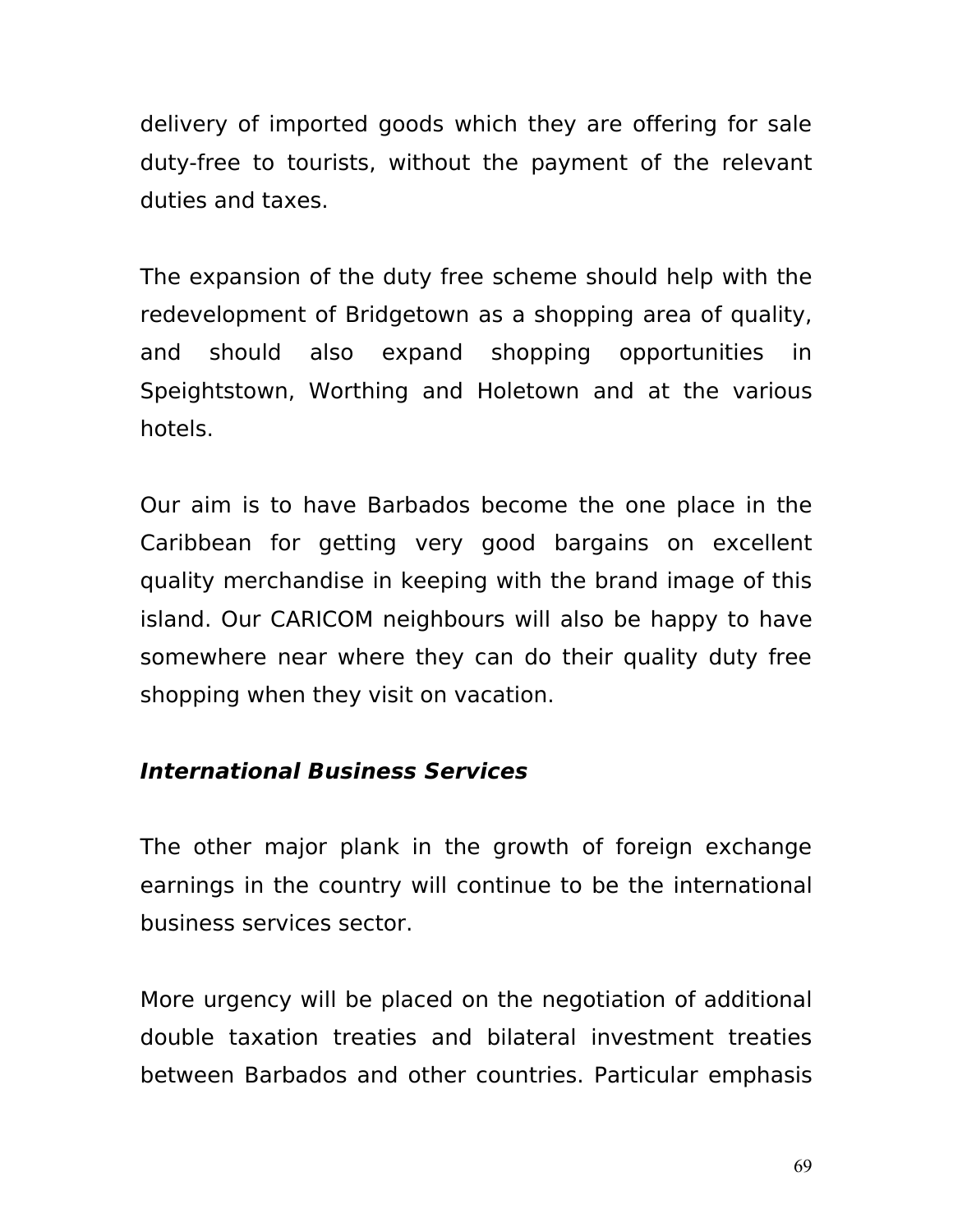will be placed on negotiations with the countries of Latin America and Asia so that we have a network of treaties that straddles all major countries and positions us to compete with jurisdictions that have an extensive network of double taxation treaties.

Work will be intensified to create the conditions locally to make Barbados attractive to regional and international companies as a location for their business headquarters. These include tax benefits, immigration arrangements for senior and professional staff and their families, relaxation of exchange controls on capital transactions, double taxation agreements, bilateral investment treaties, dispute settlement arrangements, educational and health facilities and skills availability.

We will place much more of our effort in education at the university level on the graduate schools so that Barbados may produce more persons with the requisite training in information technology, finance and accounting, law and the other services required by the international business services sector.

Much of this effort will come at the Cave Hill Campus of the University of the West Indies where we expect that the appropriate staff resources will be recruited and the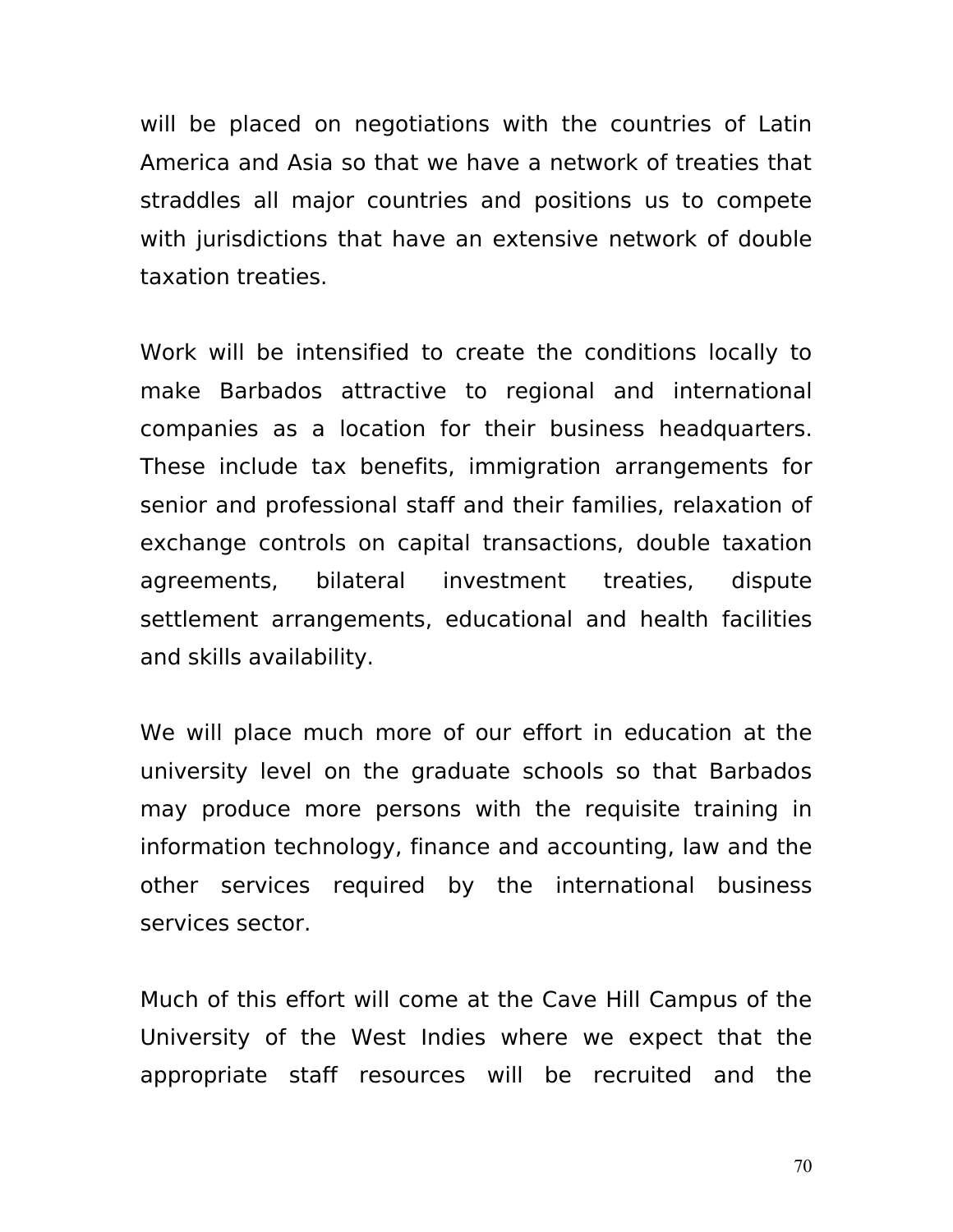appropriate systems put in place to produce more professionally qualified persons at the post-graduate level in the skill areas required in the international business services area.

# **Agriculture**

Land use is at the heart of our agricultural policy. A land use policy that is so flexible as to admit of ad-hoc change of use for competing tourism or residential developments spells doom for agriculture. It has led to land being taken out of agricultural production in the hope that eventually it will be approved for other uses.

We believe in balanced development. But we must protect our people and food security is a major consideration for countries like ours. In the face of the global crisis, a more consistent land use strategy is required and a defined area of our country needs to be reserved for various types of agriculture.

An Agricultural Protection Bill is being drafted which will protect large areas of agricultural land and require the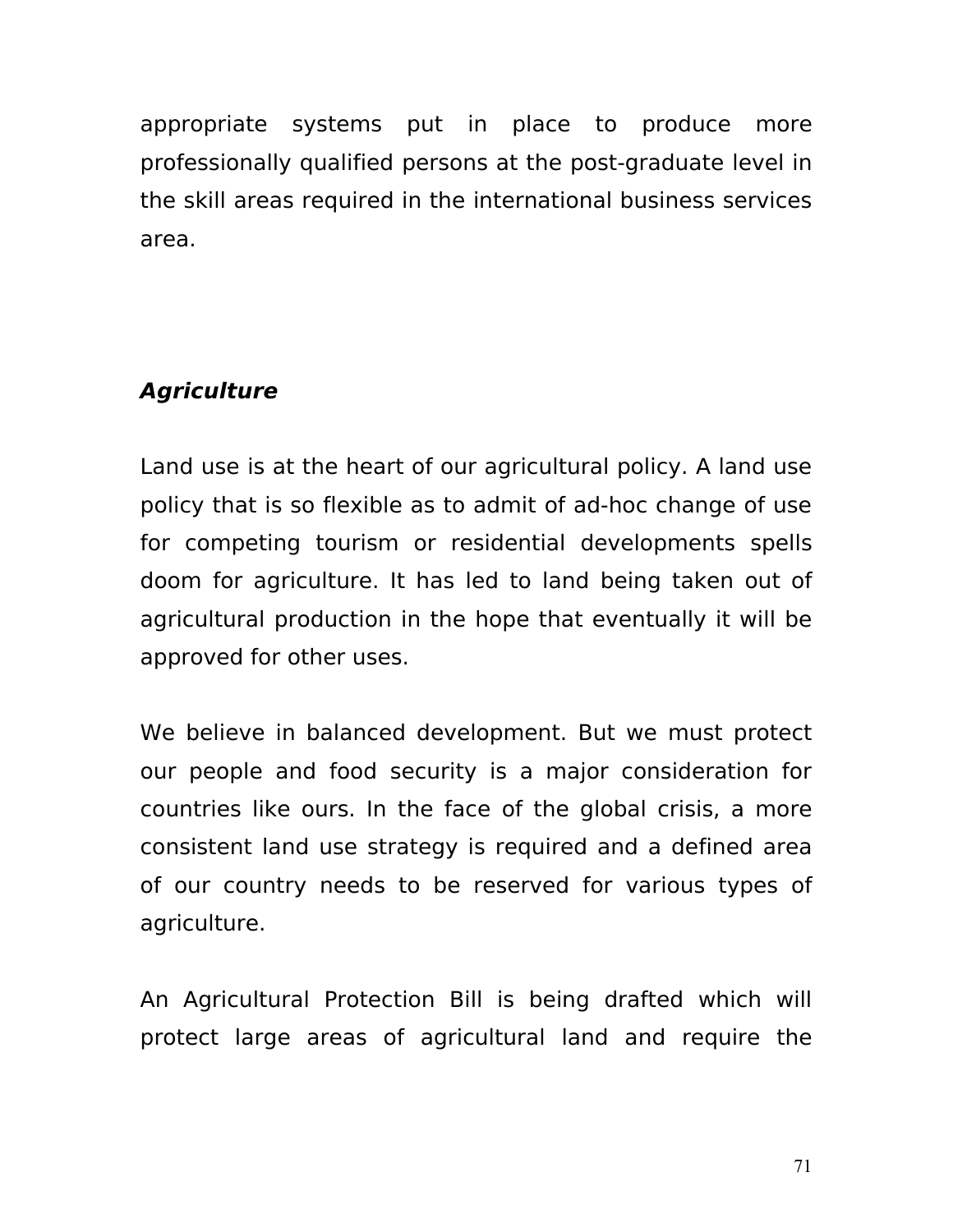approval of parliament for the change of use of land areas of over 100 acres.

However, a realistic extension of the Urban Corridor to include areas along either side of the ABC Highway and from the Newton Roundabout to Six Roads needs to be considered.

We don't grow enough food and the recent increases in international food prices have brought home to us all the level of our dependence on imported food which requires large amounts of foreign exchange.

We will do more to remove this defect from our economy and government will take the lead in this effort by having companies under its control use modern technology to generate major increases in food production and distribute and handle that production in a way that does not cause gluts in the market place or wastage. Instructions have therefore been given to the Barbados Agricultural Management Company Limited to increase its area of food production up to one thousand acres within the next five years

The BAMC's modern food producing assets will be leased and some of BADMC's food storage, handling and distribution will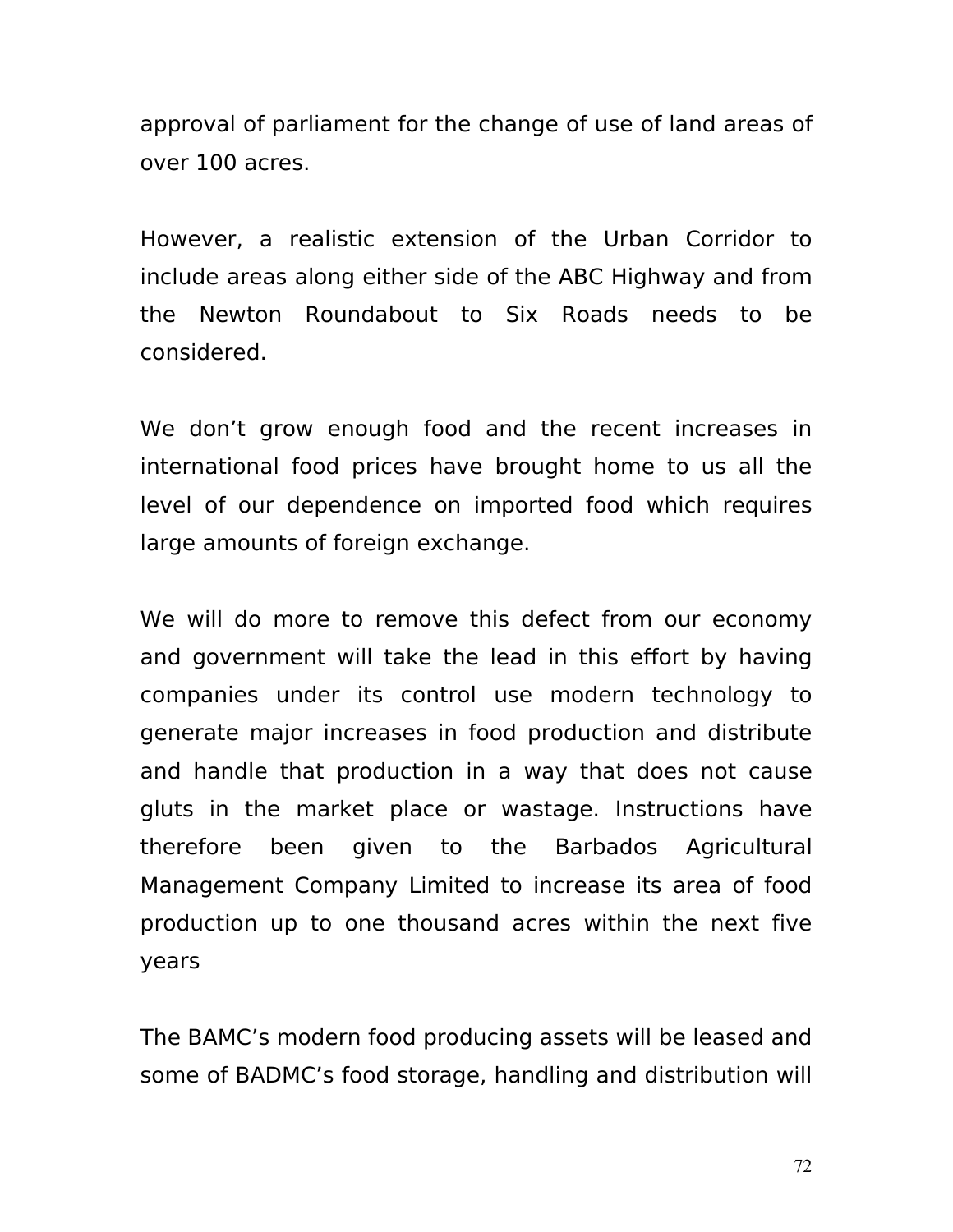be franchised to progressive small farmers and business persons.

Thus a new class of high tech, small, young food farmers and distributors will be created through government's pivotal catalytic role. For this fiscal year, Government will guarantee loans to a total amount of \$15 million to BAMC and BADC to provide an additional 10 acres of greenhouse, shadehouse, tunnels, irrigation systems for modern agriculture and for packing houses and systems, cooling rooms and vehicles for transporting produce.

This investment will provide the facilities for those interested and trained in modern agriculture and distribution of crops.

Additionally, government will, in response to the request of the Wayside Vendors Association, identify a plantation to make available to the Association to undertake a pilot project for the production of vegetables for sale by members.

The agricultural information system will be re-established and improved to provide information at an early time on expected amounts of produce likely to be available from week to week.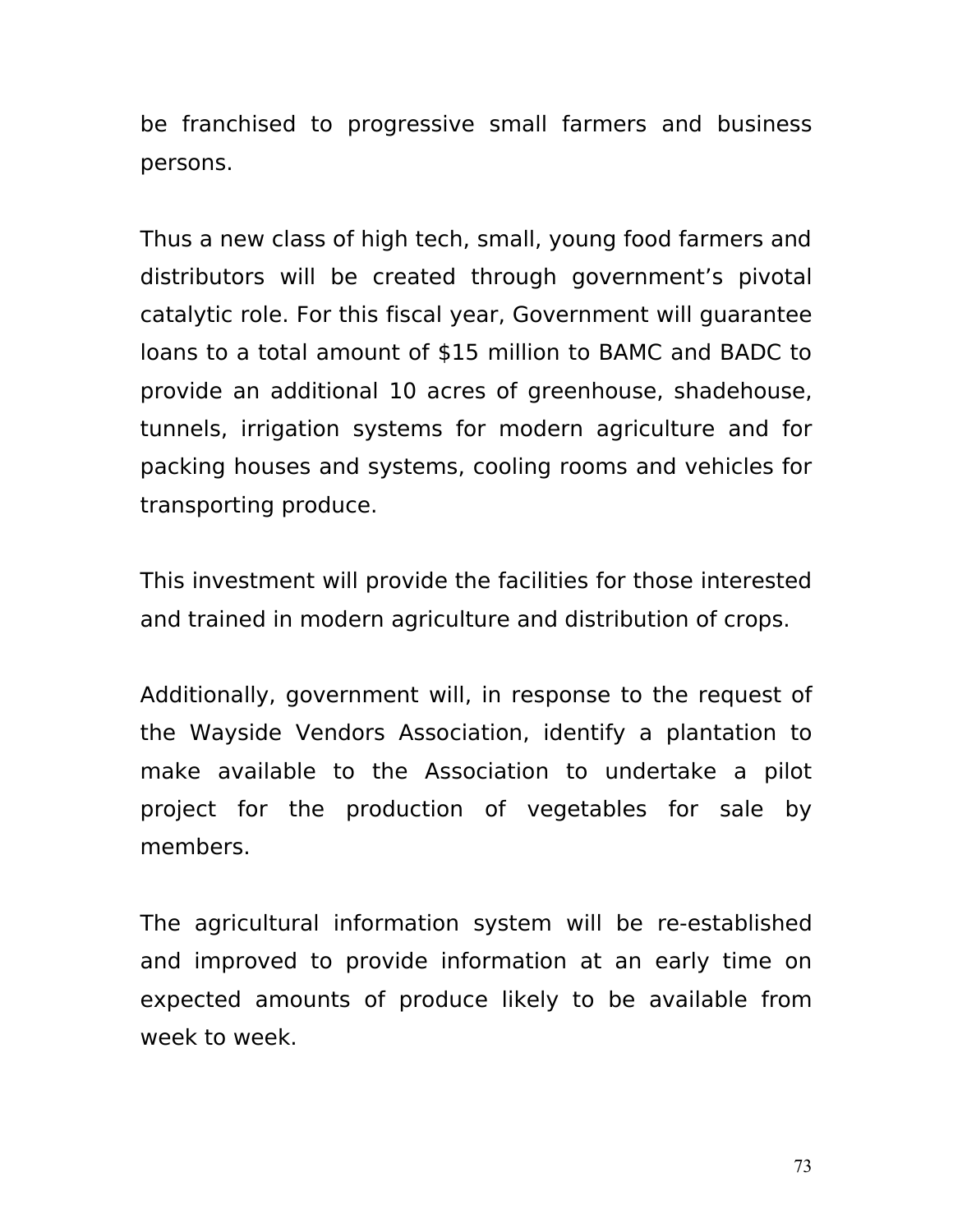This initiative by Government will be designed to ensure that productivity is increased and that it becomes more profitable and acceptable as a career to our young people. This can be achieved by the intensive use of technology in several areas.

There are a plethora of agricultural incentive schemes in place in Barbados but it appears as though many of them are not being efficiently accessed.

In order to encourage persons to make the necessary investment for modern agriculture and to protect this investment, we believe that farmers should get their incentives up front when they purchase items rather than have to wait on a duty rebate scheme.

No one else receiving incentives has to first prove their level of income from the activity for which they would receive the concessions, and farmers should not have to either. In all other cases, the concession is granted and if abuse occurs, the concession has to be repaid by the person who received it. The same should apply to farmers.

With effect from this year, all farmers entitled to concessions will receive these concessions up front and on the basis of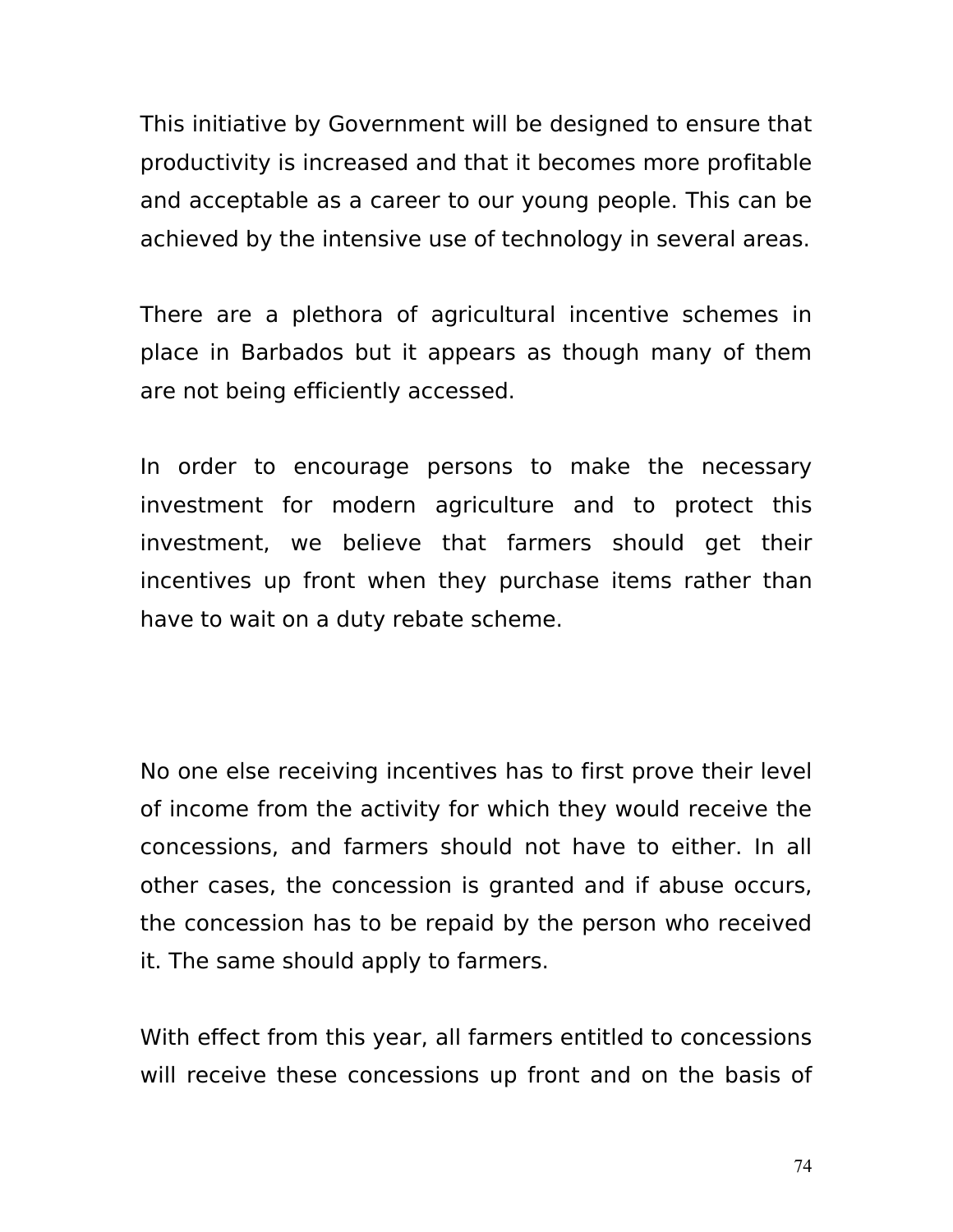the annual inspections which the Ministry of Agriculture will be required to conduct for the issue of farmer's licenses, the Ministry will recommend whether the concession should be retained or withdrawn.

Government will also make it easier for genuine farmers to access incentives commensurate with their investment in farming and will encourage those persons engaged in aquaculture through providing the same types of incentives and access to capital to them as to other farmers.

Increasing the domestic production of food will not be successful if the agricultural sector depends solely on rain fed crop cultivation.

The Government will be establishing a Pilot Project involving about thirty (30) farmers selected from among those in the BADMC's irrigation districts across Barbados at a cost of \$300,000.00. This Project will assist in demonstrating the efficient use of tensiometers, which can assist farmers in determining the optimum moisture level for the soil, thus reducing water wastage. Valuable information will also be provided to assist in decision-making.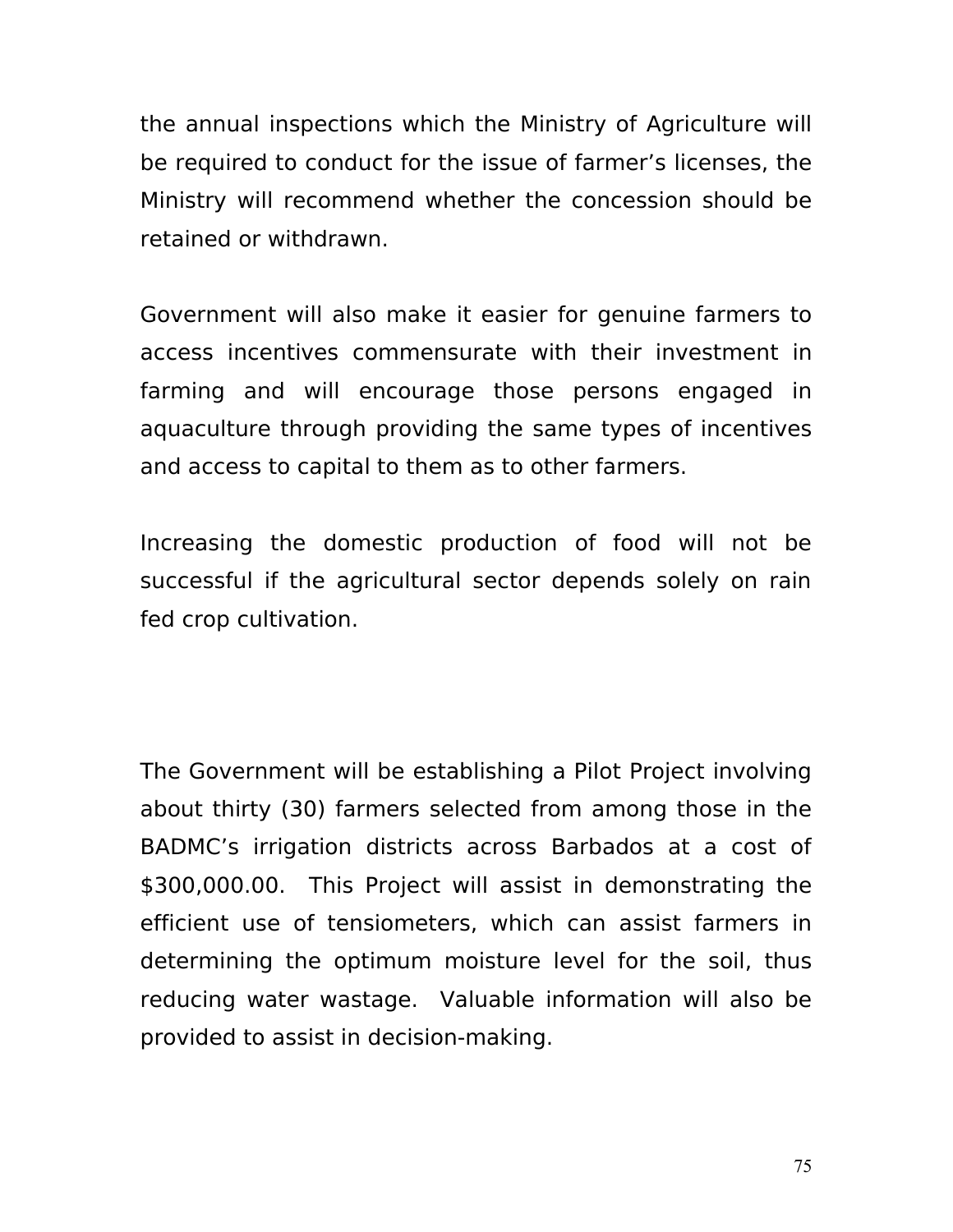A rebate of 50%, up to a maximum of \$7,500 per farm per annum, on a first come first serve basis, of the cost of cleaning, drainage and refurbishment of existing wells on farms, will be granted to registered farmers by the Government.

The cost for supplying this service is estimated at \$500,000.00.

Government will guarantee a loan for the financing of a \$16 million project for Drainage and Irrigation Water Storage conducted at the River Plantation by the BADMC.

This project will not only result in the harvesting of water for irrigation purposes, but will also extend the amount of land within the Land for the Landless Programme which will be available for agricultural production. The BADMC will however have to charge rates for the water provided to recover these costs as well as cover any operational costs.

The necessary funding will be provided to the BADMC to conduct a feasibility study for the drainage of lands in Gibbons and Springhall.

With the ever-increasing cost of agricultural inputs, there is an urgent need to find means by which to reduce, or at least stabilise, these costs, in an effort to decrease the cost of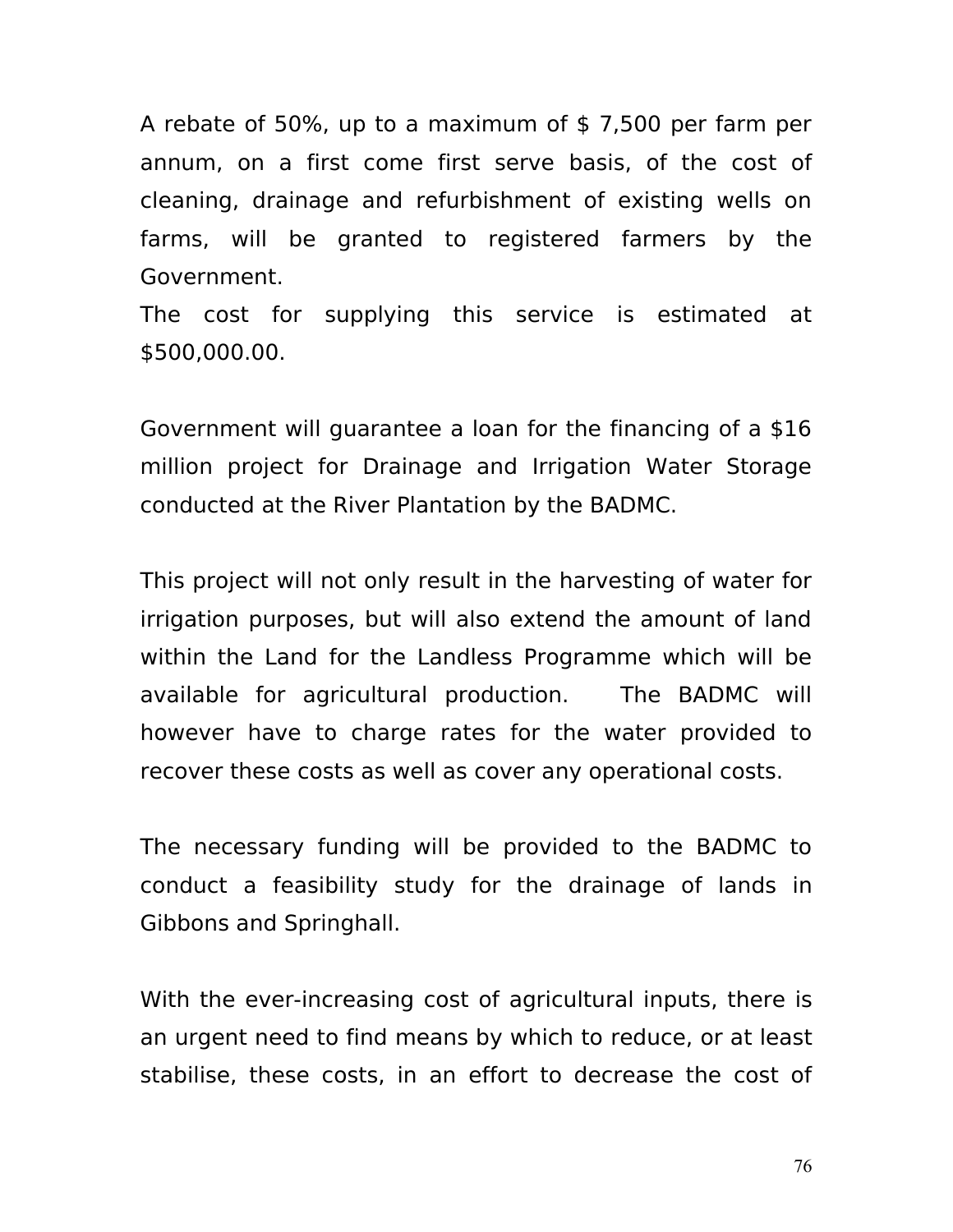production and enhance the competitiveness of domestic agricultural production.

Presently the supply of agricultural inputs is only available through traditional suppliers at exorbitant prices. Efforts to ensure the adequate supply and efficient utilisation of inputs into agricultural and fisheries production will be achieved by the BADMC being granted the requisite licenses to import and distribute newer, environmentally friendly pesticides and bio-fertilisers and other agricultural inputs to registered farmers.

It is government's belief that a concerted effort must be made by every individual to increase agricultural food production. The Ministry will therefore continue its efforts to encourage greater youth participation within the agricultural sector through the following initiatives:

The annual subvention currently provided to the 4-H organisation will be increased from \$100,000.00 to \$200, 000.00 per year.

This increase is expected to ensure that there is at least one 4-H club in every constituency.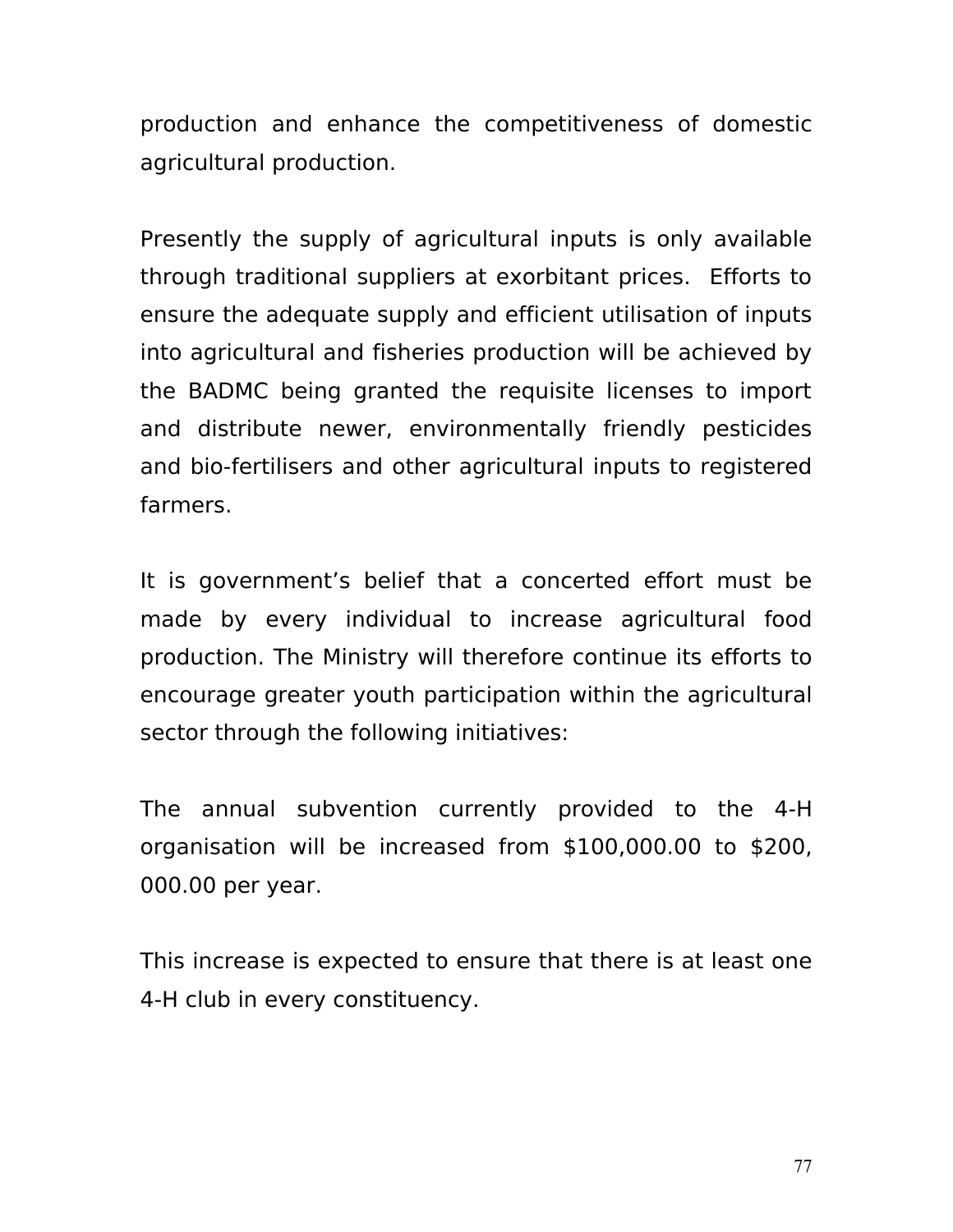Fish farming is now the world's fastest growing food production sector. In 1980 just 9% of fish came from aquaculture. Today that figure has soared to 44%; yet fish farming remains an under-developed sector in the region. Fish farming is a highly cost-effective way of using scarce land resources.

It can be used in tandem with other forms of farming creating an ideal symbiosis where farmers growing vegetables can feed the waste to fish, while fish can be used for animal feedstuff; and fishmeal and other by-products are used for fertilizing soil.

Duty-free concessions will be granted to for live fish fry and fingerlings and live crustaceans intended for breeding or rearing for food, as well as for seed stock such as sea moss as well as on machinery and equipment and chemicals for aquaculture, mariculture and Aquaponics systems.

Farmers' organizations and co-operatives offer the opportunity for the farming community to work together to adopt arrangements that can improve the economies of scale and returns to the factors of production, which can have the effect of enhancing competitiveness and reducing the cost of agricultural products.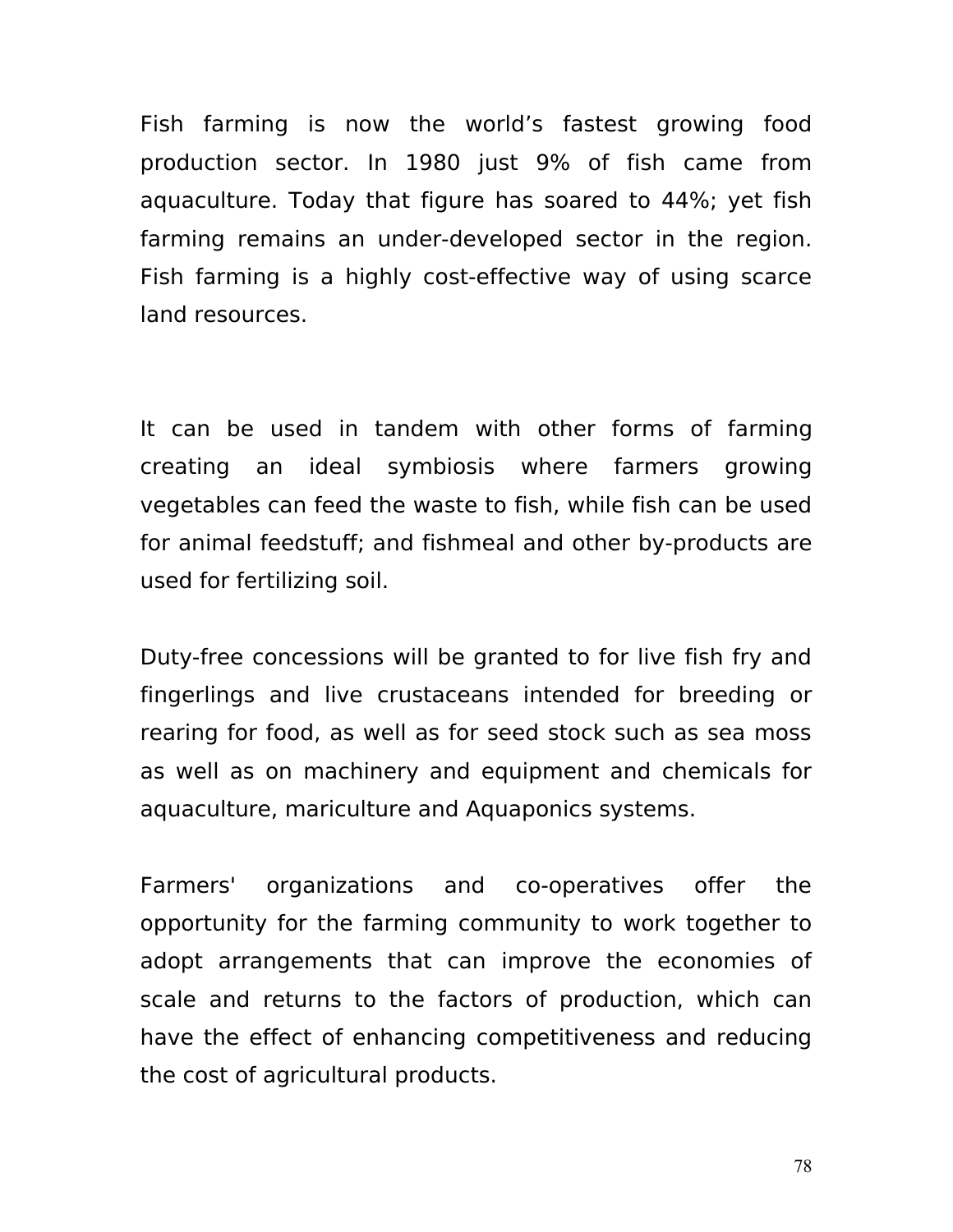The Government will provide a one-off grant of \$100,000.00 to the Barbados Agricultural Society (BAS) to support their efforts in the re-establishment of a wholesale market at their headquarters at the Grotto and beginning the next Financial Year, Government will increase the subvention offered to the Barbados Agricultural Society (BAS) to \$200,000.00 per annum.

Duty free concessions will be granted on importation of the equipment and machinery for facilities for the storage and marketing of local agricultural and fisheries products by registered farmers' and fisheries cooperatives organisations.

Every effort will also be made to re-establish our flocks of black belly sheep and to intensify research and development into the continuing improvement of the animal as well as in the economics of the commercial rearing of the flocks.

With the expected continuing high price of animal protein, along with the planned increase in the tourism industry, particularly at the upper income end, the demand for locally produced lamb will increase and Barbados must position itself to capture the benefits of this increased demand.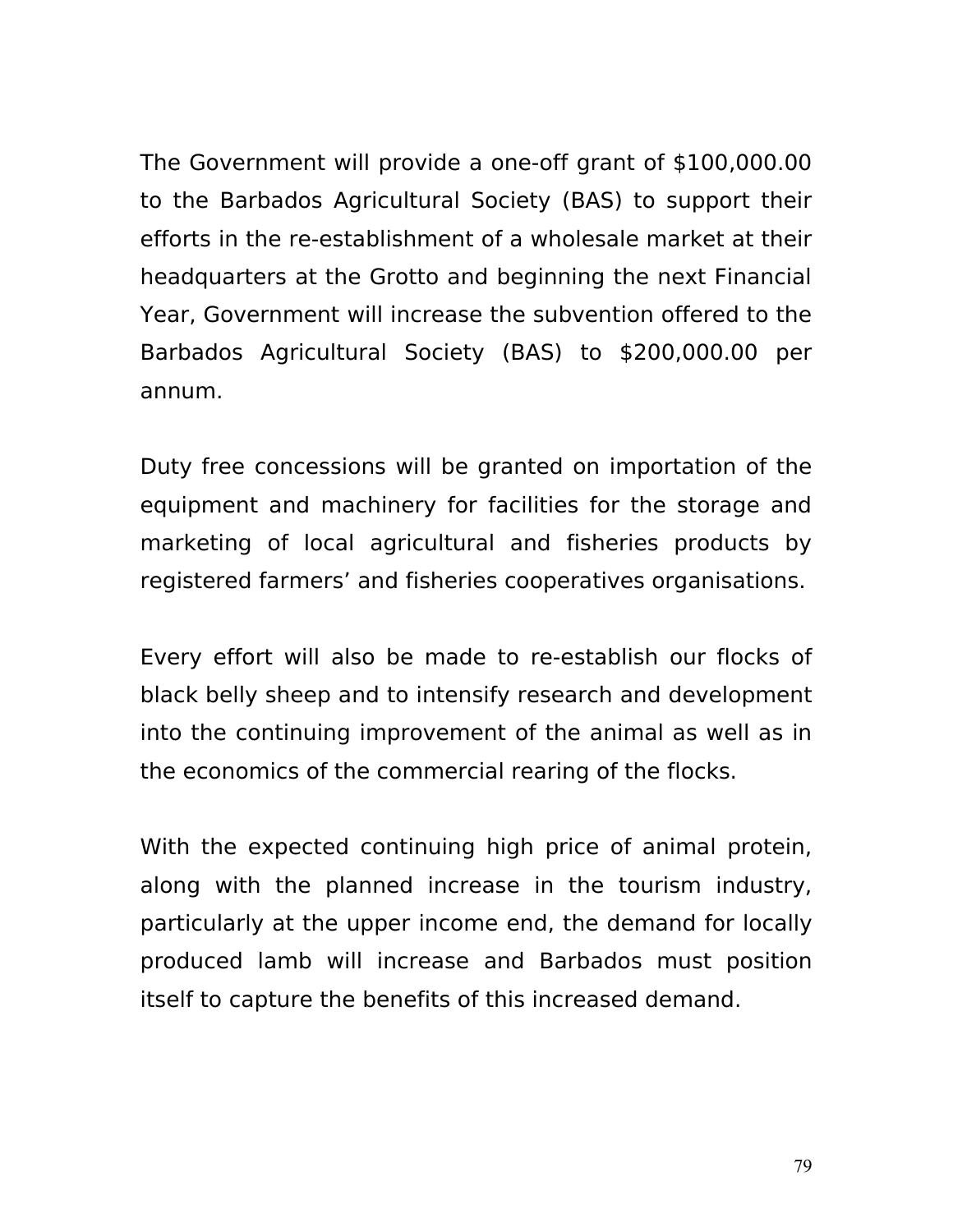The primary focus of our sugar cane industry will also change from producing sugar for export at cheap prices to producing electricity for local use and for which there is an assured market at a good price and to producing molasses for our expanding rum export industry.

Efforts will be renewed to successfully develop our sea-island cotton industry into a major component of our agricultural sector, largely because of the great potential that the careful development of this industry holds for the redevelopment of an indigenous Barbados garment industry.

The renewed efforts will however not be capital intensive efforts but will focus more on joint venture arrangements with a select number of investors who are able to bring different benefits to us in the development of the industry.

Government will revise the laws of praedial larceny and stray animals.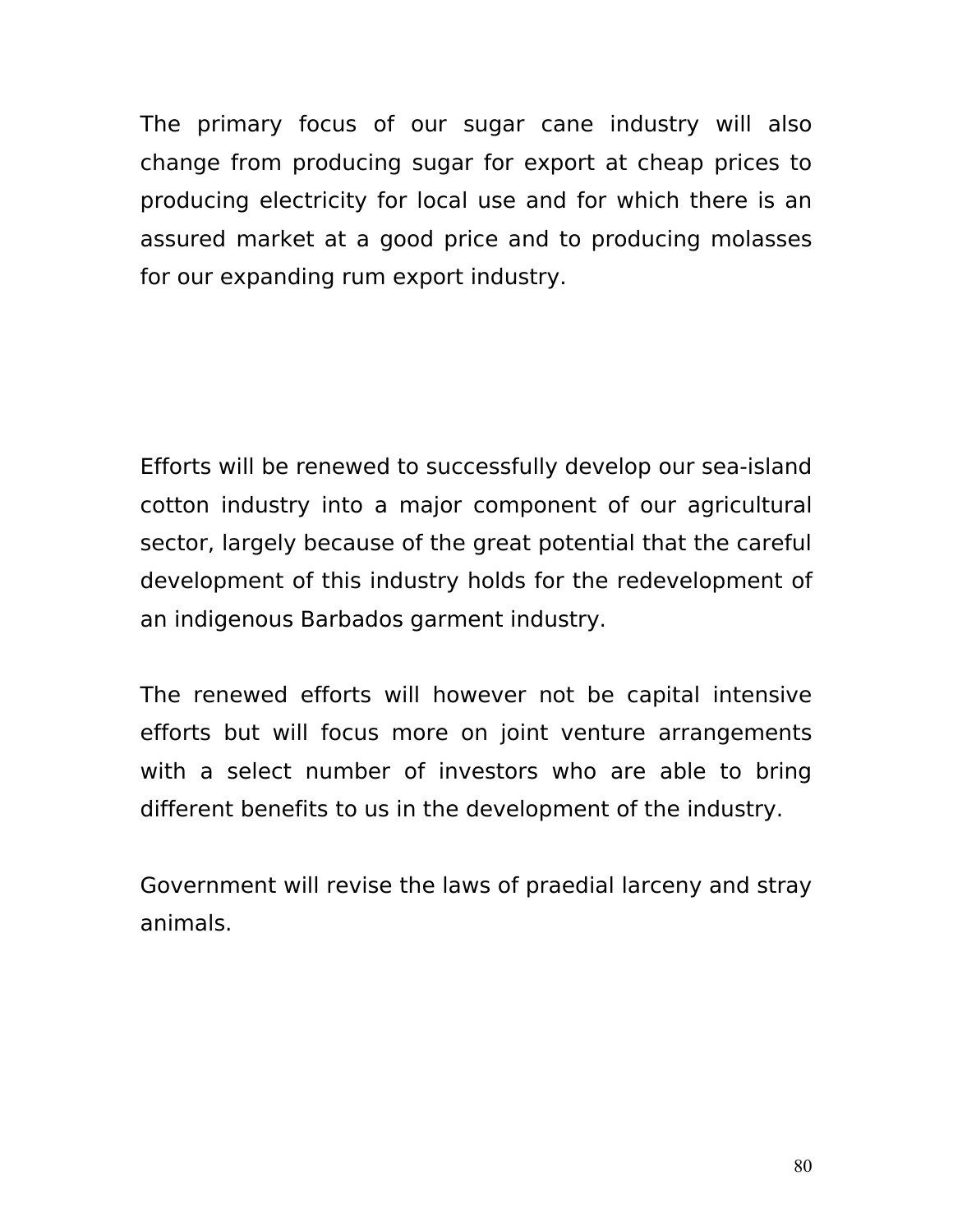The law relating to evidence will be amended to make it easier to obtain conviction on praedial larceny charges and on charges of destruction of property, chattels and crops by stray animals. Financial penalties for such offenses will also be increased to cause significant loss to persons found guilty in such matters.

In an effort to reduce the incidences of praedial larceny therefore, the government will increase the threshold of the rebate of 50% of the cost of an approved security system, from the existing maximum amount of \$5,000.00 to \$10,000.00 to allow farmers to acquire more sophisticated monitoring devices. A total of \$1 million will be allocated for this purpose on a first come first serve basis.

BADMC will also be provided with a guarantee for a loan to fund the importation of farm supplies and their distribution at prices which provide some advantage for farmers when compared to present prices but at prices that enable BADMC to service such a loan and to make a small profit to cover the overheads associated with such a project.

The issue of marketing agricultural produce and the management of markets in Barbados is a troublesome one. But there can be no doubt that one way to reduce the cost of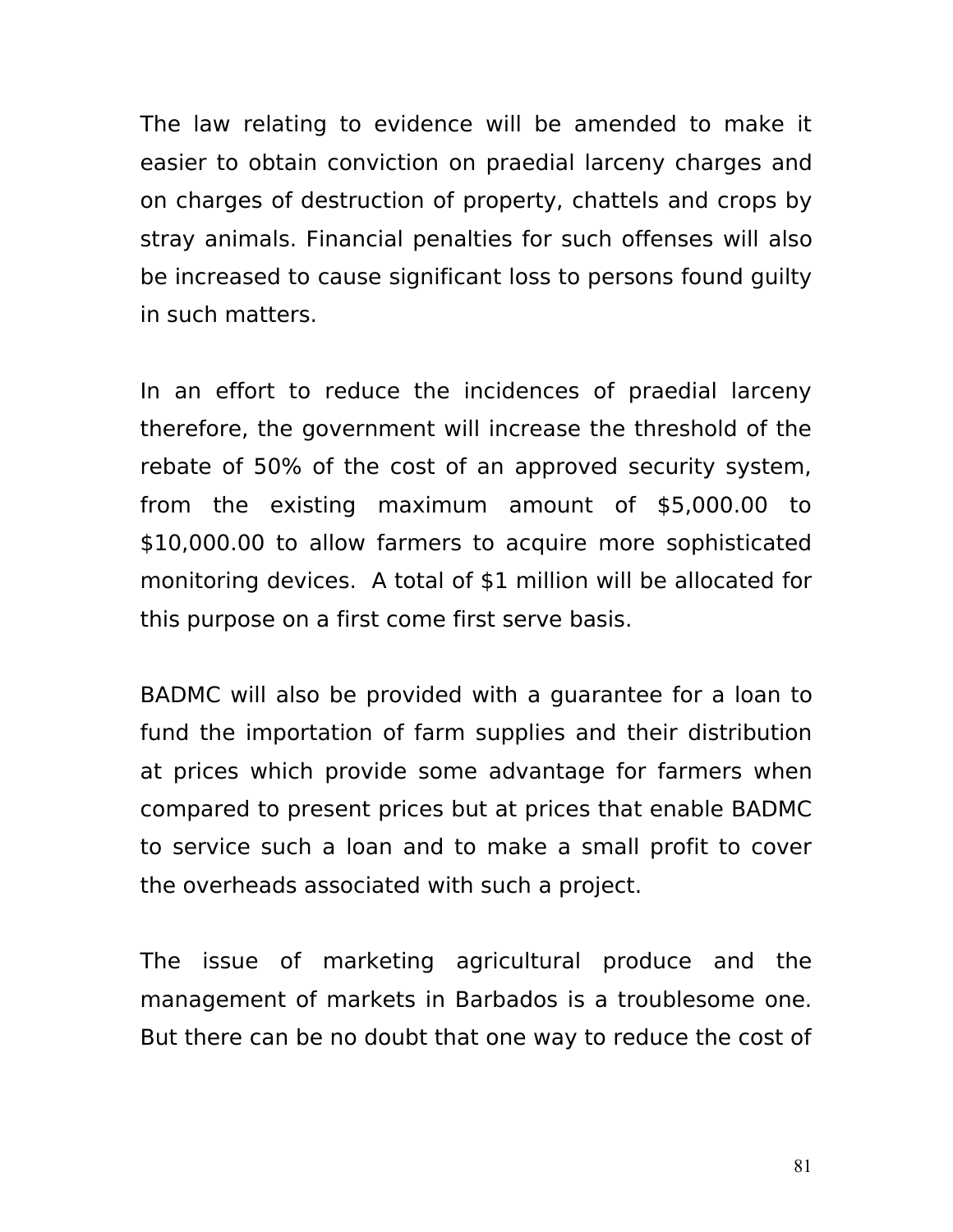living is to have vibrant public markets or provide adequate marketing opportunities for farmers.

The licensing and location of vendors is a major public issue. We must find a solution. I have consulted widely on this issue. I am of the view that Barbados needs to re-establish a market day or days every week on which all farmers, stall operators and vendors – whether licensed or not – may bring their produce to a central location and sell their product from 6 a.m. to 6 p.m.

We are in the process of identifying the central location and making the arrangements for traffic, cleaning, security and other attendant issues.

On days other than the designated market days, the licensing regime will be rigorously enforced.

For many years, our fishermen faced hardship in getting their boats hauled up, especially when hurricanes or storms are approaching, and more especially if they are at Tent's Bay. Government will therefore acquire a crane, a hydraulic trailer and boat jacks as necessary so that haul up services for fishermen may be provided in a timely manner and at reasonable rates.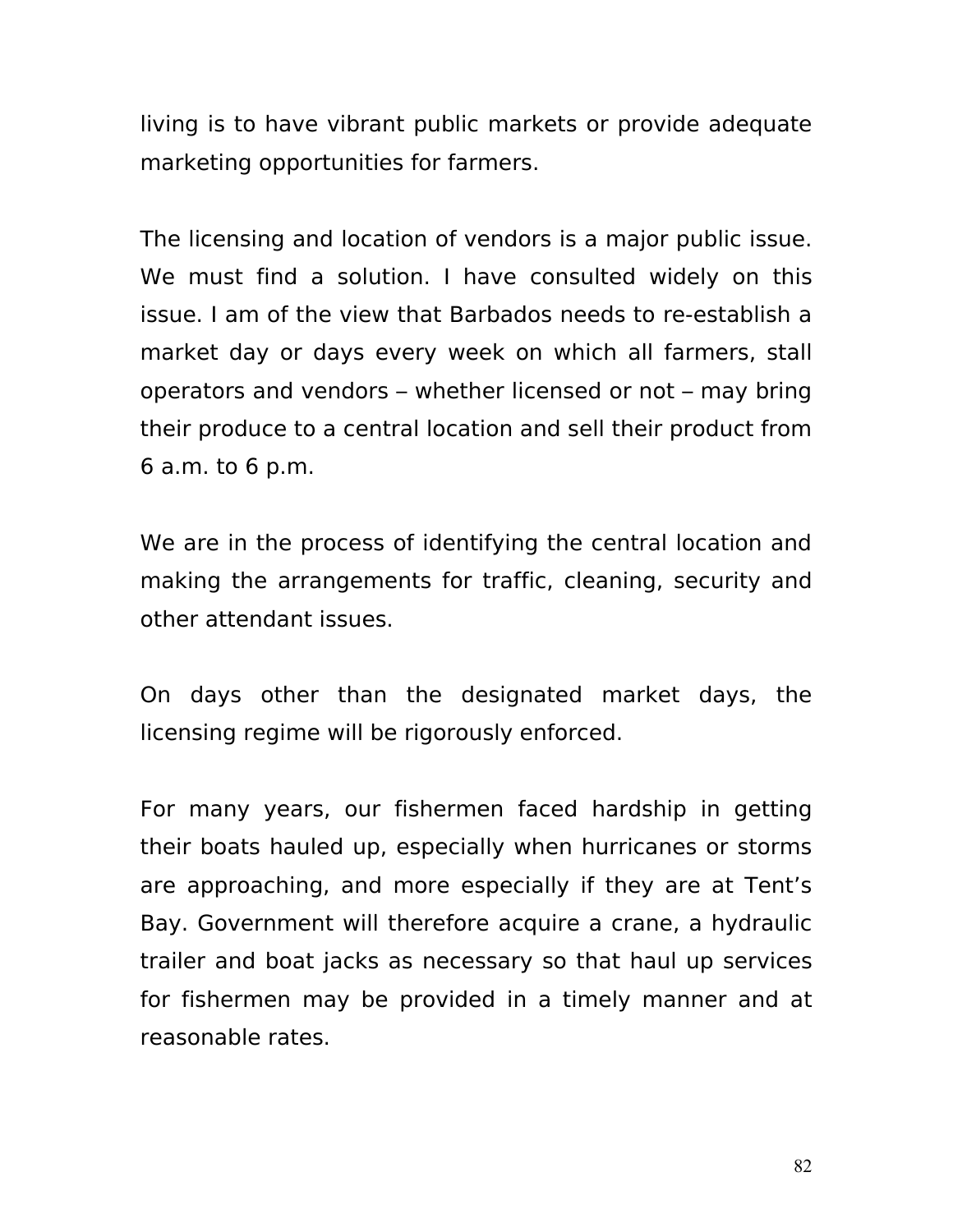We expect such a service to be put in place at a cost of \$3 million before September this year, before the hurricane season traditionally reaches its peak.

Finally, in this area, the same types of concessions and access to funding provided for farming will also be made available with immediate effect to persons certified by the Ministry of Agriculture to be engaged in aquaculture.

It is recognised thatrodents can easily thrive in the environment in which a farm provides.

The presence of rodents creates significant food safety issue problems by contaminating foodstuff and stored crops with droppings and urine. Rodents have even contributed to infrastructural damage by gnawing on fences and electrical wiring which could crate a fire hazard. In addition rodents are purported to be on the rampage and are indiscriminately eating crops.

Generally speaking the plantations do bait their sugar cane fields. Some bait is provided by the Ministry of Health but not usually to farmers. In this regard, in an effort to promote food safety and to reduce rat damage which impact on productivity, a rebate of 50% up to a maximum of \$3 000 per registered farm per year will be granted towards the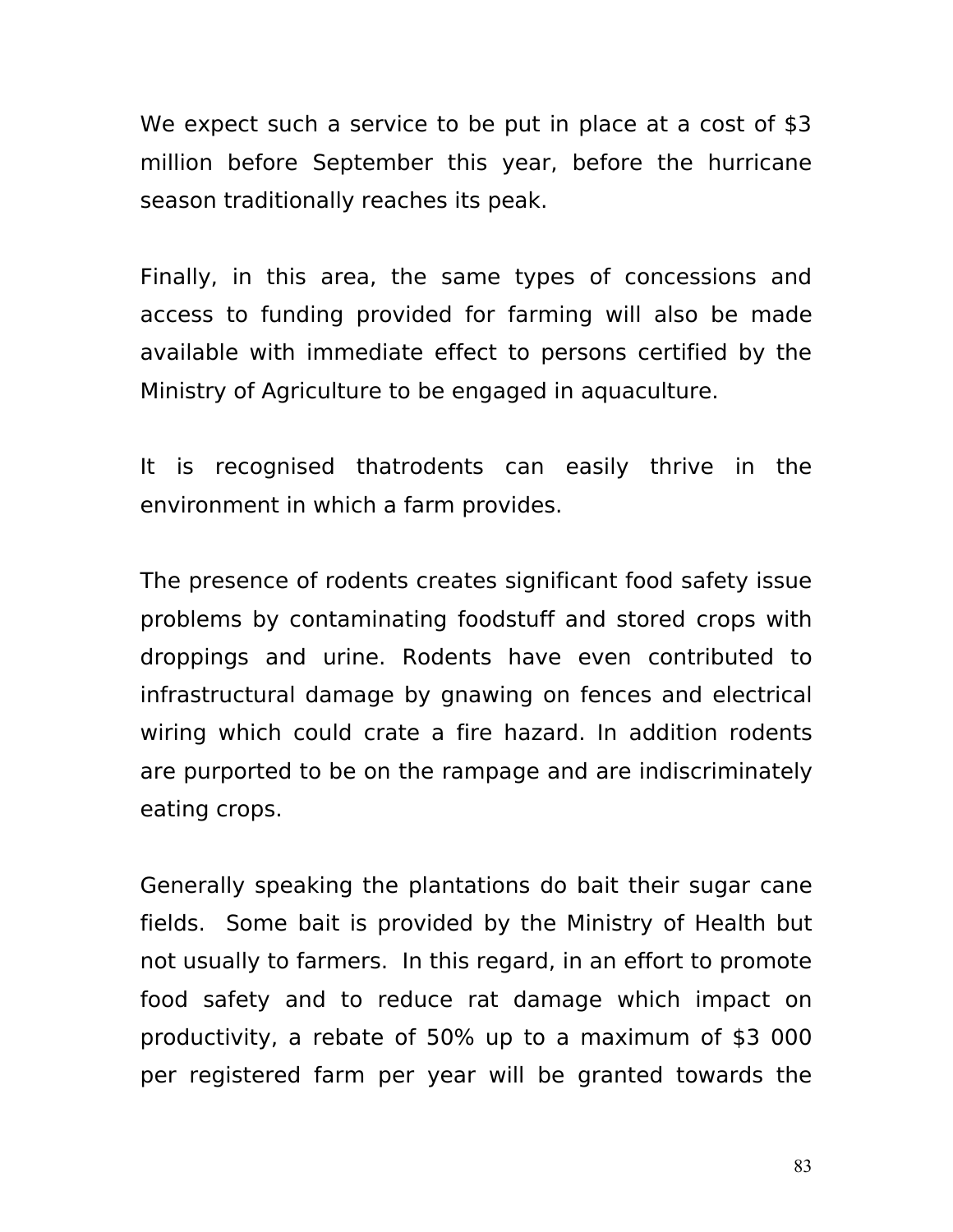purchase and application of rat bait or other approved rodent extermination and control devices.

Each application must be of at least \$100 in order to qualify for this rebate. It is being proposed that \$1 million be allocated for this on a first come first serve basis.

The timely availability of tractor cultivation services has been identified as a hindrance to production in Barbados. While tractor cultivation services are presently offered by private operators, this service is limited and equipment old, resulting in frequent break-downs.

Thus, farmers experience some difficulty in having ploughing and other cultivation services provided when needed.

Tractors and associated equipment imported by private operators for providing cultivation services to farmers and certified as such by the Ministry of Agriculture may now be imported free of any government imposts.

Government will provide \$1.0 million to facilitate the cotton industry in pursuing investment opportunities as well as for payment of seed cotton.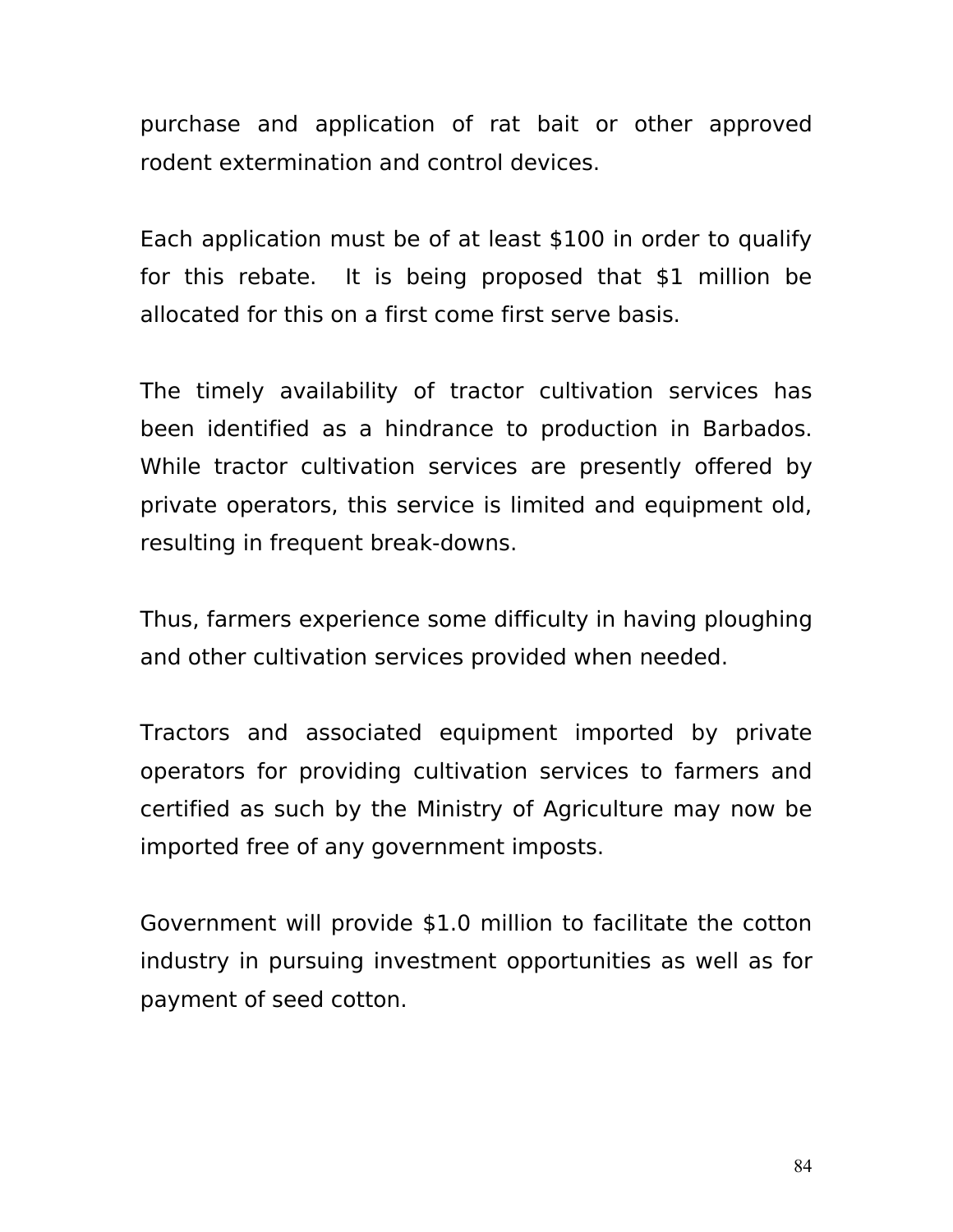The fisheries sector is an area of significant economic activity with several vibrant small businesses, including fishing, fish processing, fish retailing and wholesaling, boat building, fish export and fish distribution.

These businesses provide employment and income for an estimated 6,000 persons (both directly and indirectly) many of whom are self-employed.

To further support the development of this industry therefore, it is being proposed that there be a 25% rebate on the cost of lifting vessels from and into the water, provided the vessel is returned to the water within four months (112 days) after lifting. This does not apply to initial launching of the vessel or lifting of vessel that were on land for more than 4 months.

It is being proposed that funding be provided in support of a feasibility study and the commercialisation of cassava production with \$400, 000.00 being provided for this purpose.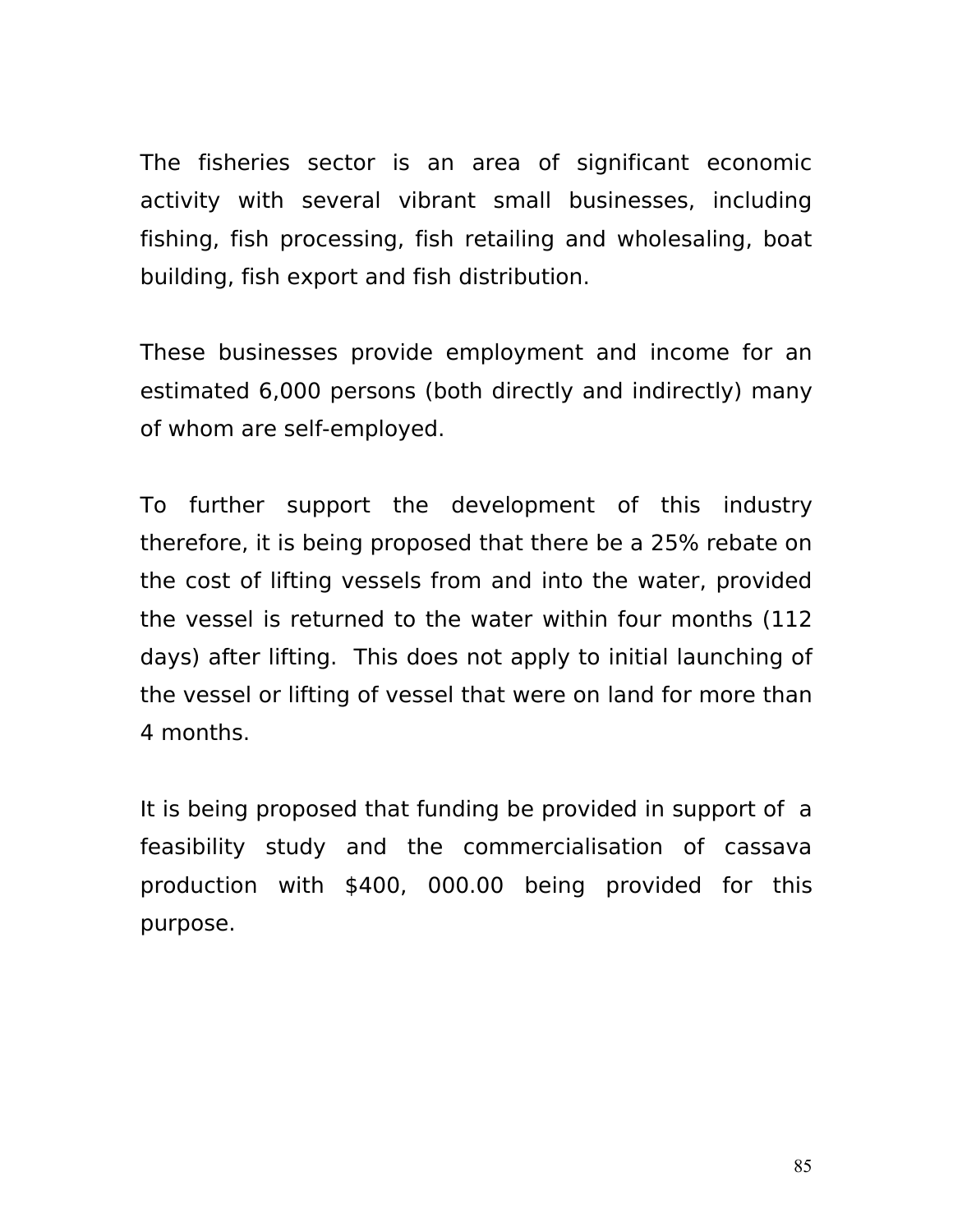#### **Energy**

Our way of life is heavily dependent on imported fossil fuel and we are therefore vulnerable to increased prices for such fuel. Barbados has made headway in solar water heating and we will assist our manufacturers of solar water heaters to improve that their product are used in our hotels, restaurants and luxury houses.

Government will take the lead using its properties in generation of electricity from solar, wind and waste for its own facilities and for sale into the national electricity grid.

This initiative will also be accompanied by any necessary fiscal incentives to encourage the efficient generation of energy from these alternative sources.

Additionally, Government will also lead the way in retrofitting its buildings and facilities, and in revamping its fleet of vehicles in as feasible and economical a manner as possible in order to conserve its own use of energy, particularly of fossil fuel energy.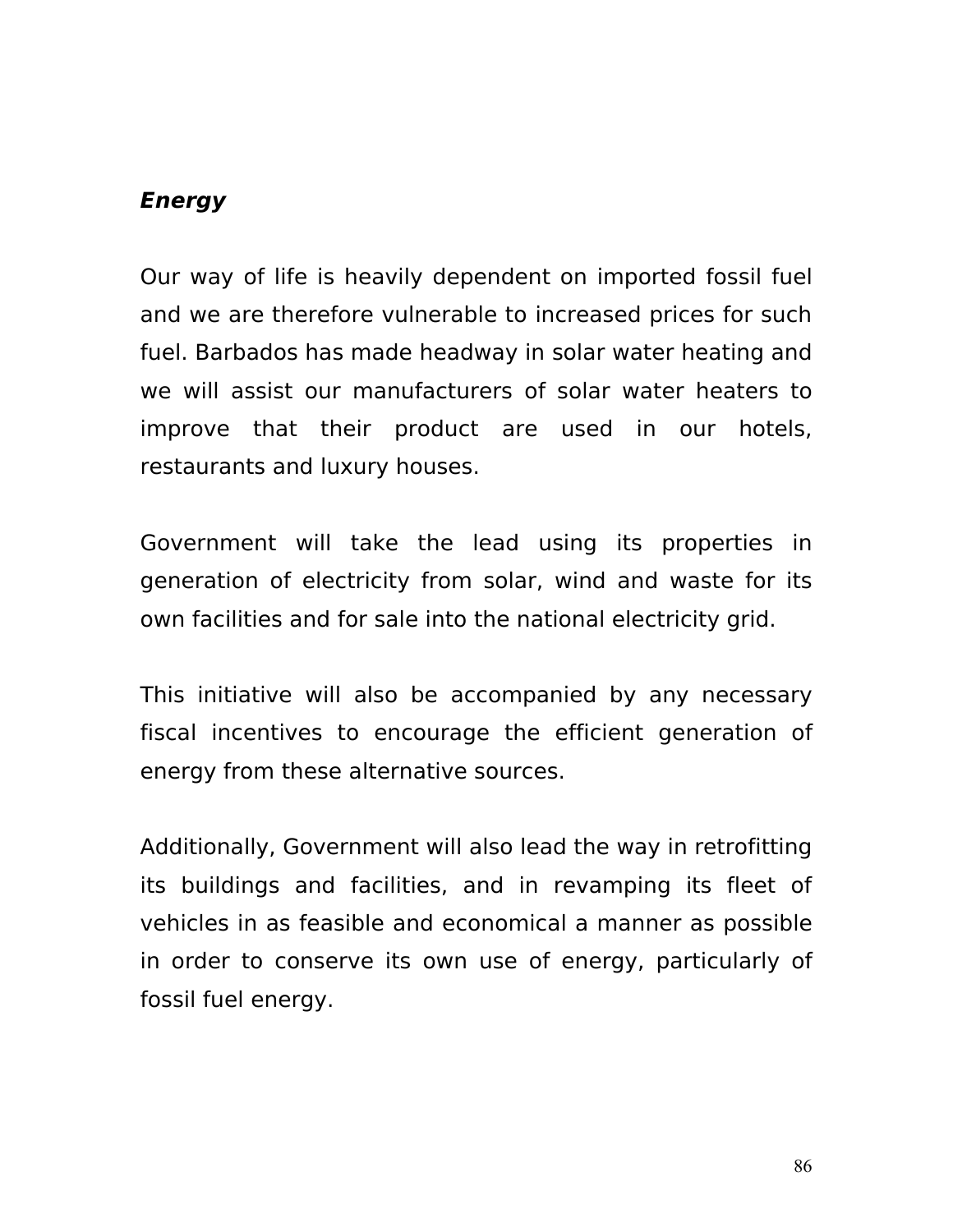Building standards and incentives will also be put in place to encourage major conservation of energy.

We will expand the National Petroleum Corporation's subsidiary distribution system that connects to the main lines that now exist, so that more households and businesses may be connected to this cheaper and very convenient form of energy. These installations will be done on a commercial basis, with the commercial cost of the installation being payable immediately or over 5 years with interest. Government will guarantee a loan to NPC for this purpose but will first remove NPC from under the Fair Trade Commission's jurisdiction.

We will continue to press ahead with the search for offshore oil and gas. The call for bids has been made and submissions should be made 30<sup>th</sup> September this year, for announcement of winners in November this year. In the matter of the evaluation of these bids we will engage the necessary experts and institutions to assist us so that we are able to bring the highest technical skills to those evaluations. In the meantime we will amend the Offshore Petroleum legislation to provide requirement for local content, to protect value of Barbados' carried interest, and to provide adequate dispute settlement arrangements.

87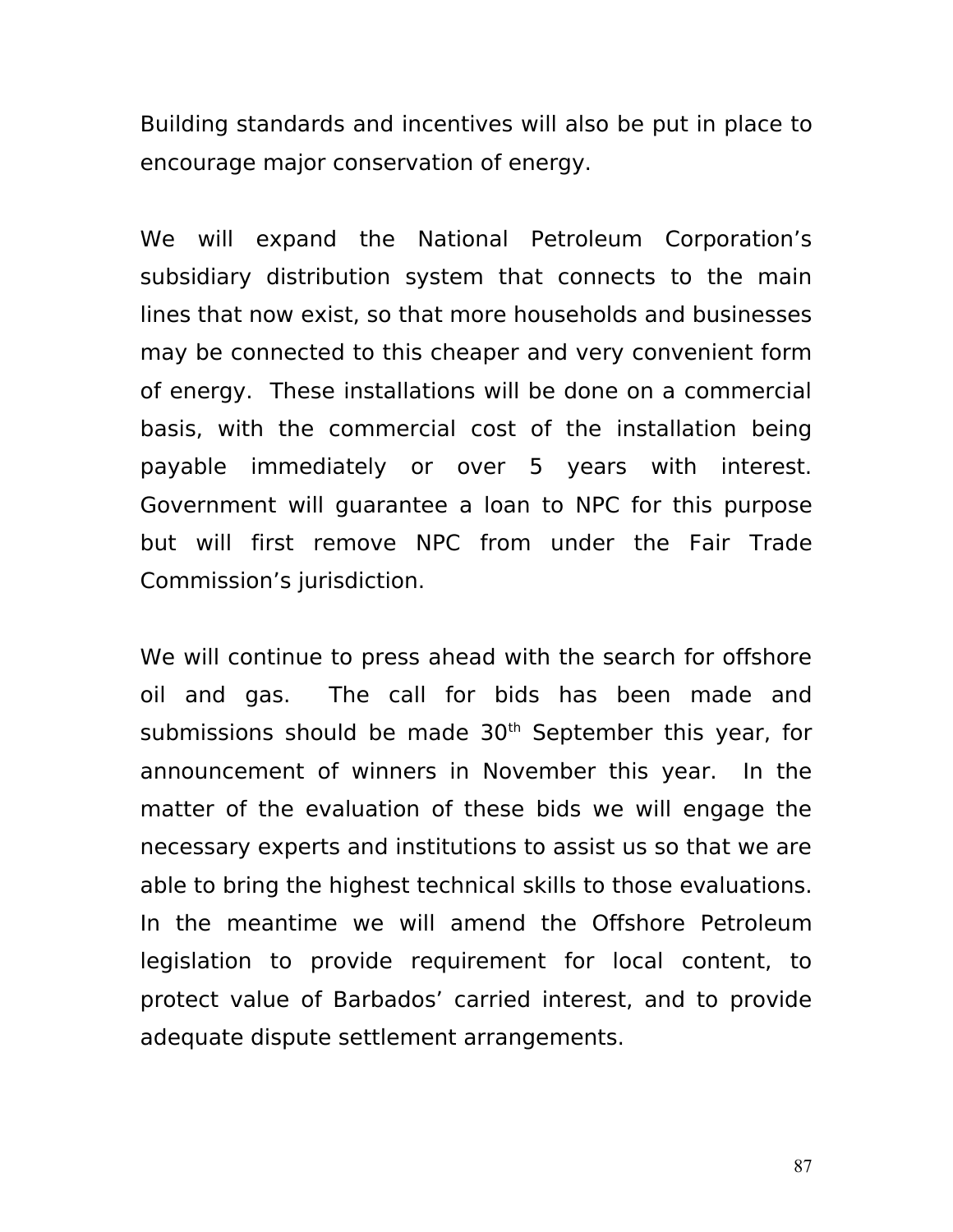Work on the waste-to-energy complex at Vaucluse should commence within a year and will provide between 6 and 8 megawatts of power to the grid, when commissioned.

Cabinet has also agreed that the pricing of refined petroleum products and LPG should be done in a more timely manner without having to be brought back to Cabinet each time there is a change in price of the imported product or a need to change the local prices of the products.

The price of petroleum products and LPG will be adjusted monthly by the Ministry of Trade on the advice of the Division of Energy based on the prices paid for these products by the importers and in accordance with the formula that has been approved by the Cabinet.

The only change that the Cabinet has made to the formula for the pricing of these products since the prices were last changed is that the component included for the recovery by Barbados National Oil Company Ltd has been increased to cover losses sustained by BNOCL when local prices did not increase, even though import prices had risen sharply.

The prices of petroleum products, LPG and natural gas will now be set by the Ministry of Trade without intervention by Cabinet on the basis of a formula approved by Cabinet and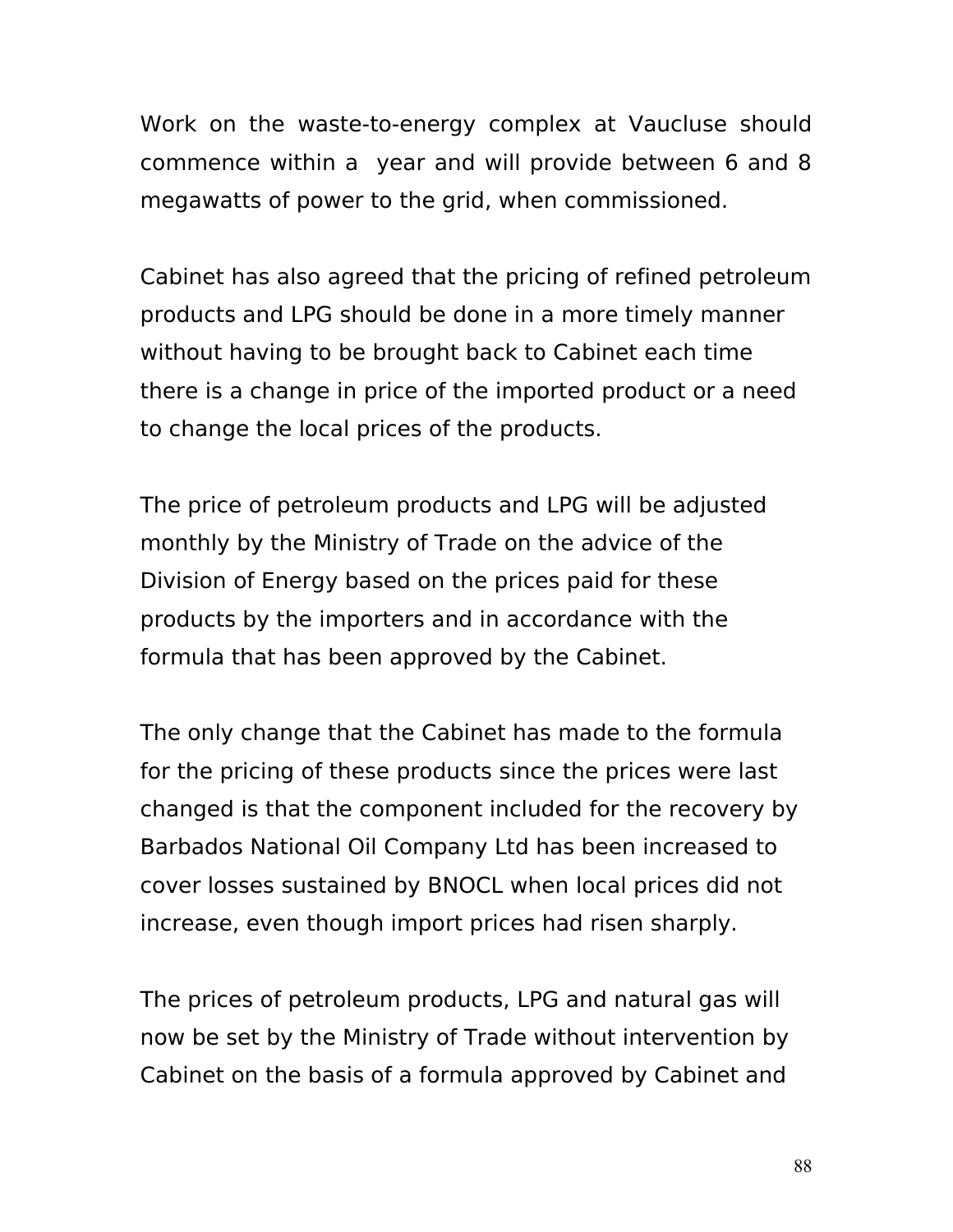applied to the current import market prices with effect from August 2008.

Currently, there exists in the Income Tax Act provision for the cost of energy audits up to \$2,000.00 to be deducted as part of the general Income Tax Allowance for Home Improvement of \$10,000 in any one year.

I propose now to create a separate allowance called the Energy Conservation and Renewable Energy Deduction of a maximum of \$5,000.00 per year over each of five (5) years to cover the costs of an energy audit and fifty per cent of the cost of retrofitting a residence or installing a system to produce electricity from a source other than fossil fuels. This applies also to businesses whether incorporated or unincorporated.

Cabinet has also approved Government approaching the Inter American Development Bank (IDB) for assistance in preparing the appropriate legislation that would require the Barbados Light and Power Co. Ltd. purchase all electricity produced from renewable energy sources and offered for sale to Barbados Light and Power by independent power producers at rates set by the Fair Trading Commission.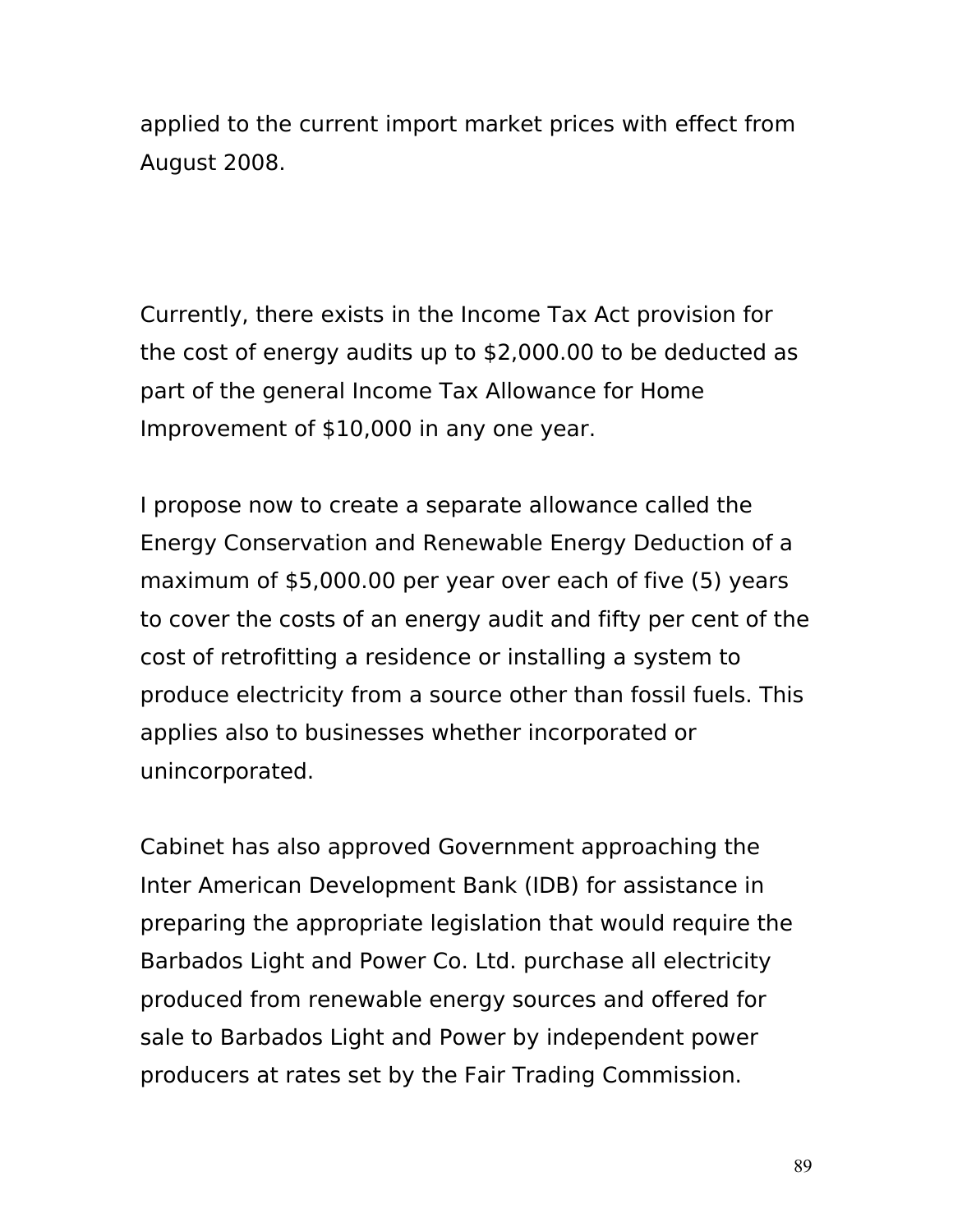Further, Government will within the next year, examine alternative energy projects for the Barbados Water Authority and the Queen Elizabeth Hospital and at several government installations within the next year.

Feasibility and design work will start within the year and this work along with the installation work will be done by private firms at their own risk but with concessions.

Additionally, Government is reviewing the proposed new factory for the sugar industry in order to find ways to reduce the very high capital costs of the proposed factory. The review will also provide direction on the decision for the mix of products to be manufactured on the basis of the available market for those products and the incremental profits to be made from each of the proposed products.

Under Part II B item 87 of the Customs Tariff, various items of wind turbines, photovoltaic components and systems, biofuel systems, hydropower systems, solar thermal systems, wave or tidal power systems, fuel cell systems and geothermal heat pump systems are exempted from import duty (20%) and environmental levy, on the basis of ministerial approval. The need for ministerial approval in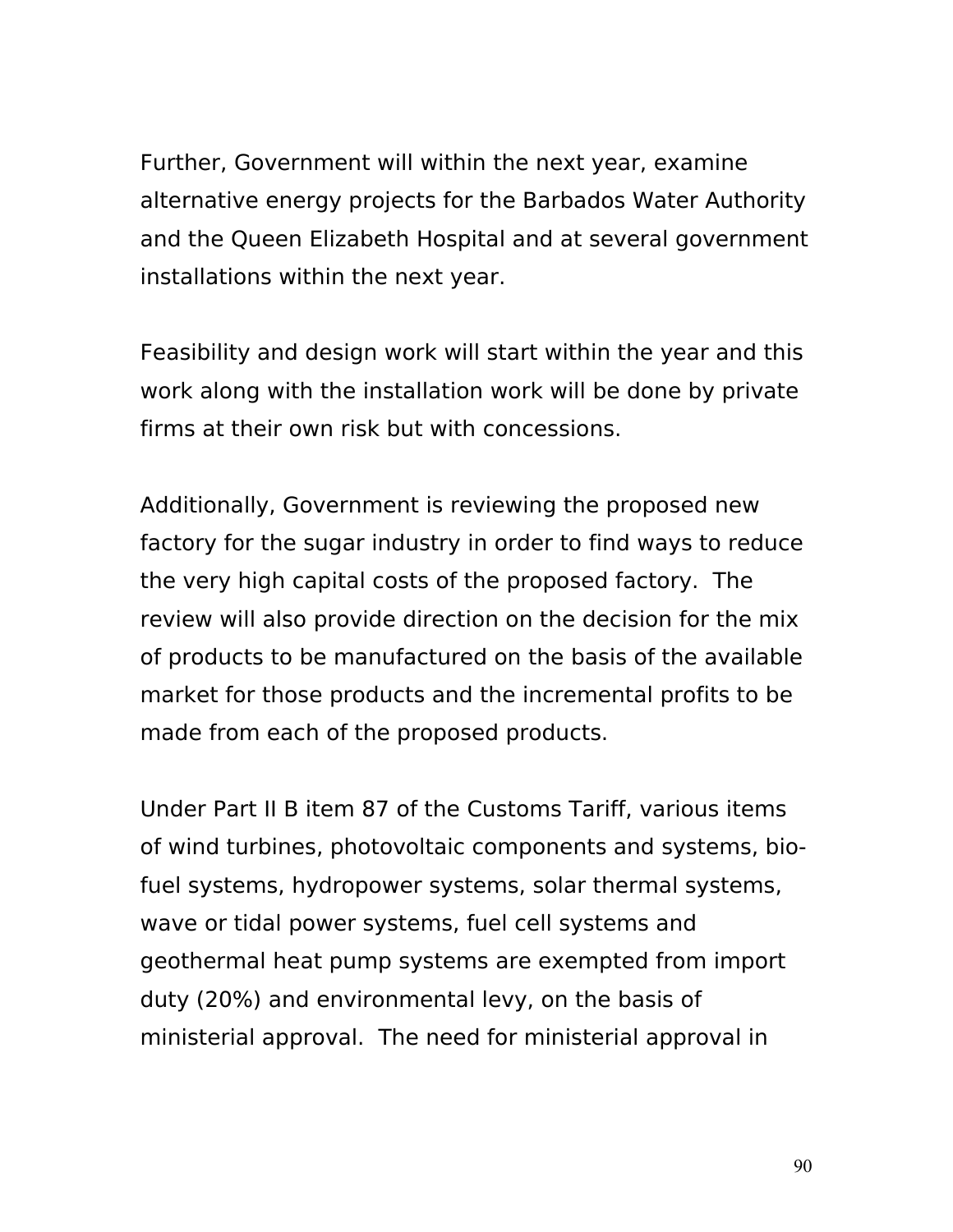each and every instance will no longer apply and these items will automatically enjoy the concession from the Customs.

#### **New Real Estate**

The availability of additional land on our west coast for further tourism and high valued real estate development is severely limited and constraining at a time when demand for such land continues to be very strong. We have also decided to very prudently and carefully allow only environmentally friendly projects consistent with the national park designation on the East Coast.

To help solve this dilemma, Government has been invited by a number of private sector joint-ventures involving significant local and foreign investors of good repute and business success, to facilitate the creation of additional real estate acreage off the coasts of Barbados through reclaiming lands including constructing offshore islands and constructing marinas for yachts.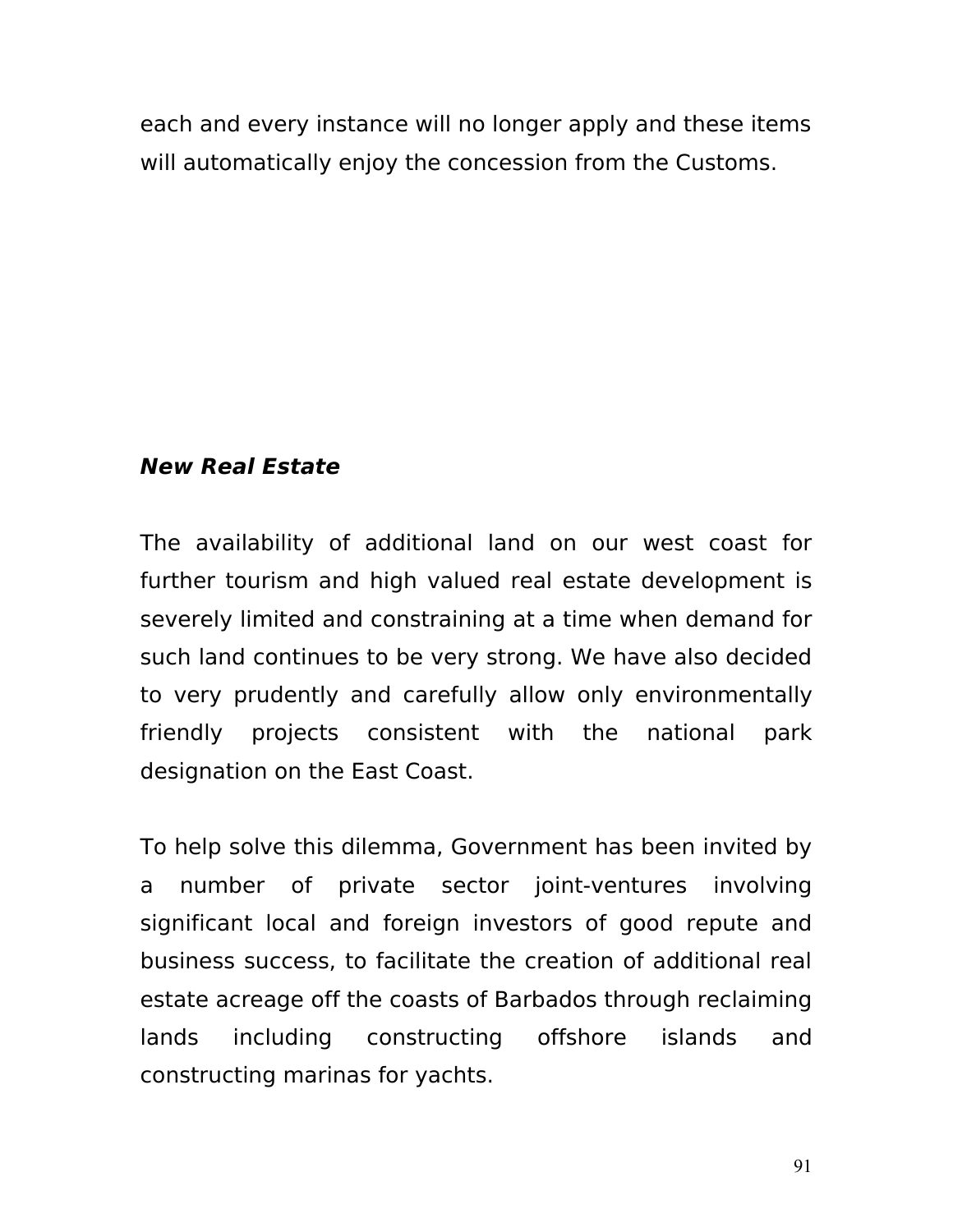These initiatives require no financial contribution from the Government and instead will provide revenue to the Treasury and jobs for Barbadians through the construction and subsequent economic activity in these reclaimed areas. Further, these developments would alleviate the demand for real estate on "mainland" Barbados and partly relieve the pressure on prices for land.

#### **Planning Decisions**

Government has also given consideration to ways to shorten the time for decisions in respect of planning permissions on developments to be made without in any way reducing the carefulness and due diligence of the process. Work has already started on putting some of these arrangements in place including the hiring of professional town planners in private practice to assist with the case load and to delegate certain powers now exercised by the Minister to the Chief Town Planner.

#### **Manufacturing**

The strategy for growth in our manufacturing sector will be tied to that in respect of our agricultural sector, construction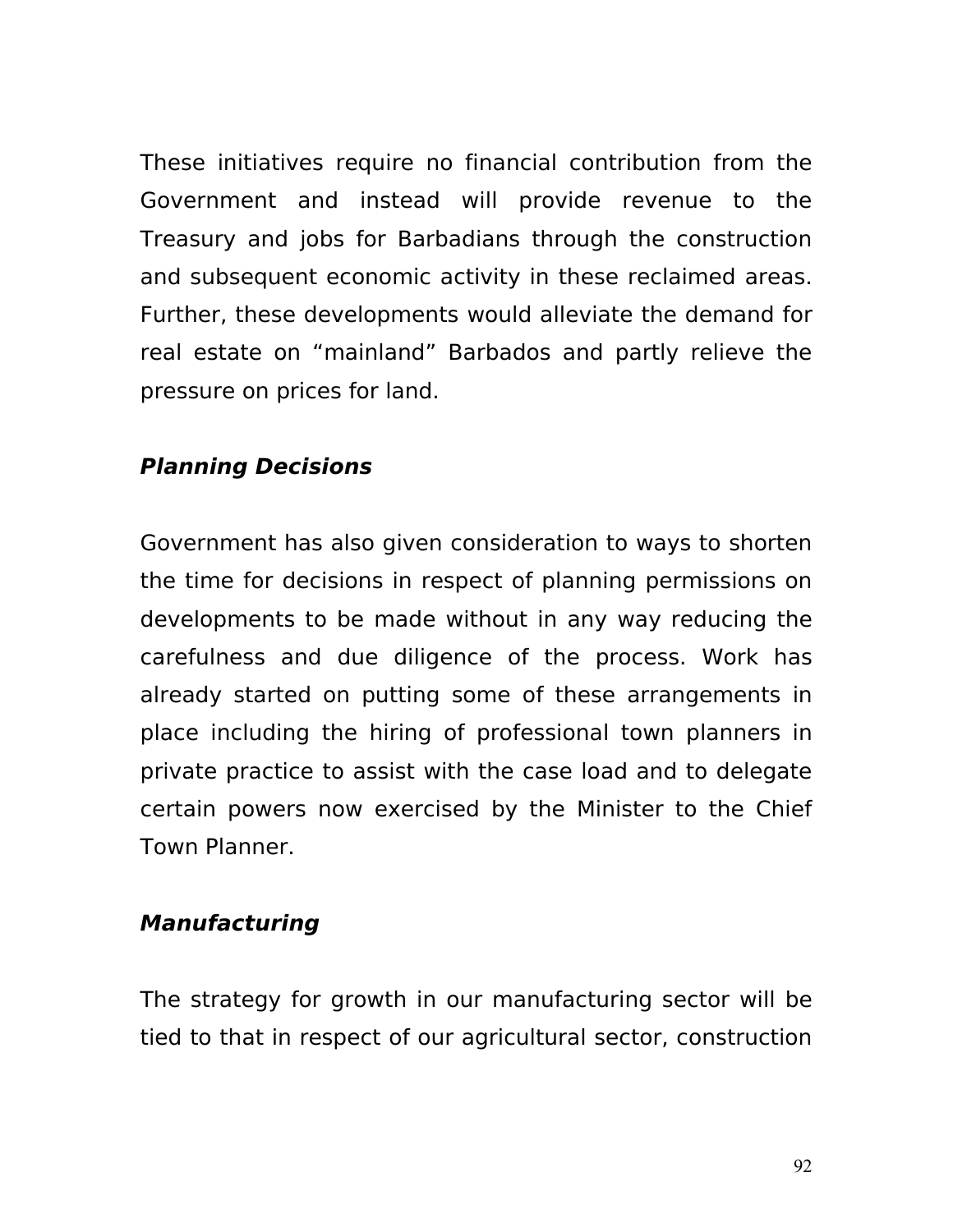sector including housing, office and hotel construction, and the strategy in the energy sector.

To complement the efforts in construction and to gain as much as possible for the country from those initiatives, we will within the next year prepare adequate plans for the sustainable redevelopment of the indigenous pottery industry through improving design, technology, quality, marketing and sales and distribution, and through creating incentives for local pottery to be used in local establishments.

We expect that some growth in the manufacturing sector will be driven by the initiatives to be taken with respect to the manufacture of sea-sland cotton garments and products. Our aim is to develop a viable, high fashion, high quality textile and garment industry based on sea-island cotton, with world class design and world class manufacturing quality, through joint venture and franchise arrangements.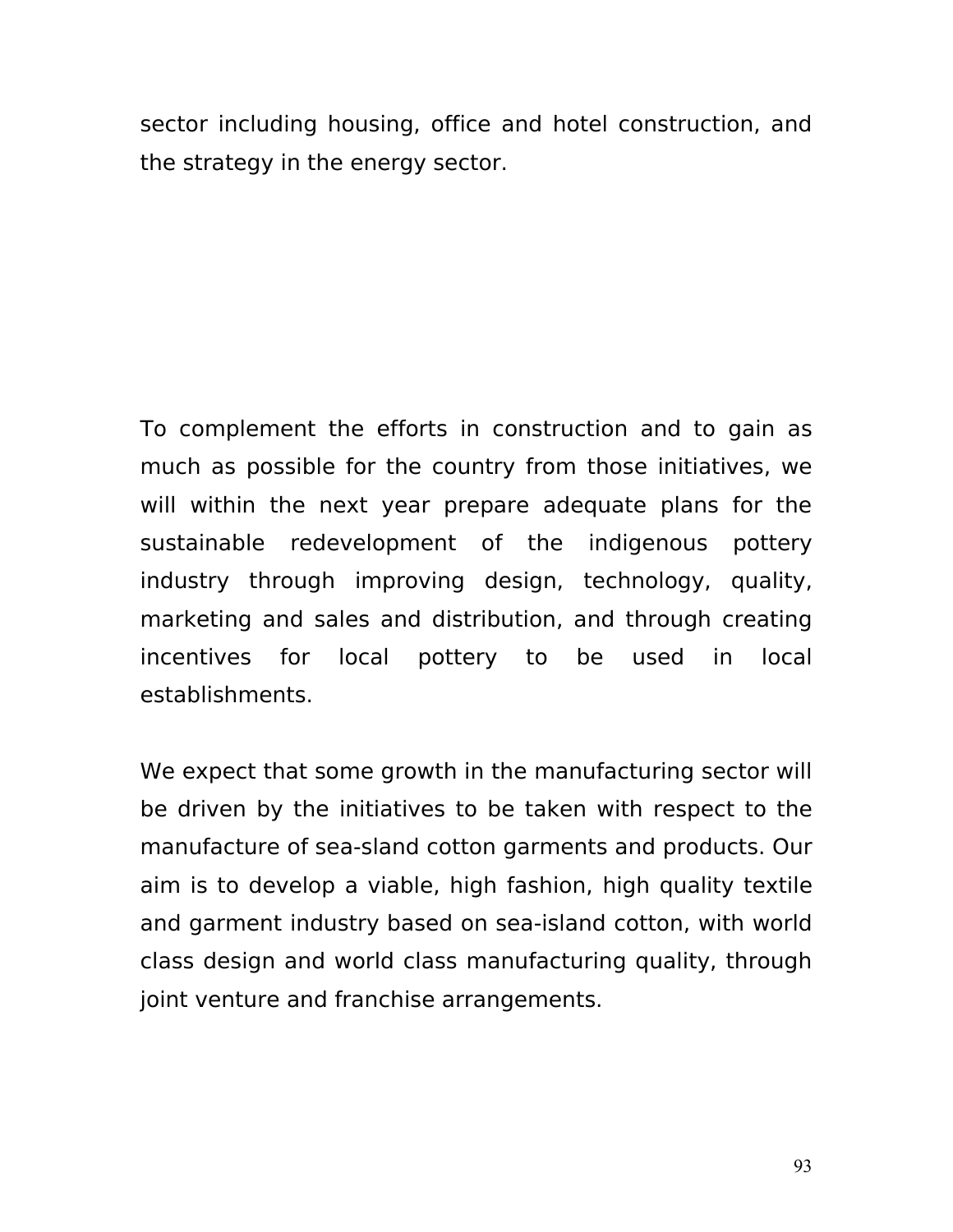Additionally, we expect that the local furniture industry will receive a fillip from the development in housing, office and hotel construction, and in this regard we will be working within the next year to create incentives for hotels and restaurants and shops and real estate developments that use or sell more locally manufactured goods.

Further, we anticipate that our manufacturing sector will tool itself to assemble the components required for the expansion of alternative energy from solar and wind, and those required for the drive for increased energy conservation.

With the initiatives above, we will also put in place adequate arrangements at the appropriate time to increase the export promotion effort for locally produced goods.

#### **Productivity**

Over the past decade there have been calls for Barbados to become more competitive.

Every day we hear about the high labour rates in Barbados. What we mean is the low productivity for the wages and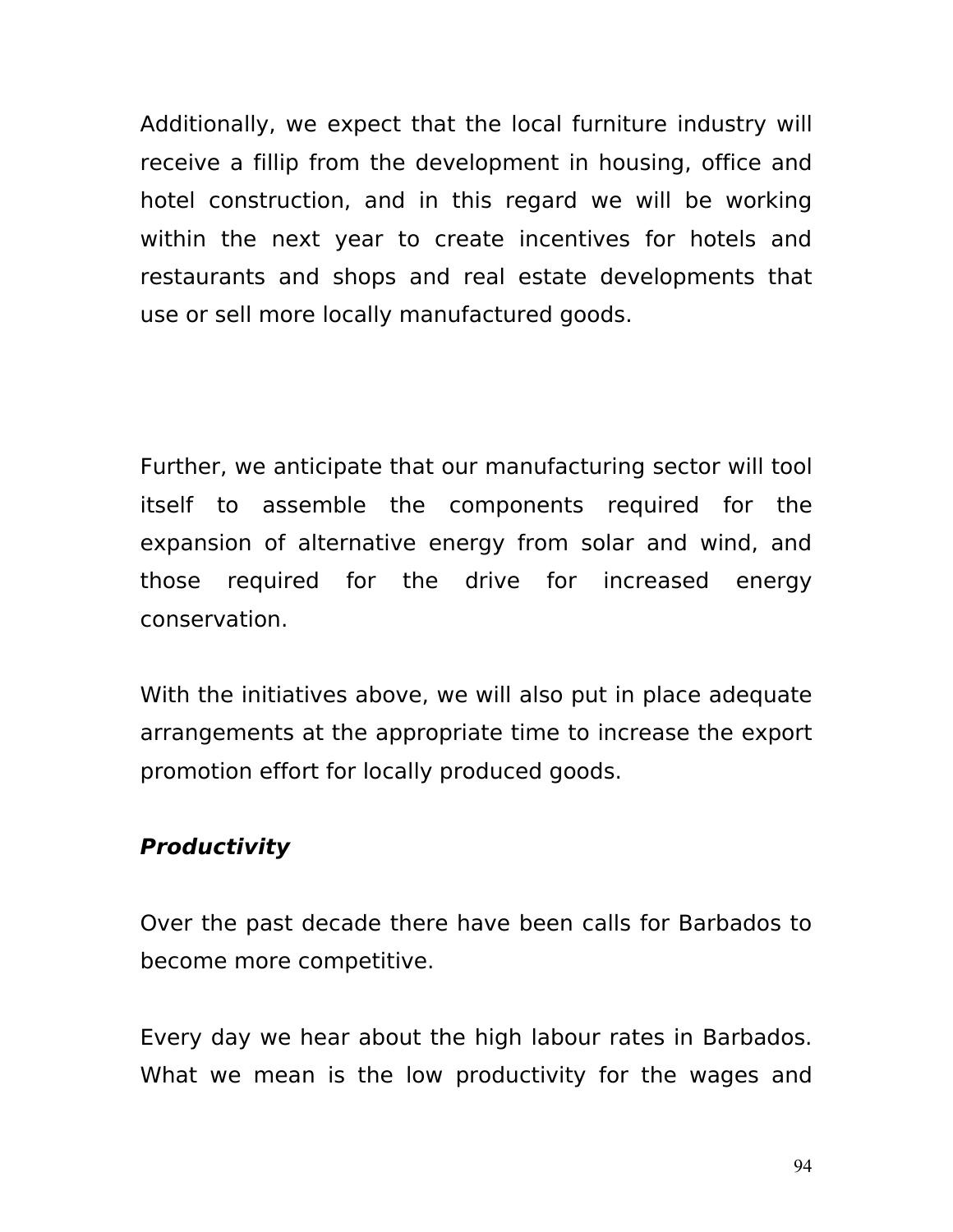salaries paid. Our current economic difficulty stems from the fact that our total output cannot match the goods and services we are demanding.

The importance of improving productivity is appreciated by everyone. Management is the source of productivity and must therefore call on itself for improvement.

Secondly, research has shown that periods of high levels of investment in modern technology have always coincided with high levels of employment. Workers' fear that they will be replaced by machinery is old economic theory. Retraining and adapting to new jobs have always led to more prosperity and with it the creation of additional employment. Productivity is significantly influenced by industrial investment strategy.

The five-day forty-hour week is a feature of our business which needs reviewing. We operate factories for less than 25% of the available time. This represents tremendous under-utilization of our resources and therefore contributes to a reduction in our national productivity.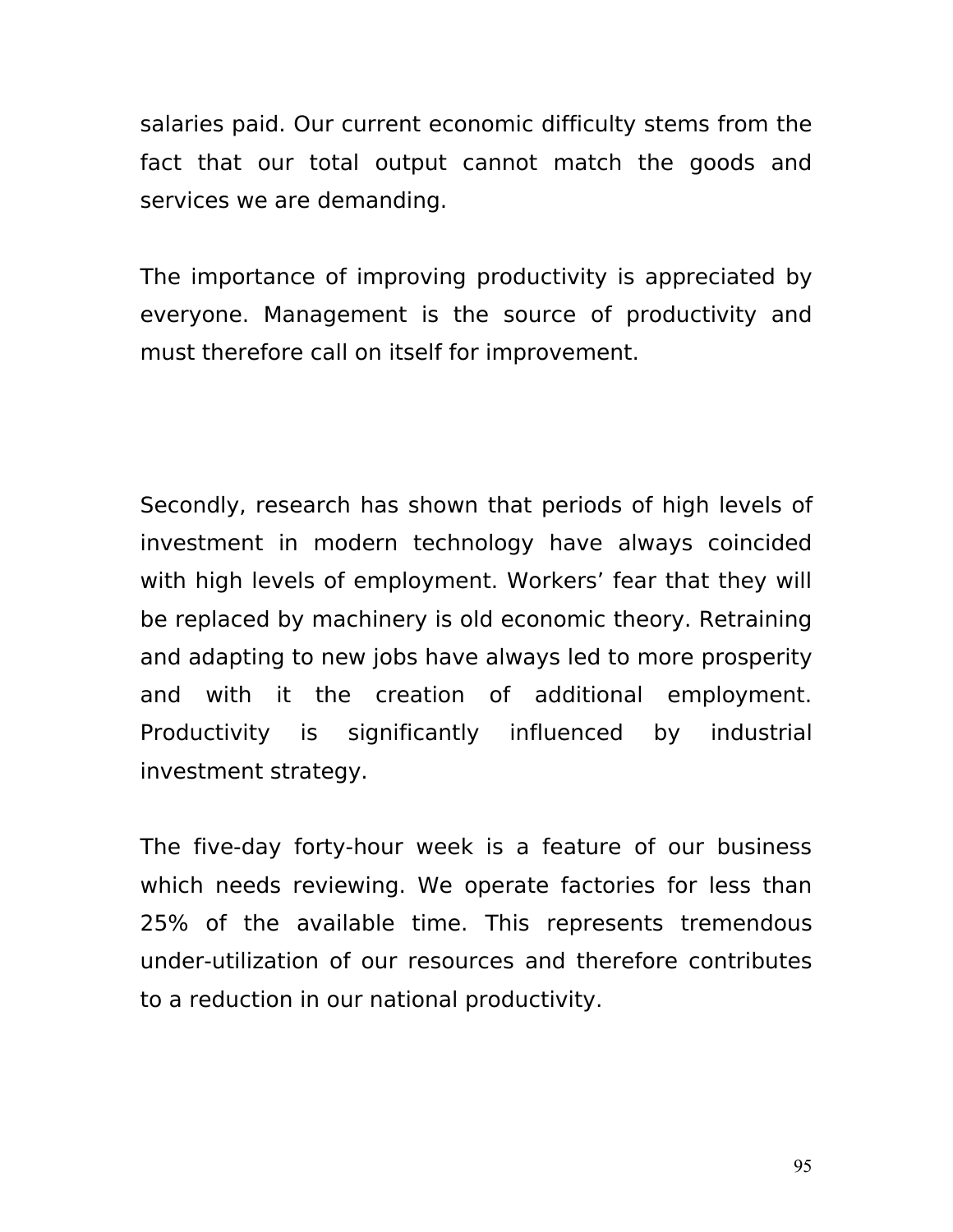Most of our compensation systems reward people for time rather than for work. Whereas it is quite easy to measure time it is much more difficult to measure work. It is difficult but not impossible.

Over the next year therefore we will design approaches to encourage more investment in technology to improve productivity and to increase telecommuting. We will also consider and evaluate systems for preferential taxation of productivity or performance bonuses at lower rate in the hands of recipients, and decide on ways to encourage businesses to implement more significant pay-forperformance schemes.

Intensive work will also resume between the National Productivity Council, the Congress of Trade Unions and Staff Associations, the Ministry of Civil Service, the Office of Public Sector Reform and the Ministry of Finance to devise, design and agree on systems for measuring outputs/impacts of government agencies and paying for performance against output/impact targets.

## **Trade Facilitation: Customs Release Application Form (CRA)**

There is another issue impeding trade facilitation.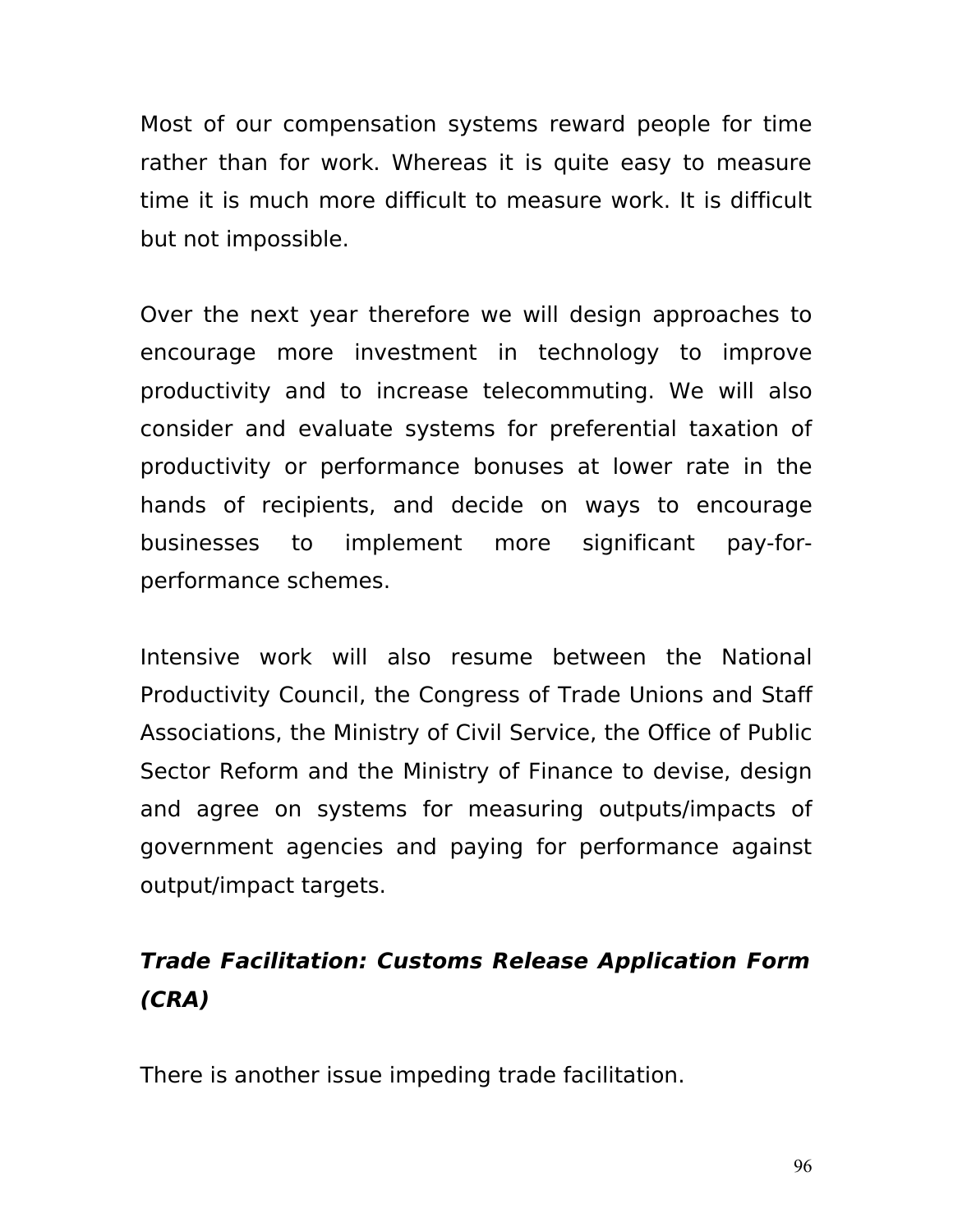It has been brought to my attention by the Customs Brokers Association that with the introduction of ASYCUDA  $++$  it is no longer necessary for the Customs Release Application Form (CRA) to be used by the Customs Department to monitor the movement of containers from the time of release.

I have been advised by Officers in the Ministry of Finance and the Customs Department that the efficiency of the Customs Department would be greatly enhanced if the need for the CRA were to be removed. I therefore propose to have the necessary administrative processes put in place to monitor the movement of all containers in and out of the Port without the use of the current CRA form.

The CRA will be discontinued by September 1, 2008.

# **Council for Investment, Exports & Foreign Exchange and the Diaspora**

Much emphasis has been placed on the challenges presented to small developing states by the harsh external economic environment. I believe that we must now focus on the opportunities that the present situation creates.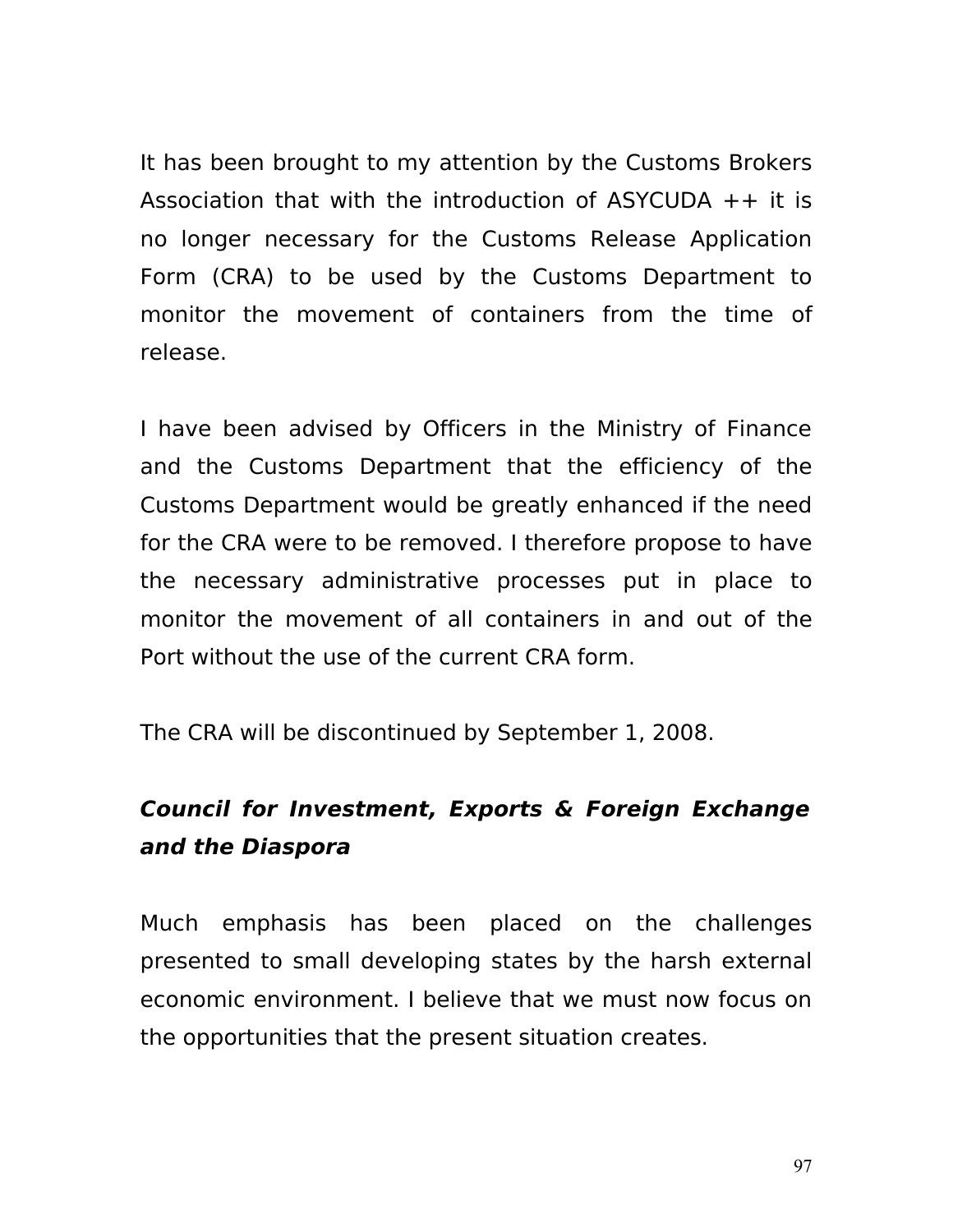You cannot have a country-team effort in our foreign missions which are supposed to be the face of the Barbados investment climate if you don't have one at home. If we cannot find a way to coordinate the work of all of our tourism, investment and labour offices overseas as well as focus on the needs of Barbadians, we will continue to waste resources and support the territoriality and internecine fighting between our promotional organizations.

To achieve this coordination, I have instructed the Minister of Foreign Affairs, Foreign Trade and International Business to set up an appropriate tripartite Council to coordinate the efforts of our principal foreign exchange earning sectors and to ensure that this coordination is achieved.

This new entity which will be called the Council for Investment, Exports and Foreign Exchange (CIEX) will build upon the positive achievements of the Foreign Exchange Committee, created by the Democratic Labour Party government in 1991, with the mandate to develop, exploit and monitor opportunities for earning and conserving foreign exchange; to identify and remove operational constraints to the earning of foreign exchange and to coordinate and monitor an overall strategy for promoting Barbados' economic interests abroad.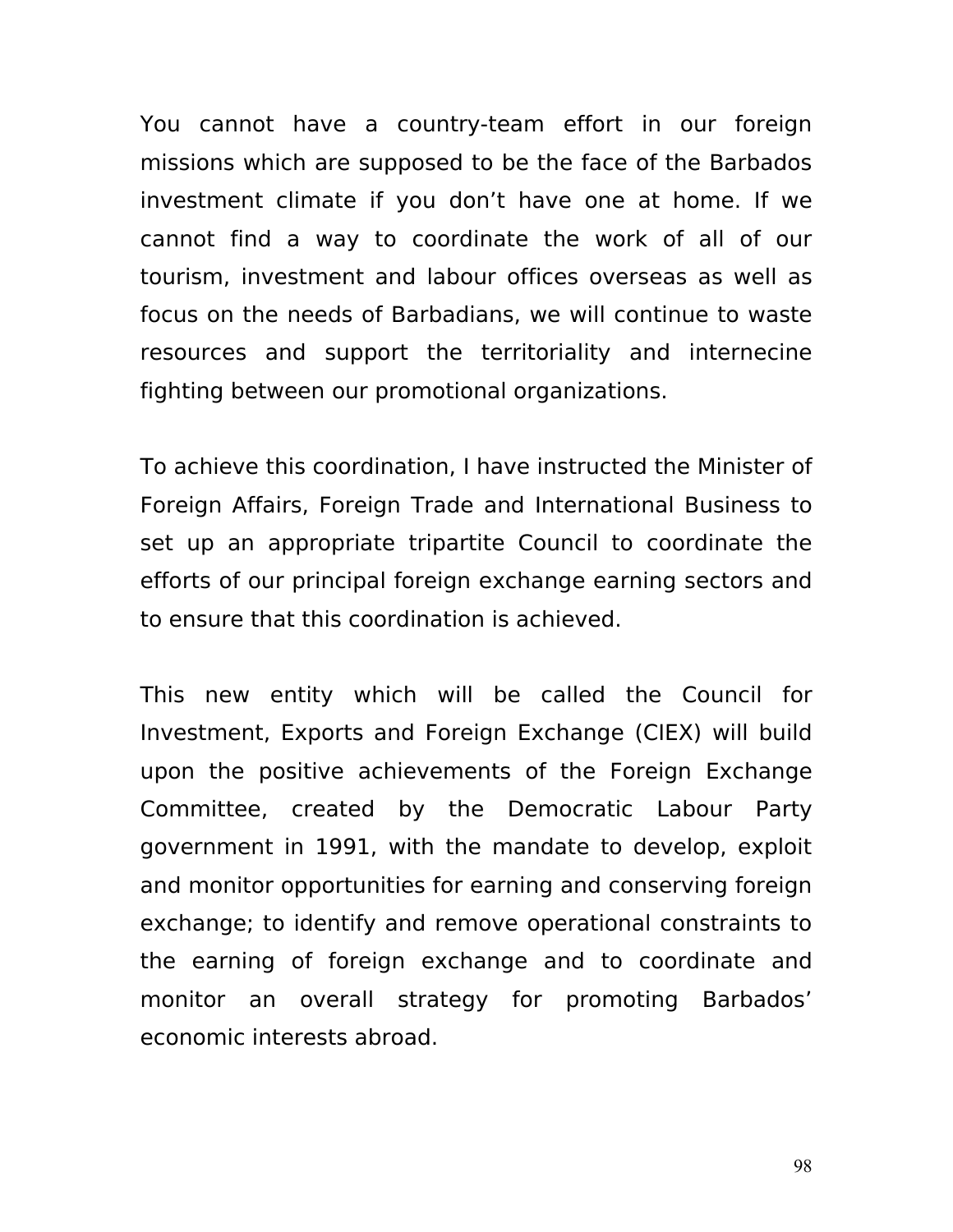It will however be broader than the original FXC and will explore several creative new ways to attract investment into Barbados and to promote specific economic and social development initiatives.

I wish to outline two of them now:

### **Philanthropy**

At a time when the global economy is contracting, and with official development aid on a long-term decline, this government is embarking on innovative methods to capture international funds in support of social and economic development.

Investing private capital for a public return is a new approach to development financing, where corporations or wealthy individuals "invest" resources on the expectation of social or environmentally sustainable returns, whether or not they also expect a cash return.

The new source of philanthropy capital has a range of advantages over traditional sources of development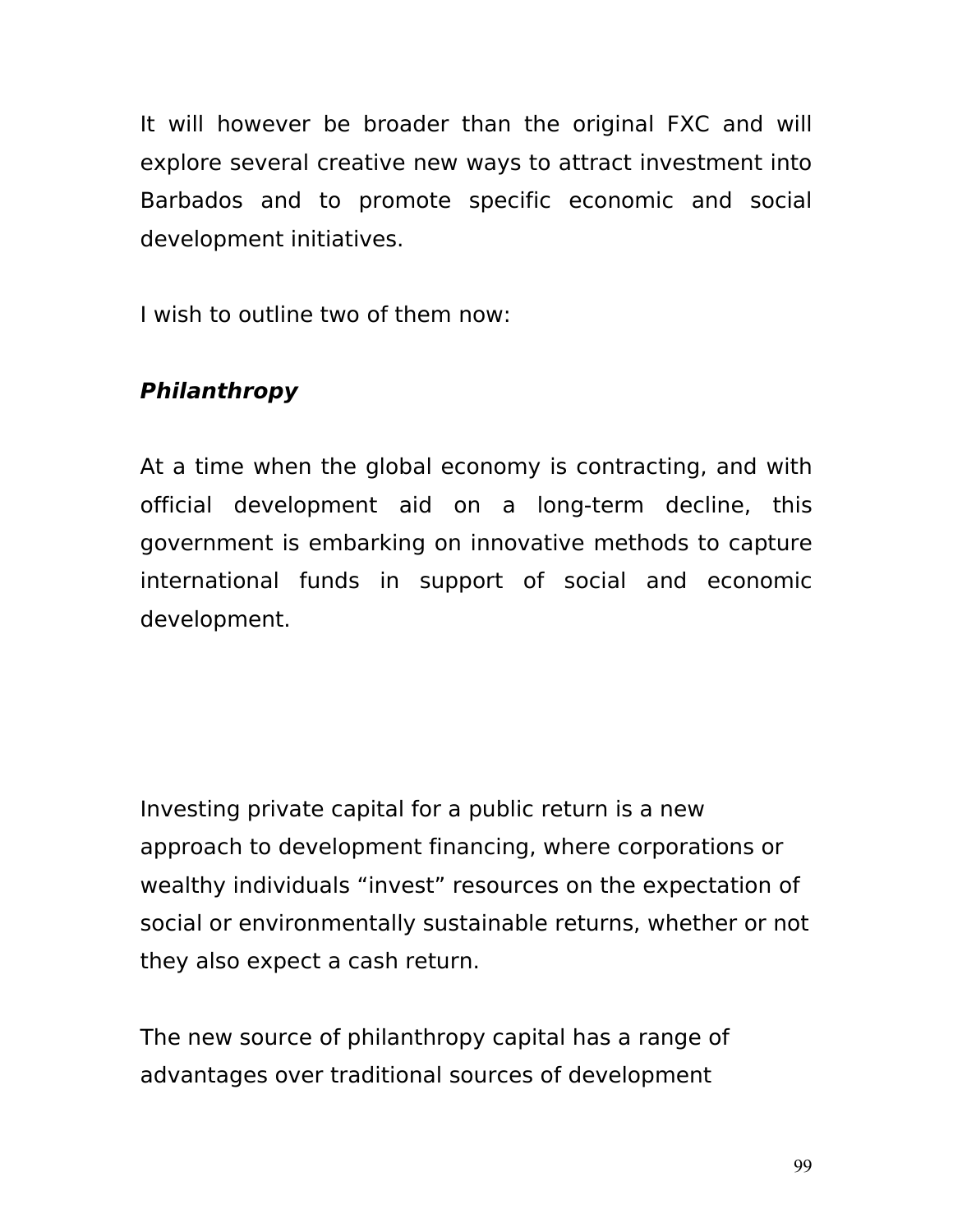financing such as bilateral and multilateral aid or remittances. These include independence from politics, flexibility in development projects invested in and the ability to provide seed capital and long term funding.

Financing economic opportunities for the poor in developing countries, coupled with the rise of social entrepreneurship using private capital to finance development challenges, is highly effective at transforming economies and fueling economic growth.

We will establish a Foundation for Corporate Social Responsibility and Philanthropy. Barbados has long been the second home, holiday destination, tax domicile and investment location of a significant number of high net worth individuals. Many of them have told me how eager they are to contribute in some tangible way to the expansion and modernization of our hospital and enhancement of communities but there is no legal regime to assist them in doing this in a mutually beneficial way.

Similarly the Barbadian business community acknowledges its responsibility as a corporate citizen by its sponsorship of diverse community events but the scope of its contributions is curtailed by inadequacy of the domestic fiscal and legal regime governing charitable donations.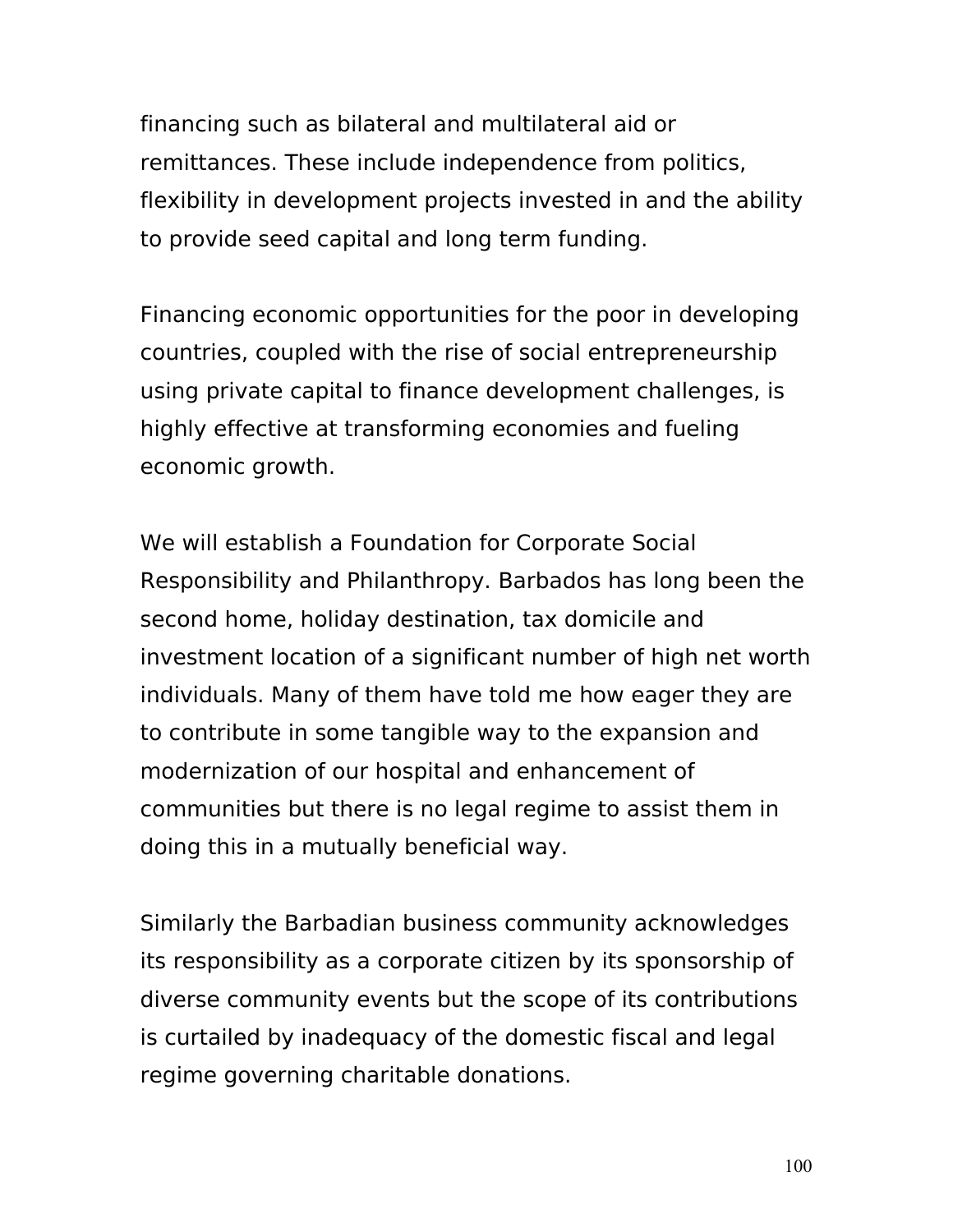More importantly, Barbadians living abroad are generous contributors to social development causes but there is no formal vehicle through which to channel their generosity.

#### **Diaspora**

This leads me to the second important role of the Council.

We need, as a matter of urgency, to restore the relationship between us and the tens of thousands of Barbadians living overseas. My administration views the diaspora as an integral part of the economic, social and cultural development of Barbados and is determined to create a comprehensive strategy for engaging them.

The original Charter for Returning Nationals, building on the policy established by the Democratic Labour Party in 1991, set in place a series of concessions to encourage Barbadians abroad to resettle here on retirement.

This has been fraught with bureaucratic complexity and the absence of a clear legal and institutional framework to manage and coordinate the interests of nationals who return to Barbados. Many have become disillusioned and frustrated and have dissuaded others from returning.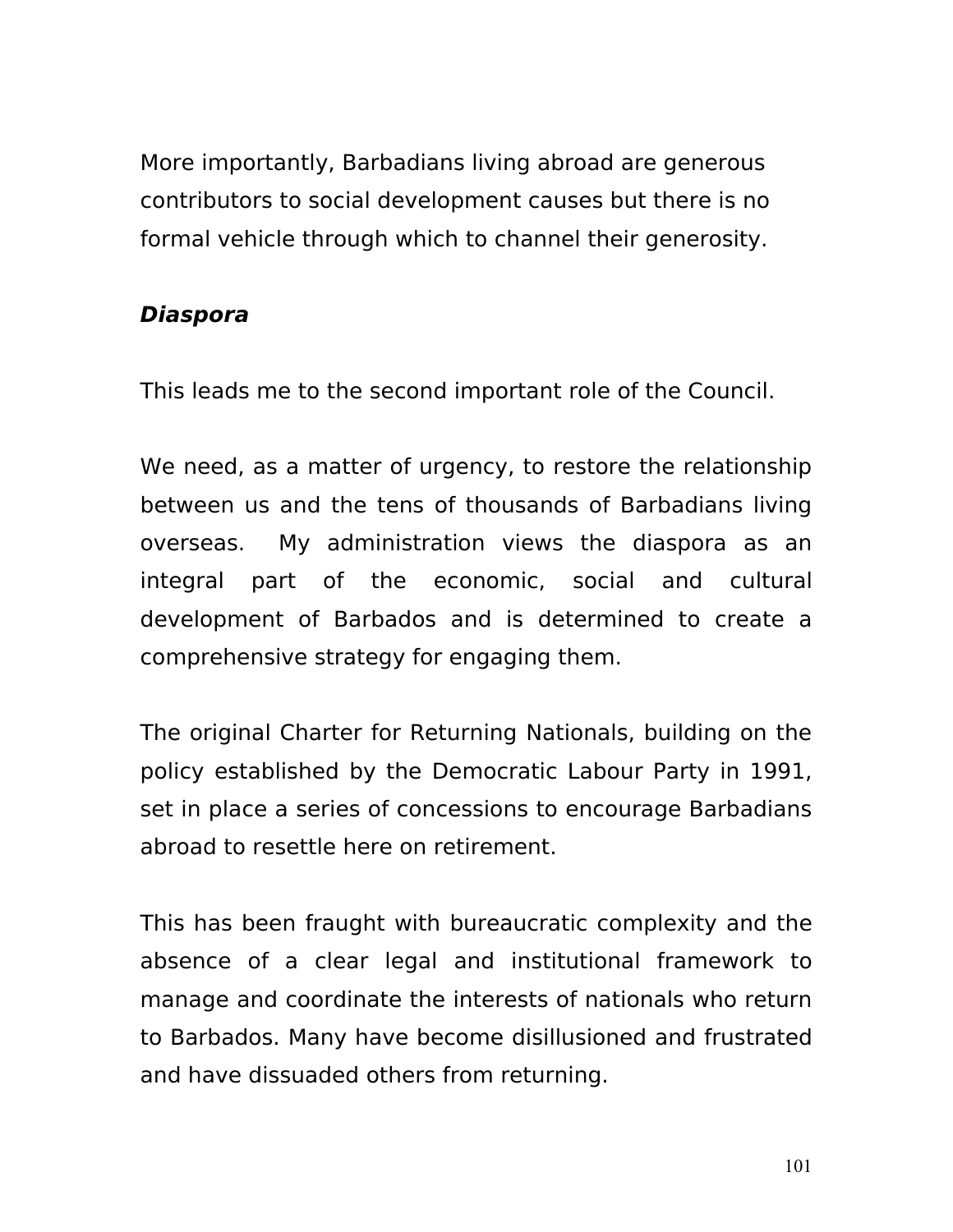The loss of revenue from the duty free importation of one motor car per household is miniscule compared to the enormous contribution which our overseas citizens can make to national development through their remittances; their support of local products in the external market; their volunteerism and philanthropy towards the disadvantaged and their advocacy on behalf of Barbados' vital interests in their adopted communities.

Remittances from overseas Barbadians have grown from \$64 million in 1992 when the policy started to \$263 million in 2006. Their investment has created jobs, new housing, as well as business. Many of these contributions also come from Barbadians who may never return to Barbados permanently and therefore our policy is flawed if it only offers concessions and opportunities for those who have returned.

The following will be done:

1. Establish a Unit for Overseas Barbadians called Barbados NetWork;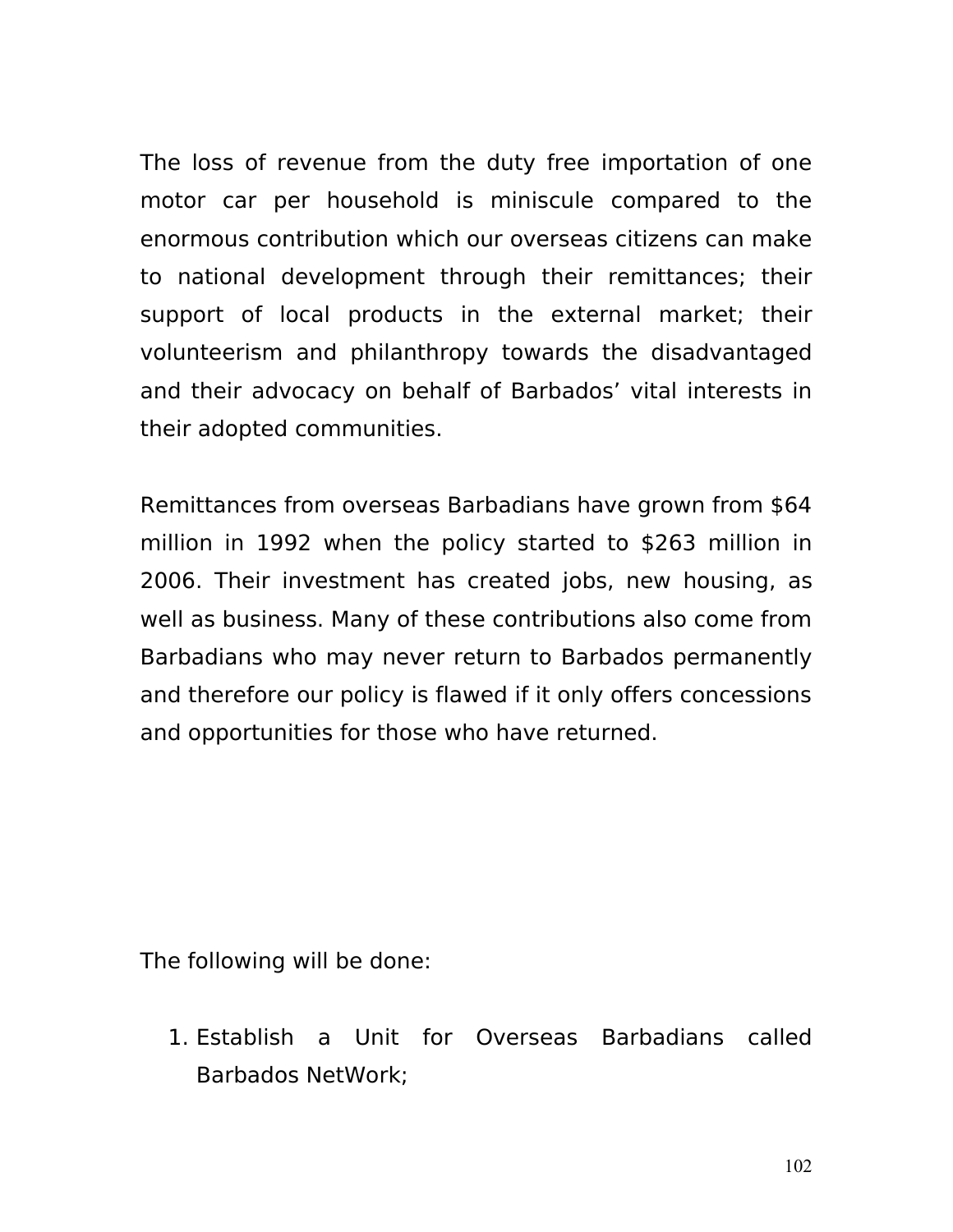- 2. Review the incentives given with a view to enhancing them and removing some unnecessary restrictions including those relating to the condition of returning to Barbados;
- 3. Create a Bond to encourage the investment of foreign exchange by Barbados NetWorkers;
- 4. Develop a comprehensive Barbados NetWorkers Data Bank;
- 5. Host a Biennial Barbados NetWork Consultation starting next year following on the National Organisation of Overseas Barbadian Conference in Barbados this month.

### **Innovation**

A national imperative is to grow the size of Barbados' economic cake and increase the net growth rate in order to:

- induce sustainable economic growth;
- boost energy and food security;
- increase foreign exchange earnings/savings;
- generate employment;
- reduce poverty;
- enhance returns to individuals, commercial banks, private sector businesses, trade unions and Barbadians of the Diaspora.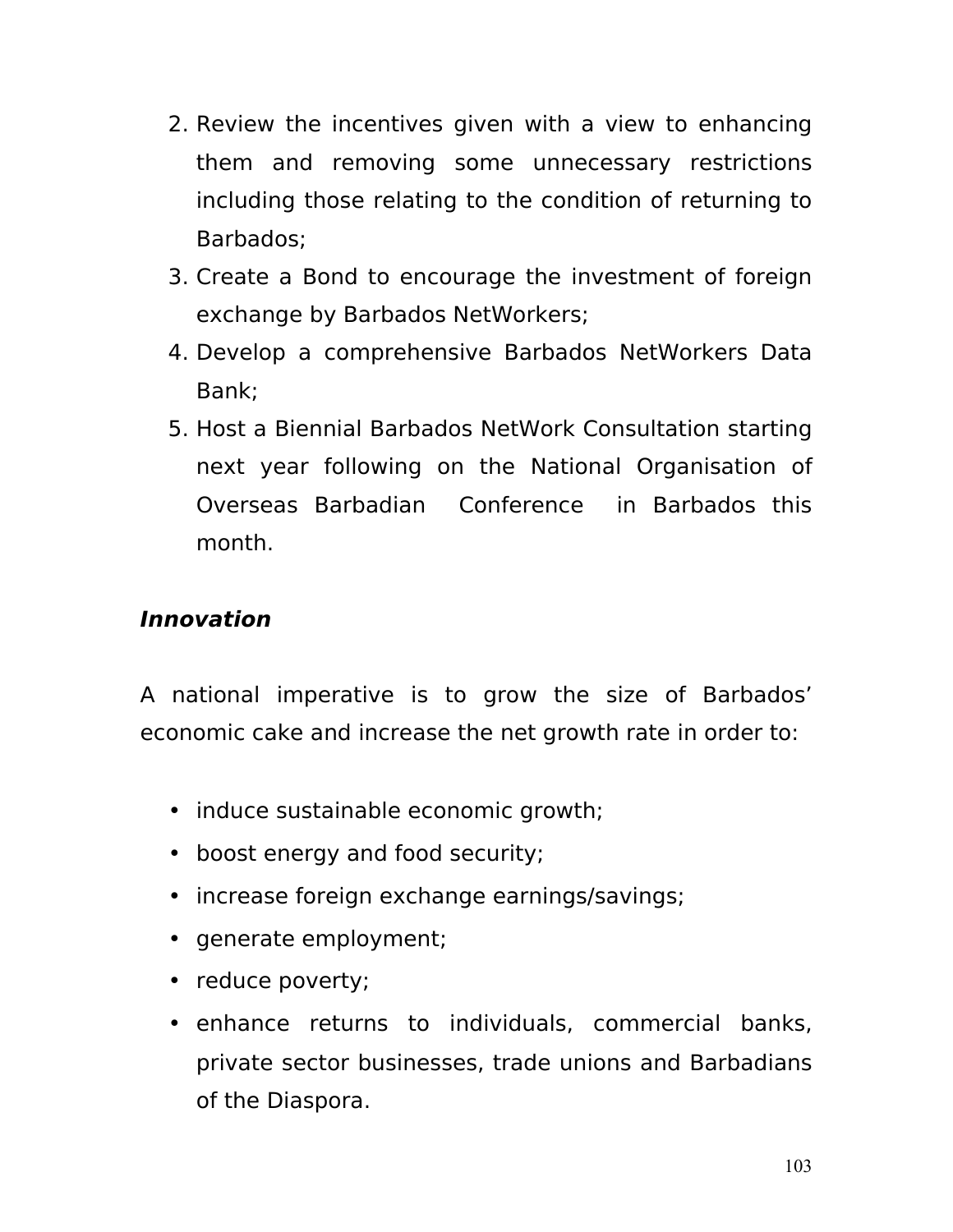This can be achieved through a national focus on developing a family of successful high performance enterprises, one enterprise after another.

Government therefore proposes to establish the Barbados Quick Response Revolving Seed Capital Fund (SCF) and the Barbados Quick Response Venture Capital Fund (VCF). These funds are designed to meet the needs of clients that have potentially profitable and sustainable high-growth business ideas but find it difficult, on a timely basis, to access all the seed and venture capital finance required to meet their needs, from traditional Venture Capital or other Private Equity financial institutions in Barbados.

Barbados Quick Response Revolving Seed Capital Fund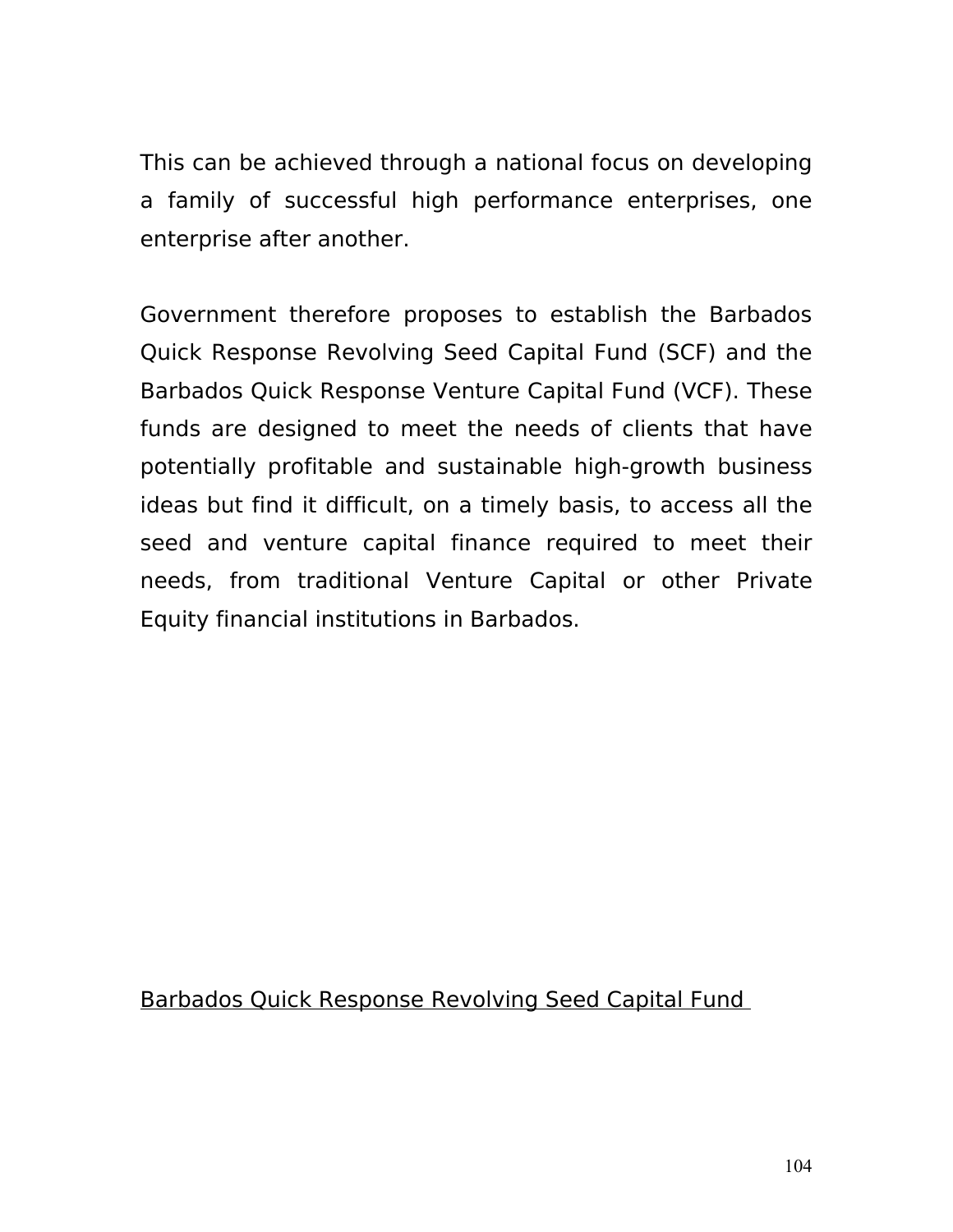The SCF will be used for creating innovative ideas from a "blank sheet"; strategic visioning retreats; massaging ideas into more sturdy concepts; assisting the entrepreneur with a potentially high performance idea, to survive as the idea is developed; providing funds to address operational emergencies; product development; market research; business plan development; and sourcing investment capital.

It is proposed that this fund will be a government financed but private sector managed fund with adequate public accounting by the private sector to Government for the management of the fund. It is proposed that the contribution by Government should be \$500,000.00 per year for three years.

#### Barbados Quick Response Venture Capital Fund

The Venture Capital Fund will be used to make the initial investment in the implementation of the business plan and will provide a stimulus to attract other equity investment.

It is proposed that the venture capital fund will be funded by equity investment from individual investors, trade unions,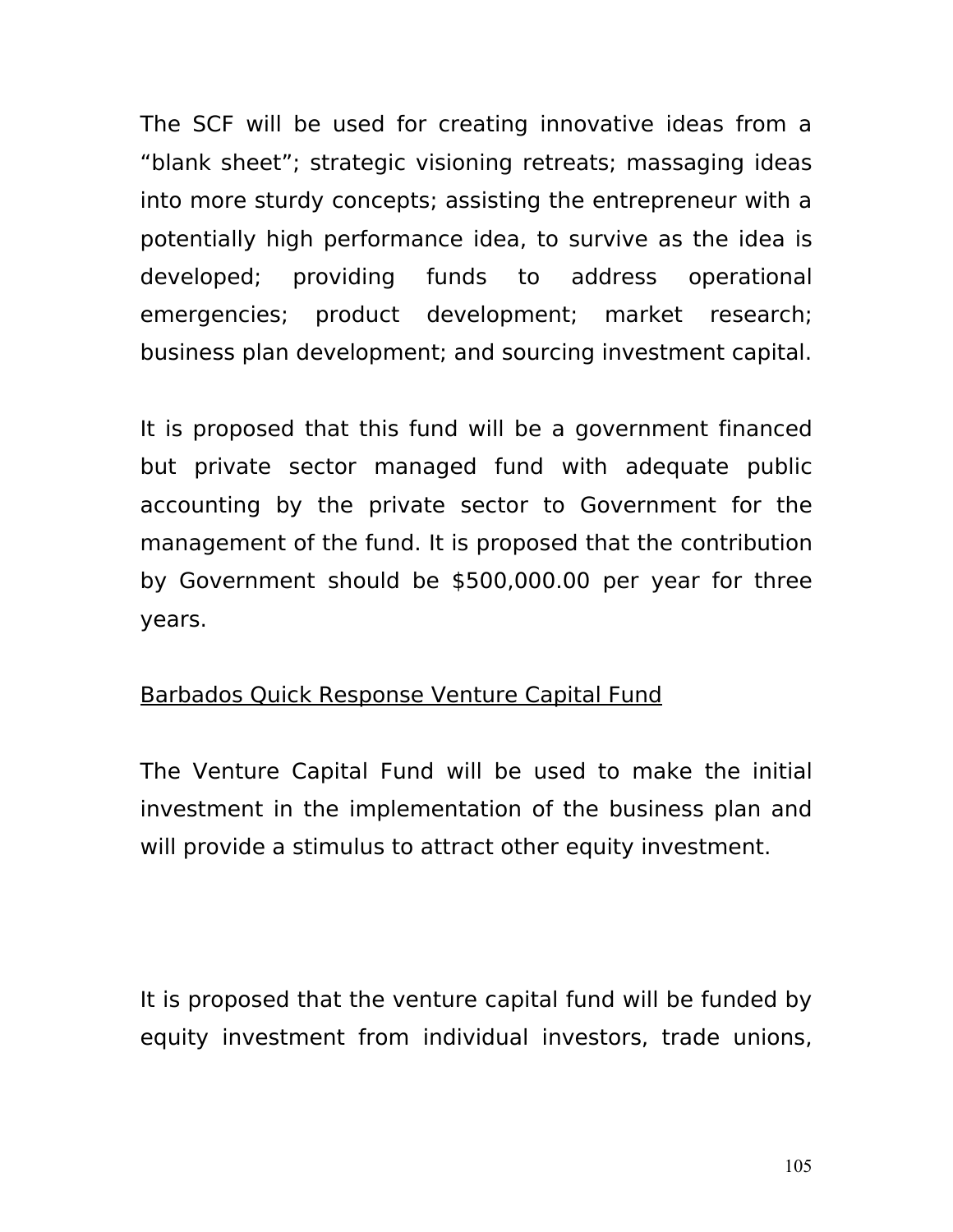commercial banks, private sector companies, the Barbados Diaspora and the government.

The fund will provide an investment stimulus by contributing, say, 20% of the equity needs of the business. This initial investment will attract other investment partners to complete the capitalization of the each business.

Government will provide incentives such as attractive tax credits to encourage private sector investors to participate. Equity agreements will be developed which will include a profitable exit strategy for investors. The benefits to investors will be an appealing return on investment and the benefits to the country as whole will be enterprise development and economic growth.

It is proposed that the VCF fund will be managed by a committee, which would include representatives from the private sector and the government.

#### **Credit Unions**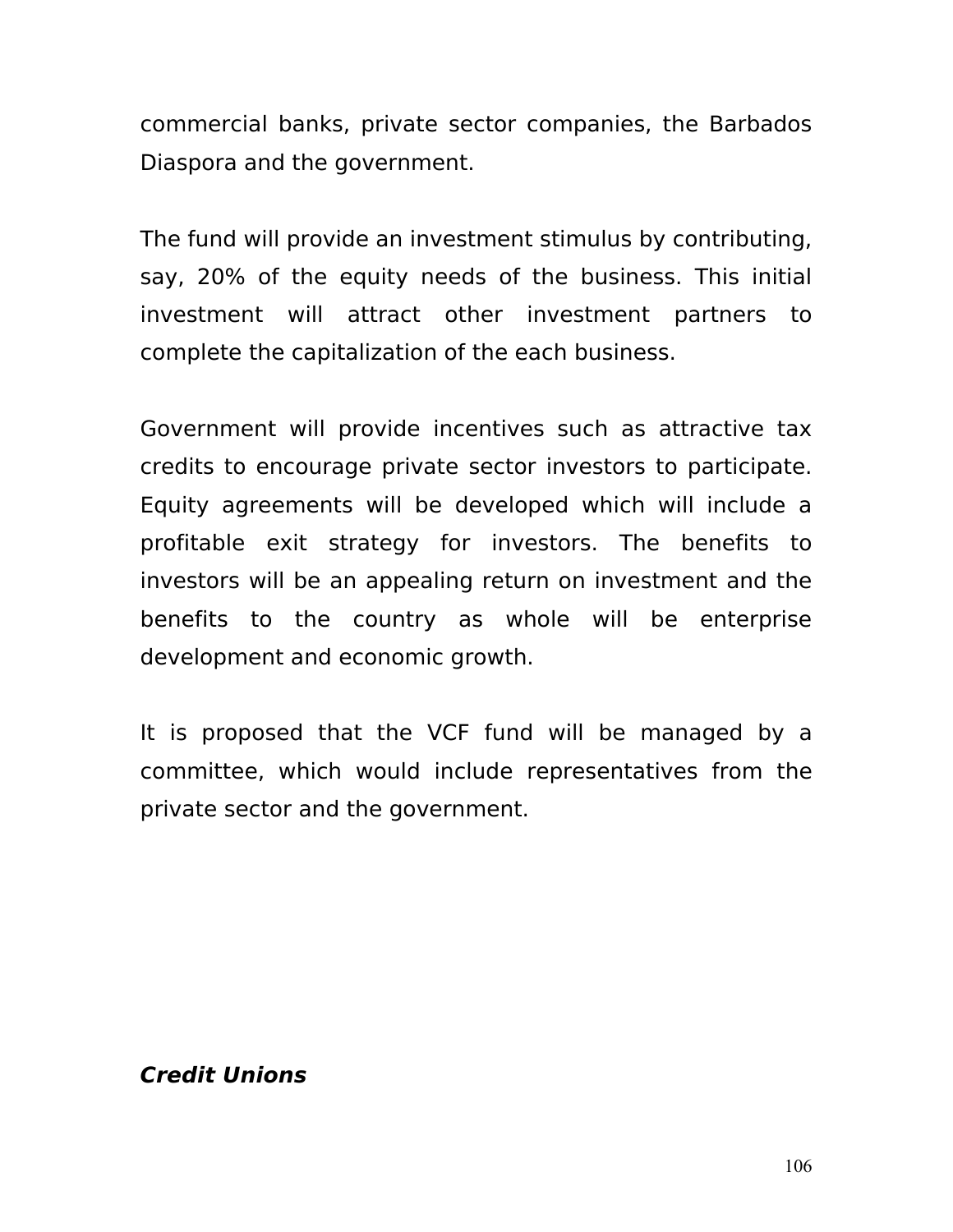My government has a strong and deep interest in the development of the Cooperatives sector. I am therefore restoring the allowance for investment in Credit Unions to \$3,000.00 as a separate allowance.

#### **Revenue Raising Measures**

#### **Insurance**

Many of the persons covered by the medical and life insurance schemes receive treatment from the public health care facilities particularly the Queen Elizabeth Hospital and the Barbados Drug Service.

For the most part, these services are provided free or at subsidized rates which benefit the insurance companies directly or indirectly.

Additionally, the provision of the road system, police security systems, coastal conservation systems and sanitation services all work directly or indirectly to the benefit of the insurance industry.

I therefore propose to increase the insurance premium tax with effect from January 1, 2009 by one percentage point wherever the premium tax now applies.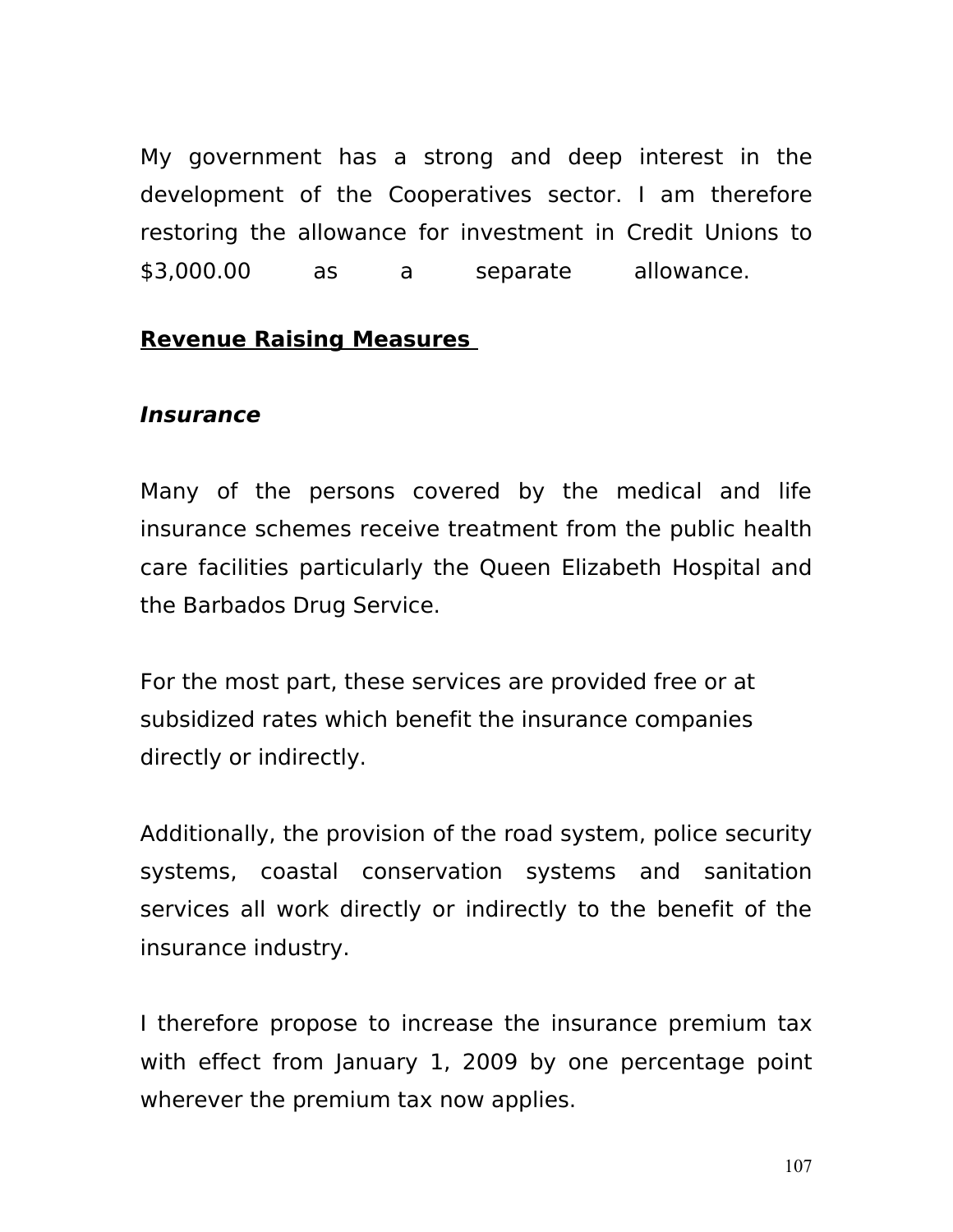This measure will raise \$6.6 million in a full year.

License fees for insurance companies now stand at \$5000 per year. This is a very low figure for an industry that does so well financially from our economy.

Moreover, these licenses have not changed for over ten years. I therefore propose to increase these annual license fees to \$20,000 per year.

This license fee increase should yield \$4.8 million in a full year.

#### **Financial Institutions**

The license fees for Financial Institutions have not changed for over ten years. It is now time to change those fees and so I propose that with effect from  $1<sup>st</sup>$  January 2009, those fees be as follows:

| Local – main branch:    | \$250,000 per bank             |
|-------------------------|--------------------------------|
| Local – other branches: | \$20,000 per additional branch |
| $Local - ATM's:$        | \$1000 per ATM other than at   |
| branches                |                                |
| International banks     | \$100,000 per bank             |
| <b>Trust companies</b>  | \$100,000 per company          |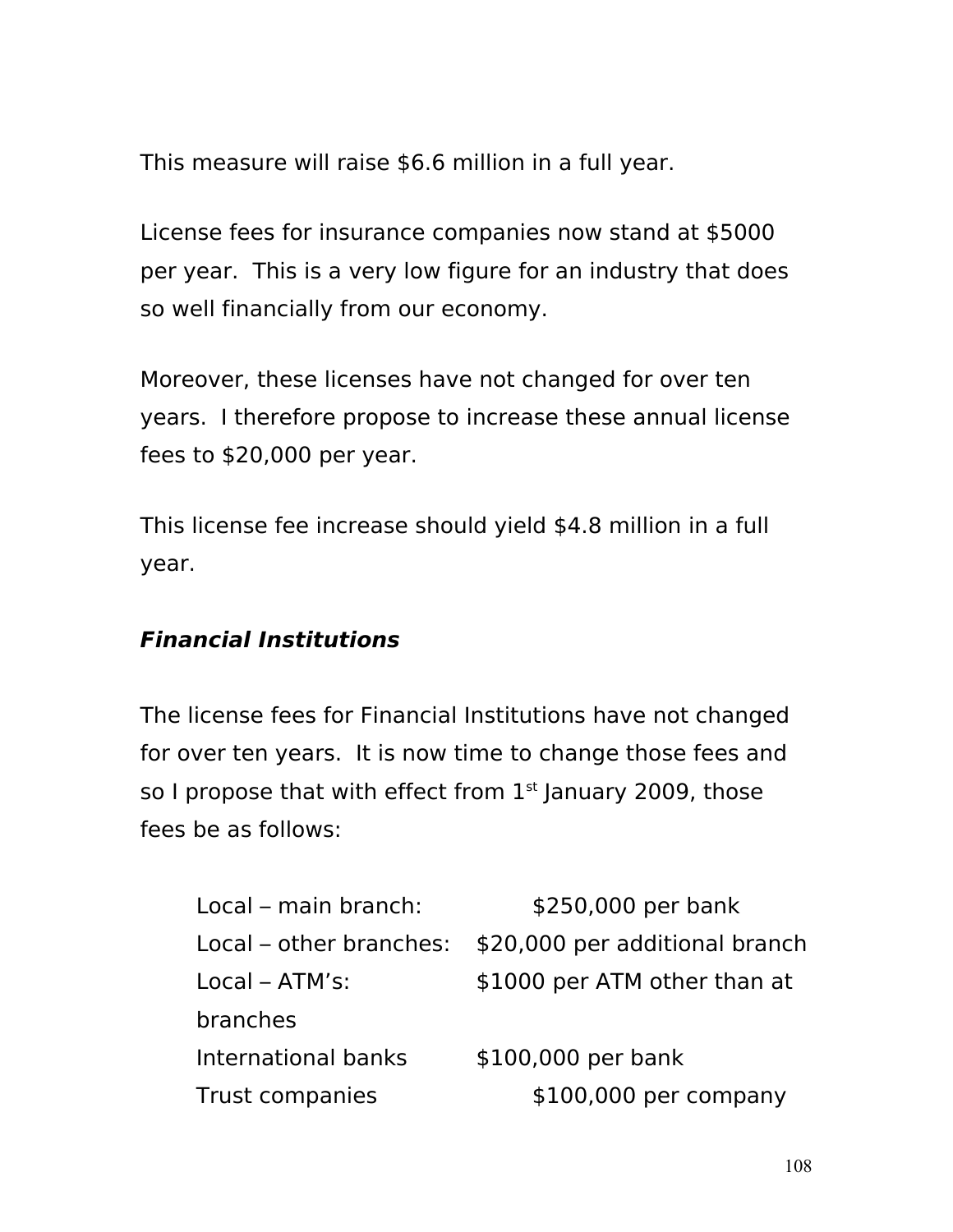These changes should yield \$4.9 million in a full year.

### **Highway Revenue**

In addition to its scheduled road maintenance and improvement programme, the government is now saddled with the costs of financing and servicing the obligations left to us by the former administration in respect of the ABC Highway widening and flyover project.

I have already explained that this project proceeded on a rolling basis without any limits. It is now twice what its original "guesstimate" was. Unfortunately, while this is an example of mal-administration and profligate expenditure by the previous government, the taxpayers of Barbados ultimately have to pay.

Government's expenditure in respect of Highway Construction and Maintenance will therefore increase substantially over the coming years.

In an effort to ensure that we meet previous commitments in respect of the ABC Highway project, I propose to increase the fees for the use of the highway with effect from August 1, 2008.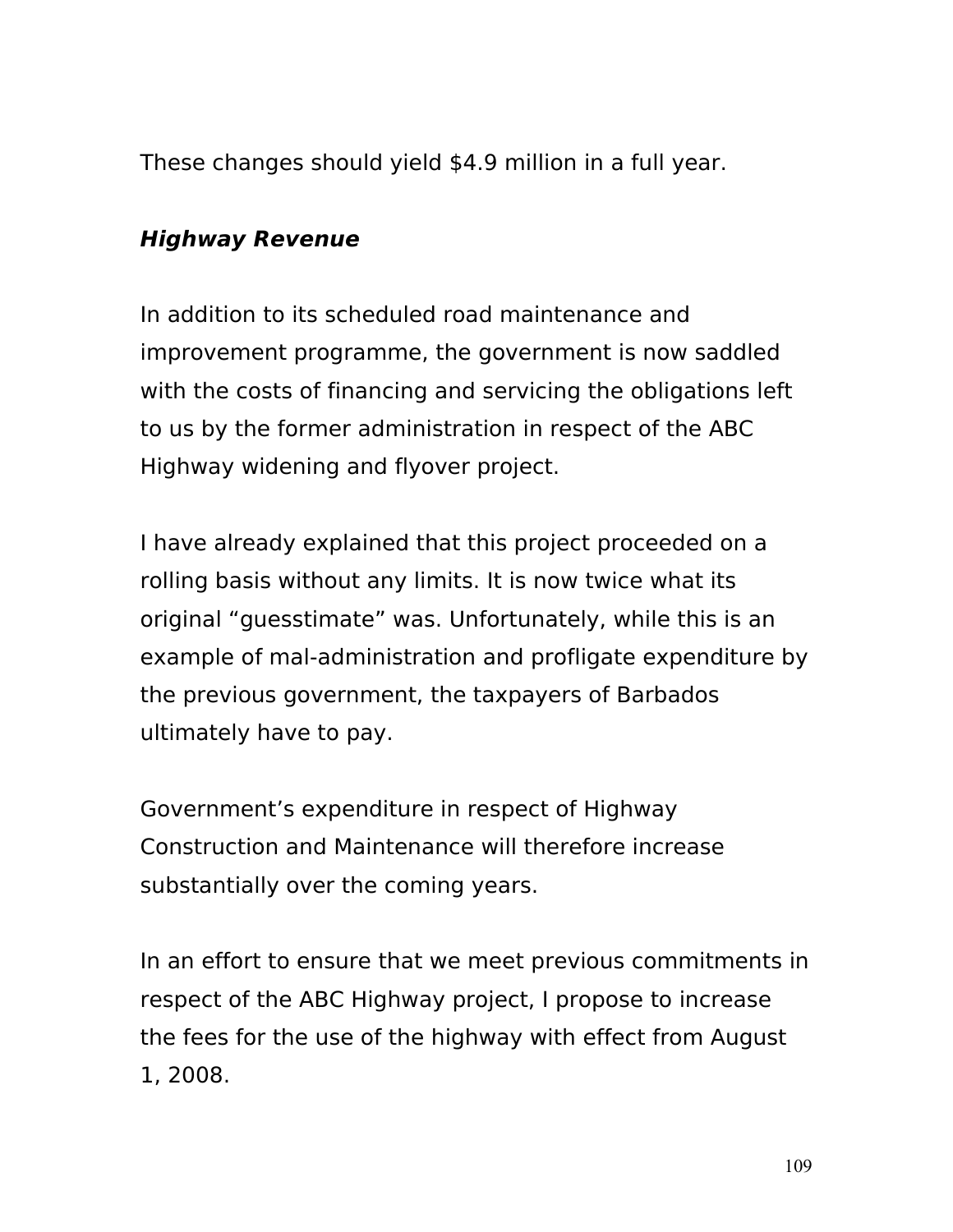The new fees will be as follows and are expected to yield an additional \$46 million in a full year.

| <b>Description</b>                       | Current<br><b>Of</b><br>Rate<br><b>Fees</b><br>\$ | <b>Proposed</b><br><b>New</b><br>Rate<br><b>Of</b><br><b>Fees</b><br>\$ |
|------------------------------------------|---------------------------------------------------|-------------------------------------------------------------------------|
| <b>Private Cars</b>                      | $\overline{265}$                                  | 400                                                                     |
|                                          | 330                                               | 450                                                                     |
|                                          | 600                                               | 900                                                                     |
|                                          | 1,060                                             | 1,600                                                                   |
| (without)<br>Cycles<br>Motor<br>sidecar) | 120                                               | 180                                                                     |
| (with<br>sidecar)                        | 150                                               | 225                                                                     |
| Commercial Vehicles (Two<br>Axles)       | 250                                               | 375                                                                     |
| Not Exceeding 3600 KGS                   |                                                   |                                                                         |
| 3601-5000<br><b>KGS</b>                  | 350                                               | 525                                                                     |
| 5001-7000<br><b>KGS</b>                  | 500                                               | 750                                                                     |
| 7001-12000<br><b>KGS</b>                 | 800                                               | 1200                                                                    |
| 12001-2000<br>0KGS                       | 2500                                              | 3750                                                                    |
| 20001-2400<br>0KGS                       | 5000                                              | 7500                                                                    |
| (Three<br>Axles)                         | 1600                                              | 2400                                                                    |
| Not Exceeding<br>24000 KGS               |                                                   |                                                                         |
| 24001-360                                | 2500                                              | 3750                                                                    |

**Proposed New Highway Fee Rates**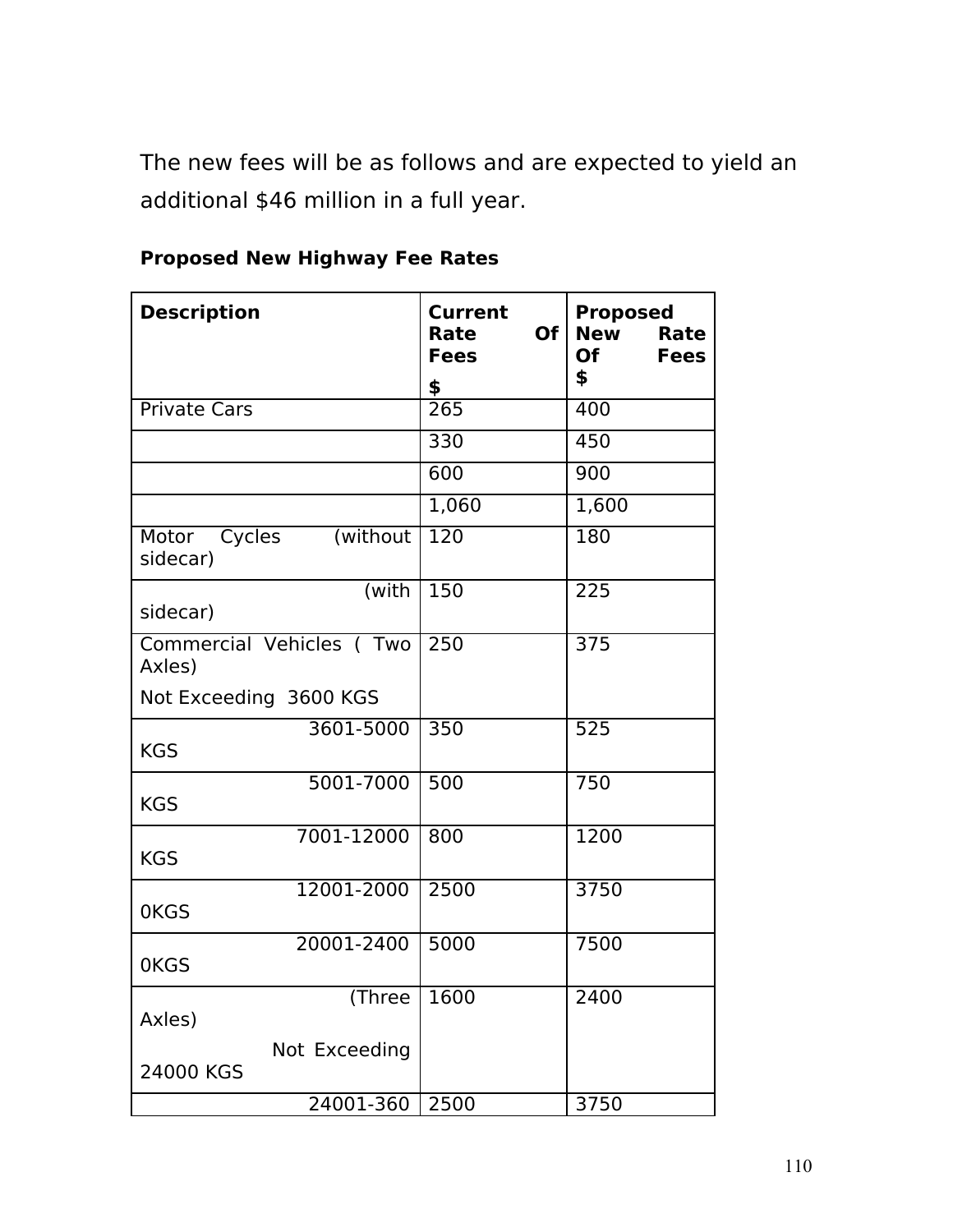| 00KGS                                       |                               |                                                |
|---------------------------------------------|-------------------------------|------------------------------------------------|
| <b>Articulated Vehicles</b>                 | 3000                          | 4500                                           |
| <b>Vehicles</b><br>Exceeding<br>36000KGS    | 85 per ton or<br>part thereof | 130 per<br>ton<br>part<br><b>or</b><br>thereof |
| Trailers Including Tanks &<br>Containers    | 200                           | 300                                            |
| (Not Exceeding 7 Metres)                    |                               |                                                |
| (Exceeding 7 Metres)                        | 400                           | 600                                            |
| <b>Bicycles</b>                             | 3                             | 25                                             |
| <b>Regulation Tests</b>                     |                               | 30                                             |
| <b>Learner Permits</b>                      | 40                            | 80                                             |
| <b>Highway Codes</b>                        | 10                            | 20                                             |
| <b>Driving Tests</b>                        | 50                            | 100                                            |
| Driving Licenses (5 yr)                     |                               | 200                                            |
| Replacement of Driving<br>Licenses          | 10                            | 100                                            |
| PSV Drivers & Conductors<br><b>Badges</b>   | 115                           | 150                                            |
| Sale of Tariff Cards                        | $\mathbf{1}$                  | 10                                             |
| Visitor's Driving Permit                    | 10                            | 100                                            |
| International<br><b>Driving</b><br>Licenses | 50                            | 65                                             |
| Limited Trade Plates                        | 40 per set                    | 190                                            |
| <b>Provisional Trade Plates</b>             | 10                            | 25                                             |
| <b>Special Permits</b>                      | 6                             | 25                                             |
| <b>Weight Certificates</b>                  | 12                            | 25                                             |
| <b>Vehicle Examinations</b>                 | 45                            | 100                                            |
| <b>Vehicle Investigations</b>               |                               | 50                                             |
| <b>Road Worthiness Certificates</b>         | 12                            | 25                                             |

# **Refunds of Road Tax**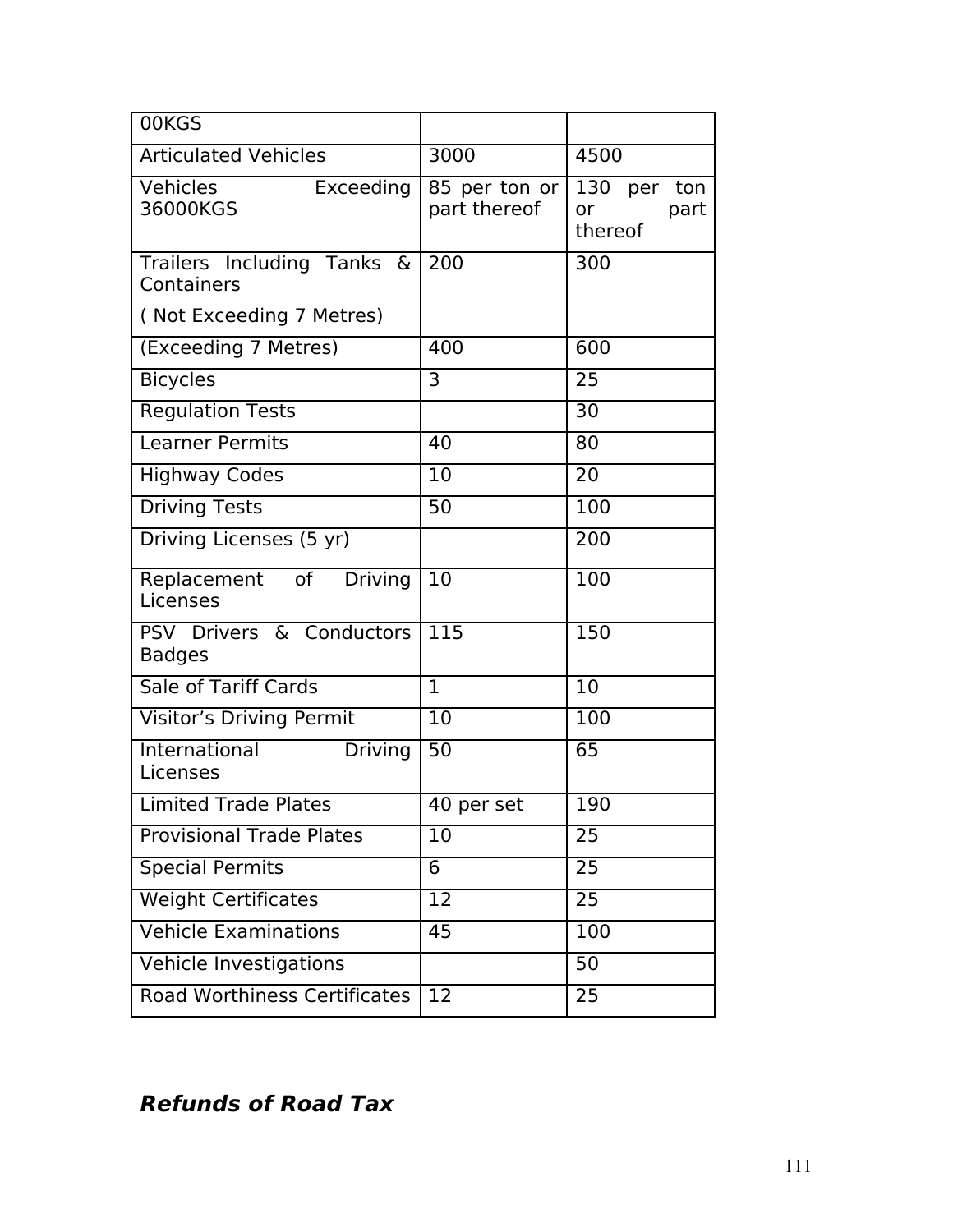In 1994 Mr. Speaker the Road Tax Act was amended to allow persons who disposed of their vehicles under twelve months to benefit from a refund of the unused portion of the Road Tax. Processing of these refunds, Sir, has become cumbersome and an administrative nuisance; therefore effective immediately refunds of Road Tax will no longer be allowed.

# **Liquor Licences and Professional Fees**

Research of legislation reveals that the fee structures existing in the Profession, Trade & Business Registration Act and the Liquor Licences Act Cap 182 have not been reviewed since the 1980's.

Based on the available import statistics it would appear that the trade in alcoholic beverages is doing well enough to make a greater contribution to the Treasury.

Therefore effective September 1, 2008, these fees will be increased as follows: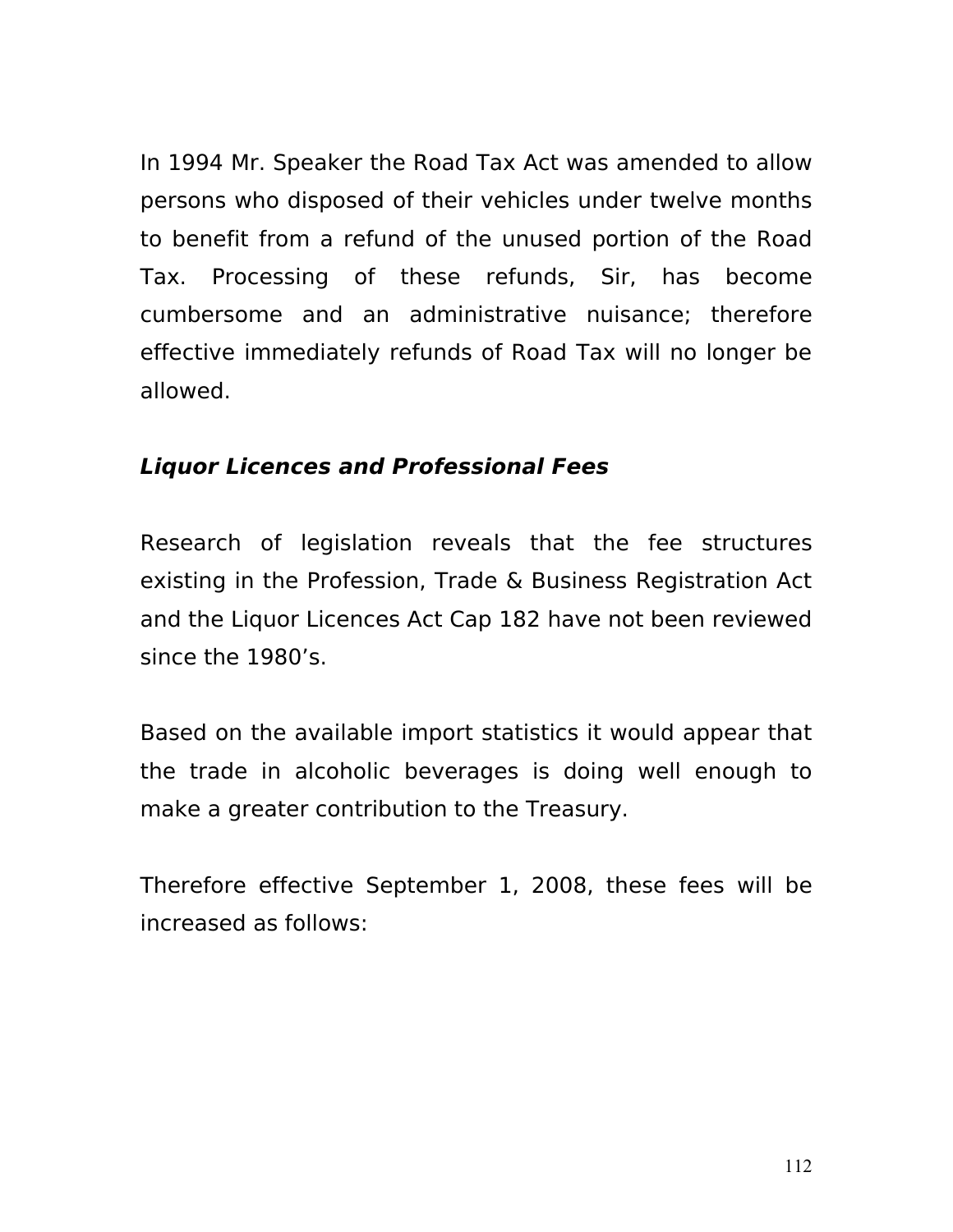| <b>Licence</b>          | <b>Current Rate</b> | <b>Proposed Rate</b> |
|-------------------------|---------------------|----------------------|
| General                 | \$5000.00           | \$10,000.00          |
| Wholesale               |                     |                      |
| Licence                 |                     |                      |
| Wholesale               | \$2500,00           | \$5000.00            |
| Retail                  | \$350.00            | \$1000.00            |
| Hotel containing:       |                     |                      |
| a) up to $25$           | \$1,000.00          | \$1,500              |
| rooms                   |                     |                      |
| b) $26 - 50$            | \$2500.00           | \$3,750.00           |
| bedrooms                |                     |                      |
| c) $51$ to $100$        | \$5000.00           | \$7,500.00           |
| bedrooms                |                     |                      |
| $d)$ Over 100           | \$10,000.00         | \$15,000.00          |
| bedrooms                |                     |                      |
| Restaurant              | \$350.00            | \$1,000.00           |
| Licence                 |                     |                      |
| Occasional              | \$50.00             | \$100.00             |
| Licence                 |                     |                      |
| Members Club            | \$200.00            | \$500.00             |
| <b>Proprietary Club</b> | \$2500.00           | \$5,000.00           |
| Druggist licence        | \$100.00            | \$750.00             |

It is expected that these changes would yield additional revenue of \$1.0 million in a full year.

Fees collected under the Trade, Business and Registration Act no longer bear any relationship to the individuals or organization's earning capacity or the availability of skills on the island. In addition, these fees have not been revisited since the early eighties! There is therefore a need for the revision of existing fee structure.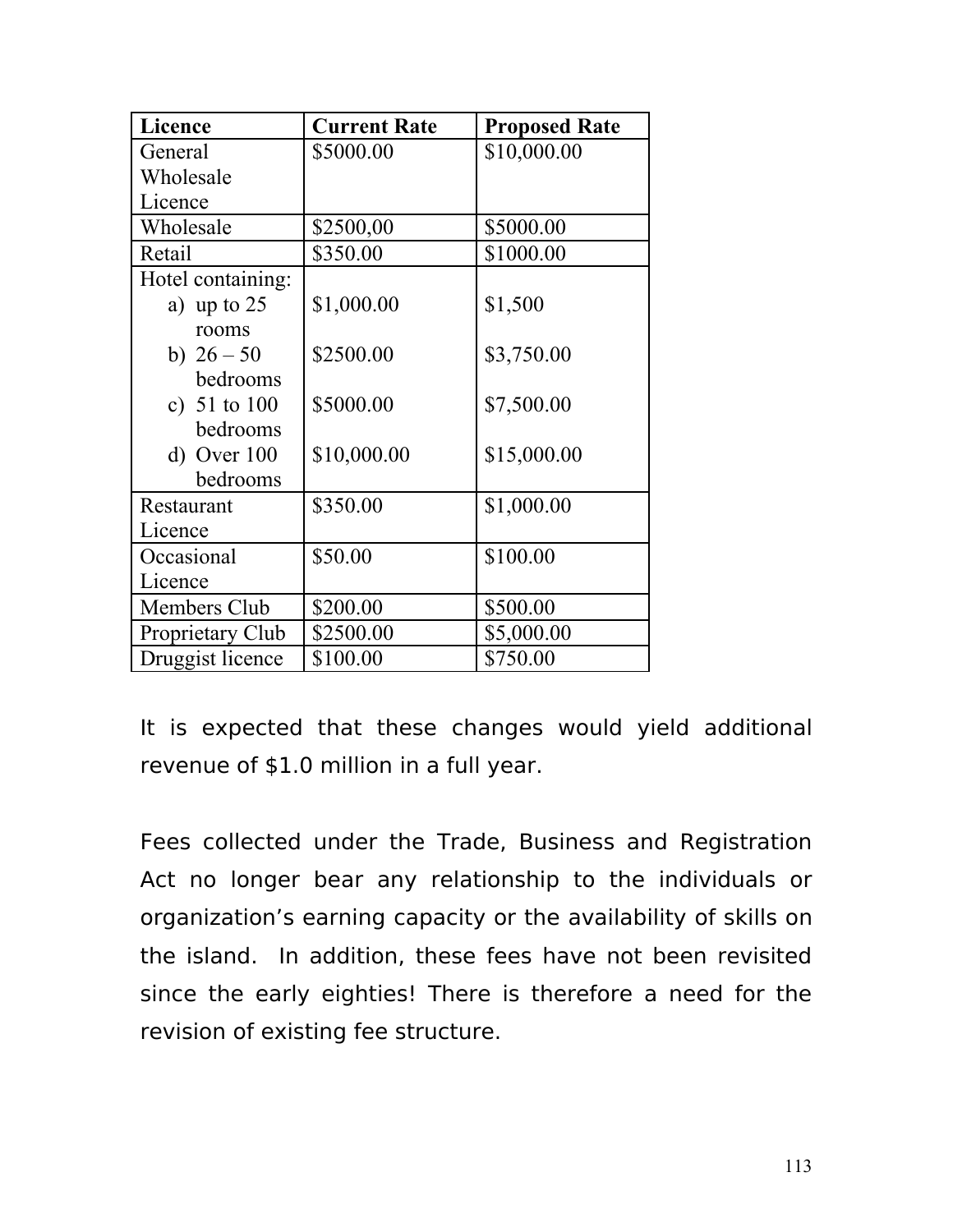Effective January  $1<sup>st</sup>$  2009 all accountants, actuaries, architects, attorneys-at-law, dental practitioners, engineers, land surveyors and quantity surveyors will be placed in the top category and pay an annual registration of \$2,500.00 each.

I also propose to graduate chiropractors, chiropodists, dental hygienists, dental technicians, draughtsmen, embalmers, funeral directors, optometrists, podiatrists and professional promoters from Part II of the Second Schedule to Part I of the Second Schedule.

These will now pay an annual registration fee of \$750.00.

The other trades and categories that currently pay a fee of \$5.00 will now pay a registration fee of \$50.00.

| <b>Trade, Business or</b>  | <b>Current Rate</b> | <b>Proposed Rate</b> |
|----------------------------|---------------------|----------------------|
| Calling                    |                     |                      |
| <b>First Schedule Part</b> | First<br>(a)        | First<br>(a)         |
|                            | Registration:       | Registration:        |
|                            | \$750.00            | \$2,500.00           |
|                            | (b) Annual Fee:     | (b) Annual Fee:      |
|                            | \$750.00            | \$2,500.00           |
|                            |                     |                      |
|                            |                     |                      |
|                            |                     |                      |
|                            |                     |                      |
|                            |                     |                      |
| <b>First Schedule Part</b> | First<br>(a)        |                      |
| н                          | Registration:       | This category        |
|                            | \$500.00            | will no longer       |

|  |  |  | Proposed Fee Structure under the Profession, Trade and Business Registration Act, Cap 373: |  |  |
|--|--|--|--------------------------------------------------------------------------------------------|--|--|
|  |  |  |                                                                                            |  |  |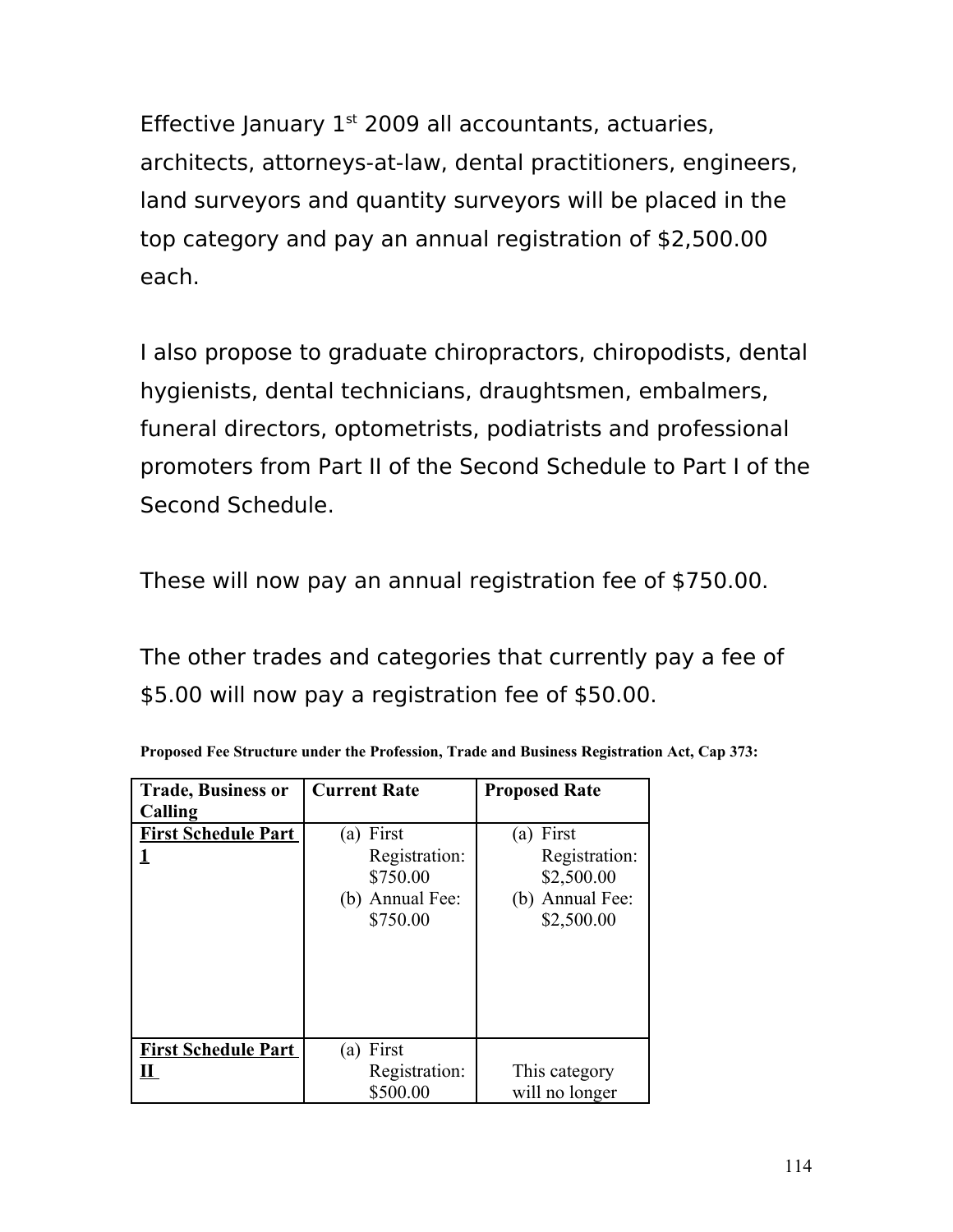|                                              |           | (b) Annual Fee:<br>\$500.00 | exist.    |                             |
|----------------------------------------------|-----------|-----------------------------|-----------|-----------------------------|
|                                              |           |                             |           |                             |
|                                              |           |                             |           |                             |
|                                              |           |                             |           |                             |
| <b>Second Schedule</b>                       | (a) First |                             | (a) First |                             |
| Part I                                       |           | Registration:               |           | Registration:               |
|                                              |           | \$250.00<br>(b) Annual Fee: |           | \$750.00<br>(b) Annual Fee: |
|                                              |           | \$250.00                    |           | \$750.00                    |
| <b>Second Schedule</b>                       | (a) First |                             | (a) First |                             |
| Part II                                      |           | Registration:<br>\$50.00    |           | Registration:<br>\$750.00   |
|                                              |           | (b) Annual Fee:             |           | (b) Annual Fee:             |
|                                              |           | \$50.00                     |           | \$750.00                    |
| <b>Third Schedule</b>                        | (a) First |                             | (a) First |                             |
|                                              |           | Registration:<br>\$5.00     |           | Registration:<br>\$50.00    |
|                                              |           | (b) Annual Fee:             |           | (b) Annual Fee:             |
|                                              |           | \$5.00                      |           | \$50.00                     |
|                                              |           |                             |           |                             |
| <b>Temporary</b><br><b>Registration Fees</b> |           |                             |           |                             |
| <b>Dental Practitioner</b>                   | (i)       | 3 months                    | (i)       | 3 months                    |
|                                              |           | or less:<br>\$125.00        |           | or less:<br>\$375.00        |
|                                              |           |                             |           |                             |
|                                              | (ii)      | More                        | (ii)      | More                        |
|                                              |           | than 3<br>months            |           | than 3<br>months            |
|                                              |           | but not                     |           | but not                     |
|                                              |           | more                        |           | more                        |
|                                              |           | than 6                      |           | than 6                      |
|                                              |           | months:<br>\$250.00         |           | months:<br>\$750.00         |
|                                              |           |                             |           |                             |
|                                              | (i)       | 3 months                    | (i)       | 3 months                    |
| Dental Hygenist and                          |           | or less:<br>\$12.50         |           | or less:<br>\$150.00        |
| / Dental Technician                          |           |                             | (ii)      | More                        |
|                                              | (ii)      | More                        |           | than 3                      |
|                                              |           | than 3                      |           | months                      |
|                                              |           | months<br>but not           |           | not more<br>than 6          |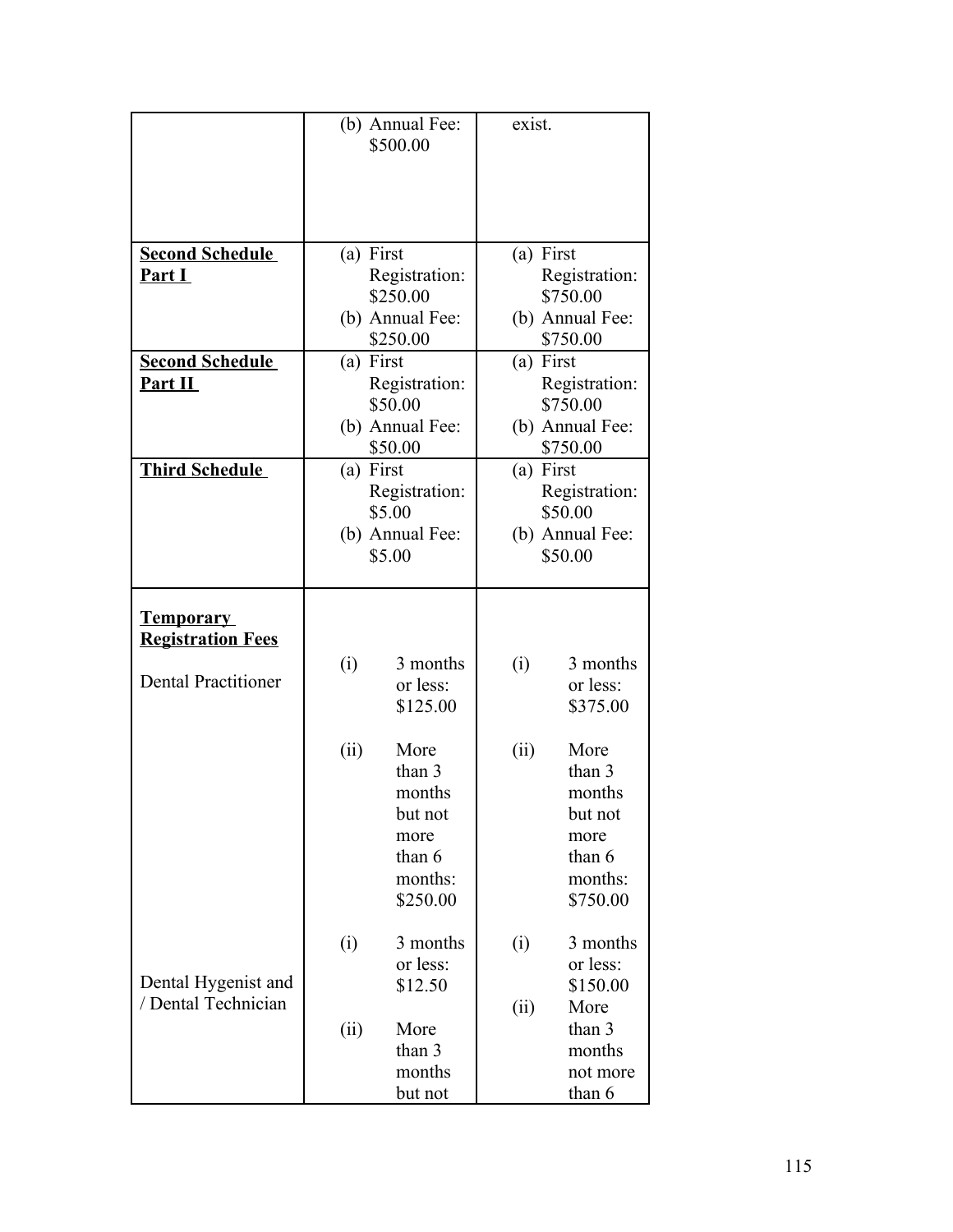|              |             | more<br>than 6<br>months:<br>\$25.00                                                                           | (i)  | months:<br>\$300.00<br>3 months                                                                        |
|--------------|-------------|----------------------------------------------------------------------------------------------------------------|------|--------------------------------------------------------------------------------------------------------|
| <b>Nurse</b> | (i)<br>(ii) | 3 months<br>or less:<br>\$12.50<br>More<br>than 3<br>months<br>but not<br>more<br>than 6<br>months:<br>\$25.00 | (ii) | or less:<br>\$150.00<br>More<br>than 3<br>months<br>but not<br>more<br>than $6$<br>months:<br>\$300.00 |

# **Betting and Gaming**

Mr. Speaker, I next turn my attention to Betting and Gaming. It has become apparent over time that the existing legislation is inadequate to fully address the emerging challenges of the industry. Such challenges include the advent of internet gaming, co-mingling, the management of lotteries for national sporting organizations, applications for casino gaming, requests for the use of locally based vessels as floating casinos, aggressive attempts by non-nationals to establish gaming operations in this jurisdiction and applications for the operation of bingo clubs island wide.

The Betting and Gaming Committee which operates under the aegis of the Betting and Gaming Duties Act Cap 60, has become obsolete in the face of these challenges.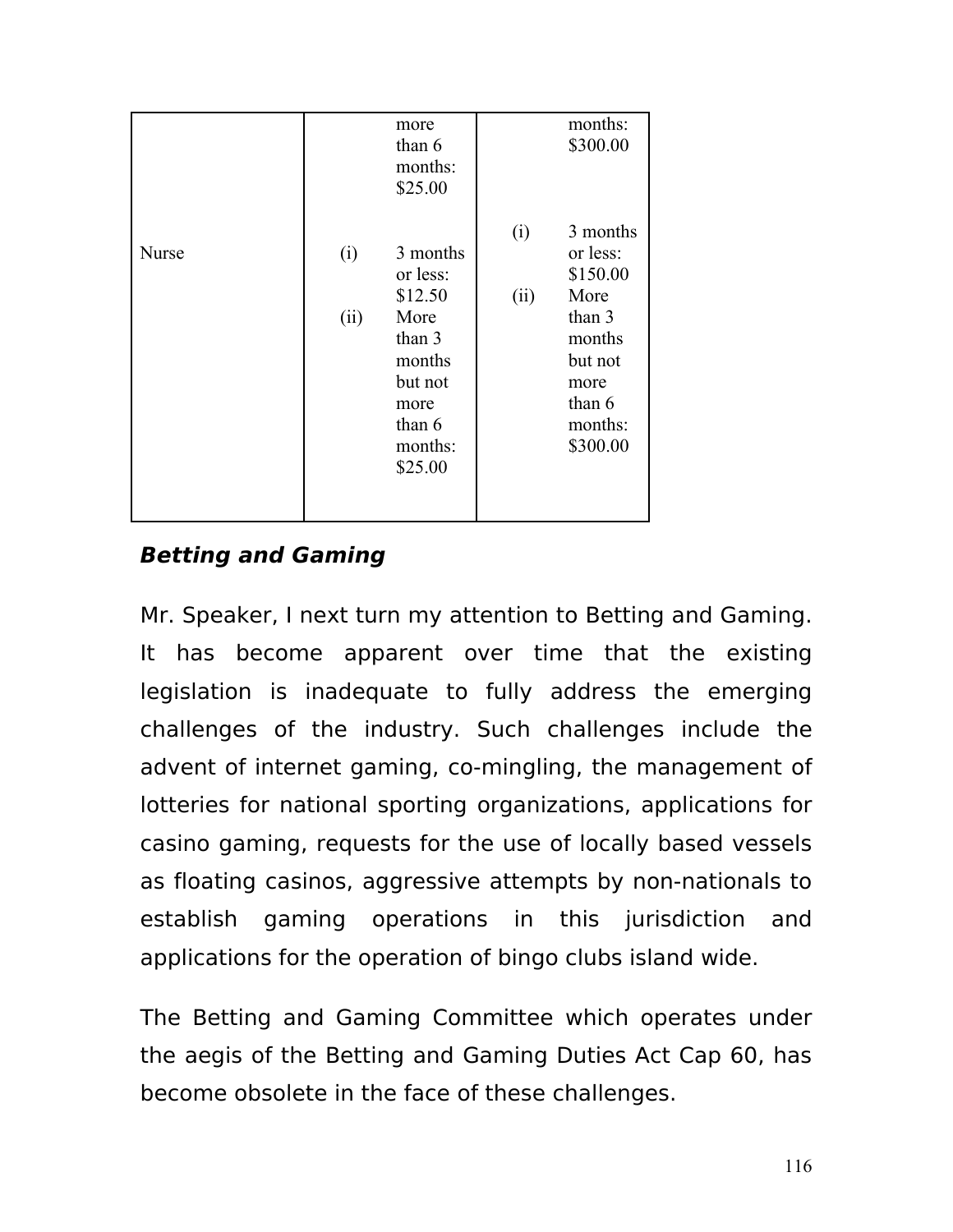I therefore propose to establish A Gaming Commission to be responsible for the regulation of betting and gaming in the country. This Commission will be established by the start of the financial year 2009/2010.

The Gaming Commission will be required to examine all forms of betting, gambling, table games and then entire range of gaming issues.

It is my intention that the Gaming Commission be selffinancing and I now wish to turn my attention to the fees and taxes paid by persons involved in gambling.

The previous Government, as I indicated during the General Elections, surreptitiously granted a company permission to import a substantial number of online video lottery machines.

Since that decision, operators of existing arcades and gaming machines have made representation that these machines can and do accommodate games which are played on existing gaming machines. The operator of the VLTs has installed these machines in shops, supermarkets and other locations where gaming machines were not previously located or allowed.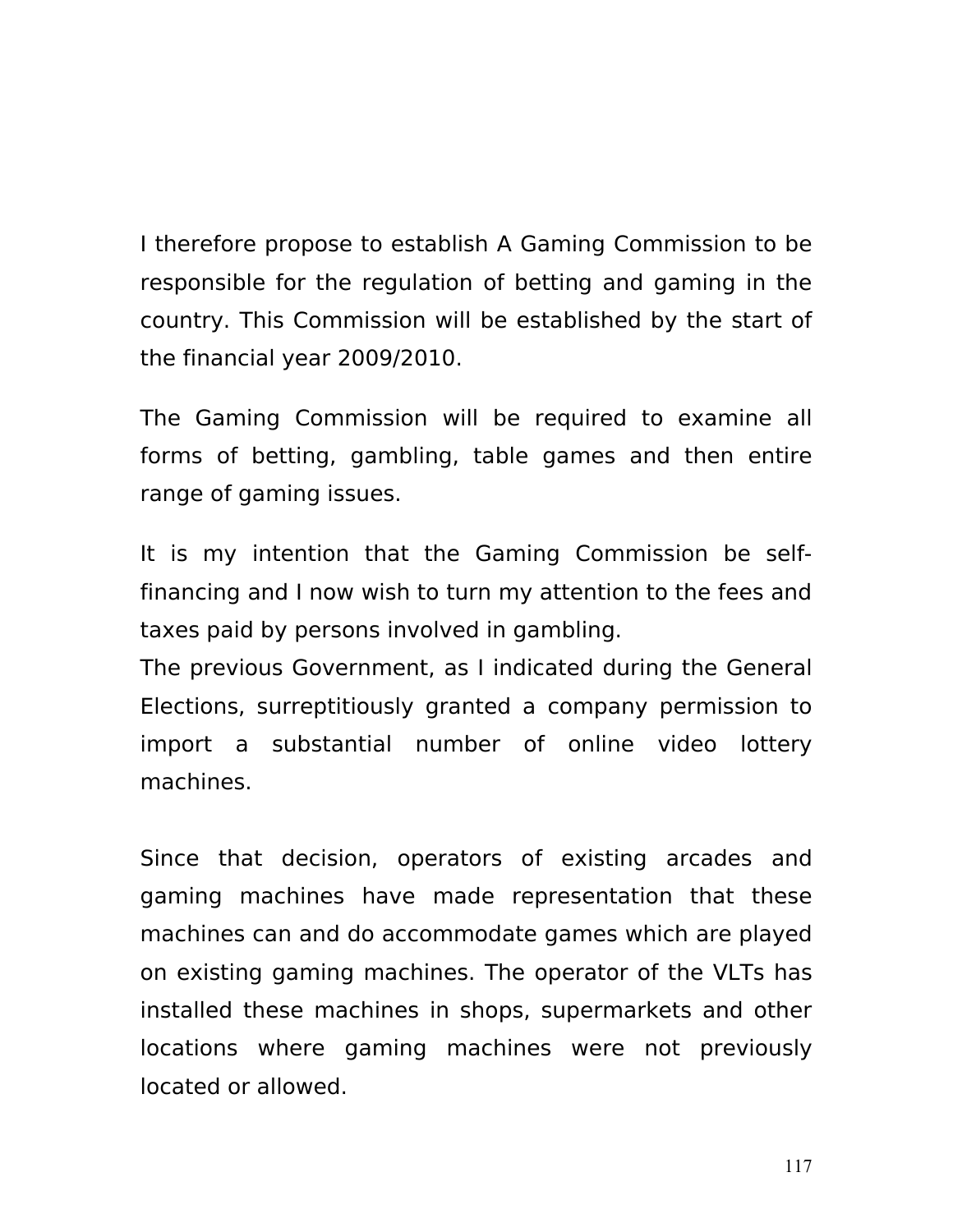This has created two regimes operating side by side; one of which is heavily regulated and the other is relatively unregulated.

The Customs Department has concluded that that Video Lottery Machines are in reality "electronic slot machines" and as such should be classified as 'gaming machines' under Section 19(2) of the Betting and Gaming Duties Act Cap 60. The Act will be amended accordingly.

It has therefore become necessary for conditions to be imposed on the operation of Video Lottery Terminals in Barbados similar to those of traditional slot machines.

The licence fees on gaming machines including Video Lottery Terminals will be increased from \$10,000.00 to \$15,000.00.

It is also my intention to increase the tax on lotteries or sweepstakes to 20 cents in the dollar and the tax on lotteries operated by an approved sporting organization to 13 cents in the dollar. For daily lotteries the rate of tax will be 20%, an increase over the 12% and for those operated by an approved sporting organization the rate will increase from 3% to 11%.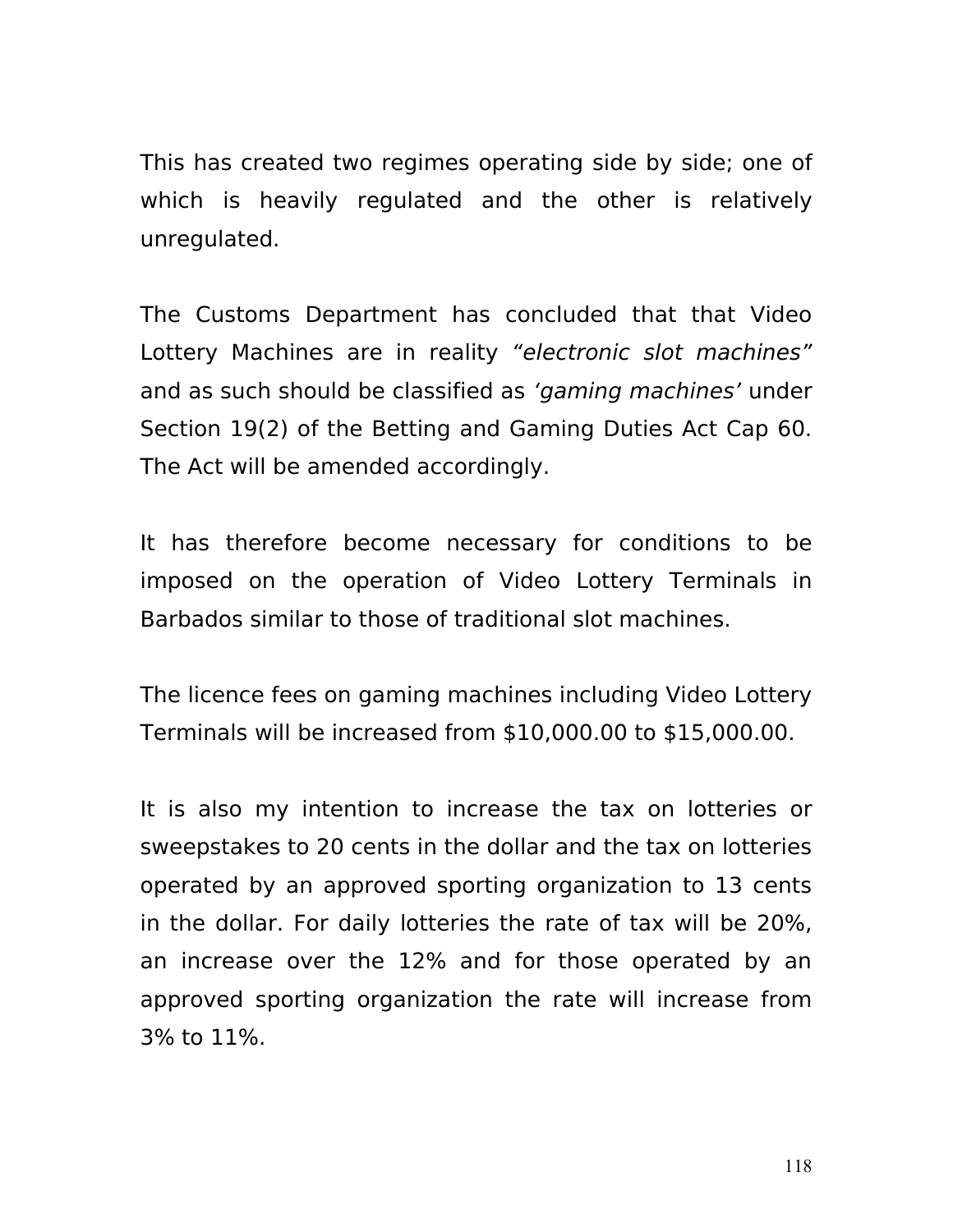With effect from January 1, 2009, racing service and amusement arcade registration fees will be increased by 200% as shown in the attached schedule.

I also propose to increase the annual registration fees for Pool Betting Businesses from \$300 to \$1,000.00.

# Ceiling on imports of gaming machines

Effective immediately there will be an increase in the ceiling on gaming machines other than video lottery terminals; this is in view of the current requests from existing and potential gaming machine operators. The maximum ceiling pertaining to gaming machines will be increased from the current 895 machines to 1200 machines.

However, a separate ceiling of 800 will be placed on the importation of Video Lottery Terminals which will enable the Government to monitor the deployment of these machines. Terminals will only be allowed in locations approved by the Gaming Commission.

# Ceiling on Number of Machines in Arcade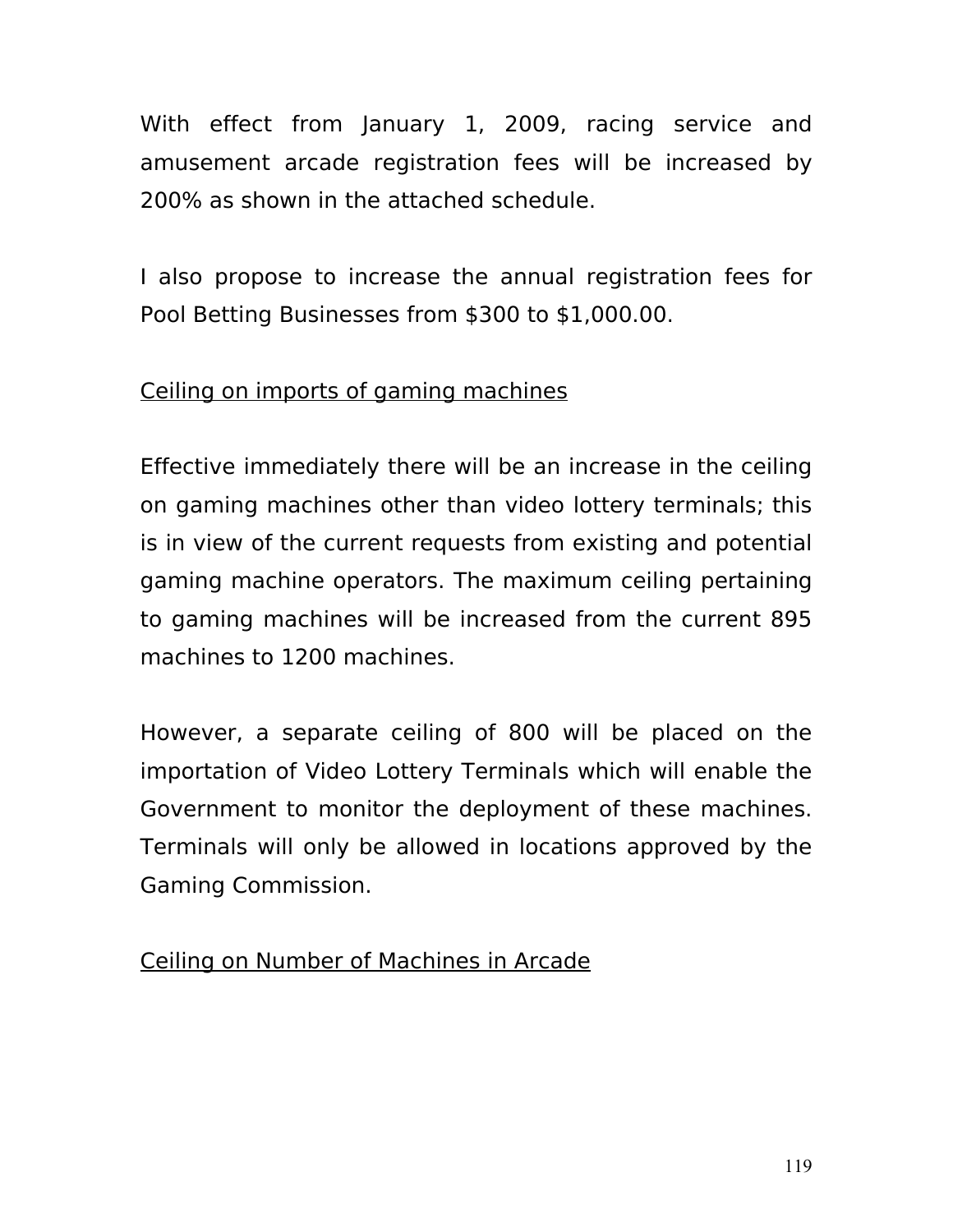Similarly the '25' machine cap currently in place will be increased to '50" machines per arcade. Other limits will be reviewed by the Gaming Commission.

#### Racing Service and Amusement Arcade Registration Fees

Effective January 1, 2009, racing service and amusement arcade registration fees will be increased by 200%.

#### Withholding Tax on Winnings

Mr. Speaker, gambling is pretty much an all cash activity and over the years we have seen a steady increase in the revenues of gambling. The time has now come for the Treasury to benefit from these revenues. Mr. Speaker with effect from October 1, 2008 all jackpots and all pay-outs of over \$1,000.00 will be subject to a Withholding Tax of 25%.

The tax will be collected by the owners of the gaming establishments and paid to the treasury within 15 days of the end of the month during which the money was won. This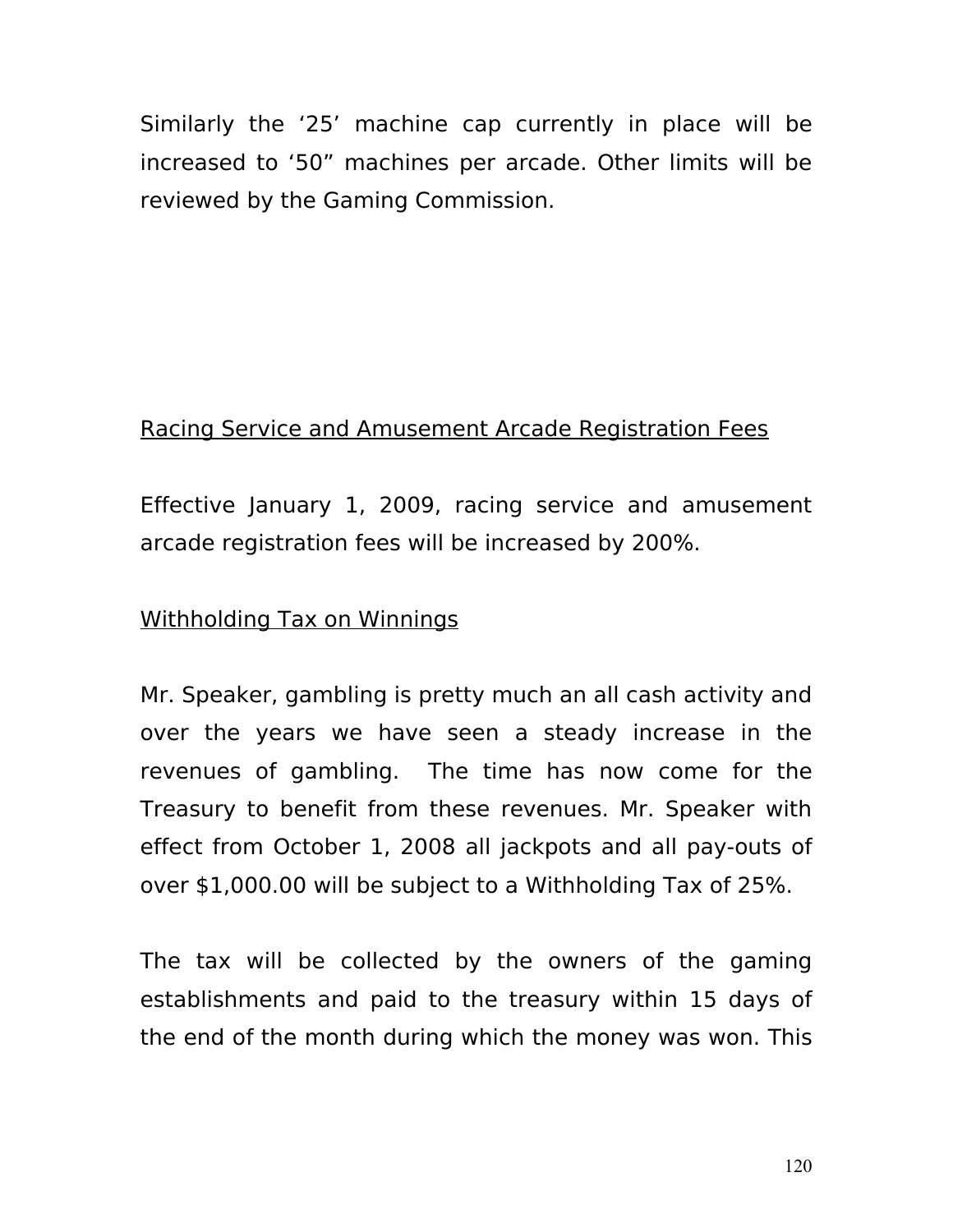tax will not be applied to charitable organizations who conduct games of chance to raise funds for the organization.

It is estimated that this tax will raise approximately \$8.7 million in a full year.

# **Excise Tax**

#### Alcoholic Beverages and Tobacco Products

Mr. Speaker, I now turn to another area of discretionary expenditure and that is alcoholic consumption.

Effective immediately the Excise Tax payable on alcoholic beverages falling under Tariff Head 22.00 will be increased by 50%.

With immediate effect the Excise Tax payable on manufactured tobacco falling under Tariff Heads 24.02 and 24.03 will be increased by 100%. I will also go further by announcing that with immediate effect the Customs Regulations will be amended by removing the duty-free allowance currently granted to persons traveling to Barbados with manufactured tobacco.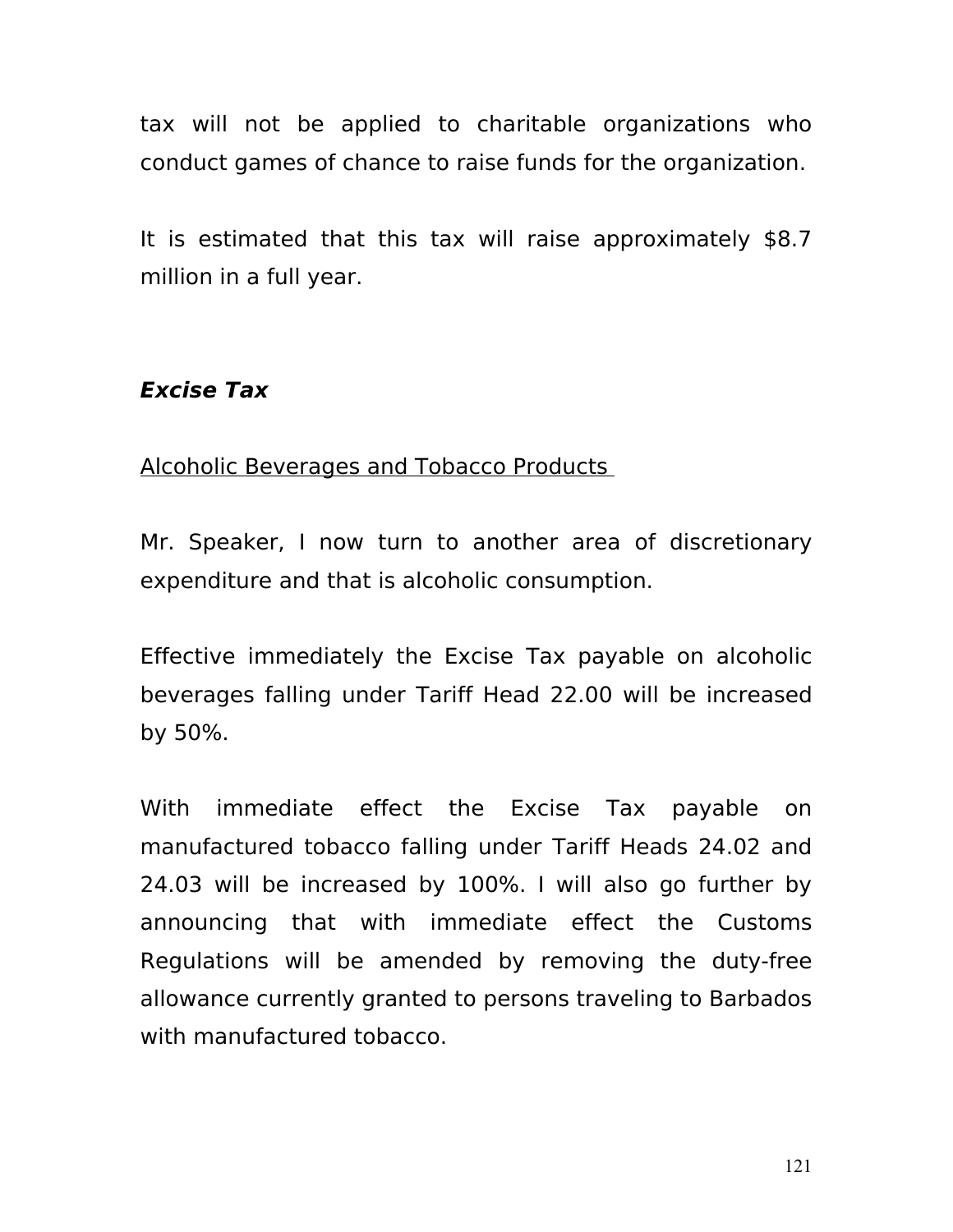The increased yield from the increase in excise on tobacco and Alcoholic Beverages is \$1.5 million.

### Environmental Levy

One of the major underpinnings of the Revised Treaty of Chaguaramas is that any taxation introduced by regional member states should not distort competition by discriminating against products from other Member States.

A case in point, Sir, is this country's Environmental Levy. The legislation represents an attempt to introduce the concept of the 'polluter pays" by including the environmental costs in the price of goods. However, the application of the levy in Barbados to imports and not local production has breached the Treaty.

A call has therefore been made by other Treaty partners for Barbados to make its Environmental Levy legislation consistent with the rules of the Revised Treaty of Chaguaramas. The mischief identified by CARICOM is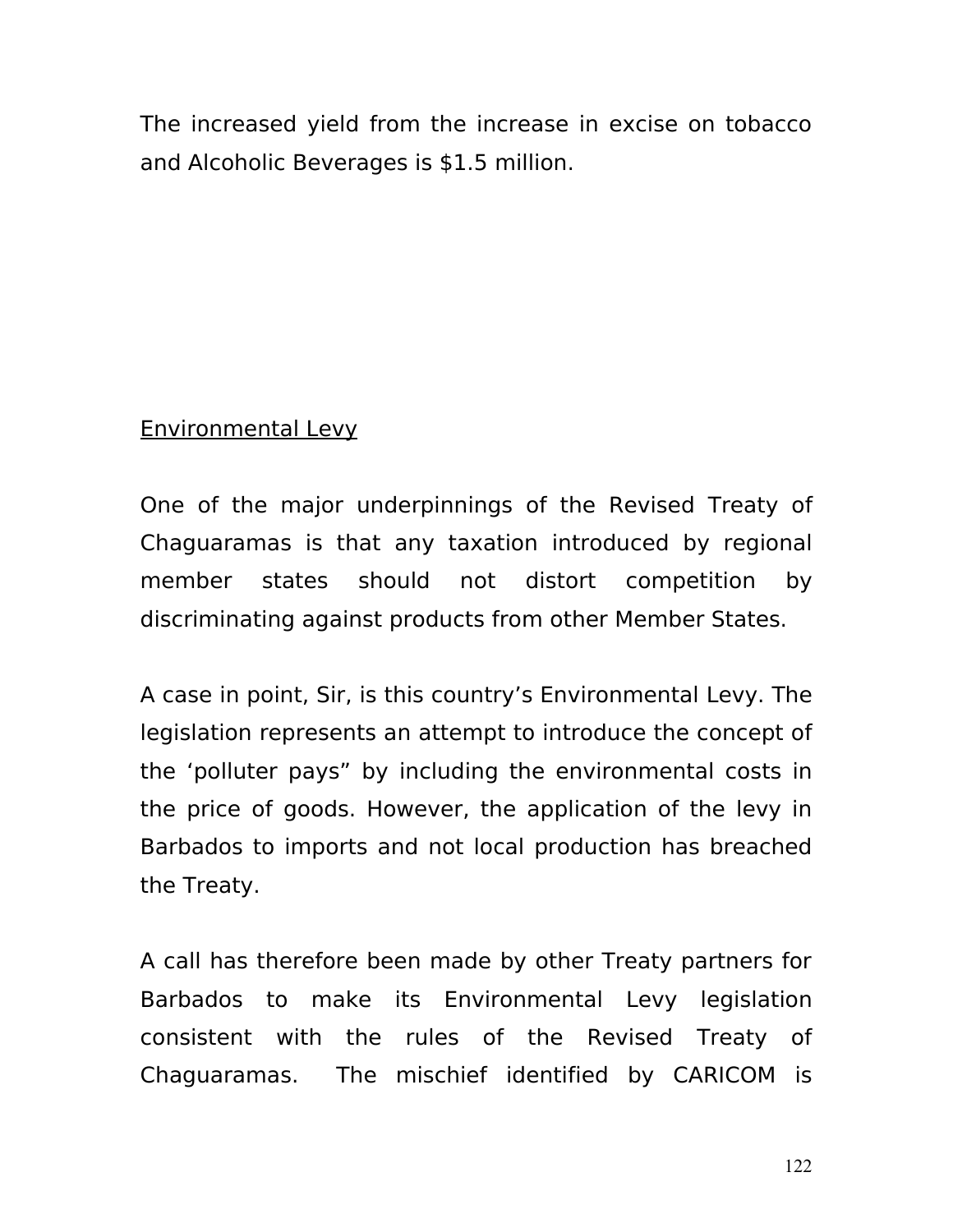relative to the fact that Barbadian manufacturers are being given an unfair advantage over their regional counterparts by not having the Environmental Levy imposed on their output. However, the levy is imposed on regionally manufactured goods entering Barbados.

It is in this context that I wish to announce that the Levy will now be applied on local production as well as imports. However, those manufacturers who export their goods will now qualify for a rebate of the levy on the exports.

In addition to the foregoing, some segments of the motor industry have made representation that the environmental levy charged on used cars is onerous to the dealers of used cars and discriminates in favour of the new car importers.

The existing levy on used cars is \$4,000.00 and \$300.00 on new cars. I therefore plan to equalize the treatment of new and used cars and set the environmental levy at \$1500.00 across the board.

This proposal will result in an additional \$1.5 million for the treasury.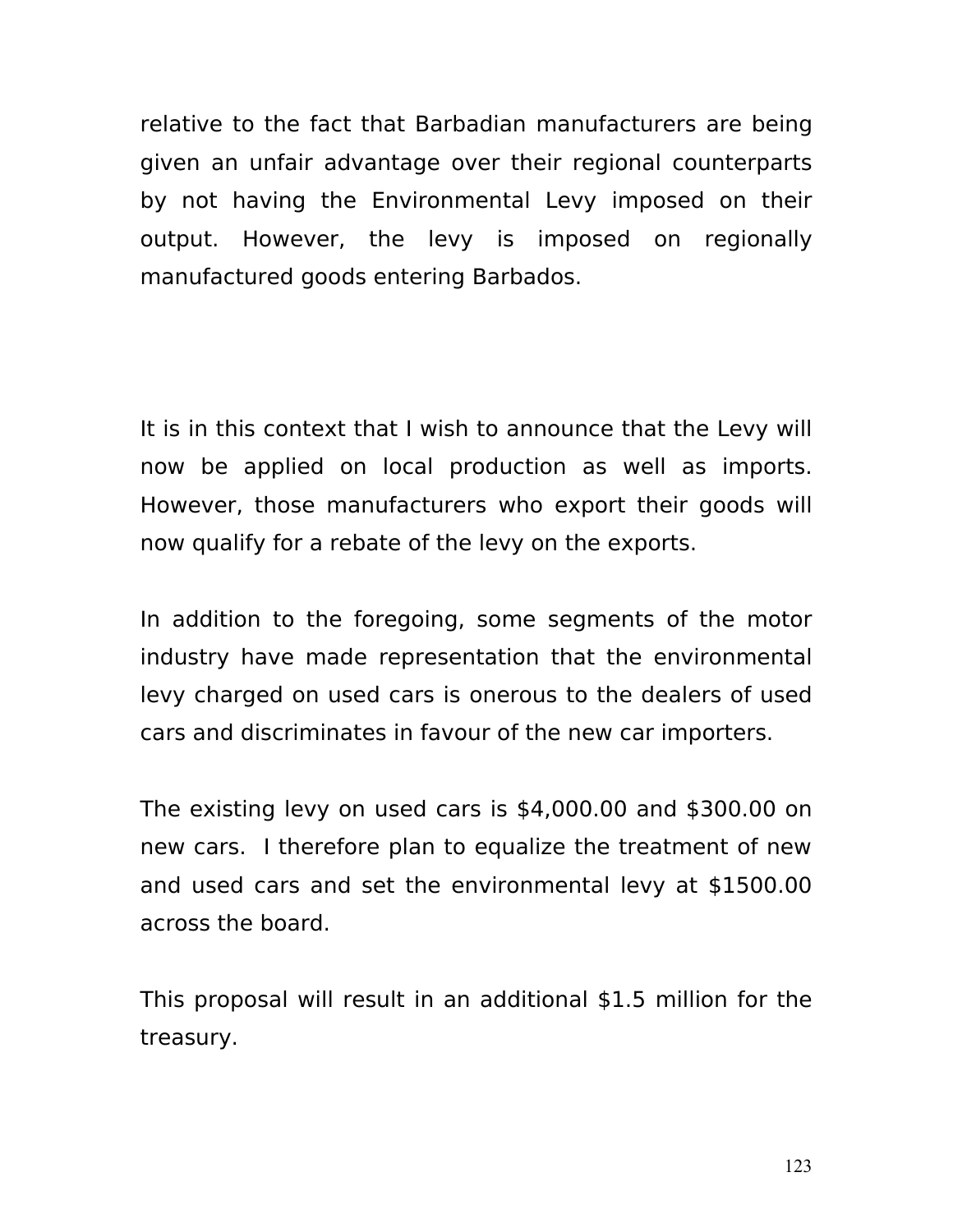Mr. Speaker, one of the most important tasks for any government is the care of the environment and measures that should be put in place to make sure that it is properly done. Government's expenditure in the area of preserving and enhancing the environment is ever increasing due to the many challenges faced.

The ad valorem rates of the Environmental Levy, which were in effect from the inception of the Act in 1996, were increased in 2007.

Mr. Speaker, the operational costs of maintaining this island's landfills may reach the \$5.0M mark for the financial year 08/09.

Due to this rising trend I am forced to increase the ad valorem rates of 1.5 and 2 per cent to 2 and 3 per cent respectively. This will raise an estimated \$3.5 million in additional revenue.

#### **Town and Country Planning Fees**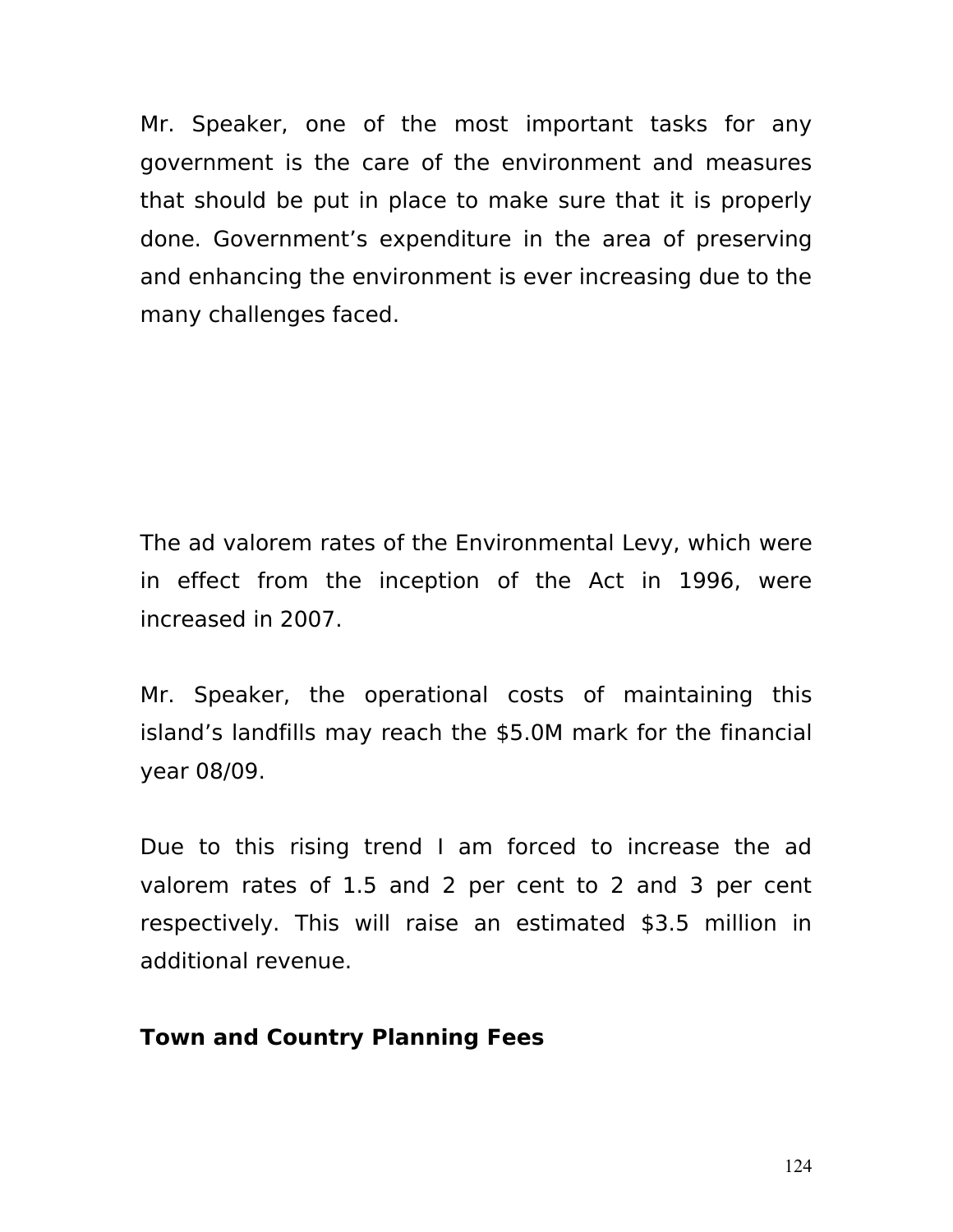Mr. Speaker, the fees that must be charged by the Town and Country Development Planning Office for applications for planning permission and various other consents and certificates are prescribed by the Town and Country Planning (Fees) Regulations.

I propose to revisit the fees charged by the Chief Town Planner as there is need for the Department to charge fees that cover the cost of processing applications and to increase its capacity to deal in a timely manner with the large number of applications, many of them complex, that it receives each year.

In addition there is need to bring a level of equity in the application of the fee schedule where larger and more complex applications carry a higher associated fee. At present the fee schedule consists entirely of a flat fee for each type of development. It is therefore my intention to adjust the fees with effect from  $1<sup>st</sup>$  August 2008.

The details of the fee adjustments will be published before implementation.

These fee adjustments are expected to yield additional revenue of approximately \$500,000.00 in a full year.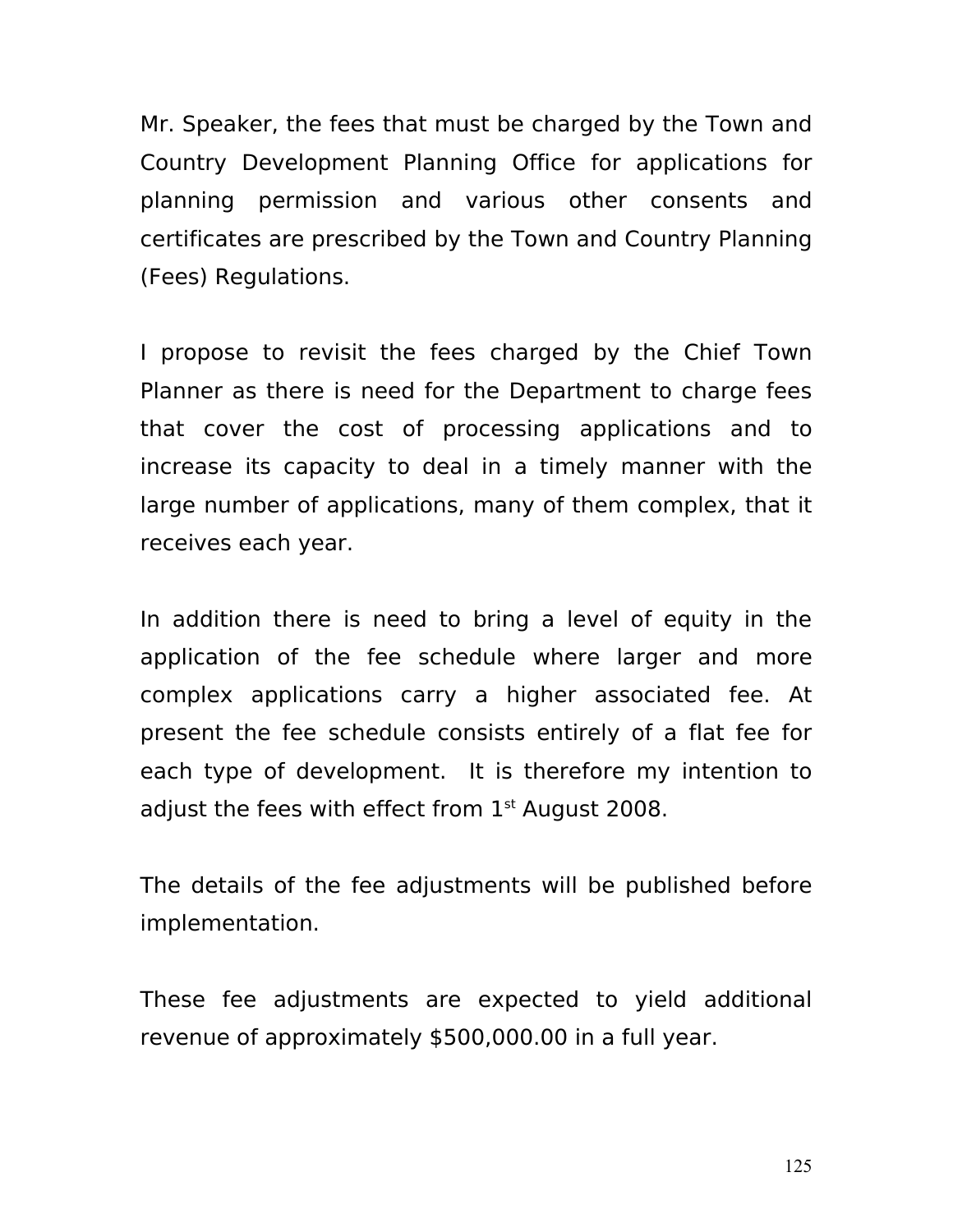### **Mobile Phone Subscription for Education and Training**

At present approximately 20% of our national budget is spent on education and the return from this investment is becoming less and less. In my Party's Manifesto we gave the commitment, to the extent possible, of extending the text book loan scheme to include primary schools and establishing new, state of the art pre-school learning centres in close proximity to existing industrial complexes.

In addition, earlier this year I indicated my Government's intention to continue its funding of the tuition and related costs of Barbadian students attending the University of the West Indies and the subsidizing of the Amenities Fee for students.

As you would appreciate, to finance these reforms there is need for substantial funds to be raised and as a Nation we must each be willing to make the appropriate sacrifice as every facet of the society, from the individual to the largest corporation will benefit from an improved, high-quality education system.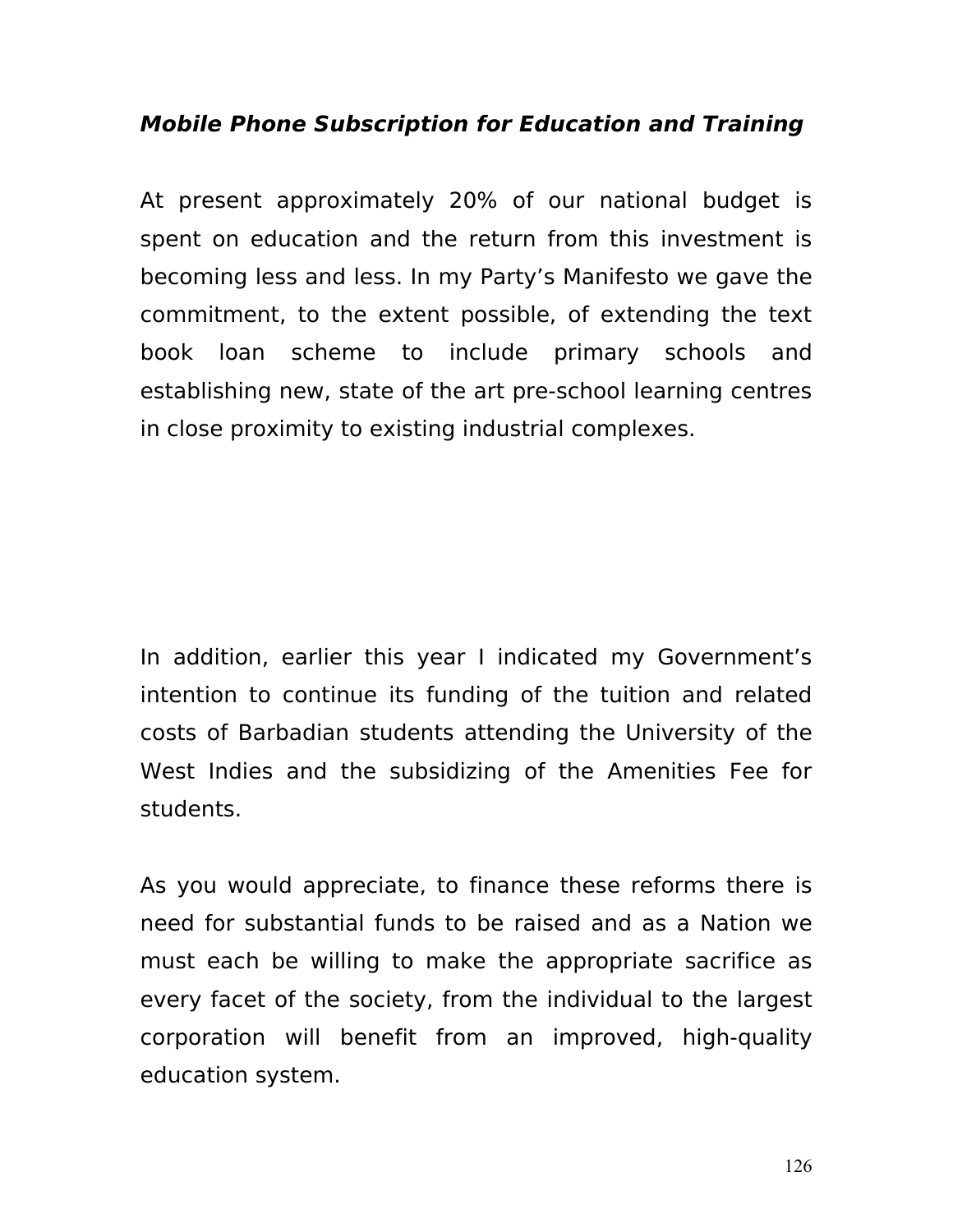I have been made to understand that there are approximately 290,000 mobile phones on the island. In realization of my Government's objective of reforming the island's education system, I propose to collect a monthly subscription of \$4.00 on each post and pre-paid mobile phone in use.

The subscription fee, which must be submitted to the Treasury by the 15th day of each month, will be collected by each service provider on their customers' behalf. This proposal will become effective October 1, 2008 and is expected to raise, after taking VAT into consideration, net revenue of approximately \$6.96 m in the first six months of its operation and \$13.9 million in a full year.

These measures Mr. Speaker, will make a net contribution to the Consolidated Fund in a full year as follows:-

| <b>Revenue Gains:</b>                |                  |
|--------------------------------------|------------------|
| Increase in tax on insurance         |                  |
| premiums                             | 6.6m             |
| License fees for insurance companies | 4.8m             |
| Banking license fees                 | 4.9m             |
| <b>Highway Revenue</b>               | 46.0m            |
| Liquor Licences                      | 1.0 <sub>m</sub> |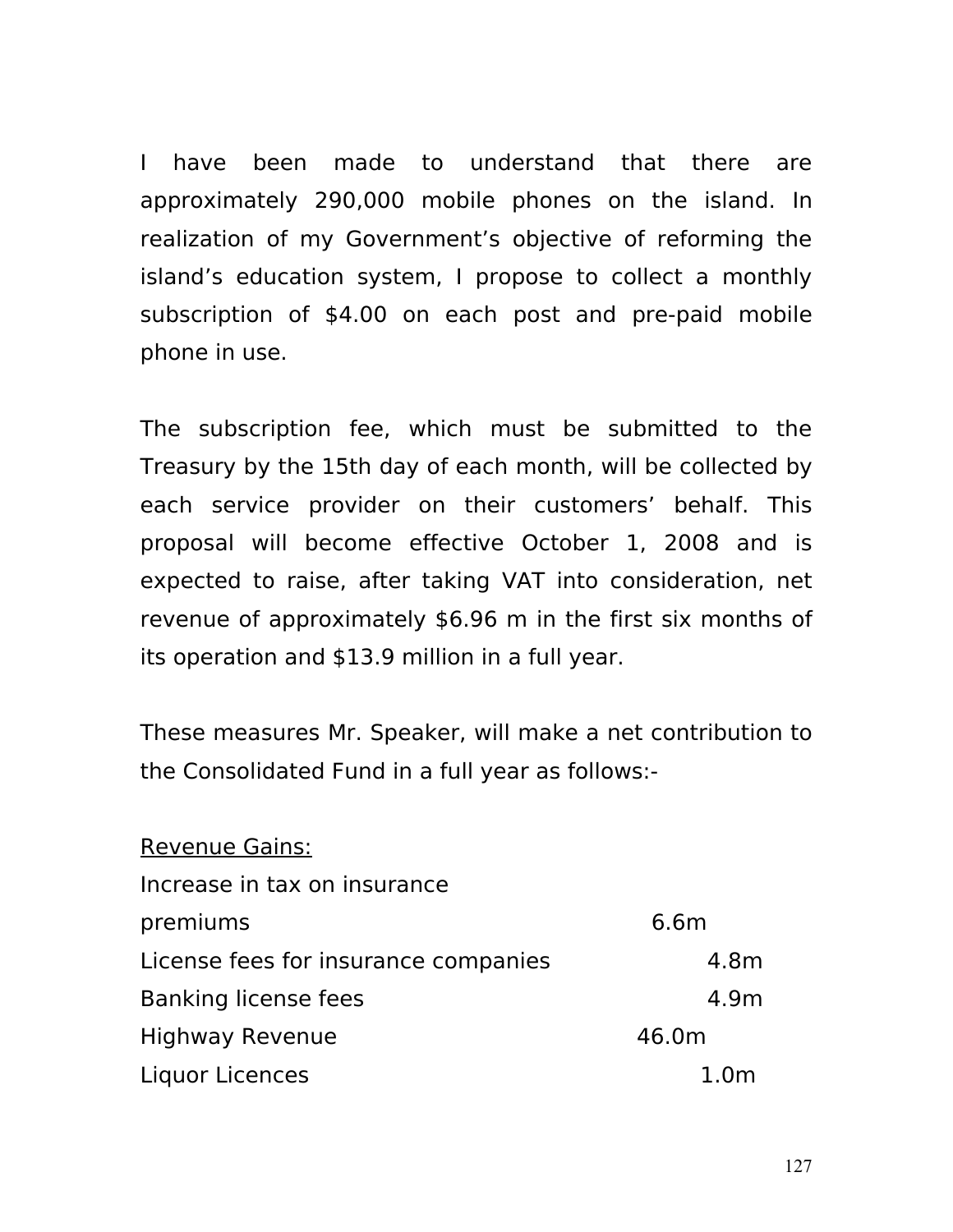Racing Services Registration fees 6.6m Gaming Licences:

| • Slots                                     | 1.9 <sub>m</sub> |
|---------------------------------------------|------------------|
| • VLT's                                     | 5.2m             |
| Revenue tax on gambling                     | 4.4 <sub>m</sub> |
| Withholding tax on gambling winnings        | 8.7 <sub>m</sub> |
| Excise Tax on Alcohol and tobacco Products  | 1.5 <sub>m</sub> |
| Town and Country Planning Fees              | 0.5 <sub>m</sub> |
| Environmental Levy - cars                   | 1.5 <sub>m</sub> |
| - Ad valorem                                | 3.5 <sub>m</sub> |
| Mobile Phone Subscription Fee for education |                  |
| and training                                | 13.9m            |
|                                             | 104.0m           |

| <b>Revenue Losses</b>                        |                  |
|----------------------------------------------|------------------|
| VAT on lower income housing - existing rate  |                  |
| of increase of housing                       | 7.1 <sub>m</sub> |
| VAT on lower income housing -additional rate |                  |
| of increase of housing                       | 11.0m            |
| Increase in reverse tax credit               | 7.5m             |
| Increase in pension for disabled             | 3.0 <sub>m</sub> |
| Increase in non-contributory old age pension | 8.0m             |
| Increase in welfare grants                   | 0.2 <sub>m</sub> |
| Increase in vacation camps for children      | 5.0 <sub>m</sub> |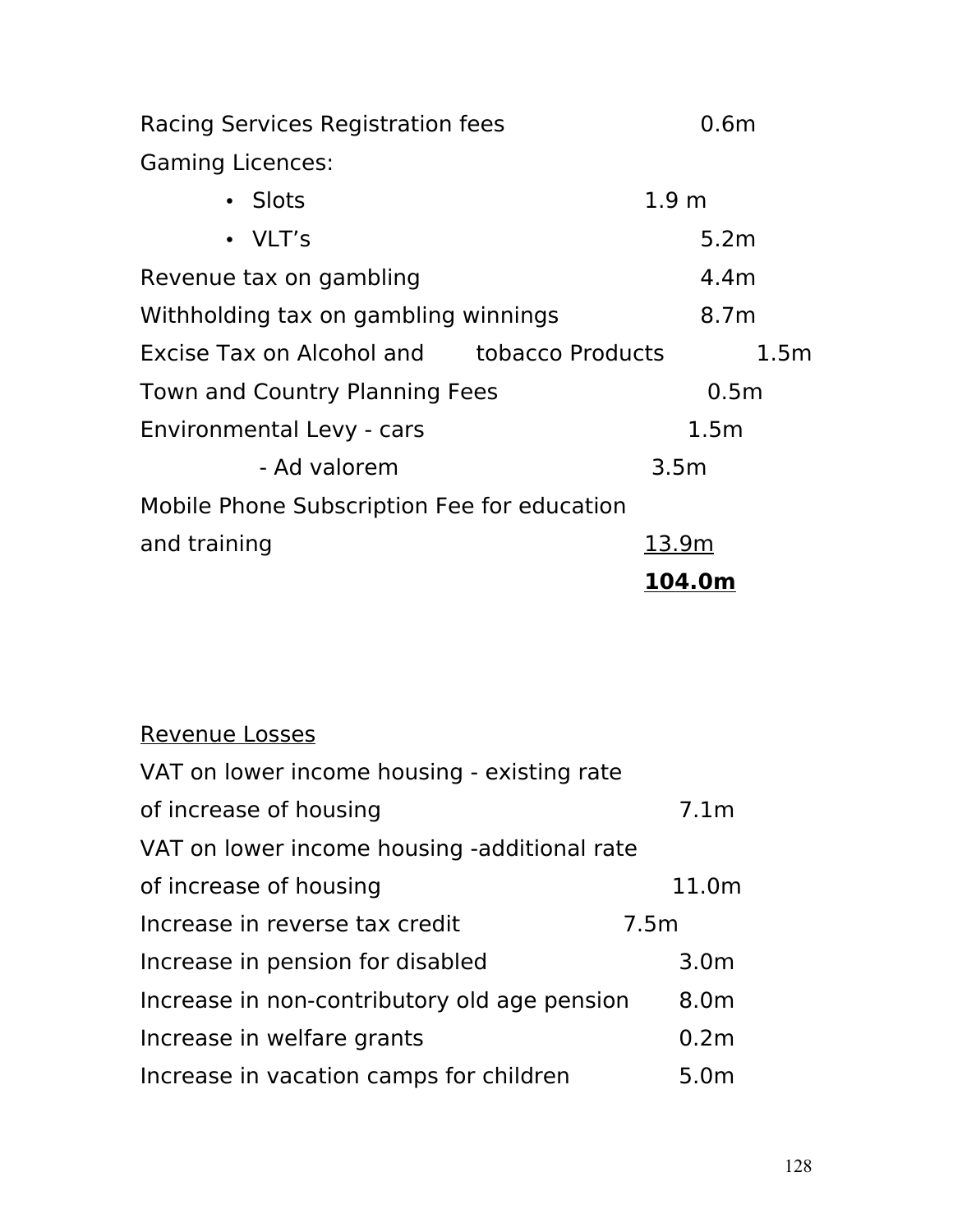|                                                    | 82.0m            |
|----------------------------------------------------|------------------|
| Seed capital fund                                  | 0.5 <sub>m</sub> |
| Incentives for agriculture                         | 8.0m             |
| conservation and alternative energy -------        | 5.0m             |
| Increase in Retrofitting allowance to cover energy |                  |
| Restoration of credit union allowance              | 2.5m             |
| Increase in marketing budget of BTA                | 10.0m            |
| Expansion of school bus scheme                     | 11.0m            |

**Estimated Net Revenue gains 22.0m**

Mr. Speaker, these net revenue gains will go some way to reducing the overall planned deficit of the country or to meet increase in government expenditure that may have arisen since the presentation of the Estimates in March this year.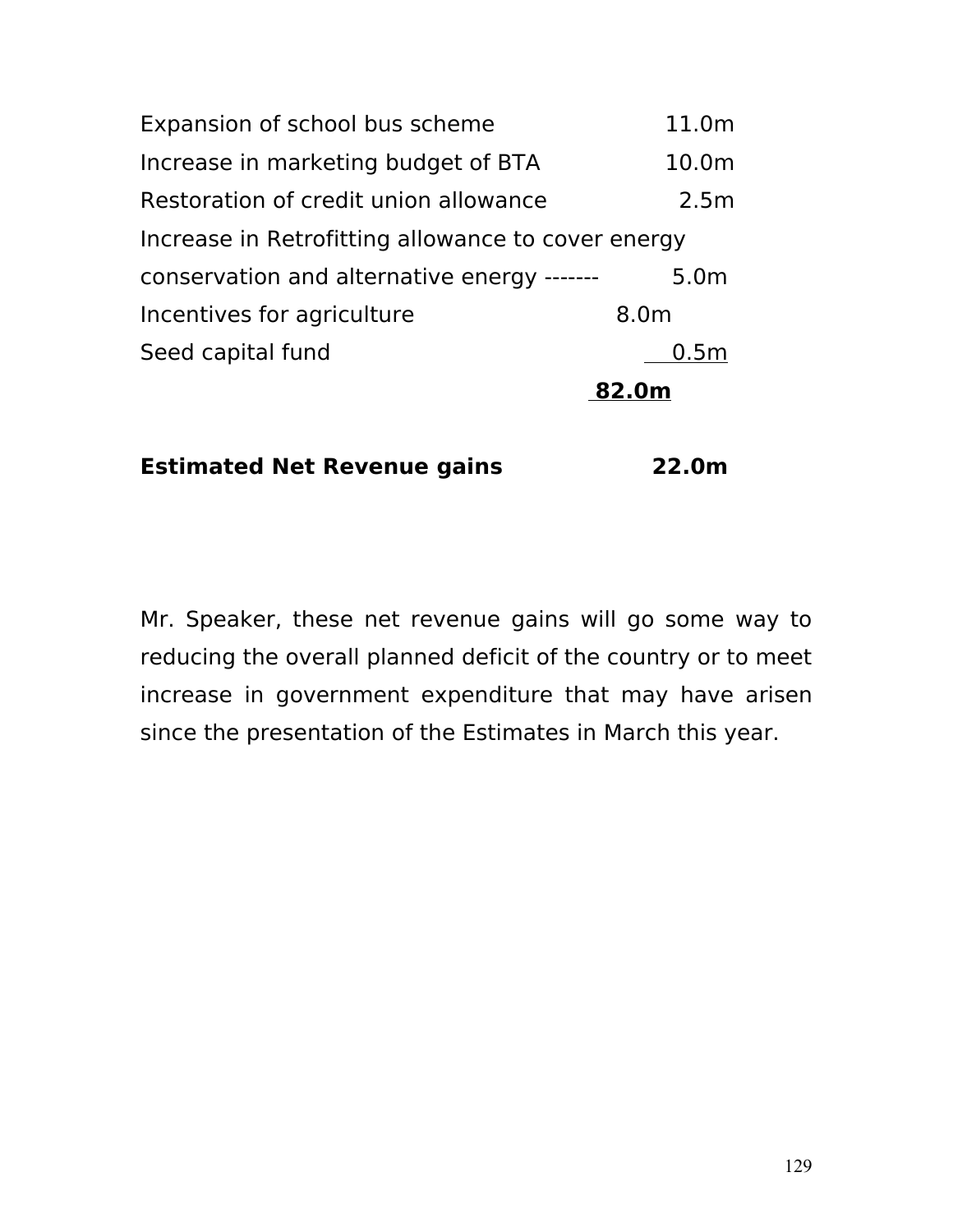# **Conclusion**

Mr. Speaker, we have sought in this budget to be both responsive and responsible.

I have not sought to pull wool over the eyes of Barbadians. The reality is that while external factors such as rising energy costs and food shortages and associated price increases are impacting negatively on our economy, we felt it necessary to put systems in place to cushion the impact on society's most vulnerable.

We also sought to deliver upon some of the critical pledges articulated and promised both in our manifesto and in the campaign leading up to the 2008 general election.

There will be those who will say that we could have done more. There will be those who will continue to promote the concept of increased subsidization.

We insist this is not the prudent path forward and we take great comfort in the fact that this policy position was supported by members of the majority of groups with which I met in the lead up to this Budget presentation.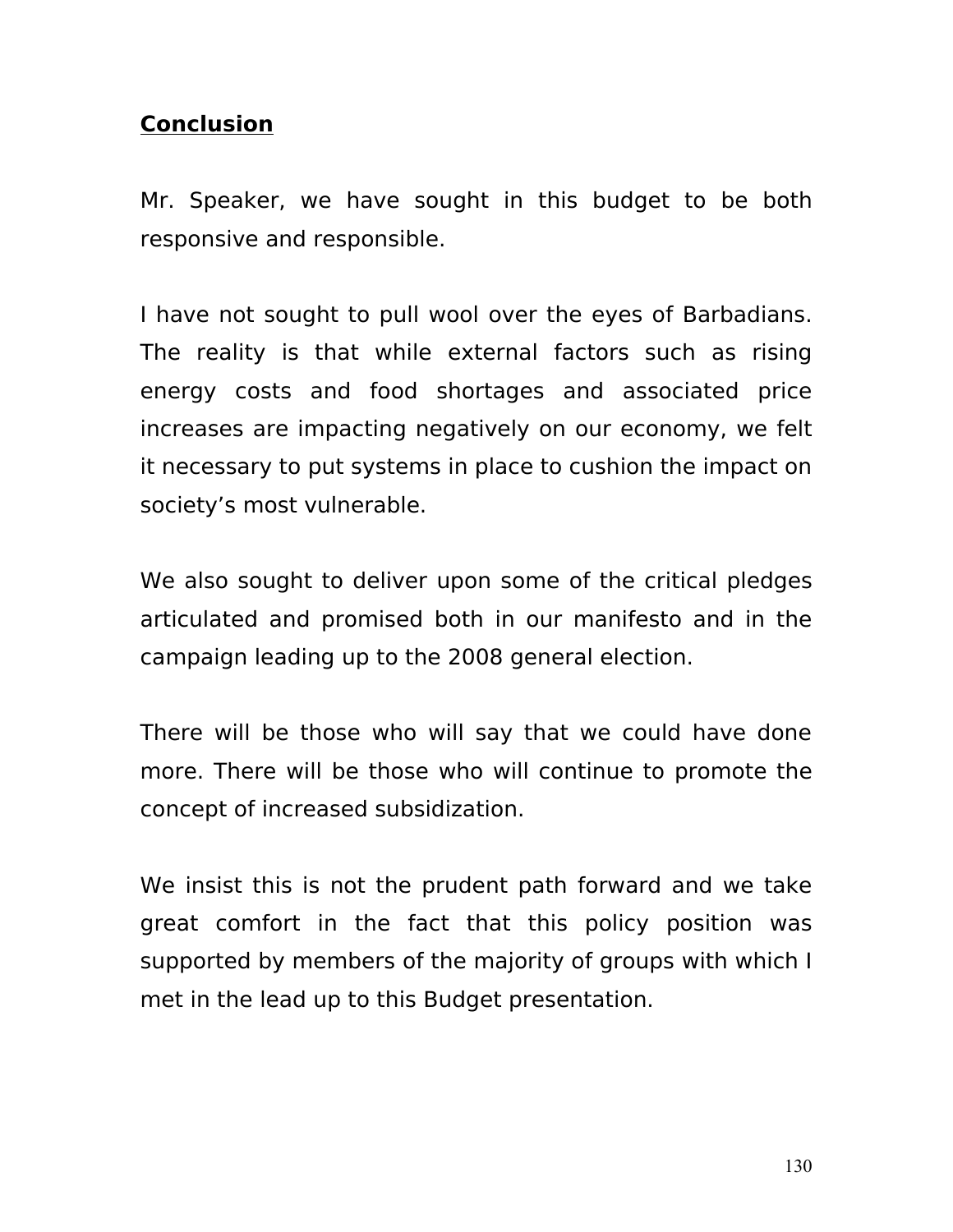Today, my faith in the resilience and ingenuity of Barbadians is strong. I know that we can and will weather present and threatening economic storm cloud.

This budget calls on the strong in our midst to help the weak. The big to help the small. The privileged to help the less fortunate. It calls for us each to be our brother's keeper.

I commend this Budget to this Honorable House in the hope that our standard of debate will reflect our appreciation for the gravity of the situation and the challenges confronting Barbados.

This is not the time for crass, political opportunism. A massive public education programme is needed if Barbadians are to adapt to the changes that are required to grapple with the still evolving new economic world order.

Daily we hear of civil and other social unrest in countries reeling under the impact of rising fuel and food prices. I urge Barbadians to continue making adjustments to their purchasing power and ultimately to their lifestyles.